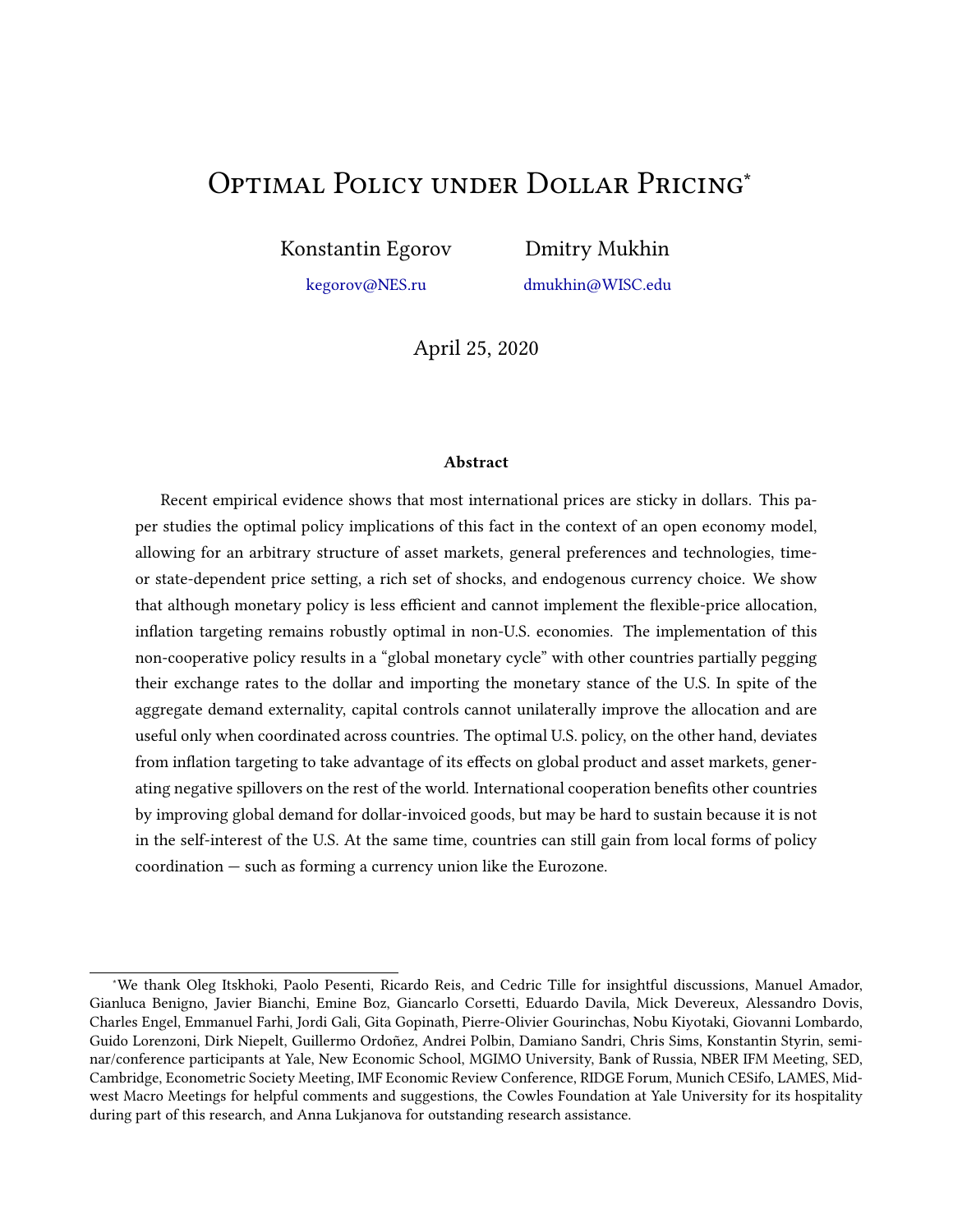## 1 Introduction

What is the optimal monetary policy in an open economy? According to the standard Mundell-Fleming view, central banks should focus on domestic targets, such as price stability, leaving the burden of external adjustment to freely floating exchange rates. Yet, in practice, this prescription is rarely followed with policymakers referring to international spillovers as a rationale for responding to foreign shocks and anchoring the exchange rate. Among other potential channels that might be responsible for this discrepancy between conventional wisdom and actual policies, recent literature has emphasized the asymmetric use of currencies in international trade with most import and export prices sticky in dollars [\(Gopinath](#page-44-0) [2016,](#page-44-0) [Goldberg and Tille](#page-44-1) [2008\)](#page-44-1). While a lot of progress has been made in understanding the positive consequencies of dollar currency pricing (DCP) (see [Gopinath, Boz, Casas, Diez, Gour](#page-44-2)[inchas, and Plagborg-Møller](#page-44-2) [2018\)](#page-44-2), much less is known about its implications for optimal policy and the welfare.<sup>[1](#page-1-0)</sup> These questions are, however, at the heart of policy debates: Should countries peg ex-change rates or let them float [\(Friedman](#page-43-0) [1953\)](#page-43-0)? Can capital controls insulate economies from foreign spillovers? Are there gains from cooperation and/or forming a currency union [\(Mundell](#page-45-0) [1961\)](#page-45-0)? Should the Fed be concerned about international spillovers of its policy [\(Bernanke](#page-41-0) [2017,](#page-41-0) [Obstfeld](#page-45-1) [2019\)](#page-45-1)? Does the U.S. enjoy an "exorbitant privilege" from DCP [\(Eichengreen](#page-43-1) [2011\)](#page-43-1)?

We answer these questions in the context of a generalized version of a conventional sticky-price open economy model by [Gali and Monacelli](#page-43-2) [\(2005\)](#page-43-2), augmented with a more realistic structure of the international price system. In particular, firms use producer currency pricing (PCP) in domestic markets and DCP in exports. In addition, we assume that only a fraction of imports is used for final consumption, while the rest is used as inputs in production. This is consistent with the fact that intermediates account for most of international trade [\(Johnson and Noguera](#page-44-3) [2012\)](#page-44-3) and that final goods contain a sig-nificant local distribution margin [\(Burstein, Neves, and Rebelo](#page-41-1) [2003\)](#page-41-1). Combined together, these two assumptions allow the model to simultaneously reproduce a high pass-through of the U.S. exchange rate into import prices at the dock and a low pass-through at the retail level [\(Auer, Burstein, and Lein](#page-41-2) [2018\)](#page-41-2), and as we show, have important implications for the optimal policy. We keep the rest of the model quite general  $-$  allowing for arbitrary (in)complete asset markets, a rich set of shocks, flexible functional forms of utility and production, and either Rotemberg or Calvo price friction — and solve for the optimal non-cooperative policy in the U.S. and other economies.

Our central finding is that even though the actual allocation depends on the particular assumptions, such as completeness of asset markets and the degree of price stickiness, the optimal monetary policy in non-U.S. economies can be summarized with one "sufficient statistic", namely, domestic price stability. It is robust to all details of the environment, is independent from the values of model parameters, and is potentially measurable in the data. Moreover, this simple form of the optimal policy allows us to solve the planner's problem in a fully non-linear stochastic environment without using the second-order ap-

<span id="page-1-0"></span> $1$ The literature review below discusses in detail a few important exceptions and contrasts them with our analysis.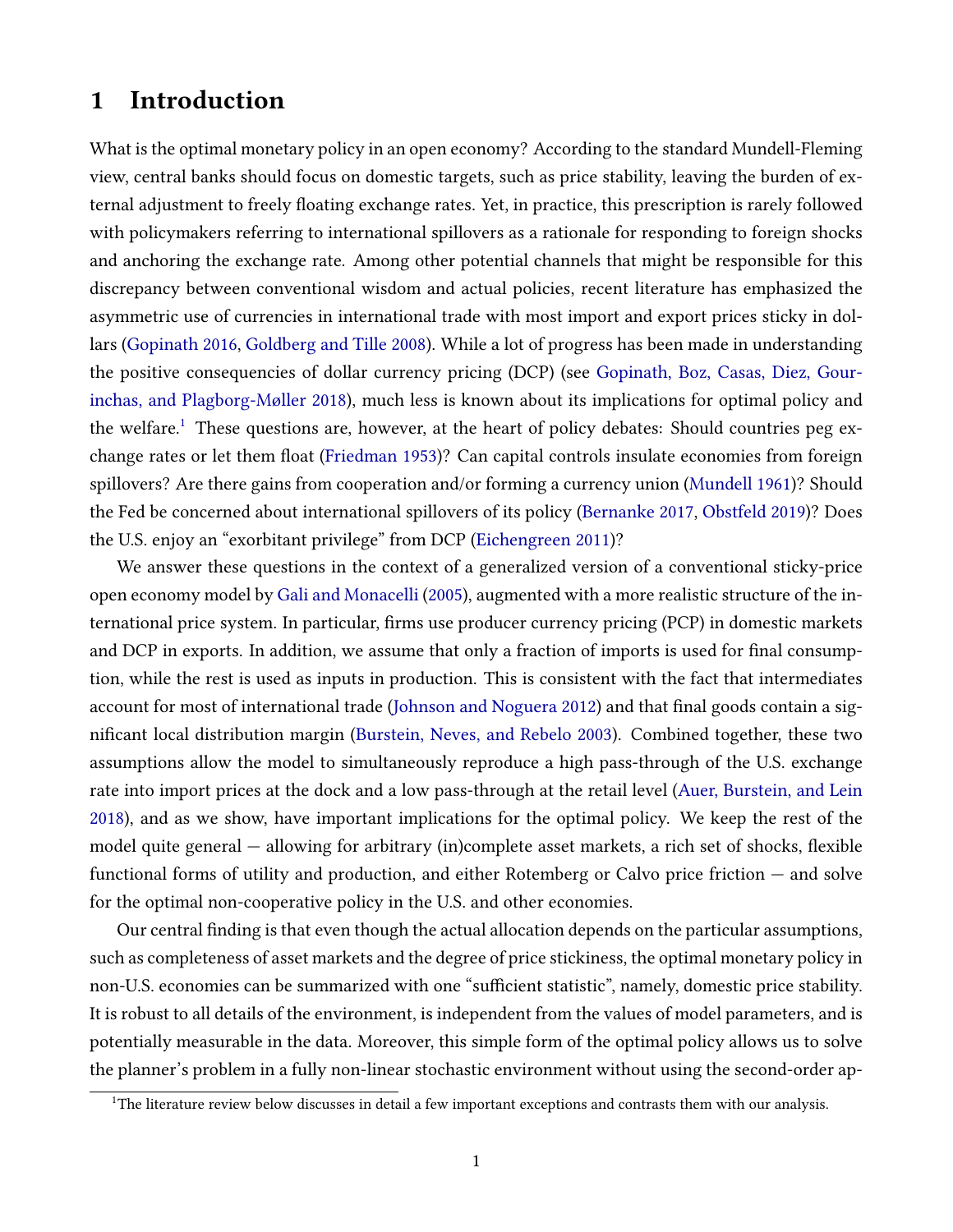proximations, which are usually employed in such cases. More precisely, the optimal non-cooperative policy stabilizes the average price of all goods that are sticky in domestic currency. Importantly, this includes the retail prices of imported products, so in practice, the policy target might be closer to the consumer rather than the producer price index. The optimal policy is time consistent, and is therefore the same with and without commitment.

Though similar to the case of a closed economy and an open economy under PCP, this result is arguably much more surprising in the context of DCP when, in contrast to the former two cases, the monetary policy *cannot* implement the first-best allocation. Indeed, because domestic and export prices are sticky in different currencies, the planner faces a trade-off between stabilizing domestic demand and exports. The result showing that the optimal policy focuses exclusively on local prices and does not target inefficient terms-of-trade and trade balance seems to be counterintuitive and inconsistent with a standard second-best logic [\(Lipsey and Lancaster](#page-45-2) [1956\)](#page-45-2). The reason for this "corner solution" is that conditional on the optimal value of marginal costs in local currency, the prices set by exporters are constrained efficient, i.e. a planner who has an additional instrument to manipulate export prices, but is subject to the same price-adjustment friction as private firms, would decide not to intervene. Given that the optimal policy ensures the efficiency of both domestic prices and the marginal costs of exporters, export prices are socially optimal and there is no room for further improvement. Thus, monetary policy that stabilizes only local prices already achieves the best possible terms of trade and does not need to target them directly.

Even though the optimal non-U.S. policy can be formulated in terms of a domestic target, it is generically outward-looking, responds asymmetrically to U.S. shocks, and under plausible assumptions, partially pegs the exchange rate to the dollar. To see this, consider the tightening of U.S. monetary policy that appreciates the dollar and hence, under DCP, increases the prices of imported intermediates in other economies. This puts an inflationary pressure on foreign central banks and requires them to tighten their monetary policy as well, giving rise to a "Global Monetary Cycle" — a situation when monetary stance is correlated across countries even if exogenous shocks are purely idiosyncratic. The pass-through of U.S. monetary shocks into local interest rates is higher for more open countries with a larger share of DCP in imports, consistent with the recent empirical findings of [Zhang](#page-45-3) [\(2018\)](#page-45-3). This "leaning against the wind", however, is optimal more broadly in response to any local or U.S. shock and effectively implies a partial peg to the dollar. Thus, the widespread "fear of floating" and the anchoring of exchange rates to the dollar in the data [\(Calvo and Reinhart](#page-41-3) [2002,](#page-41-3) [Ilzetzki, Reinhart, and Rogo](#page-44-4)ff [2018\)](#page-44-4) can be due not only to the global financial cycle [\(Rey](#page-45-4) [2013\)](#page-45-4), but also to the dominant status of the dollar in international trade. This analogy between the two sources of international spillovers applies also to the Trilemma-Dilemma debate: dollar pricing implies that a floating exchange rate cannot fully insulate countries from foreign spillovers and worsens the trade-off faced by policymakers. This, however, does not mean that the planner should give up on exchange rates altogether, as they still constitute an important margin of adjustment (cf. [Gourinchas](#page-44-5) [2018,](#page-44-5) [Kalemli-Ozcan](#page-44-6) [2019\)](#page-44-6).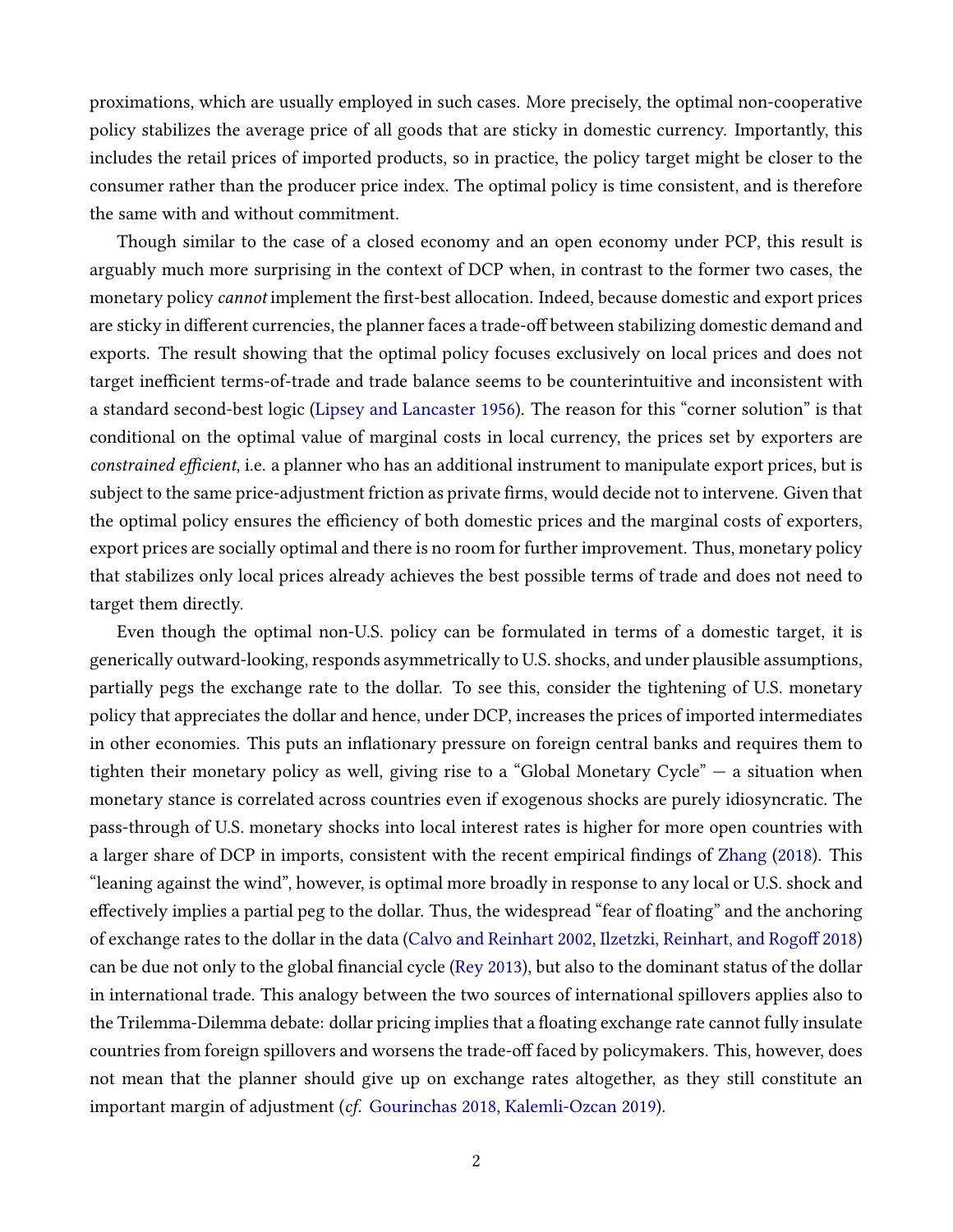Motivated by the recent arguments in favor of macroprudential instruments to deal with international spillovers (see e.g. [Blanchard](#page-41-4) [2017\)](#page-41-4), we next study the optimal mix of monetary policy and capital controls and find, surprisingly, that the latter do not insulate economies from foreign spillovers and are set to zero by individual countries. Again, this outcome seems to be inconsistent with the second-best intuition, which prescribes intervening in asset markets to improve the allocation in goods markets: as shown forcefully by [Farhi and Werning](#page-43-3) [\(2016\)](#page-43-3), the laissez-faire risk sharing is generically inefficient when monetary policy cannot implement the first-best allocation. This discrepancy comes from the fact that there are two sources of the aggregate demand externality in our setup  $-$  a local and a foreign one. On one hand, the optimal monetary policy ensures that domestic demand is efficient and eliminates the local externality. On the other hand, the foreign demand for exported goods is in general suboptimal due to dollar pricing, but cannot be changed by the domestic economy via capital controls. As a result, under the optimal monetary policy and arbitrary structure of asset markets, the private risk sharing is constrained efficient, leaving no room for macroprudential policies. This shows that it is not just the number of available instruments, but also the nature of the international spillovers that is important for the optimal policy: while capital controls might be efficient in curbing financial spillovers (see e.g. [Bianchi](#page-41-5) [2011\)](#page-41-5), they are unlikely to help with the spillovers arising from DCP.

In contrast, the state-contingent export tariffs combined with production subsidies can be quite efficient in restoring the first-best allocation. Intuitively, as long as the tariffs are imposed on top of the export prices, the planner can implement the optimal terms of trade, while production subsidies ensure that firms keep their dollar-invoiced prices constant, saving on price-adjustment costs. Because the Lerner symmetry does not hold under DCP [\(Barbiero, Farhi, Gopinath, and Itskhoki](#page-41-6) [2019\)](#page-41-6), the export tariff is crucial and cannot be substituted for other border taxes or the VAT. At the same time, the optimal monetary policy remains robust and still targets domestic prices.

Three extensions of the model clarify our results for non-U.S. economies. First, the optimal policy remains remarkably robust to both state-dependent (Rotemberg) and time-dependent (Calvo) price settings, a non-CES (Kimball) demand, and heterogeneity across firms. Intuitively, in all these cases, the private incentives of exporters are perfectly aligned with the social interests of a small open economy and the policy that implements the optimal local demand achieves a constrained efficient allocation leaving, in particular, no room for capital controls. Second, we allow firms to optimally choose the currency of invoicing and show that our results withstand the Lucas critique. Interestingly, the currency choice of exporters is also constrained optimal: despite being the key source of inefficiency in world economy, individual countries have no incentive to deviate from the DCP equilibrium. Finally, consistent with the evidence from several emerging economies [\(Drenik and Perez](#page-43-4) [2019\)](#page-43-4), we allow some domestic prices to be set in dollars and show that the optimal monetary policy stabilizes the prices of goods invoiced in local currency. Because demand for dollar-invoiced goods is suboptimal in this case, the local aggregate demand externality is non-zero, and the equilibrium allocation can be improved with capital controls. Interestingly, extending the results from [Farhi and Werning](#page-43-3) [\(2016\)](#page-43-3), we show that the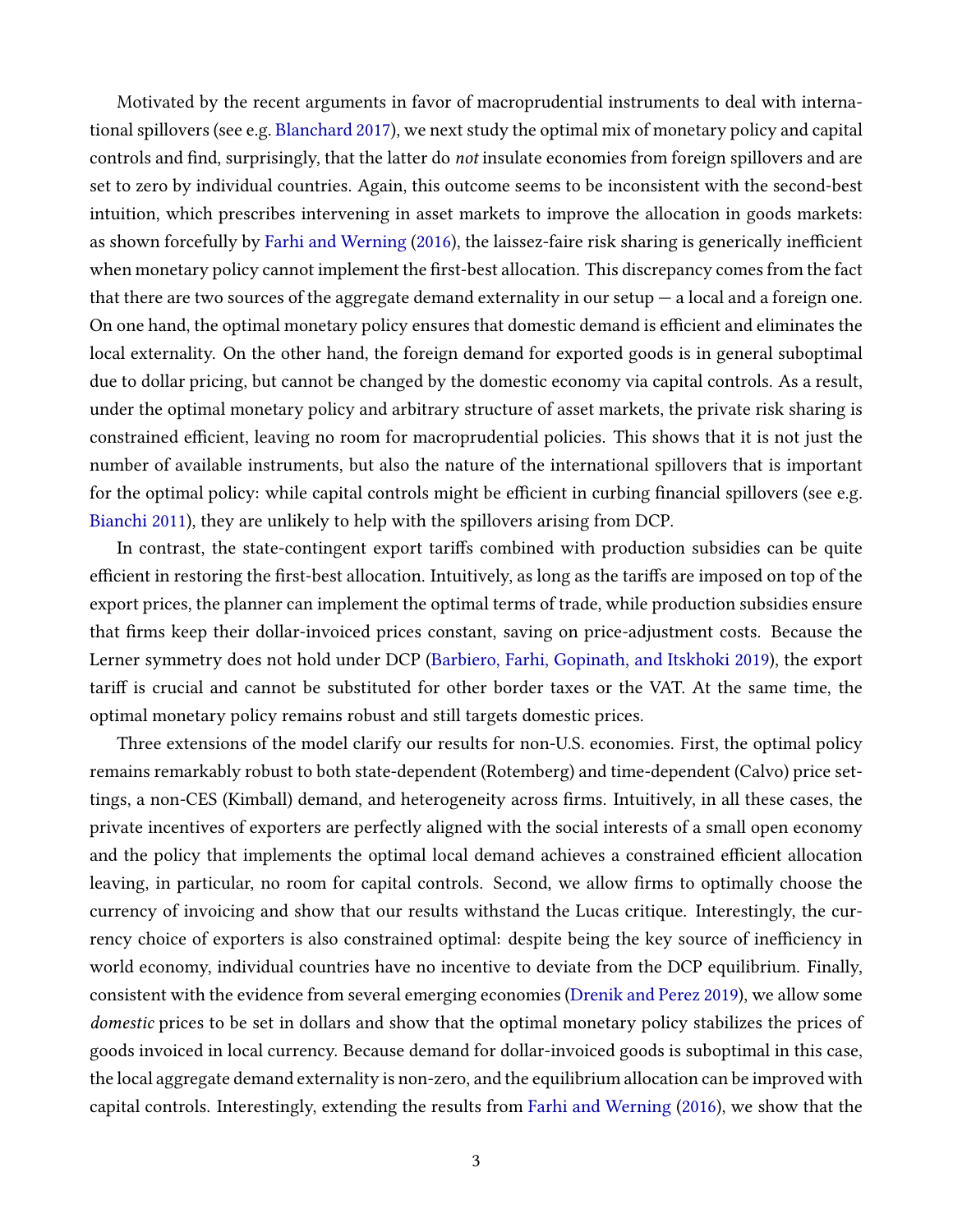same externality implies that the price setting of exporters is also constrained inefficient and should be corrected with production subsidies because the firms do not internalize the stimulating effect of export revenues on local demand.

We then argue that due to its global spillovers, optimal U.S. policy deviates from a pure inflation targeting and is likely to achieve higher welfare than in other countries. On one hand, the fact that both domestic and export prices are set in producer currency makes U.S. monetary policy more efficient in simultaneously stabilizing local and foreign demand. As a result, from the ex-post perspective, the Fed does not need to worry about the negative international spillovers of its policy and can focus exclusively on targeting domestic inflation. On the other hand, this policy is suboptimal from the  $ex$ ante perspective. First, even if the U.S. is a small economy, because of DCP, its monetary policy affects the global stochastic discount factor and hence, the asset prices at which the country can borrow and save. This gives rise to the "dynamic terms-of-trade" motive [\(Costinot, Lorenzoni, and Werning](#page-42-0) [2014\)](#page-42-0) and contributes to U.S. "exorbitant privilege" [\(Gourinchas and Rey](#page-44-7) [2007\)](#page-44-7): to borrow cheaply and earn high interest on savings, U.S. policy stimulates the world economy when it runs a negative current account, and depresses the world economy when its current account is positive. Second, the prices preset by foreign exporters depend on expectations about U.S. monetary shocks. By partially stabilizing the dollar value of marginal costs of world producers, the optimal policy dampens their markups and makes foreign goods cheaper for the U.S. and other economies (cf. [Devereux and Engel](#page-42-1) [1998\)](#page-42-1). The welfare of the U.S. depends on the relative strength of these motives and in general, can be higher or lower than the welfare of other economies. We show that the first motive dominates under a standard parametrization, and the U.S. gains from DCP because of a higher efficiency of its monetary policy in stabilizing foreign demand. In a globalized economy with firms likely to coordinate on a single currency, this naturally leads to a competition between nations for the status of the dominant-currency provider.

Finally, we show that the optimal cooperative policy stabilizes global demand using monetary instruments, fights the aggregate demand externality with capital controls, and although a full-scale coordination might not be in the self-interest of the U.S., more local forms of cooperation, such as a currency union, can still improve welfare. More precisely, just as in a non-cooperative case, the global planner uses monetary policy in non-U.S. economies to target domestic prices and demand for local goods. In contrast, U.S. monetary policy switches to stabilizing world export prices and global demand for dollar-invoiced goods. Since one U.S. monetary instrument is not sufficient to implement the optimal demand for all exported goods, the planner also uses capital controls against the aggregate demand externality. Importantly, because it is production of exported rather than local goods that is inefficient, the optimal policy redistributes demand towards *importers* of depressed goods, not to their exporters. While beneficial for the world economy, it might, however, be hard to sustain the cooperative policy: to stabilize global demand, U.S. policy needs to sacrifice domestic objectives, which may have detrimental effects on the country's welfare. At the same time, we show that there are gains from local coordination, even if the U.S. is not part of it. In particular, our analysis reveals a new source of gains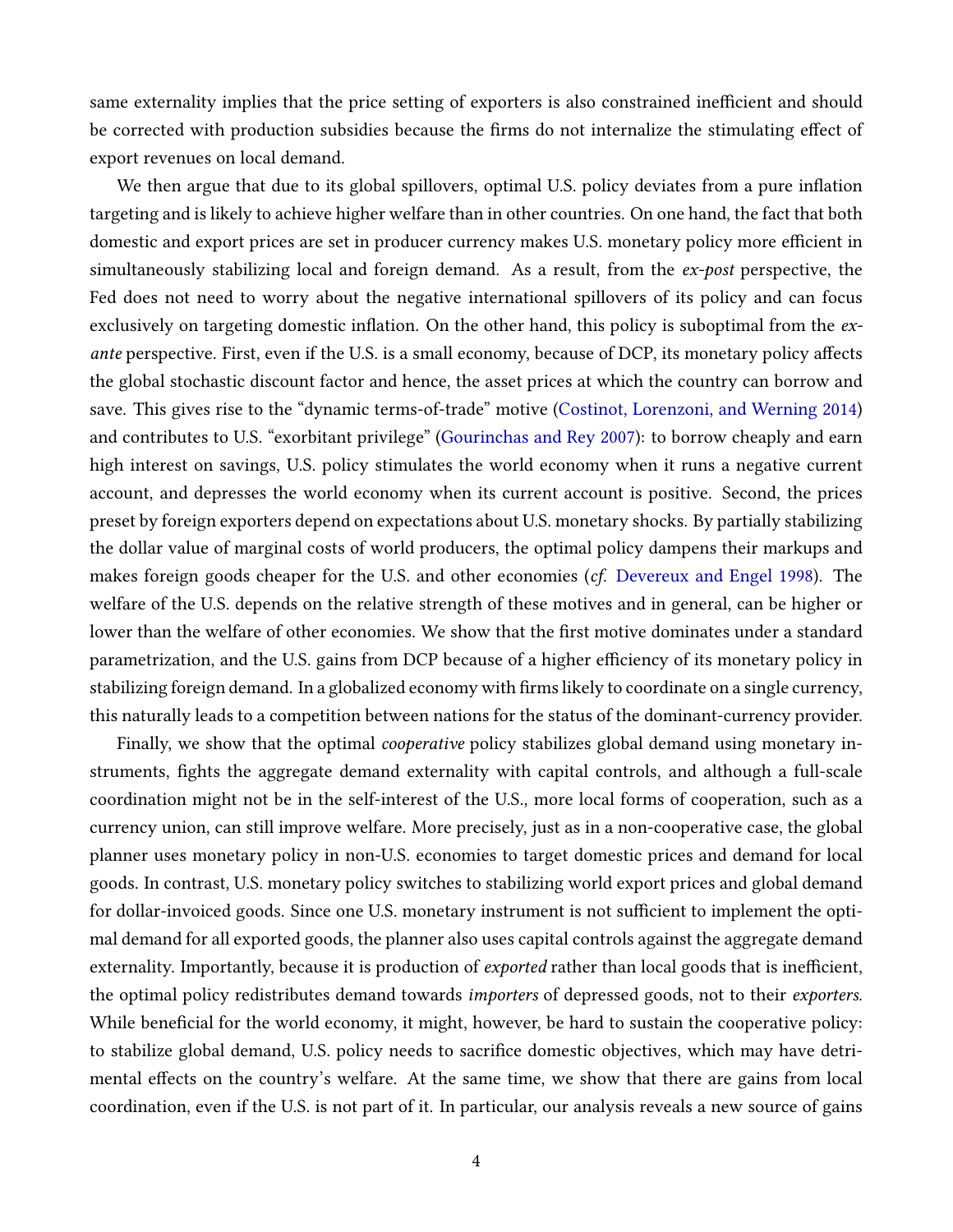from forming a currency union such as the Eurozone. While the standard critique — that a member of a currency area loses its independent monetary policy and cannot use it to stabilize the economy — still applies in our setting, forming a currency union can boost the welfare of its members by internalizing the aggregate demand externality and improving demand for dollar-invoiced goods.

Related literature This paper contributes to a vast literature on the optimal policy in New-Keynesian open-economy models. The seminal papers by [Obstfeld and Rogo](#page-45-5)ff [\(1995\)](#page-45-5), [Clarida, Gali, and Gertler](#page-42-2) [\(2001,](#page-42-2) [2002\)](#page-42-3), [Gali and Monacelli](#page-43-2) [\(2005\)](#page-43-2) and their extensions by [De Paoli](#page-42-4) [\(2009\)](#page-42-4) and [Dmitriev and Hod](#page-43-5)[denbagh](#page-43-5) [\(2014\)](#page-43-5) focus on monetary policy under PCP, formalizing the [Friedman](#page-43-0) [\(1953\)](#page-43-0) argument in favor of floating exchange rates. Motivated by the fact that at the retail level, import prices are sticky in consumer currency, [Devereux and Engel](#page-42-5) [\(2003,](#page-42-5) [2007\)](#page-42-6) and [Engel](#page-43-6) [\(2011\)](#page-43-6) contrast this result with the desirability of the peg under LCP. The gains from monetary cooperation are the focus of [Obstfeld and](#page-45-6) [Rogo](#page-45-6)ff [\(2002\)](#page-45-6), [Benigno and Benigno](#page-41-7) [\(2003,](#page-41-7) [2006\)](#page-41-8) and [Corsetti and Pesenti](#page-42-7) [\(2005\)](#page-42-7), while [Corsetti, Dedola,](#page-42-8) [and Leduc](#page-42-8) [\(2010,](#page-42-8) [2018\)](#page-42-9) make an important contributions regarding the optimal policy under incomplete markets. Our main departure from this literature is that we assume a more realistic structure of the international price system with global trade invoiced in one dominant currency.

Our work is most closely related to [Corsetti and Pesenti](#page-42-10) [\(2007\)](#page-42-10), [Devereux, Shi, and Xu](#page-43-7) [\(2007\)](#page-43-7), [Gold](#page-44-8)[berg and Tille](#page-44-8) [\(2009\)](#page-44-8), and [Casas, Díez, Gopinath, and Gourinchas](#page-41-9) [\(2017\)](#page-41-9) who solve for the optimal monetary policy under DCP. Despite the apparent similarity, there are three key differences that distinguish our paper from this literature (see Table [1](#page-6-0) for detailed comparison). First, in contrast to these papers, we allow for incomplete pass-through of border prices into retail prices, which is pronounced in the data and, as we show, has important implications for the optimal policy. Second, although our central result about the optimality of price stabilization in non-U.S. economies resembles the findings of the previous literature, the intuition is qualitatively different. Indeed, the papers mentioned above make strong assumptions about fully sticky prices, log-linear preferences and/or complete asset markets, under which the terms of trade are exogenous to monetary policy and, unsurprisingly, are not targeted by a planner. In contrast to these knife-edge cases, we show that it is generically optimal for monetary authorities to stabilize domestic prices even when the terms of trade are endogenous to the policy. Finally, several of our results are completely new to the literature. This includes the suboptimality of capital controls, the robustness of optimal policy to endogenous currency choice, and the new motives of U.S. monetary policy that are absent in special cases analyzed in the previous models. Our analysis is complementary to [Mukhin](#page-45-7) [\(2018\)](#page-45-7), who however, focuses exclusively on the cooperative policy and hence, cannot speak to the strategic interactions between countries that arise under DCP.

This paper is also related to recent literature about the role of fiscal instruments when the monetary policy alone is not sufficient to implement the optimal allocation. Our analysis of optimal fiscal policy follows [Adao, Correia, and Teles](#page-41-10) [\(2009\)](#page-41-10), [Farhi, Gopinath, and Itskhoki](#page-43-8) [\(2014\)](#page-43-8) and [Chen, Devereux, Xu,](#page-42-11) [and Shi](#page-42-11) [\(2018\)](#page-42-11) who show how the effects of exchange rate depreciation can be replicated with taxes and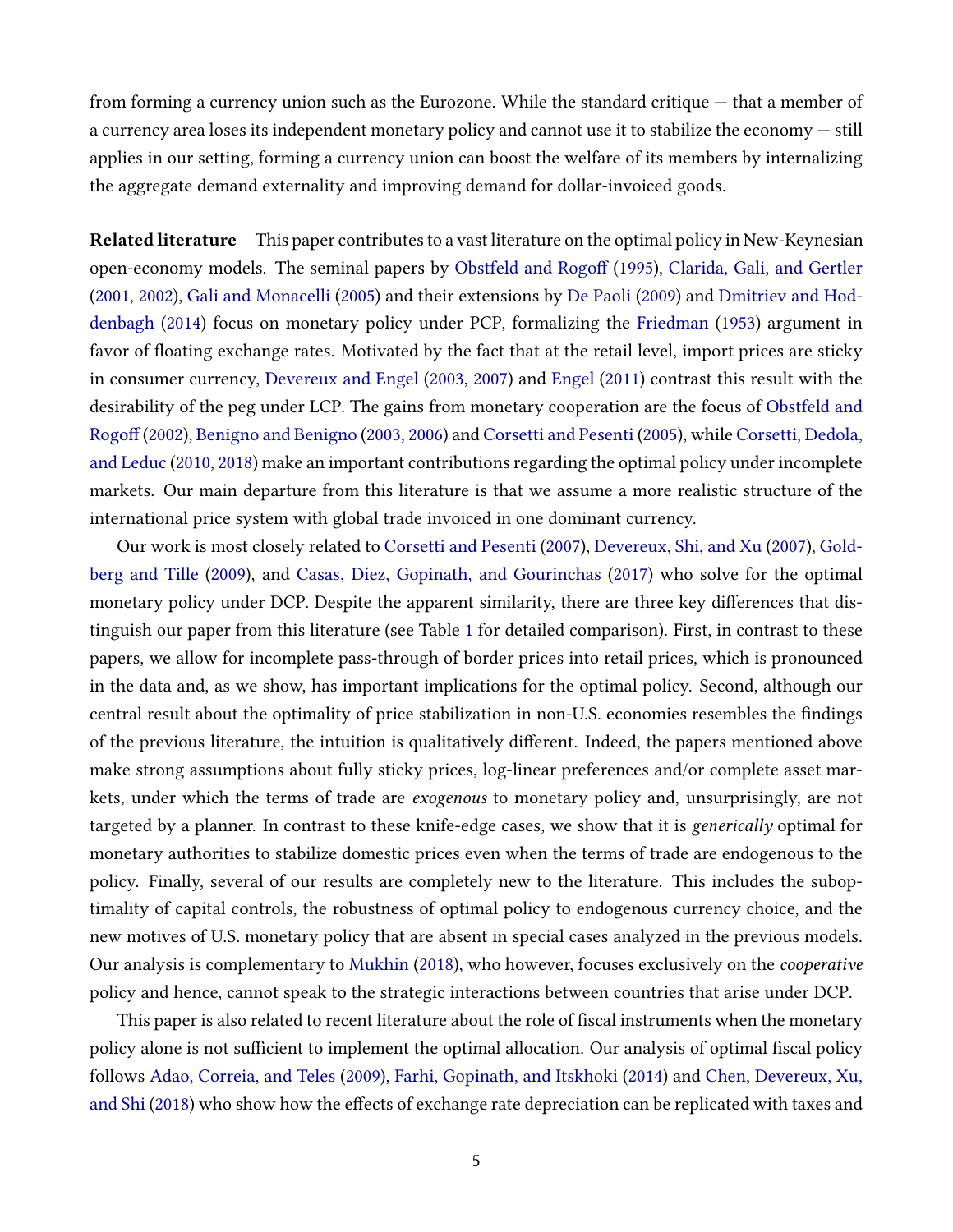<span id="page-6-0"></span>

|                     | <b>DSX</b>                | CP | <b>GT</b> | <b>CDGG</b>     | <b>EM</b>       |
|---------------------|---------------------------|----|-----------|-----------------|-----------------|
| <b>Environment:</b> |                           |    |           |                 |                 |
| # of countries      | two                       |    | three     | <b>SOE</b>      | continuum       |
| preferences         | log-linear                |    |           |                 | general         |
| intermediates       | no                        |    |           |                 | yes             |
| asset markets       | complete                  |    |           |                 | arbitrary       |
| prices              | fully sticky              |    |           | Calvo           | Rotemberg/Calvo |
| terms-of-trade      | exogenous to MP           |    |           |                 | endogenous      |
| currency choice     | rationalized<br>exogenous |    |           | endogenous      |                 |
| Non-U.S. policy:    |                           |    |           |                 |                 |
| optimal target      | price stabilization       |    |           |                 |                 |
| allocation          | inefficient               |    |           |                 |                 |
| implementation      | inward-looking            |    |           |                 | outward-looking |
| exchange rates      | floating                  |    |           |                 | partial peg     |
| capital controls    |                           |    |           |                 | inefficient     |
| trade policy        |                           |    |           |                 | efficient       |
| U.S. policy:        |                           |    |           |                 |                 |
| ToT motive          | yes                       |    |           | yes             |                 |
| dynamic ToT motive  | no                        |    |           | yes             |                 |
| gains from DCP      | negative                  |    | negative  |                 | ambiguous       |
| cooperative policy  | monetary                  |    |           | monetary+fiscal |                 |
| currency union      |                           |    |           |                 | potential gains |

Table 1: Comparison to the literature

Note: DSX stands for [Devereux, Shi, and Xu](#page-43-7) [\(2007\)](#page-43-7), CP for [Corsetti and Pesenti](#page-42-10) [\(2007\)](#page-42-10), GT for [Goldberg and Tille](#page-44-8) [\(2009\)](#page-44-8), CDGG for [Casas, Díez, Gopinath, and Gourinchas](#page-41-9) [\(2017\)](#page-41-9), EM for this paper.

tariffs. [Lorenzoni](#page-45-8) [\(2008\)](#page-45-8), [Jeanne and Korinek](#page-44-9) [\(2010\)](#page-44-9), [Bianchi](#page-41-5) [\(2011\)](#page-41-5) and [Dávila and Korinek](#page-42-12) [\(2017\)](#page-42-12) study the implications of the pecuniary externality for the macroprudential policy, while [Farhi and Werning](#page-43-9) [\(2012,](#page-43-9) [2013,](#page-43-10) [2016,](#page-43-3) [2017\)](#page-43-11) and [Fornaro and Romei](#page-43-12) [\(2019\)](#page-43-12) derive the optimal capital controls in the presence of aggregate demand externality. We complement this literature with the analysis of optimal capital controls under DCP.

Finally, our results go beyond the normative analysis, as they also have important positive implications. The optimality of partial peg to the dollar under DCP complements other explanations for the "fear of floating" by [Calvo and Reinhart](#page-41-3) [\(2002\)](#page-41-3), [Rey](#page-45-4) [\(2013\)](#page-45-4), [Fanelli](#page-43-13) [\(2017\)](#page-43-13) and [Hassan, Mertens, and](#page-44-10) [Zhang](#page-44-10) [\(2019\)](#page-44-10). It also generates additional complementarities between the dominant status of the dollar as an international currency of invoicing, funding, anchoring, and reserves as discussed by [Gopinath](#page-44-11) [and Stein](#page-44-11) [\(2017\)](#page-44-11), [Mukhin](#page-45-7) [\(2018\)](#page-45-7), [Maggiori, Neiman, and Schreger](#page-45-9) [\(2018\)](#page-45-9), and [Gourinchas](#page-44-12) [\(2019\)](#page-44-12).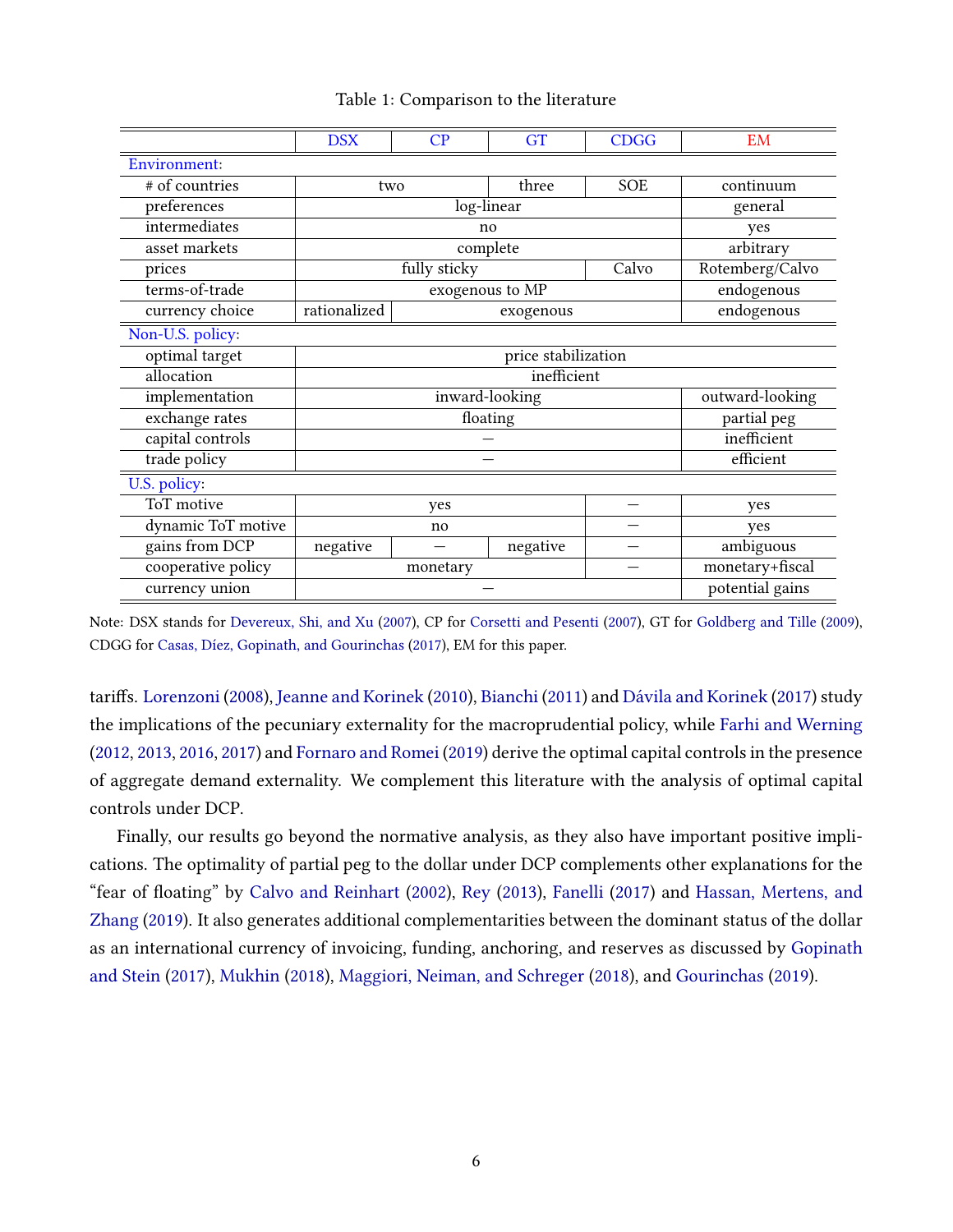## 2 Environment

This section describes the baseline setup, which builds on a conventional sticky-price open economy model by [Gali and Monacelli](#page-43-2) [\(2005\)](#page-43-2) that has been extensively used in the recent normative literature (see e.g. [Farhi and Werning](#page-43-9) [2012,](#page-43-9) [2013\)](#page-43-10). We augment this model with two additional ingredients to allow for a more realistic structure of the international price system. First, all international prices are sticky in dollars rather than in the currency of the producer or buyer, while domestic products are invoiced in local currency. While an extreme assumption, the empirical literature shows that it provides a good first-order approximation to the real world [\(Gopinath](#page-44-0) [2016\)](#page-44-0). For simplicity, we take the currency of invoicing as given for now and show that our results remain true under an endogenous currency choice in Section [4.2.](#page-27-0) Second, only a fraction of imports is used for final consumption, while the rest is used as intermediate goods in production. This is consistent with the fact that intermediates account for most of global trade (see e.g. [Johnson and Noguera](#page-44-3) [2012\)](#page-44-3) and final goods contain a significant local distribution margin [\(Burstein, Neves, and Rebelo](#page-41-1) [2003\)](#page-41-1). Combined together, these two assumptions allow the model to simultaneously reproduce a high pass-through of the U.S. exchange rate into import prices at the dock and a low pass-through at the retail level [\(Auer, Burstein, and Lein](#page-41-2) [2018\)](#page-41-2) and have important implications for the optimal policy.

The rest of the model is standard. Time is discrete, and the horizon is infinite. The world consists of a continuum of symmetrical small open economies  $i \in [0,1]$ . To disentangle the role of the dominant currency, we assume that the U.S. is a small economy indexed by  $i = 0$  and is symmetric to other countries in all respects except for the use of the dollar in international trade. Each country is populated by identical households that consume local and imported goods, supply labor and make savings decisions. Monopolistic firms produce domestic and export goods and are subject to price-adjustment frictions. We generalize the model of [Gali and Monacelli](#page-43-2) [\(2005\)](#page-43-2) in several dimensions to demonstrate the robustness of our results – allowing for flexible preferences and technologies, complete and incomplete asset markets, and a rich set of exogenous shocks — while also trying to keep the model tractable enough to convey the main mechanisms.

### 2.1 Households

A representative household in country i has preferences over consumption  $C_{it}$  and labor  $N_{it}$ :

$$
\mathbb{E}\sum_{t=0}^{\infty}\beta^t U(C_{it},N_{it},\xi_{it}),
$$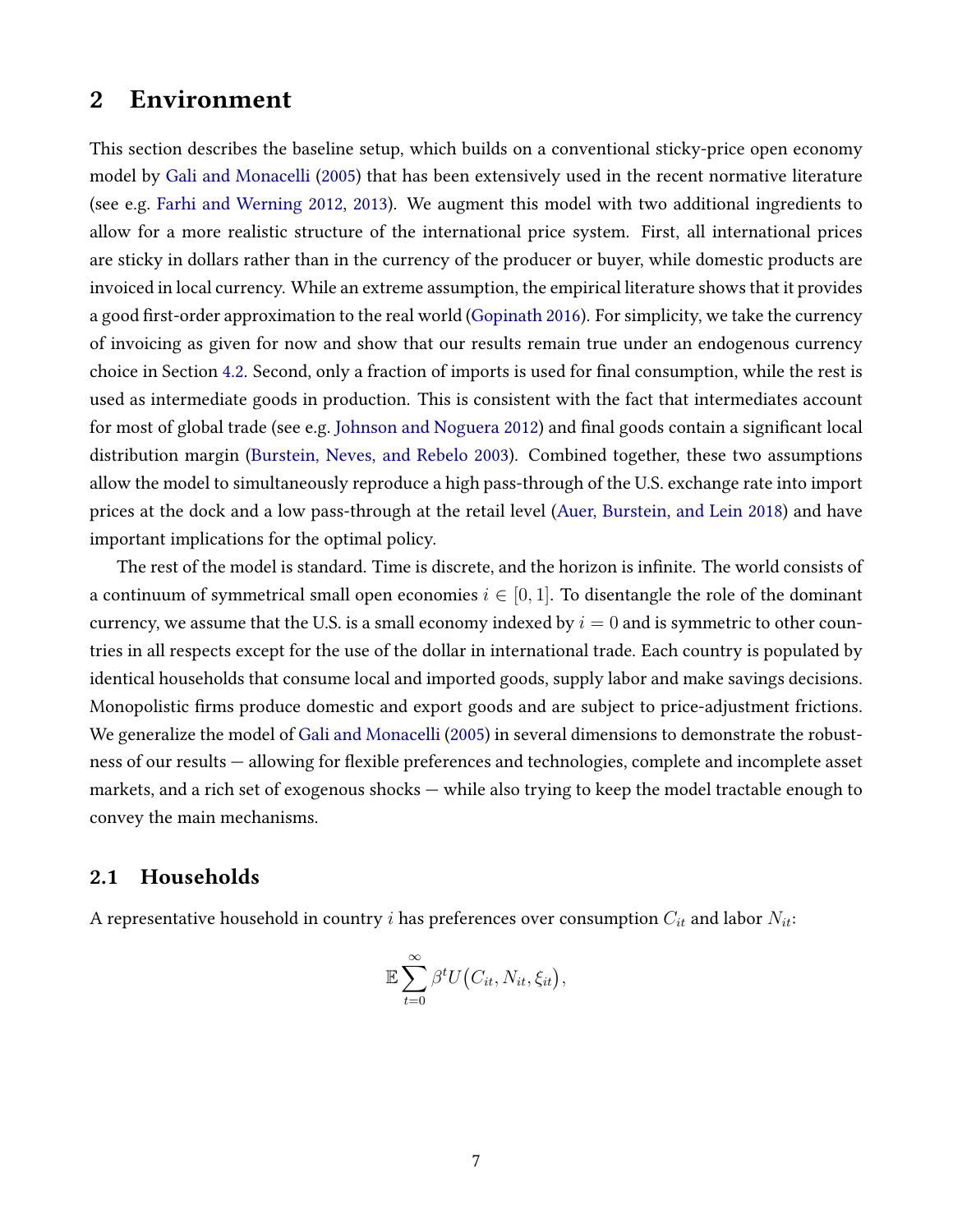where  $\xi_{it}$  includes both intra-temporal (labor supply) and inter-temporal (discount) shocks and  $U(\cdot)$ satisfies the standard regularity conditions. Consumption is an aggregator of home and foreign goods:

$$
C_{it} = \left[ (1 - \gamma)^{\frac{1}{\theta}} C_{iit}^{\frac{\theta - 1}{\theta}} + \gamma^{\frac{1}{\theta}} C_{it}^{* \frac{\theta - 1}{\theta}} \right]^{\frac{\theta}{\theta - 1}},
$$

where  $1 - \gamma$  reflects the home bias in consumption that can arise due to trade costs or preferences for locally produced goods. The import bundle aggregates products from all other countries

$$
C_{it}^* = \left(\int C_{ji\overline{t}}^{\frac{\varepsilon-1}{\varepsilon}} \mathrm{d}j\right)^{\frac{\varepsilon}{\varepsilon-1}},
$$

while each bilateral trade flow includes a continuum of unique products  $\omega \in [0,1]$ :

$$
C_{jit} = \left( \int C_{jit}(\omega)^{\frac{\varepsilon - 1}{\varepsilon}} d\omega \right)^{\frac{\varepsilon}{\varepsilon - 1}}.
$$

Thus, following the previous literature, we allow for a nested CES structure to distinguish the "macro elasticity" of substitution  $\theta$  between home and foreign goods from the "micro elasticity"  $\varepsilon > 1$  governing the substitution between individual products (as e.g. in [Feenstra, Luck, Obstfeld, and Russ](#page-43-14) [2018\)](#page-43-14). These functional forms — with constant elasticities and symmetric import shares across countries are standard and simplify the notation, but are not essential for our results as shown in Section [4.1.](#page-25-0)

Each period  $t$ , households face a flow budget constraint:

$$
P_{it}C_{it} + \mathcal{E}_{it} \sum_{h \in H_t} \mathcal{Q}_t^h B_{it+1}^h + \frac{\mathcal{B}_{it+1}^i}{R_{it}} = W_{it}N_{it} + \Pi_{it}^f + T_{it} + \mathcal{E}_{it} \sum_{h \in H_{t-1}} (\mathcal{Q}_t^h + D_t^h)B_{it}^h + \mathcal{B}_{it}^i,
$$

where consumer price index  $P_{it}$  and nominal wages  $W_{it}$  are in local currency,  $H_t$  is the set of internationally traded assets in period  $t$  with prices  $\mathcal{Q}_t^h$  and payouts  $D_t$  expressed without loss of generality in dollars, and  $\mathcal{E}_{it}$  is the nominal exchange rate of country i against the dollar. Households receive transfers  $T_{it}$  from the government and profits  $\Pi_{it}^f$  from local firms. In addition to globally traded securities  $B_{it}^h$ , the agents can also invest in local government bonds  $\mathcal{B}_{it}^i$  with the nominal rate of return  $R_{it}$  set by local monetary authorities.

Households choose consumption, labor and asset portfolio to maximize expected utility subject to the budget constraint. The resulting optimal labor supply is given by

<span id="page-8-0"></span>
$$
-\frac{U_{Nit}}{U_{Cit}} = \frac{W_{it}}{P_{it}},\tag{1}
$$

where  $U_C$  and  $U_N$  are respectively the marginal utilities of consumption and work. As usual, the inter-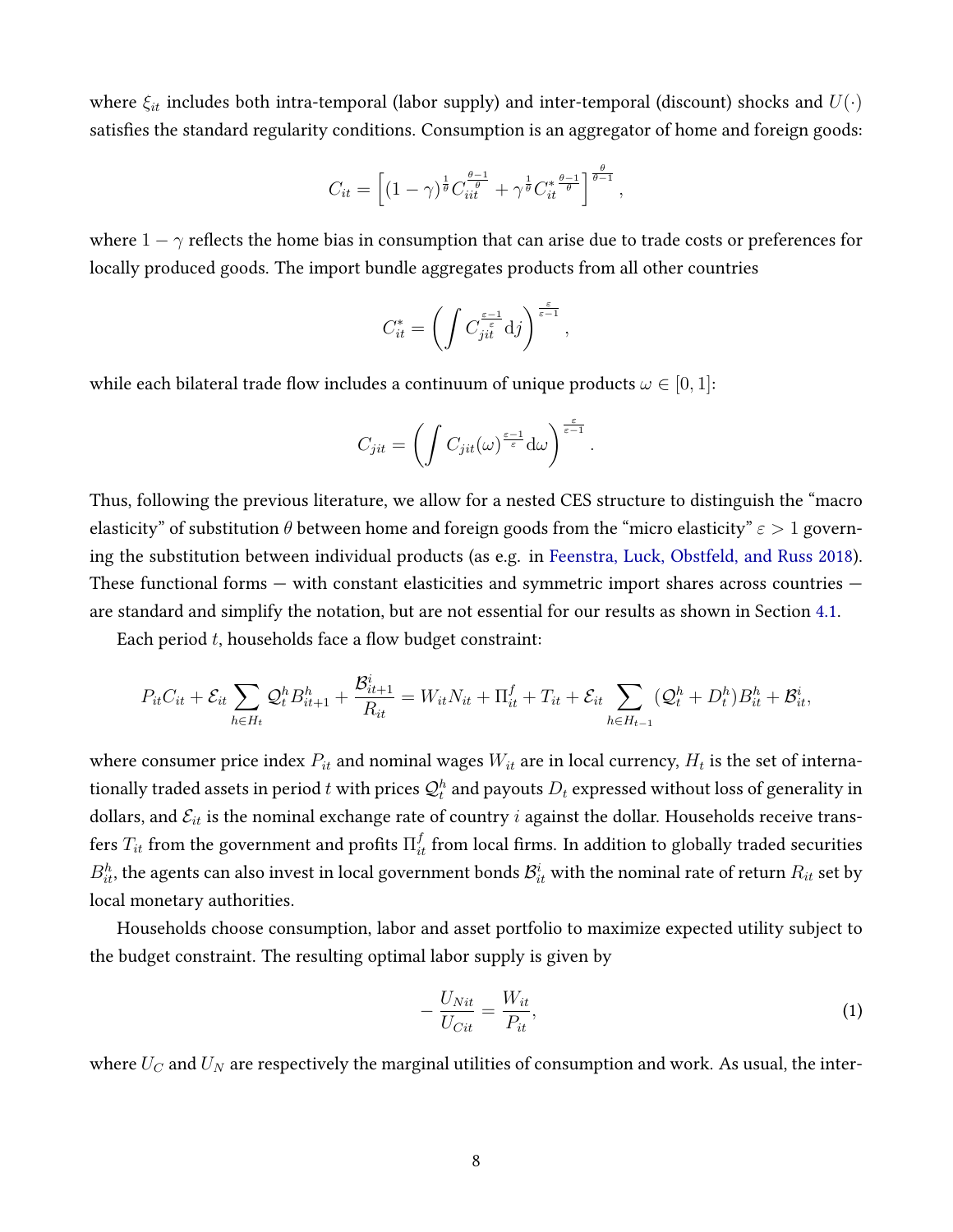temporal Euler equation for nominal bonds is:

<span id="page-9-0"></span>
$$
\mathbb{E}_t \Theta_{it,t+1} R_{it} = 1, \quad \text{where } \Theta_{it,t+\tau} \equiv \beta^{\tau} \frac{U_{Cit+\tau}}{U_{Cit}} \frac{P_{it}}{P_{it+\tau}}
$$
(2)

is the nominal stochastic discount factor (SDF). The optimal portfolio of households is characterized by the system of no-arbitrage conditions:

<span id="page-9-1"></span>
$$
\mathbb{E}_t \Theta_{it,t+1} \frac{\mathcal{E}_{it+1}}{\mathcal{E}_{it}} \frac{\mathcal{Q}_{t+1}^h + D_{t+1}^h}{\mathcal{Q}_t^h} = 1, \ \ \forall h \in H_t.
$$
\n
$$
(3)
$$

Moving to the goods market, demand for domestic and foreign products is

$$
C_{iit}(\omega) = (1 - \gamma) \left(\frac{P_{iit}(\omega)}{P_{iit}}\right)^{-\varepsilon} \left(\frac{P_{iit}}{P_{it}}\right)^{-\theta} C_{it}, \qquad C_{jit}(\omega) = \gamma \left(\frac{P_{jit}(\omega)}{\mathcal{E}_{it}P_t^*}\right)^{-\varepsilon} \left(\frac{\mathcal{E}_{it}P_t^*}{P_{it}}\right)^{-\theta} C_{it},
$$

where  $P_{iit}=\big(\int P_{iit}(\omega)^{1-\varepsilon}\mathrm{d}\omega\big)^{\frac{1}{1-\varepsilon}}$  is the price index for home goods in the local currency and  $P_t^*=$  $\left(\int P_{it}^{*1-\epsilon} \mathrm{d}i\right)^{\frac{1}{1-\epsilon}}$  is the import price index in dollars, which due to the DCP assumption is the same for all countries and is the aggregate of dollar export prices of all economies  $P_{it}^*$ . The consumer price index (CPI) can then be written as

<span id="page-9-2"></span>
$$
P_{it} = \left[ (1 - \gamma) P_{it}^{1-\theta} + \gamma (\mathcal{E}_{it} P_t^*)^{1-\theta} \right]^{\frac{1}{1-\theta}}.
$$
\n(4)

#### 2.2 Firms

**Production** In each country i, there is a continuum of firms, each producing a unique variety  $\omega$  from labor  $L_{it}$  and a bundle of intermediate goods  $X_{it}$ :

$$
Y_{it} = A_{it} F(L_{it}, X_{it}).
$$

Though not essential for our results, we assume that technology  $F(\cdot)$  is constant returns to scale, which in particular, allows us to abstract from the issue whether different markets are served by the same or different firms and simplifies the aggregation. Producers use a roundabout technology with the same bundle of intermediates as in final consumption. While it is a hardly realistic assumption that import share  $\gamma$  is the same for consumers, domestic producers and exporters, we start with this symmetric case as it implies that the relevant price indices are the same for all agents and greatly simplifies the notation. Importantly, our main results remain true when we relax the assumption in Section [4.1.](#page-25-0)

Solving the firm's cost minimization problem, we get the relative demand for inputs

$$
\frac{X_{it}}{L_{it}} = g\left(\frac{W_{it}}{P_{it}}\right),\tag{5}
$$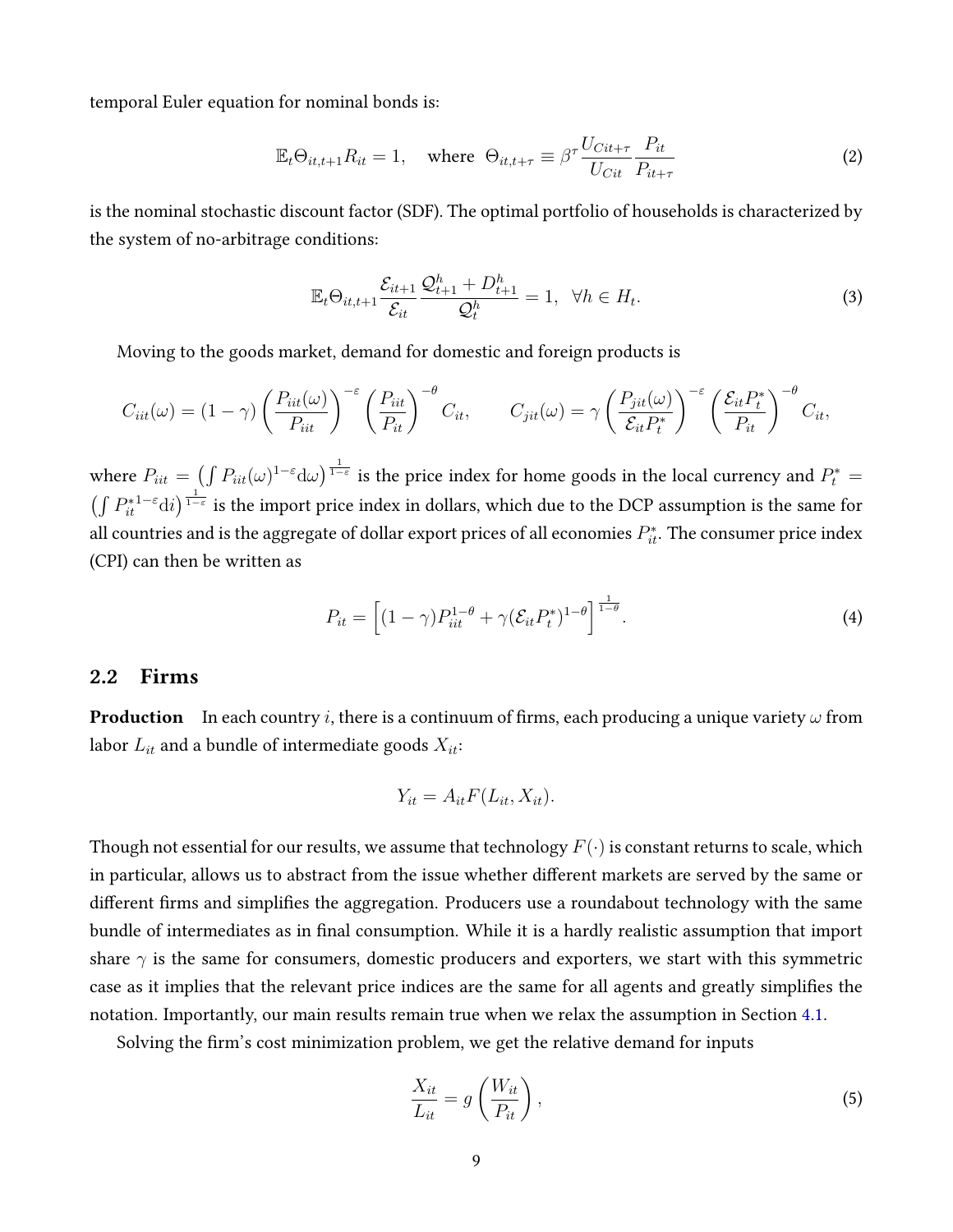where function  $g(\cdot)$  is implicitly defined by  $\frac{F_L(1,g(z))}{F_X(1,g(z))}=z$  with  $g'(\cdot)>0.$  The resulting real marginal costs of production are

$$
\frac{MC_{it}}{P_{it}} = \frac{h\left(\frac{W_{it}}{P_{it}}\right)}{A_{it}},
$$

where we define  $h(z) \equiv \frac{1}{F_X(1, g(z))}$ .

Domestic prices Firms are monopolistic competitors, are subject to price-adjustment friction, and set local prices in domestic currency and export prices in dollars. While there is little consensus in the literature about the best way of modelling sticky prices, it is encouraging that our results hold for both time-dependent and state-dependent models of nominal rigidities. For this reason, in our baseline specification, we adopt the [Rotemberg](#page-45-10) [\(1982\)](#page-45-10) model with labor adjustment costs, which results in a tractable non-linear New-Keynesian Phillips curve, while Appendix [A.5](#page-76-0) extends the results to a setup with the [Calvo](#page-41-11) [\(1983\)](#page-41-11) friction.<sup>[2](#page-10-0)</sup>

In the domestic market, firms set prices in local currency to maximize expected profits net of priceadjustment costs:

$$
\max_{\{P_t\}} \mathbb{E} \sum_{t=0}^{\infty} \Theta_{i0,t} \left[ \left( P_t - \tau_i M C_{it} \right) \left( \frac{P_t}{P_{it}} \right)^{-\varepsilon} Y_{it} - (1-\gamma) \frac{\varphi}{2} \left( \frac{P_t}{P_{t-1}} - 1 \right)^2 W_{it} \right],
$$

where  $Y_{iit} \equiv C_{iit} + X_{iit}$  is the local demand shifter, menu costs are normalized by the size of the domestic market  $1 - \gamma$ , and  $\tau_i$  is the time-invariant production subsidy to local sellers.<sup>[3](#page-10-1)</sup> Taking the first-order condition and imposing symmetry across firms allows us to express the domestic Phillips curve as

<span id="page-10-2"></span>
$$
\pi_{iit} \left( \pi_{iit} + 1 \right) W_{it} = -\kappa \left( P_{iit} - \frac{\varepsilon \tau_i}{\varepsilon - 1} M C_{it} \right) \frac{Y_{iit}}{1 - \gamma} + \mathbb{E}_t \Theta_{it, t+1} \pi_{iit+1} \left( \pi_{iit+1} + 1 \right) W_{it+1}, \tag{6}
$$

where  $\kappa \equiv \frac{\varepsilon - 1}{\sqrt{2}}$  $\frac{-1}{\varphi}>0$  and  $\pi_{iit}\equiv\frac{P_{iit}}{P_{iit-}}$  $\frac{P_{iit}}{P_{iit-1}}-1$  is the PPI inflation rate.

As usual, the dynamic price setting equation can be interpreted as an error-correction model: if prices were flexible, the firms would charge a constant markup over marginal costs, i.e.  $P_{iit}=\frac{\varepsilon\tau_i}{\varepsilon-1}MC_{it}$ in all states of the world. In the presence of nominal rigidities, the price can temporarily deviate from the optimal level: e.g. when it is too high, the bracket on the right-hand side is positive and, other things equal, firms decrease their prices, i.e.  $\pi_{iit} < 0$ . The speed of adjustment is higher when prices are more flexible (large  $\kappa$ ) and when price deviations are associated with larger profit losses (high demand  $Y_{iit}$ ). As is standard in the New-Keynesian literature, the Phillips curve is forward-looking with firms trying

<span id="page-10-0"></span> $2$ The previous literature has explored several alternative assumptions about adjustment costs in the Rotemberg model (cf. e.g. [Schmitt-Grohé and Uribe](#page-45-11) [2004,](#page-45-11) [Faia and Monacelli](#page-43-15) [2008,](#page-43-15) [Kaplan, Moll, and Violante](#page-44-13) [2018\)](#page-44-13). Our results hold independently whether the costs are set in labor units or product units and whether they are scaled by firms' output or not.

<span id="page-10-1"></span> $3$ In line with the standard timing under commitment, the state-contingent policy is announced before firms set their prices, which is equivalent to assuming zero costs of price adjustment in the initial period  $t = 0$ .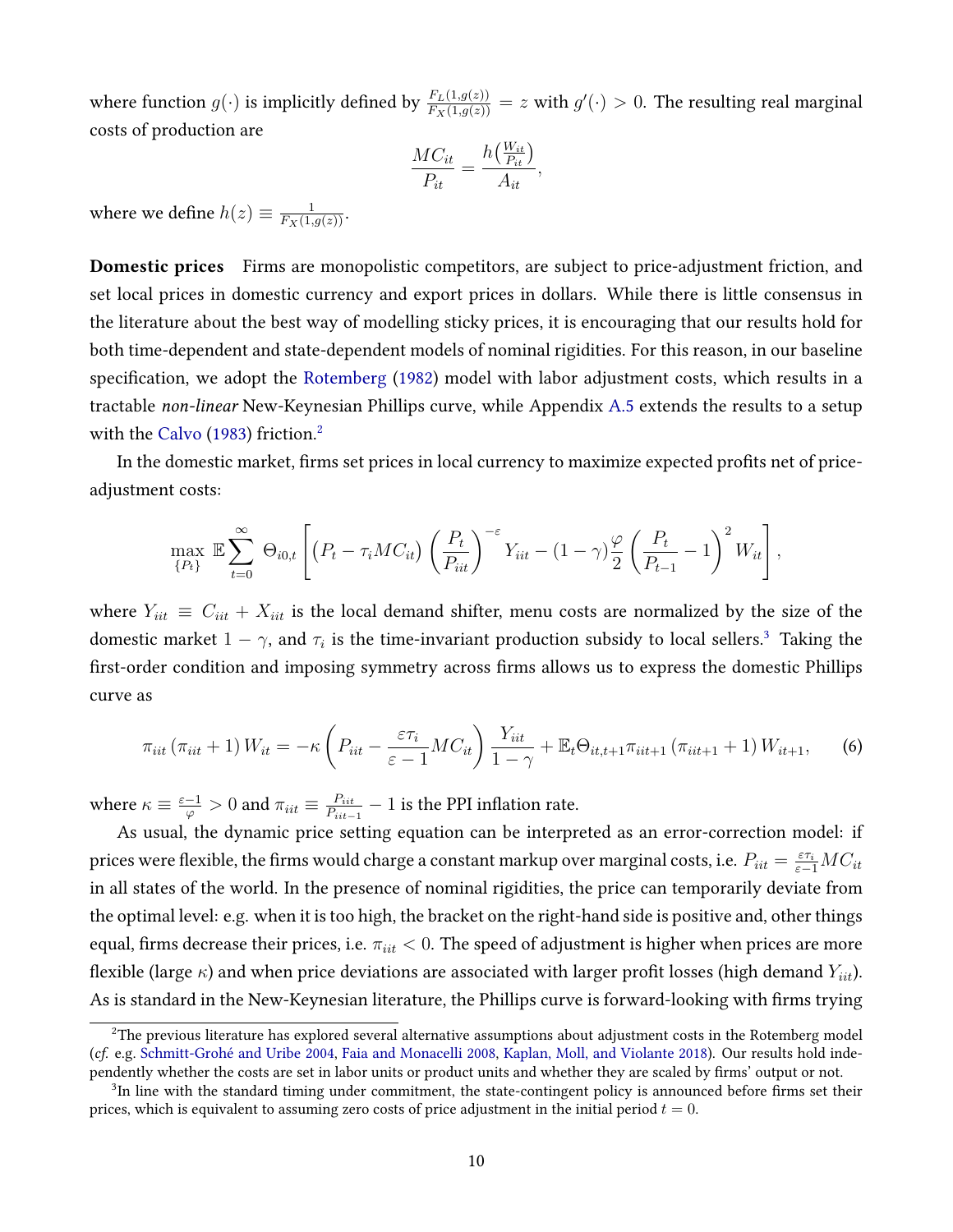to smooth the marginal costs  $\pi_{iit}$  ( $\pi_{iit}$  + 1)  $W_{it}$  of price adjustment across periods.

Export prices We assume that exporters set a uniform dollar price for all markets of destination:

$$
\max_{\{P_t\}} \mathbb{E} \sum_{t=0}^{\infty} \Theta_{i0,t} \left[ \left( \mathcal{E}_{it} P_t - \tau_i^* M C_{it} \right) \left( \frac{P_t}{P_{it}^*} \right)^{-\varepsilon} Y_{it}^* - \gamma \frac{\varphi}{2} \left( \frac{P_t}{P_{t-1}} - 1 \right)^2 W_{it} \right],
$$

where  $Y_{it}^*\equiv\int\big(C_{ijt}+X_{ijt}\big)\mathrm{d}j$  is the global demand shifter for exported goods and  $\tau_i^*$  denotes the time-invariant production subsidy to exporters. The first-order optimality condition can be rewritten as an export Phillips curve:

<span id="page-11-0"></span>
$$
\pi_{it}^* \left( \pi_{it}^* + 1 \right) W_{it} = -\kappa \left( \mathcal{E}_{it} P_{it}^* - \frac{\varepsilon \tau_i^*}{\varepsilon - 1} M C_{it} \right) \frac{Y_{it}^*}{\gamma} + \mathbb{E}_t \Theta_{it, t+1} \pi_{it+1}^* \left( \pi_{it+1}^* + 1 \right) W_{it+1}, \tag{7}
$$

where  $\pi_{it}^* \equiv \frac{P_{it}^*}{P_{it-1}^*} - 1$  is the inflation rate for the dollar export price index. Equation [\(7\)](#page-11-0) is a direct counterpart of [\(6\)](#page-10-2) with inflation going up when dollar export price  $P_{it}^*$  is below the optimal flexibleprice level  $\frac{\varepsilon\tau_i^*}{\varepsilon-1}$  $MC_{it}$  $\frac{dC_{it}}{\mathcal{E}_{it}}$  and the speed of adjustment is increasing in global demand shifter  $Y_{it}^* .$ 

## 2.3 Market clearing

The goods market clears when total production equals the sum of local and foreign demand for final and intermediate goods:

$$
A_{it}F(L_{it}, X_{it}) = (1 - \gamma) \left(\frac{P_{it}}{P_{it}}\right)^{-\theta} (C_{it} + X_{it}) + \gamma \left(\frac{P_{it}^*}{P_t^*}\right)^{-\varepsilon} \int \left(\frac{\mathcal{E}_{jt}P_t^*}{P_{jt}}\right)^{-\theta} (C_{jt} + X_{jt}) \, \mathrm{d}j,\tag{8}
$$

where we have used the symmetry across producers within a country. The labor market clearing condition aggregates labor used in production and on price adjustments:

$$
N_{it} = L_{it} + \frac{\varphi}{2}(1-\gamma)\pi_{it}^2 + \frac{\varphi}{2}\gamma\pi_{it}^{*2}.
$$
 (9)

Because the Ricardian equivalence holds in the model, it is without loss of generality to assume that the government balances its budget every period using the lump-sum taxes to finance production subsidies. Combing the budget constraint of households with firms' profits, we arrive at the country's budget constraint:

<span id="page-11-1"></span>
$$
\sum_{h \in H_t} \mathcal{Q}_t^h B_{it+1}^h - \sum_{h \in H_{t-1}} (\mathcal{Q}_t^h + D_t^h) B_{it}^h
$$
\n
$$
= \gamma \left[ P_{it}^* \left( \frac{P_{it}^*}{P_{t}} \right)^{-\varepsilon} \int \left( \frac{\mathcal{E}_{jt} P_t^*}{P_{jt}} \right)^{-\theta} (C_{jt} + X_{jt}) \, \mathrm{d}j - P_t^* \left( \frac{\mathcal{E}_{it} P_t^*}{P_{it}} \right)^{-\theta} (C_{it} + X_{it}) \right] + \psi_{it}, \tag{10}
$$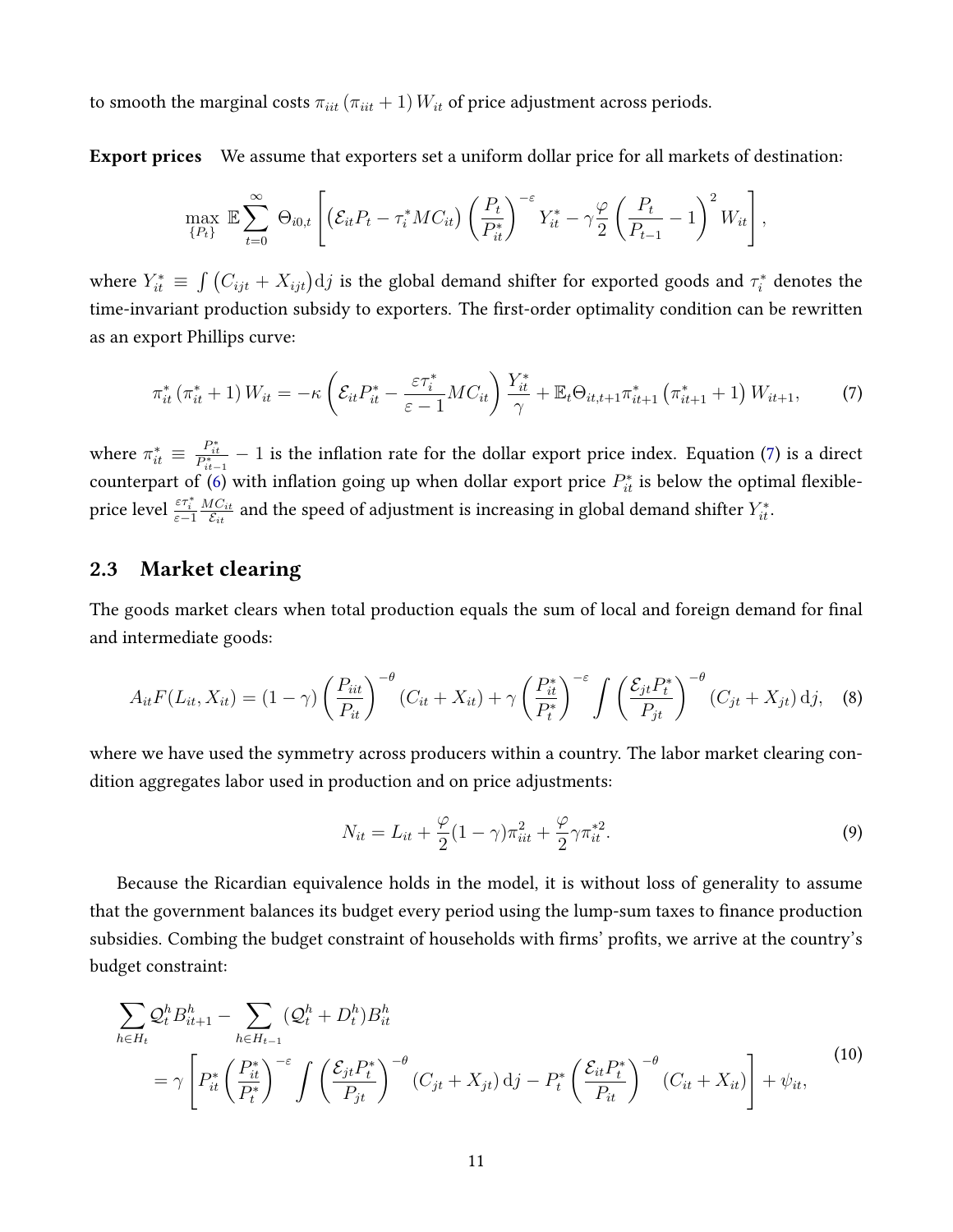where the right-hand side is the dollar value of the country's net exports and the left-hand side com-bines the change in the net foreign asset position with the "valuation effects" [\(Gourinchas and Rey](#page-44-7) [2007\)](#page-44-7). Notice that we allow for an idiosyncratic wealth shock  $\psi_{it}$  with a zero global mean  $\int \psi_{it} \text{d}i = 0.$ This shock is meant to capture several additional (unmodelled) sources of volatility that previous literature has found to be important drivers of business cycles and exchange rates in open economies: e.g. fluctuations in commodity prices (as in [Casas, Díez, Gopinath, and Gourinchas](#page-41-9) [2017\)](#page-41-9), terms-of-trade shocks [\(Mendoza](#page-45-12) [1995\)](#page-45-12), taste shocks for foreign versus domestic goods [\(Pavlova and Rigobon](#page-45-13) [2007\)](#page-45-13) as well as shocks to capital flows [\(Gabaix and Maggiori](#page-43-16) [2015\)](#page-43-16). Importantly, the shock ensures that the model can replicate the exchange rate disconnect from the data (see [Itskhoki and Mukhin](#page-44-14) [2019a\)](#page-44-14).

Finally, given that households earn the profits of local firms, we can assume without loss of generality that internationally traded assets are in zero net supply:

<span id="page-12-0"></span>
$$
\int B_{it+1}^h \mathrm{d}i = 0, \ \ \forall h \in H_t, \qquad \mathcal{B}_{it}^i = 0. \tag{11}
$$

#### 2.4 Equilibrium

As usual, for given monetary policies, the equilibrium is such that households maximize expected utility subject to the sequence of budget constraints, firms maximize expected profits, the government's budget constraint is satisfied, and the markets clear. Following the primal approach, we let the planner choose the optimal allocation subject to the relevant equilibrium conditions. In particular, we substitute out nominal interest rates  $R_{it}$  using the Euler equation [\(2\)](#page-9-0) and nominal wages  $W_{it}$  using the labor supply condition [\(1\)](#page-8-0), while keeping other prices that are either subject to adjustment frictions  $(P_{iit}, P_{it}^*)$  or are not directly chosen by an individual country ( $\mathcal{Q}_t^h$ ). The next lemma summarizes restrictions imposed by households' and firms' optimality conditions and the resource constraints.

**Lemma 1 (Implementability)** The allocation  $\{C_{it}, N_{it}, L_{it}, X_{it}, B^h_{it}\}$  and prices  $\{\pi_{it}, \pi_{it}, \pi_{it}^*, \mathcal{E}_{it}, \mathcal{Q}_t^h\}$ constitute part of the equilibrium if and only if equations  $(3) - (11)$  $(3) - (11)$  $(3) - (11)$  hold.

While the lemma describes the set of all implementable allocations, to solve for the optimal noncooperative policy, one needs to specify further the strategic interactions between policymakers.

**Definition** We are looking for a SPNE in the following game: (i) each country chooses a state-contingent plan of PPI inflation  $\{\pi_{iit}\}\$ , (ii) the U.S. moves first and other economies move simultaneously after that, (iii) all countries have full commitment.

Thus, given the special role of the dollar in the global economy, we assume that the U.S. is a Stackelberg leader, which internalizes the effect of its decisions on other economies when choosing the optimal monetary policy. In contrast, each non-U.S. economy takes the policy of the U.S. and other countries as given. We assume that strategies are formed in terms of inflation, i.e. for each history of exogenous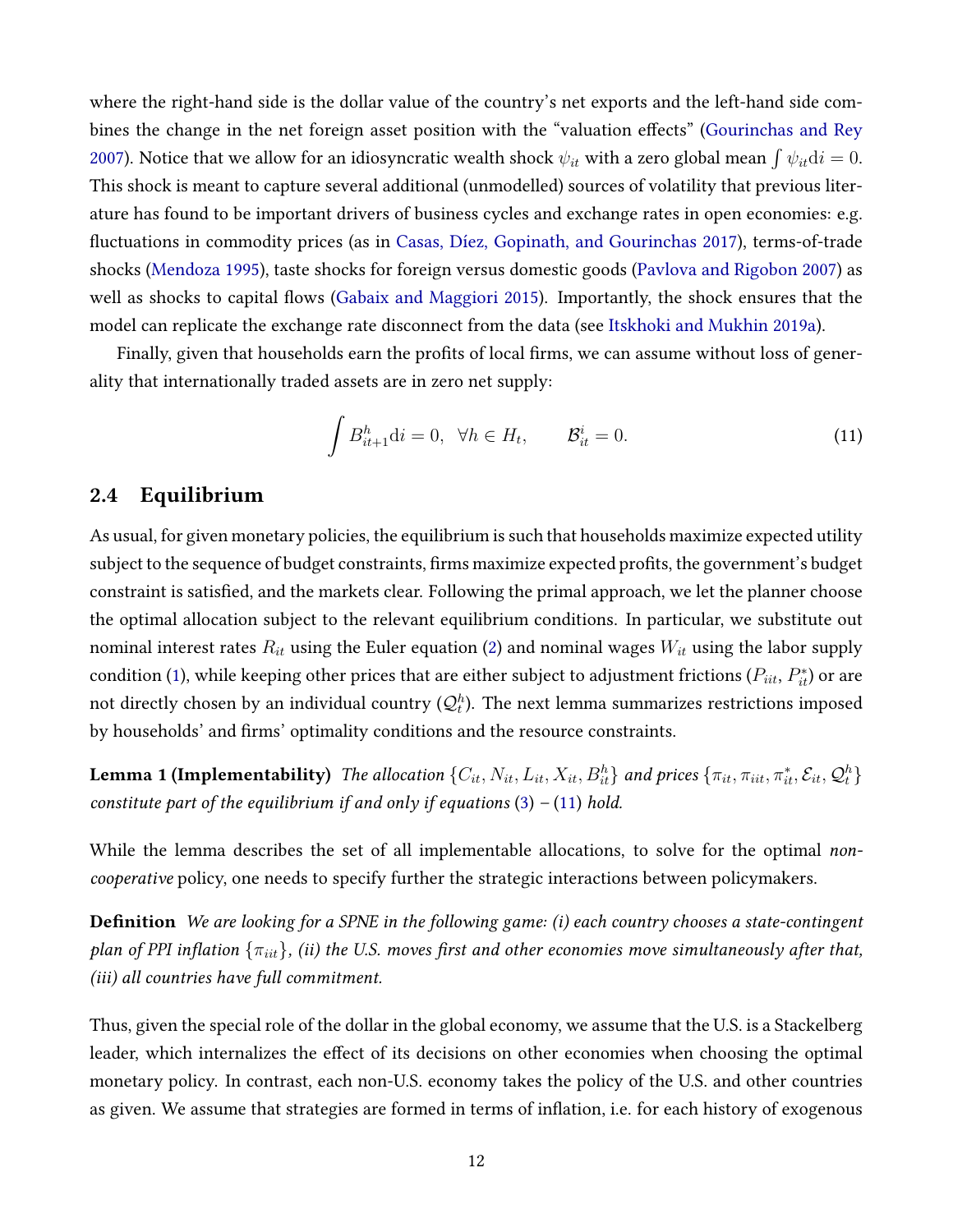shocks and inflation rates in other countries, a planner chooses its best response. While there are several restrictions imposed by this definition, the next lemma shows that the same allocation arises as an equilibrium outcome in a much larger class of games.

Lemma 2 (Equilibrium) The equilibrium remains the same in each of the following cases:

- <span id="page-13-1"></span>1. instead of  $\pi_{iit}$ , countries choose  $C_{it}$ ,  $N_{it}$ ,  $L_{it}$ ,  $X_{it}$ ,  $\pi_{it}$ ,  $\pi_{it}^*$ , or any their combination,
- 2. all countries simultaneously choose their strategies in terms of  $\pi_{\text{iit}}$ ,
- 3. non-U.S. economies lack commitment and choose the optimal discretionary policy.

The lemma effectively relaxes all three assumptions embodied in our benchmark definition of equilibrium. First, the equilibrium remains the same independently of whether countries form their strategies in terms of CPI/PPI inflation, aggregate consumption, output gap, etc. $^4$  $^4$  Intuitively, this is the case because non-U.S. countries are small and take all foreign variables as given. Second, the baseline sequential game can be reformulated as a particular simultaneous-move game without any first-mover advantage on the U.S. side. This result follows directly from Proposition [1](#page-15-0) below, which shows that the optimal non-U.S. policy can be formulated in terms of a simple rule  $\pi_{iit} = 0$ . Given this best response of other economies, the problem of the U.S. becomes invariant to the timing assumption. Finally, we also show below that the optimal non-U.S. policy is time consistent and therefore, the equilibrium would not change if countries other than the U.S. lacked commitment.

In sum, while the equilibrium allocation does depend on assumptions about strategic interactions across countries, Lemma [2](#page-13-1) shows that there is a rich class of games, which — largely due to the particular form of the optimal policy in our model  $-$  result in the same equilibrium outcome, supporting the robustness of our analysis.

### 2.5 Efficient allocation

As emphasized above, our setup is fairly general in many dimensions and can be generalized even further without altering the results. In contrast, the next two assumptions are crucial for the analysis: combined together, they ensure that the monetary policy is not used as a second-best instrument to eliminate distortions in the economy other than the ones associated with nominal rigidities and allow us to focus exclusively on the constraints imposed by the structure of the international price system.

<span id="page-13-2"></span>**A1** Time-invariant production subsidies  $\tau_i = \frac{\varepsilon - 1}{\varepsilon}$  $\frac{-1}{\varepsilon}$ ,  $\tau^*_i \, = \, 1$  eliminate domestic monopolistic distortions and the terms-of-trade externality. There are no exogenous shocks to markups.

<span id="page-13-0"></span><sup>&</sup>lt;sup>4</sup>The only important restriction that we impose on the set of strategies is that policies are formulated in terms of domestic objectives. In particular, to avoid pathological cases, countries are not allowed to set policies that they cannot directly implement, e.g. in terms of foreign output. While we exclude bilateral exchange rates from Lemma [2](#page-13-1) for the same reason, the equilibrium would not change if non-U.S. economies were choosing  $\mathcal{E}_{it}$  and the U.S. used a domestic objective.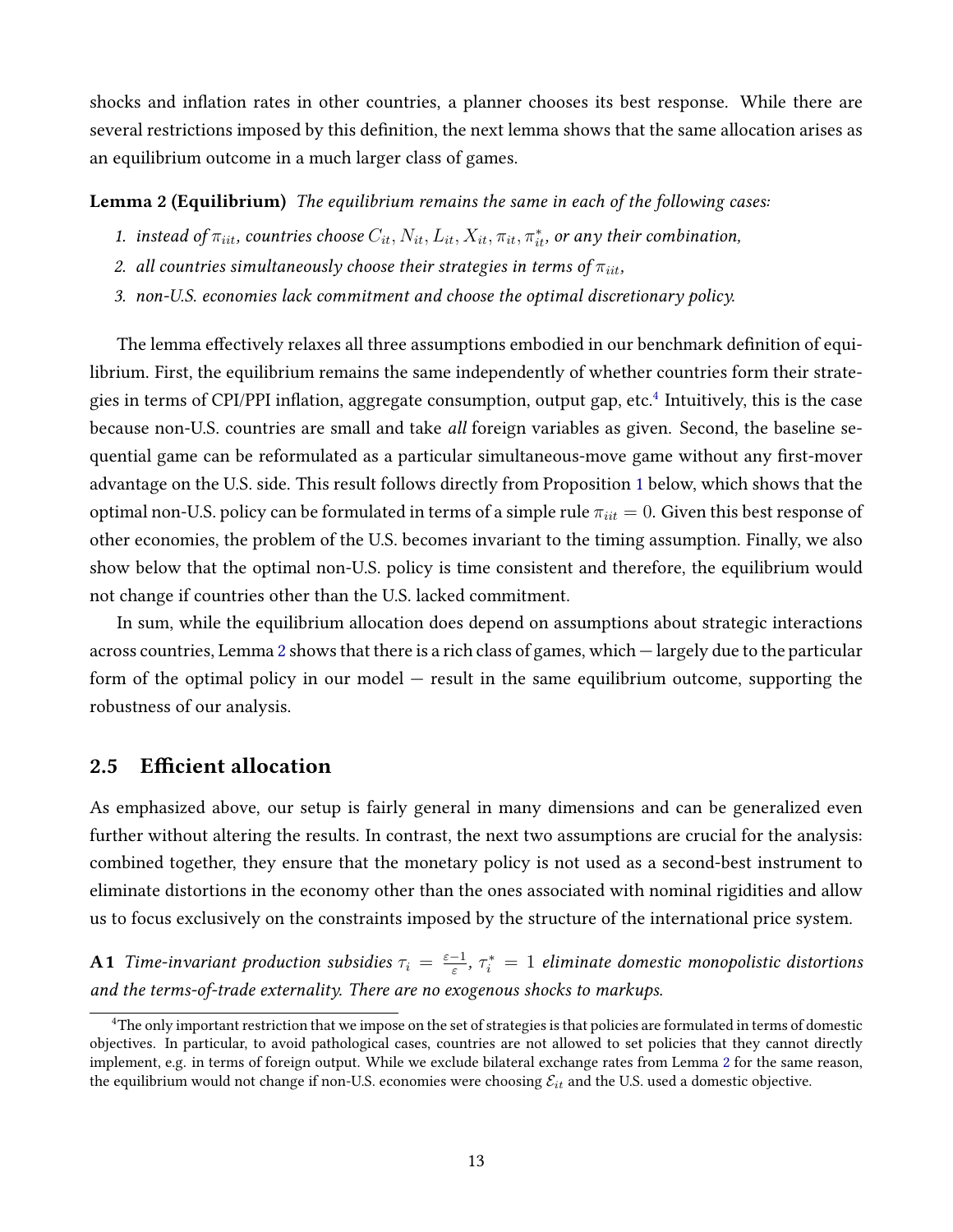As is well known, the standard New-Keynesian open economy models have two types of distortions on top of sticky prices: monopolistic markups and the terms-of-trade externality (see [Corsetti](#page-42-13) [and Pesenti](#page-42-13) [2001,](#page-42-13) [Benigno and Benigno](#page-41-7) [2003,](#page-41-7) [Faia and Monacelli](#page-43-15) [2008\)](#page-43-15). The former increases domestic prices, lowers the real wage and labor supply, and results in suboptimal production and consumption. The latter implies that the country can exploit its market power abroad by setting the export price above domestic ones. A destination-specific production subsidy [A1](#page-13-2) eliminates both distortions, offsetting the markups in domestic markets and, at the same time, maintaining the monopolistic markups abroad.<sup>[5](#page-14-0)</sup> While most of the sticky-price normative papers employ a time-invariant production subsidy, this instrument is usually applied uniformly across all firms, which does not allow one to simultaneously eliminate both externalities. Relative to this standard approach, assuming more sophisticated instrument(s) comes at little cost in terms of realism, but significantly improves the tractability of the analysis. In particular, it allows us to disentangle new motives of monetary policy associated with DCP from the standard and well-understood inflationary bias and terms-of-trade externality. For the same reason, we also abstract from markup shocks: while arguably important in practice, the markup shocks have been widely studied in the previous normative literature (see e.g. [Clarida, Gali, and Gertler](#page-42-14) [1999\)](#page-42-14).

<span id="page-14-2"></span> ${\bf A2}$  Expressed in foreign currency, the payoffs of internationally traded assets  $D_t^h,\,h\,\in\,H_t$  and wealth shocks  $\psi_{it}$  are independent from the monetary policies of individual countries.

This assumption aims to exclude the additional motive for the monetary policy that arises under incomplete markets: by manipulating the payoffs, the policy can "complete"  $-$  at least partially  $-$ the span of the assets, improving the risk sharing between countries.<sup>[6](#page-14-1)</sup> In particular, condition [A2](#page-14-2) is trivially satisfied under the "original sin" when countries can only borrow and save in foreign currency debt, while it does not hold for the *local currency* debt as monetary policy would inflate it away in bad states of the world (see e.g. [Engel and Park](#page-43-17) [2018,](#page-43-17) [Ottonello and Perez](#page-45-14) [2019\)](#page-45-14). On top of that, changing the real returns of the assets also allows the monetary authorities to manipulate the risk premium charged by foreign investors [\(Itskhoki and Mukhin](#page-44-15) [2019b\)](#page-44-15). Both channels have been studied recently from the perspective of the optimal policy (see [Fanelli](#page-43-13) [2017,](#page-43-13) [Hassan, Mertens, and Zhang](#page-44-10) [2019,](#page-44-10) [Fornaro](#page-43-18) [2019\)](#page-43-18) and are not the focus of this paper. Assumption [A2](#page-14-2) excludes such motives for monetary interventions, while still allowing for a rich set of asset market structures.<sup>[7](#page-14-3)</sup>

In what follows, we assume that conditions  $A1-A2$  $A1-A2$  are satisfied. The next lemma describes the case of flexible prices, which provides an important benchmark for our analysis.

<span id="page-14-0"></span><sup>&</sup>lt;sup>5</sup>There are, of course, several alternative instruments that can sustain the same allocation, e.g. a uniform production subsidy to all firms combined with an export tax. In fact, two instruments would be necessary if demand elasticities and hence, optimal markups were different across domestic and foreign markets. Notice that one can also use import tariffs instead of export taxes as the [Lerner](#page-45-15) [\(1936\)](#page-45-15) symmetry holds for the time-invariant fiscal instruments in the model.

<span id="page-14-4"></span><span id="page-14-3"></span><span id="page-14-1"></span><sup>&</sup>lt;sup>6</sup>A similar motive also arises in a closed economy under distortionary taxation (see [Chari, Christiano, and Kehoe](#page-41-12) [1991\)](#page-41-12).

 $^7$ In particular, although we abstract from borrowing constraints to keep the analysis more tractable, the results remain unchanged if one allows for constraints that are not associated with pecuniary externalities.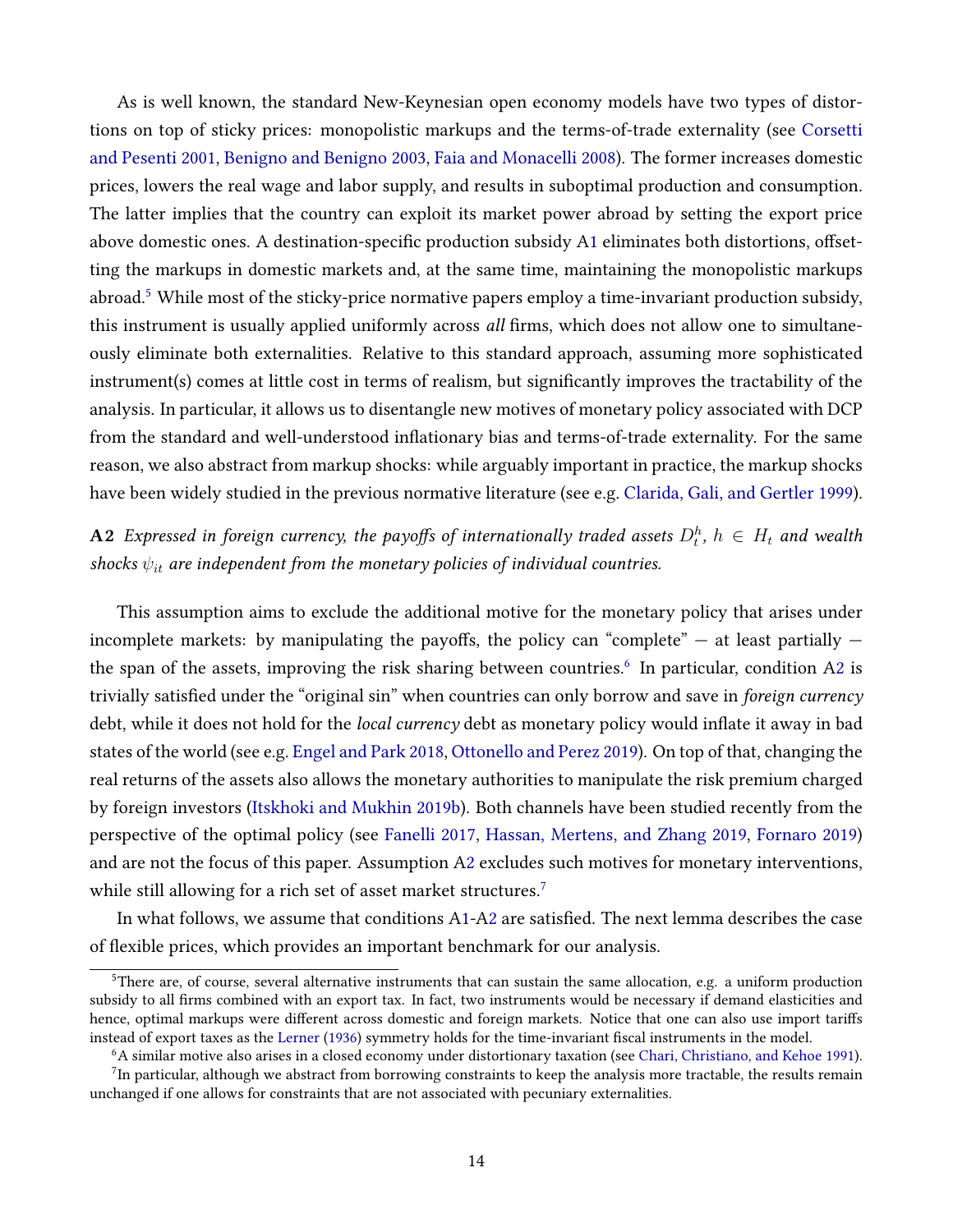**Lemma 3 (Efficient allocation)** The flexible-price equilibrium  $\varphi = 0$  is efficient from the perspective of an individual economy and can be implemented under PCP by the monetary policy targeting  $\pi_{iit} = 0$ .

The former result is based on two properties of the model. First, due to assumption [A2,](#page-14-2) the monetary policy can affect equilibrium allocation only through nominal rigidities and hence, becomes neutral when prices are flexible. Second, assumption [A1](#page-13-2) eliminates all distortions in the flexible-price economy, which implies that a decentralized equilibrium is efficient, and a non-cooperative social planner who is subject to resource and budget constraints cannot improve upon it. Note, however, that this allocation is neither globally efficient (due to export markups) nor the first best (due to incomplete risk sharing).

Importantly, even when prices are sticky, this efficient allocation can still be implemented as long as firms use producer currency pricing.<sup>[8](#page-15-1)</sup> Intuitively, because there is only one sticky price in each country, the monetary policy can simultaneously implement the optimal domestic and foreign demand. For example, the easing of the monetary stance in response to a positive productivity shock raises local demand, but also depreciates the nominal exchange rate, which makes exported goods cheaper in the currency of destination and increases foreign demand. This open-economy version of the "divine coincidence" underlies the famous argument of [Friedman](#page-43-0) [\(1953\)](#page-43-0) in favor of free floating exchange rates and provides an important benchmark for our analysis.

## <span id="page-15-2"></span>3 Non-U.S. Policy

This section describes the optimal policy in a representative non-U.S. economy. We start with the central result that the monetary authorities should target domestic prices, which implies a peg to the dollar and leads to a global monetary cycle. We then consider complementary policy instruments and discuss the redundancy of capital controls and the optimal trade tariffs.

## 3.1 Optimal policy

The planner's problem in a representative non-U.S. economy  $i$  is

$$
\max_{\{C_{it}, N_{it}, L_{it}, X_{it}, B_{it}^h, P_{it}, P_{it}, \mathcal{E}_{it}\}} \mathbb{E} \sum_{t=0}^{\infty} \beta^t U(C_{it}, N_{it}, \xi_{it})
$$
  
s.t. (3) – (10).

where all foreign variables are taken as given and independent from domestic policy. Solving this problem, we establish the following result (see Appendix [A.2.2](#page-51-0) for the proof):

<span id="page-15-1"></span><span id="page-15-0"></span> $8$ Despite the first-mover advantage of the U.S., the allocation is symmetric across countries in this case.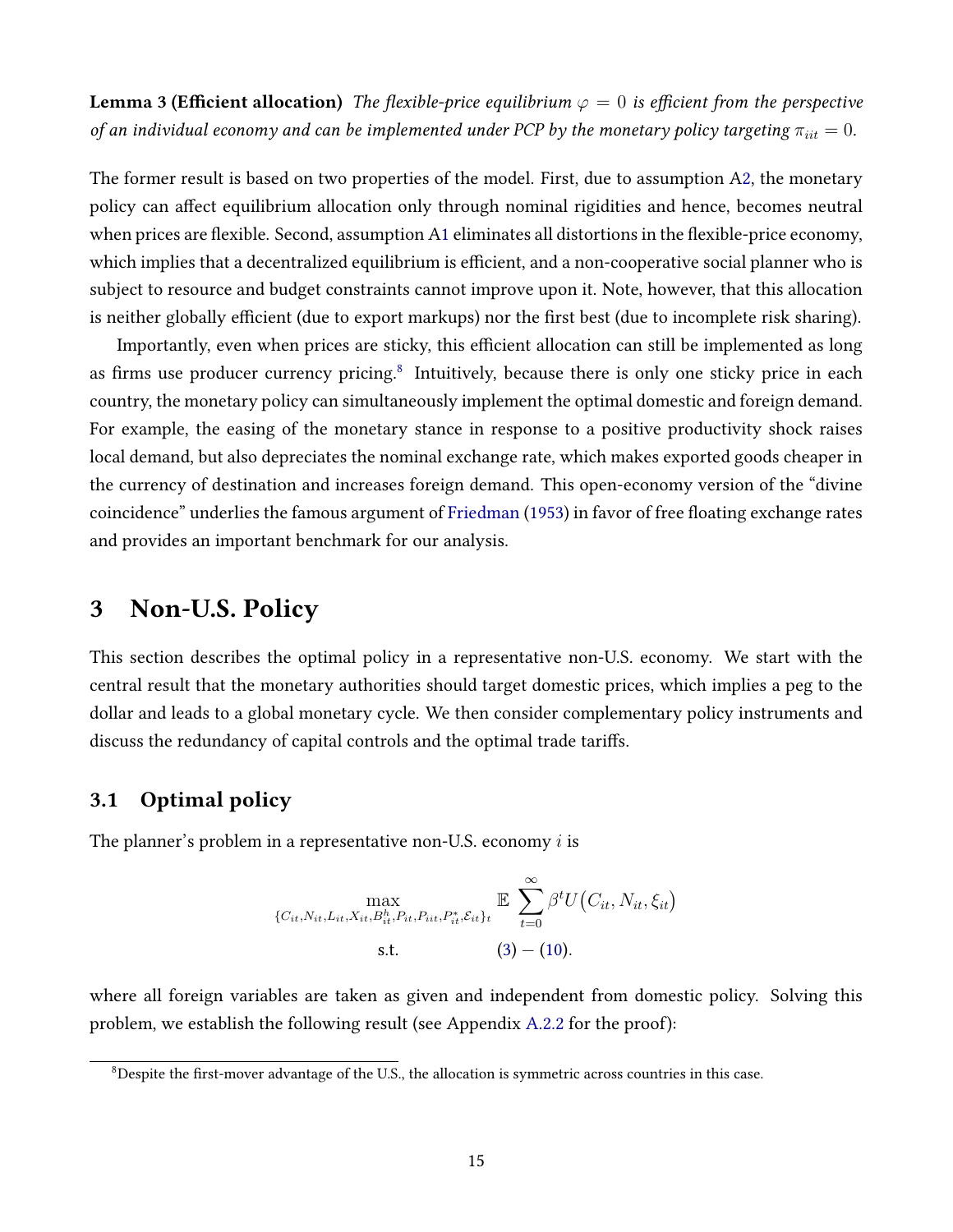Proposition 1 (Non-U.S. policy) The optimal monetary policy in a non-U.S. economy stabilizes prices of domestic producers:

<span id="page-16-0"></span>
$$
\pi_{iit} = 0. \tag{12}
$$

The resulting allocation is generically not efficient.

Before discussing the intuition behind it, it is worth emphasizing first the key features of this result. First, the proposition shows that the optimal monetary policy — no matter how complicated the interest rate rule that implements it is  $i \mathcal{L}_i$  can be summarized in terms of a simple policy target, namely, zero domestic inflation. This "sufficient statistic" does not depend on any parameters of the model, including the openness of the economy or the inter-/intra-temporal elasticities of substitution, and is potentially directly measurable in the data. Second, and closely related, it is precisely this simple form of the optimal policy that allows us to solve the planner's problem in a full non-linear stochastic environment without using the second-order approximations, which are usually employed in such cases. Third, while formally the policy-relevant price index  $P_{iit}$  corresponds to the PPI rather than to the CPI, the interpretation becomes more ambiguous once we take into account that most imported consumer goods can be considered as intermediate inputs of wholesalers and retailers. Indeed, more generally, the optimal policy stabilizes the average price of all goods that are sticky in domestic currency including the retail prices of foreign products (see Section [4](#page-25-1) for details).

Finally, note that while the optimal policy target  $-$  the stabilization of domestic prices  $-$  is exactly the same as in a closed economy or in an open economy with PCP (Lemma [3\)](#page-14-4), the intuition behind this result under DCP is fundamentally different. Indeed, in contrast to the former two cases, the monetary policy can no longer implement the efficient allocation when import and export prices are sticky in dollars and exchange rate devaluations have only a limited effect on the terms of trade. In other words, the "divine coincidence" does not hold and targeting inflation does not close the output gap. In fact, the monetary policy loses any stabilizing effect as the economy becomes fully open  $\gamma \to 1$  and there are no prices left that are sticky in domestic currency. A standard second-best logic suggests in this case that the planner should allow for (distortionary) domestic inflation to alleviate the terms-of-trade distortion and diminish the output gap. Proposition [1](#page-15-0) shows, however, that this is not optimal. To understand the intuition behind this surprising result, we start with two special cases considered in the previous literature and then contrast them with the general case.

Special case #1: Following the early literature on the optimal monetary policy under DCP [\(Corsetti](#page-42-10) [and Pesenti](#page-42-10) [2007,](#page-42-10) [Devereux, Shi, and Xu](#page-43-7) [2007,](#page-43-7) [Goldberg and Tille](#page-44-8) [2009\)](#page-44-8), consider the case with prices fully sticky in the currency of invoicing  $\varphi \to \infty$ . The key property of the planner's problem in this limiting case is that a country's terms of trade, exports, and imports are all independent from monetary policy. Indeed, because export prices  $P_{it}^*$  are constant in dollars, a depreciation of the local exchange rate does not change their value in the currency of destination and generates no expenditure switching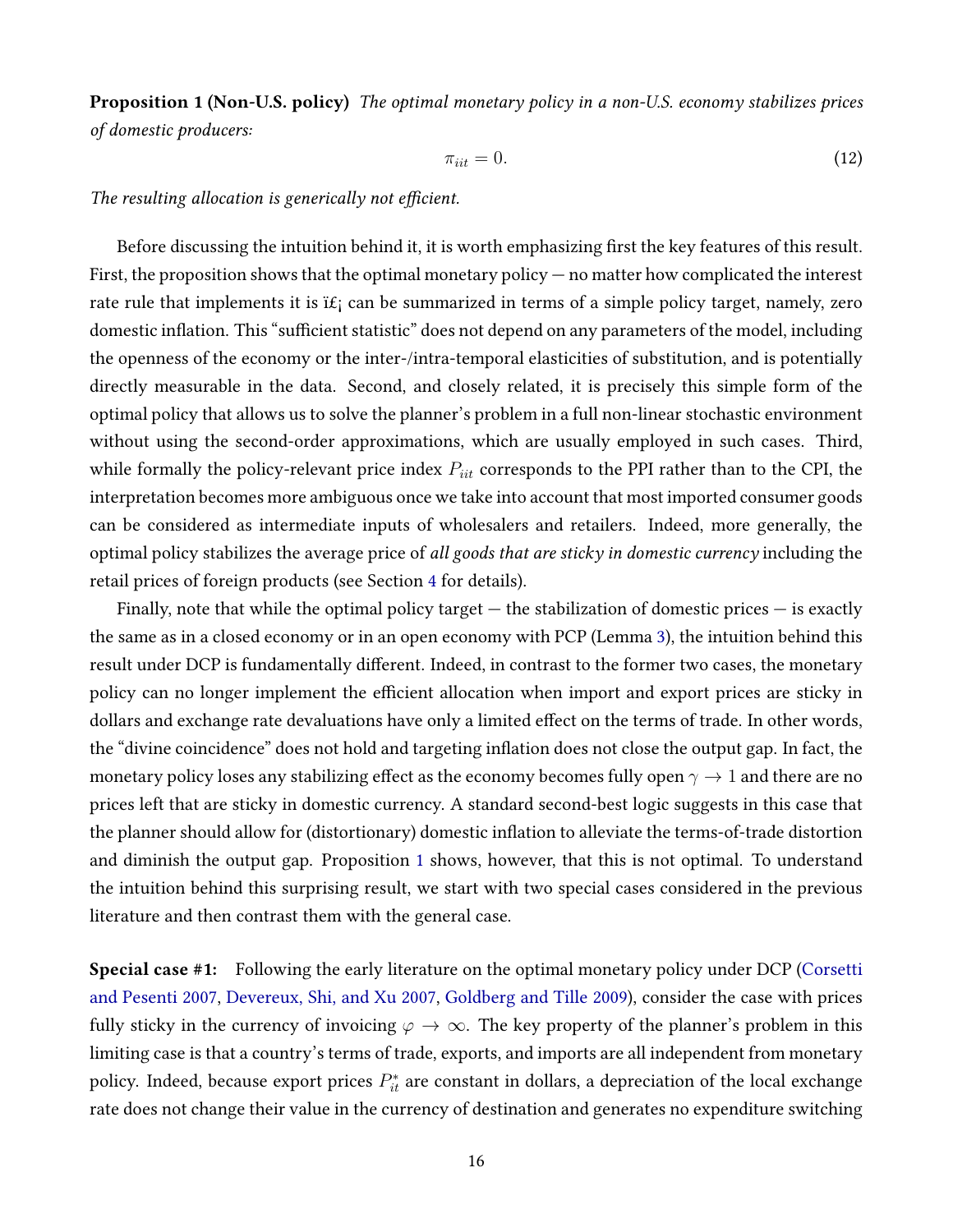towards exported goods. With both export prices and quantities exogenous to monetary policy, the trade balance implies that the dollar value of imports is also independent of the planner's policy.<sup>[9](#page-17-0)</sup> But import prices  $P_t^*$  are constant in dollars as well, so the quantity imported — the value divided by price — is exogenous too. Notice this is true despite expenditure switching between domestic and foreign goods generated by exchange rate depreciation: in equilibrium, such policy only changes production and consumption of local goods, but leaves the volume of imports unchanged.

Being unable to affect foreign demand for home goods, the planner focuses exclusively on the domestic margin. As in a closed economy, the "divine coincidence" implies, in turn, that implementing the optimal level of domestic demand is equivalent to stabilizing the prices of local producers. Intuitively, the monetary policy takes producer price index  $P_{iit}$  that is sticky in local currency as a numeraire and adjusts all non-rigid prices to replicate the relative prices from the flexible-price equilibrium.

Special case #2: Consider next a setup from [Casas, Díez, Gopinath, and Gourinchas](#page-41-9) [\(2017\)](#page-41-9) with gradually adjusting prices, which in addition assumes complete asset markets, log-linear preferences  $U = \log C - L, \ \theta = 1,$  and no intermediate goods in production  $F_X = 0.10$  $F_X = 0.10$  The key insight of the paper is that combined together, these assumptions ensure that a local monetary shock increases the nominal wage  $W_{it}$  and depreciates the nominal exchange rate  $\mathcal{E}_{it}$  by the same amount, leaving the dollar value of marginal costs  $\frac{MC_{it}}{\mathcal{E}_{it}} = \frac{W_{it}}{A_{it}\mathcal{E}_{i}}$  $\frac{W_{it}}{A_{it} \mathcal{E}_{it}}$  unchanged. $^{11}$  $^{11}$  $^{11}$  This, in turn, implies that dollar export prices and the terms of trade are exogenous from the planner's perspective and therefore, similarly to the case of fully sticky prices, the optimal policy focuses exclusively on domestic demand and targets local prices  $\pi_{iit} = 0$ .

General case: Though insightful, the two cases discussed above are clearly quite special – the monetary policy stabilizes domestic prices because it *cannot* affect the terms of trade. In general, away from these two knife-edge cases, the terms of trade are endogenous to monetary policy and yet, according to Proposition [1,](#page-15-0) the planner finds it optimal to target exclusively domestic prices. To see the intuition, consider again the case of PCP: a depreciation of the exchange rate — without any adjustment of export prices in the currency of invoicing — automatically makes exported goods cheaper in the currency of destination and generates expenditure switching towards them. This is no longer the case under DCP, as the local monetary policy cannot affect the exchange rate between the currency of invoicing (dollar) and the currency of destination. The only way to affect export prices for the planner is to change the dollar value of marginal costs and make firms adjust their prices, which is costly under sticky prices. Thus, there is a non-trivial trade-off facing the policymaker: in which direction should it distort domes-

<span id="page-17-0"></span> $9$ Because of the [Cole and Obstfeld](#page-42-15) [\(1991\)](#page-42-15) parametrization of these models with logarithmic preferences, no intermediates, no wealth or preference shocks, the risk sharing is independent from completeness of asset markets and country's trade is balanced in every state of the world.

<span id="page-17-1"></span> $10$ While they also assume a unit elasticity of substitution between goods from different countries and the Calvo price setting, the results remain the same in our setup with an optimal export tax and the Rotemberg pricing.

<span id="page-17-2"></span><sup>&</sup>lt;sup>11</sup>Indeed, under log-linear preferences, the labor supply condition implies  $W_{it} = P_{it}C_{it}$ , while the complete risk-sharing translates into  $\mathcal{E}_{it} = \frac{P_{it} C_{it}}{P_{0t} C_{0t}}$ , where U.S. nominal spending  $P_{0t} C_{0t}$  is exogenous to country *i*.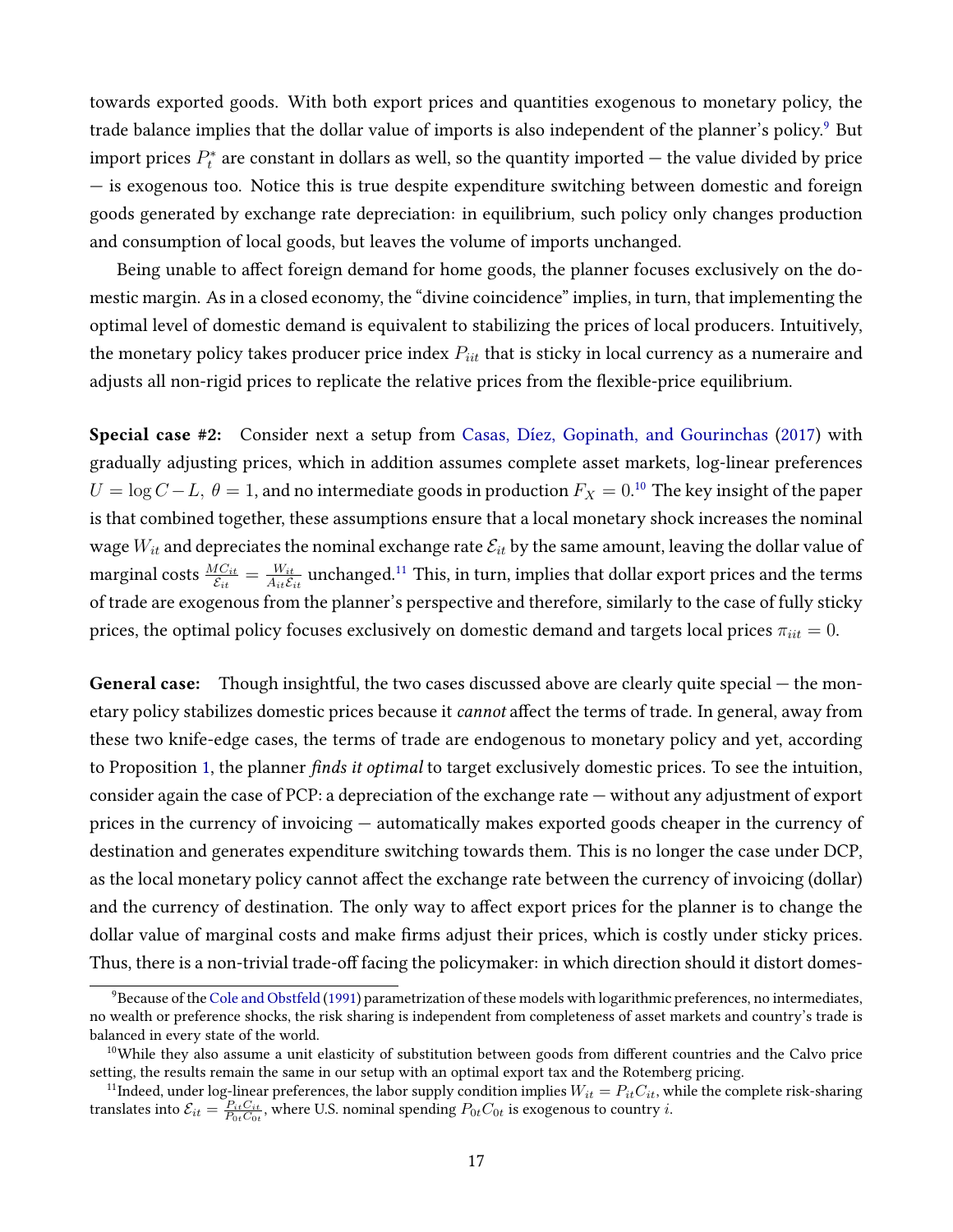tic margin to improve the external one? For example, if there is a positive productivity shock, should it respond aggressively and lower export prices at the expense of higher price-adjustment costs or should it instead respond mildly to avoid these costs at the expense of more suboptimal terms of trade? It turns out that neither is optimal, and the policy should not sacrifice domestic margin at all.

More formally, one can strengthen Proposition [1](#page-15-0) by showing that under the optimal monetary policy that targets  $\pi_{iit} = 0$ , the planner who is allowed to choose export prices  $\pi_{it}^*$  subject to the same adjustment costs as private firms, would set them at the same level as in a decentralized equilibrium. In other words, conditional on their marginal costs, exporters set prices in a socially optimal way. By stabilizing the marginal costs of local producers, the optimal monetary policy ensures the optimality of domestic prices, which combined with flexible nominal wages and dollar-invoiced import prices imply that the marginal costs of exporters are also optimal, and therefore, the economy achieves a constrained efficient allocation. The robustness of the intuition can be clearly seen from the extensions of the model. As shown in Appendix [A.5,](#page-76-0) the same logic applies under Calvo friction despite no explicit costs of price adjustment in this case. The optimal price is trivially the same from private and social perspectives for firms that cannot change their prices in a given period, while all adjusting firms set constrained efficient prices conditional on production costs. Section [4.1](#page-25-0) below extends the result to the setup with variable markups and heterogeneous firms.

Counterexample To see the limits of this result, consider a counterexample: a Calvo model with domestic varieties aggregated into a separate CES bundle with elasticity  $\eta \neq \varepsilon$  before being exported to other countries. In this case, adjusting exporters set suboptimal prices from the social perspective as they do not internalize the *externality* on non-adjusting firms. Indeed, if all firms experience a positive productivity shock, demand for non-adjusting products is inefficiently low and one can stimulate it by lowering less the adjusting prices. Even when the planner cannot directly choose the prices of exporters, this demand-redistribution motive remains relevant and affects the optimal monetary policy, which therefore, deviates from stabilizing  $\pi_{ii} = 0$  and violates Proposition [1.](#page-15-0)

While useful to build intuition, this counterexample is, however, unlikely to be important from a practical point of view because the externalities between exporters from a given country in global markets are small. Moreover, the recent empirical evidence shows that even in the context of a closed economy, the monetary policy has no significant effect on price dispersion within product categories and hence, can hardly redistribute demand between products with adjusting and non-adjusting prices (see [Nakamura, Steinsson, Sun, and Villar](#page-45-16) [2018\)](#page-45-16). Thus, quantitatively, Proposition [1](#page-15-0) is likely to provide a good approximation to the optimal policy even when export prices are not fully constrained efficient.

**Time consistency** The optimal policy is time consistent, i.e. if the planner could revise its policy in the future, it would optimally choose not to do so. This result stems from assumptions [A1-](#page-13-2)[A2.](#page-14-2) For example, with some foreign debt denominated in local currency, the government has incentives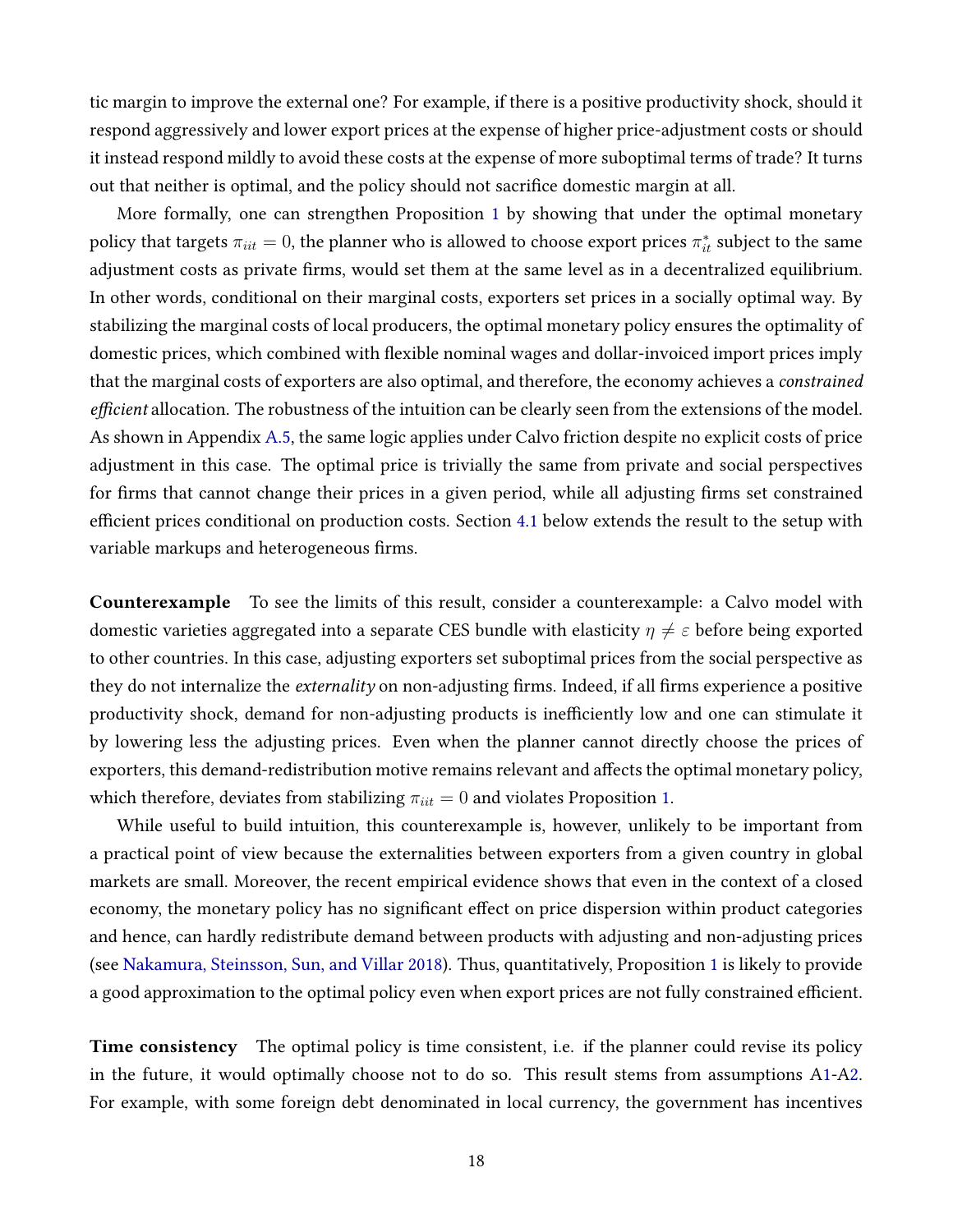to inflate it away. Similarly, there is a well-known inflationary bias when output is inefficiently low due to monopolistic markups. Finally, the price-level stabilization and inflation targeting are no longer equivalent in the presence of markup shocks, which break the "divine coincidence".

#### Corollary 1.1 (Time consistency) The optimal non-U.S. monetary policy is time consistent.

As emphasized in Lemma [2,](#page-13-1) the important implication of this result is that the global equilibrium is independent of whether we assume that non-U.S. economies choose their policies under commitment or under discretion.

### <span id="page-19-1"></span>3.2 Global monetary cycle

While the previous section shows that the optimal policy targets domestic inflation, this does not necessarily mean that the policy is purely "inward-looking" and does not respond to foreign shocks. Indeed, it seems intuitive that given the effect of U.S. policy on foreign trade, consumption, and output, it might be optimal for other countries to use their monetary policy to "lean against the wind" and counteract these negative spillovers. To check this hypothesis, we next discuss the implementation of the optimal policy, i.e. the dynamics of the nominal interest rates set by the central bank that support the equilibrium allocation.<sup>[12](#page-19-0)</sup>

Although the generality of our baseline model makes it impossible to characterize the equilibrium allocation and interest rates in closed form, there are important robust predictions that can be inferred from a subset of equilibrium conditions. In particular, consider the marginal costs of domestic producers that are a function of nominal wages and prices of intermediates and are stabilized by the optimal policy:

$$
MC_{it} = \frac{m(W_{it}, P_{it})}{A_{it}} = \frac{m(\frac{-U_{Nit}}{U_{Cit}/P_{it}}, P_{it})}{A_{it}} = \text{const},
$$

where  $m(\cdot)$  is an increasing function homogeneous of degree one and the second equality follows from the labor supply condition. The term  $U_{Cit}/P_{it}$  is part of the nominal stochastic discount factor and summarizes the response of future nominal interest rates to local and foreign shocks (see Appendix [A.2.4](#page-55-0) for details). It follows immediately from this expression that despite the fact that the optimal policy targets domestic inflation  $\pi_{iit}$ , it is generically outward-looking. In particular, there are two channels through which foreign shocks affect domestic monetary policy. First, consumer price index [\(4\)](#page-9-2) increases in  $\mathcal{E}_{it}$ . Therefore, as long as imported goods are used as intermediates in production or have to go through the wholesale and retail sectors before reaching consumers and the prices of final goods are sticky in local currency, the stabilization of domestic prices requires that the policy partially offsets the fluctuations

<span id="page-19-0"></span> $12$ We focus in this section on the *equilibrium* behavior of interest rates. As in other New-Keynesian models, one needs to go beyond that and specify the policies off equilibrium to ensure this equilibrium is a unique possible outcome, which might also require the use of complementary monetary instruments such as money supply (see [Atkeson, Chari, and Kehoe](#page-41-13) [2010\)](#page-41-13).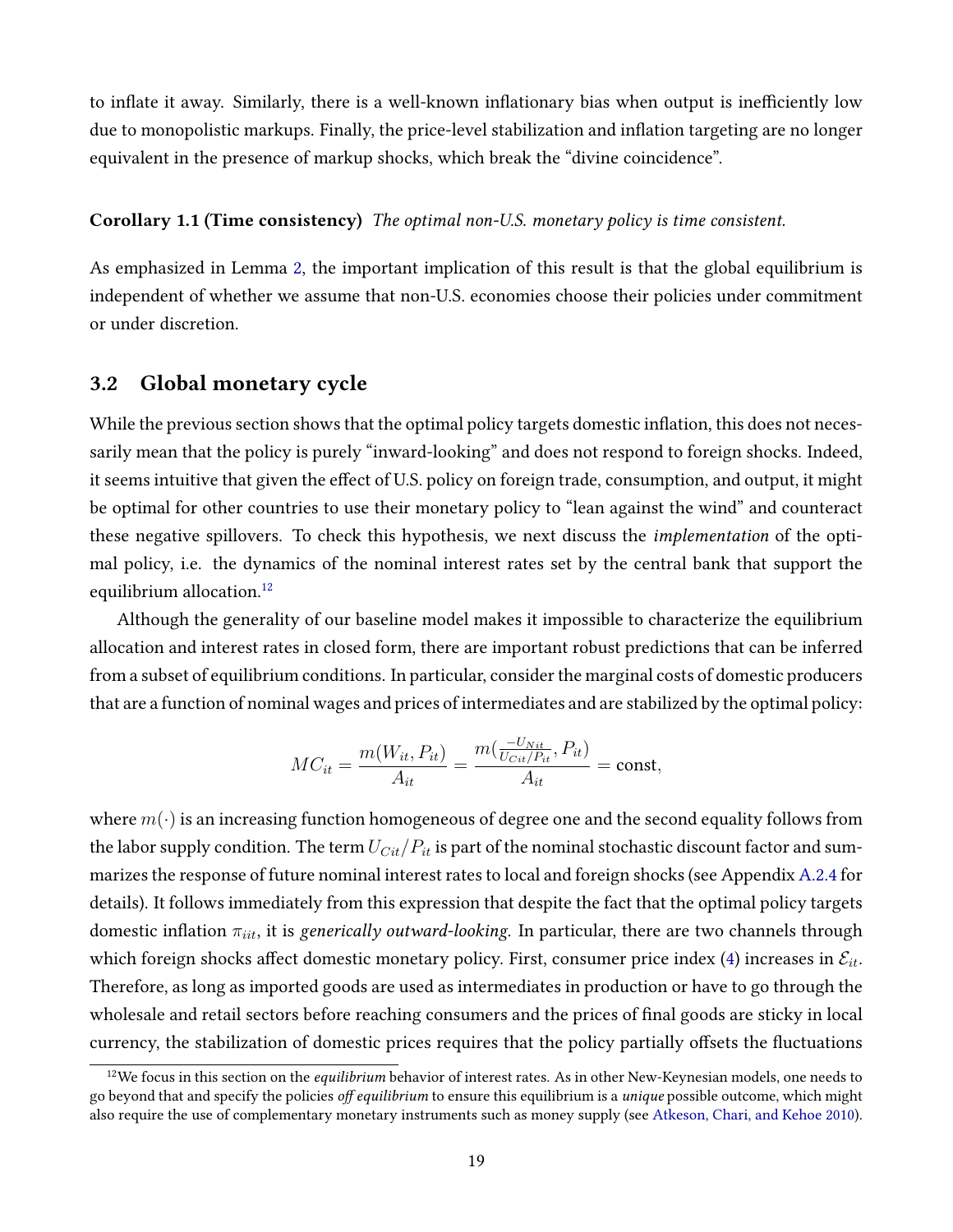in the nominal exchange rate and hence, reacts to foreign shocks. Second, movements in exchange rates affect country's exports and domestic production, changing the demand for labor and requiring the response of monetary policy to stabilize nominal wages. Both channels are, however, absent in the previous normative literature that focused on a knife-edge case with no intermediates  $F_X = 0$  and infinite Frisch elasticity  $U_N = \text{const}$ , resulting in a purely inward-looking policy (see [Corsetti and Pesenti](#page-42-10) [2007,](#page-42-10) [Goldberg and Tille](#page-44-8) [2009,](#page-44-8) [Casas, Díez, Gopinath, and Gourinchas](#page-41-9) [2017\)](#page-41-9).

While both channels are also at work under PCP, the response of monetary policy is much more asymmetric under DCP. When international prices are sticky in dollars, it is the U.S. exchange rate that changes the prices of imported intermediates and the foreign demand for exported goods and through both channels described above makes other economies "import" the monetary stance of the U.S. in spite of the U.S.'s trivial share in global production, consumption and trade. It follows that even if exogenous shocks are completely uncorrelated across countries, the synchronized response of individual economies to U.S. shocks gives rise to a "Global Monetary Cycle". The country-specific loadings on this global factor, in turn, increase in the share of DCP in imports and exports and the openness of the economy. Importantly, this normative prediction of the model is strongly supported by the recent empirical evidence by [Zhang](#page-45-3) [\(2018\)](#page-45-3), which shows that the pass-through of U.S. monetary shocks into foreign policy rates is systematically related to the cross-country variation in DCP. This logic, however, applies not only to the Fed's shocks, but also more generally to any U.S. and local shocks that move the bilateral exchange rate.

What are the implications of the optimal policy under DCP for the exchange rate regime? Is it more or less volatile than under PCP? While in general the answer is ambiguous, two assumptions allow us to make much progress. First, assume a linear disutility from labor (see [Hansen](#page-44-16) [1985,](#page-44-16) [Rogerson](#page-45-17) [1988\)](#page-45-17), so that the import channel dominates the export one, i.e. monetary response to foreign shocks is only due to the presence of imported intermediates.<sup>[13](#page-20-0)</sup> Second, assume that other things equal, the exchange rate appreciates in response to a positive interest rate shock, as is the case under complete markets in our model, but is not necessarily true more generally because of the valuation effects.<sup>[14](#page-20-1)</sup>

Combined together, these assumptions imply that it is optimal for non-U.S. economies to have a partial peg to the dollar. Indeed, given an exogenous shock that depreciates the domestic currency relative to the dollar, the local monetary policy raises interest rates, which partially offsets the depreciation of the local currency and smooths movements in the bilateral exchange rate against the dollar. This mechanism is consistent with the fact that central banks often mention volatile import prices as a rationale for pegging exchange rates and suggests that the wide use of the dollar in international trade contributes to the fact that the U.S. retains its dominant position in the global monetary system even in the aftermath of the Bretton Woods System. In particular, the model can rationalize the fact that

<span id="page-20-1"></span><span id="page-20-0"></span> $13$ The latter would also be true if flexible-price commodities accounted for most of country's exports.

 $14$ While this assumption is in line with most empirical evidence (see e.g. [Eichenbaum and Evans](#page-43-19) [1995\)](#page-43-19), there can be important exceptions, e.g. the effect of U.S. forward guidance during the Great Recession [\(Stavrakeva and Tang](#page-45-18) [2019\)](#page-45-18).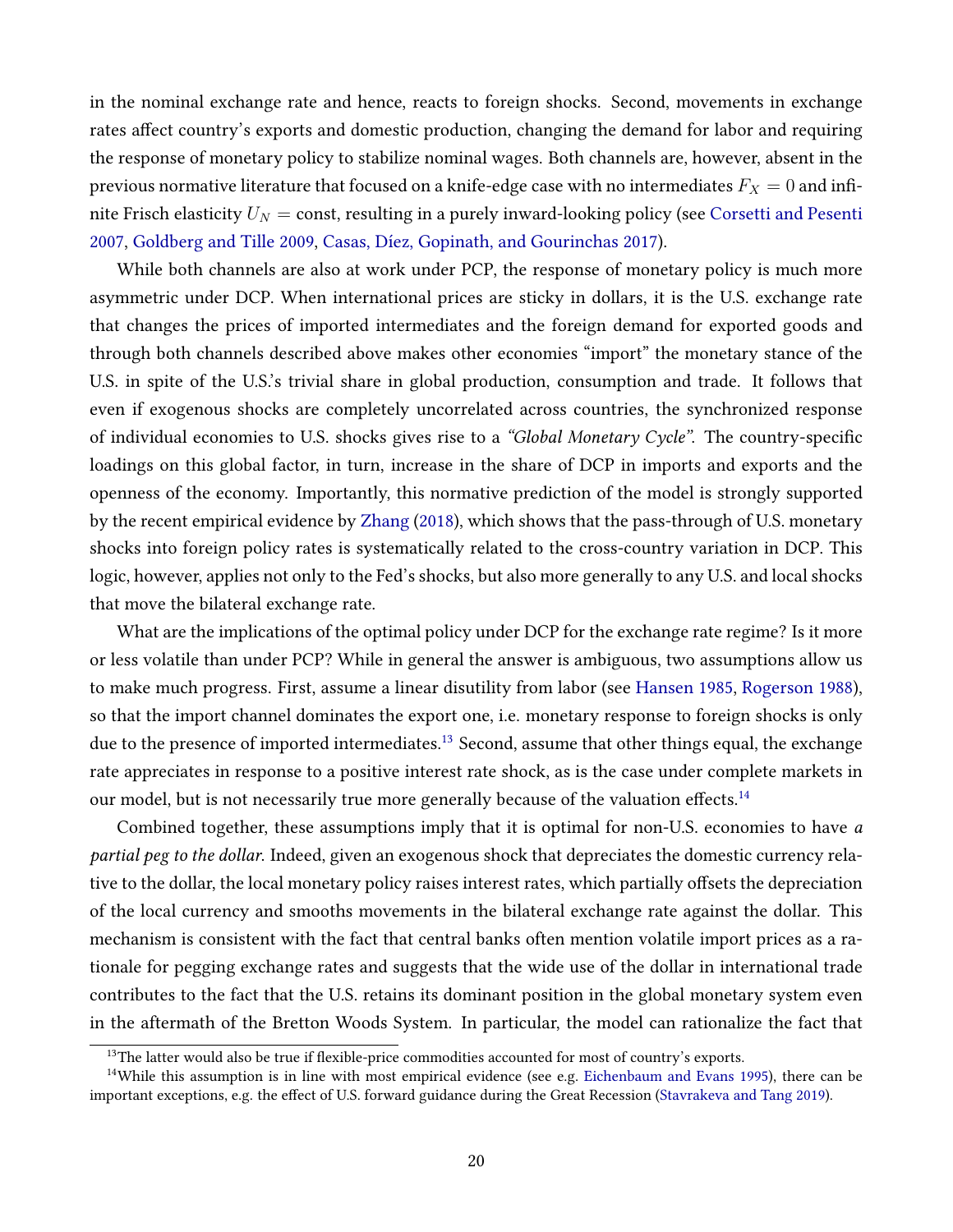most countries in the world experience a "fear of floating" and use the dollar as an anchor currency in their monetary policy [\(Calvo and Reinhart](#page-41-3) [2002\)](#page-41-3). It also helps to explain why emerging economies like Argentina, Brazil, and Turkey, with a high ratio of imports-to-GDP and almost all imported goods invoiced in dollars, are more sensitive to U.S. shocks and have a stronger peg to the dollar [\(Ilzetzki,](#page-44-4) [Reinhart, and Rogo](#page-44-4)ff [2018\)](#page-44-4).

<span id="page-21-1"></span>Corollary 1.2 (Global monetary cycle) The optimal monetary policy in non-U.S. economies (i) is generically outward-looking, (ii) responds to U.S. monetary shocks giving rise to a global monetary cycle, and (iii) if  $U_N=$  const and  $\frac{\partial \mathcal{E}_{it}}{\partial R_{it}} < 0$ , implements a partial peg to the dollar.

Thus, the implications of DCP are similar and highly complementary to the international financial spillovers of U.S. monetary policy, which are the focus of a growing "Global Financial Cycle" literature (see e.g. [Rey](#page-45-4) [2013,](#page-45-4) [Aoki, Benigno, and Kiyotaki](#page-41-14) [2016,](#page-41-14) [Giovanni, Kalemli-Ozcan, Ulu, and Baskaya](#page-44-17) [2017\)](#page-44-17). Just as in our model, the trade-off facing the policymakers in non-U.S. economies is worsened by U.S. spillovers: the free floating exchange rate does not fully insulate from negative foreign shocks and does not allow countries to achieve the efficient allocation, transforming the Trilemma into a "Dilemma". At the same time, both in our setup and in the case of nancial spillovers, this does not mean that the planner should give up on exchange rates altogether, as they still constitute an important margin of the stabilization mechanism: in general, it might be optimal to have more volatile exchange rates relative to the PCP case if the export channel dominates (cf. [Gourinchas](#page-44-5) [2018,](#page-44-5) [Kalemli-Ozcan](#page-44-6) [2019\)](#page-44-6), and even when the import channel is more important, it is still optimal to fully adjust exchange rates in response to local productivity shocks. In contrast to the literature on the global financial cycle, however, our results are not driven by frictions in the international asset markets — as they remain true even when the markets are complete — and instead are solely due to the dominance of the dollar as the currency of invoicing in global trade.

To take stock, we show that the optimal policy actively responds to U.S. shocks and partially pegs the exchange rate to the dollar. These results hold both conditional on U.S. monetary shocks, but also unconditionally, i.e. for most local and U.S. shocks. The described optimal policy under DCP is much closer to the one observed in the data, rather than the normative predictions of standard open-economy models.

## <span id="page-21-0"></span>3.3 Capital controls

The inability of exchange rates to shield economies from negative U.S. spillovers under DCP and the failure of the Trilemma raise a question about whether additional restrictions on capital mobility can be used to improve the allocation and increase a countries' welfare. Indeed, a modern consensus among both policymakers and scholars is that "[the use of capital controls by emerging economies] allows advanced economies to use monetary policy to increase domestic demand, while shielding emerging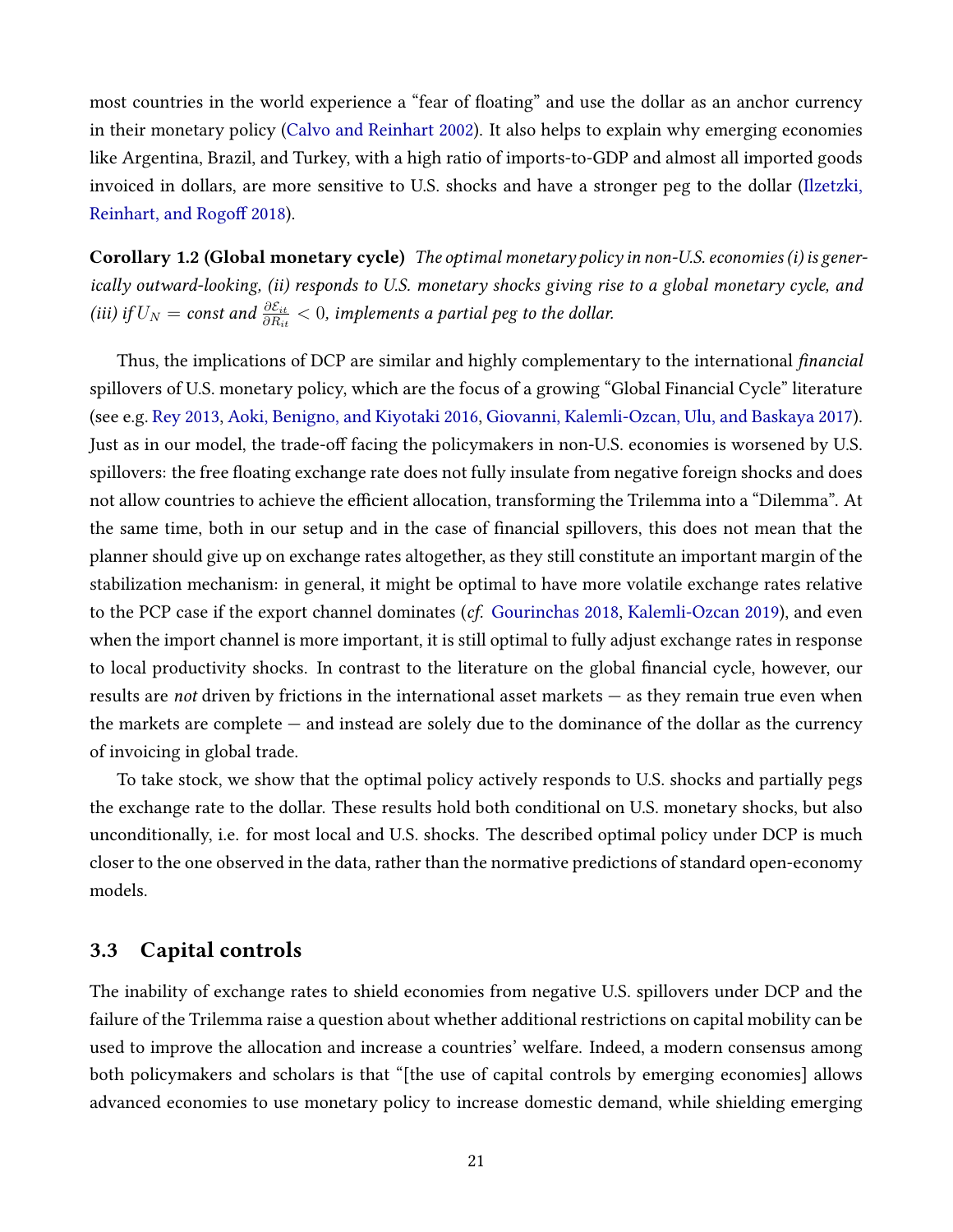economies of the undesirable exchange rate effects" [\(Blanchard](#page-41-4) [2017\)](#page-41-4). In other words, the U.S. can focus on its domestic objectives when setting monetary policy, while other countries can insulate their economies from the arising spillovers by augmenting the optimal monetary policy with appropriate capital controls. Though often made in a context of international financial spillovers, this argument might be equally important for the spillovers from DCP in global trade.

To address this question, we allow the planner to choose a state-specific subsidy  $\tau_{it}^c$  on foreign investment, so that household portfolio choice is described by the no-arbitrage conditions<sup>[15](#page-22-0)</sup>

$$
\mathbb{E}_{t}\Theta_{it,t+1}\frac{1-\tau_{it}^{c}}{1-\tau_{it+1}^{c}}\frac{\mathcal{E}_{it+1}}{\mathcal{E}_{it}}\frac{\mathcal{Q}_{t+1}^{h}+D_{t+1}^{h}}{\mathcal{Q}_{t}^{h}}=1.
$$

Following the primal approach, we can exclude these equilibrium conditions from the planner's problem and allow the government to choose directly the international asset positions  $\{B_{it}^{h}\}$  of the country, in addition to the monetary policy:

<span id="page-22-2"></span>
$$
\max_{\{C_{it}, N_{it}, L_{it}, X_{it}, B_{it}^h, P_{it}, P_{it}, P_{it}, \mathcal{E}_{it}\}} \mathbb{E} \sum_{t=0}^{\infty} \beta^t U(C_{it}, N_{it}, \xi_{it})
$$
  
s.t. (4) - (10).

Solving for the optimal allocation and then using household no-arbitrage conditions to back out the optimal taxes on capital flows, we obtain the following result:

Proposition 2 (Capital controls) Given the optimal monetary policy, capital controls do not insulate other economies from U.S. spillovers and are not used by the planner, i.e.  $\tau_{it}^c=0$  under the optimal policy.

Thus, relaxing the planner's problem by augmenting the monetary instrument with the macroprudential tools does not change the optimal policy or the equilibrium allocation in our model as the planner optimally chooses not to intervene into asset markets.<sup>[16](#page-22-1)</sup> At first glance, this may look like a surprising result: after all, the general principle of the second-best policy is that it is usually optimal to mitigate distortions in one market by distorting other margins in the economy. In our model, this would correspond to distorting the intertemporal portfolio decisions of households to improve the allocation in static goods markets. Indeed, as shown by [Farhi and Werning](#page-43-3) [\(2016\)](#page-43-3), the laissez-faire risk sharing is *generically* inefficient when monetary policy cannot implement the first-best allocation. Yet, Proposition [2](#page-22-2) shows that despite suboptimal allocation under the optimal monetary policy, capital controls are redundant and are not used by the planner in our setting independently from the completeness of asset markets. The international spillovers arising from DCP are therefore very different from the ones arising from nancial frictions and cannot be eliminated with macroprudential policy.

<span id="page-22-1"></span><span id="page-22-0"></span><sup>&</sup>lt;sup>15</sup>Without loss of generality, it is convenient to normalize the value of capital controls in period 0 to  $\frac{U_{Ci0}}{P_{i0}} \frac{\mathcal{E}_{i0}}{1 - \tau_{i0}^c} = 1$ .

<sup>&</sup>lt;sup>16</sup>In contrast to the "approximate efficiency" of the risk sharing in [Fanelli](#page-43-13) [\(2017\)](#page-43-13), the laissez-faire portfolio choice is exactly optimal in our setting.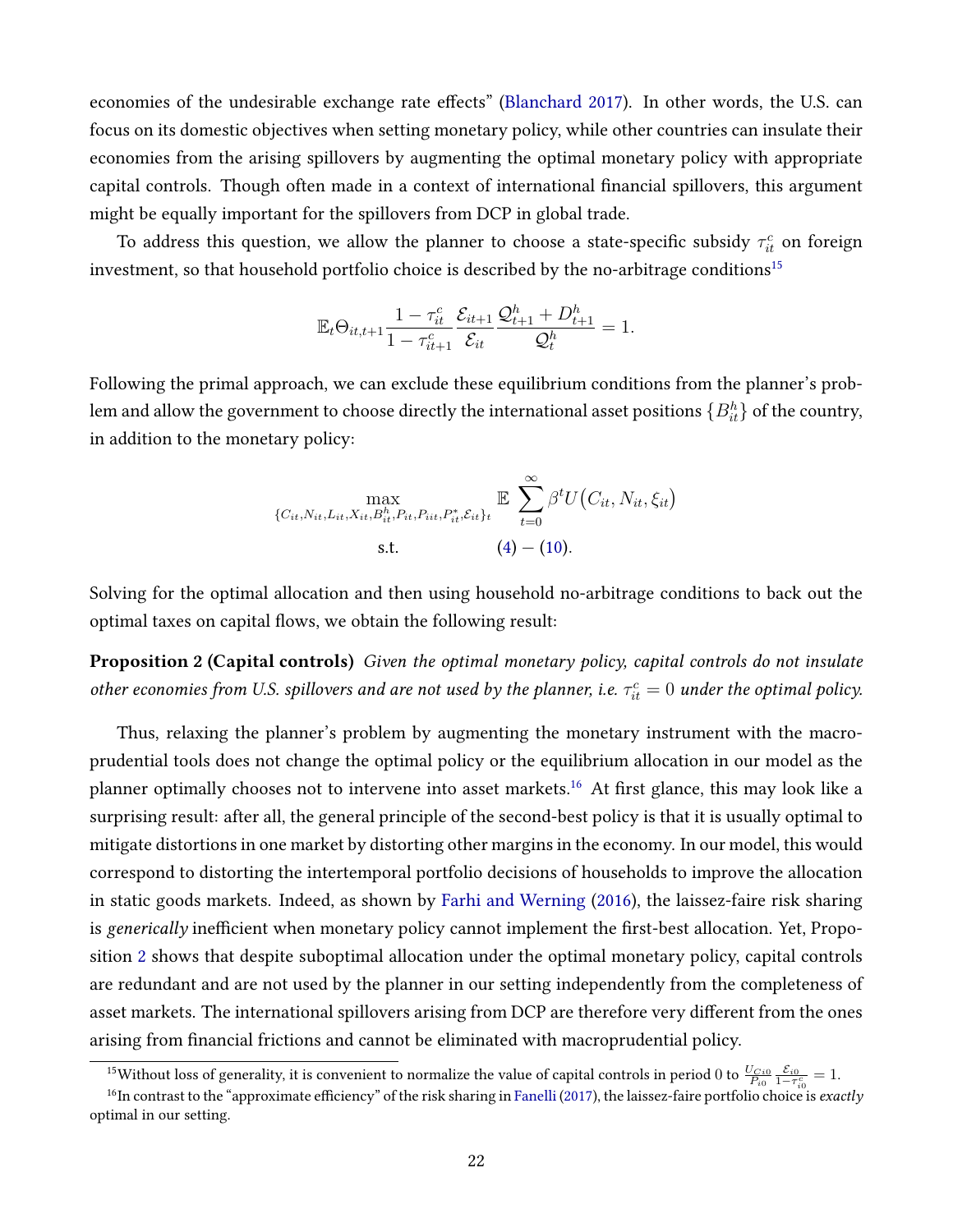To understand the intuition, we map our result into the general setup of [Farhi and Werning](#page-43-3) [\(2016\)](#page-43-3). For the sake of clarity, assume no intermediate goods in production and complete asset markets. There are three types of goods produced in each country — local consumption goods, exported goods, and labor. Adopting notation from the paper, let  $C_{iit}(I_{it},\{P_t\})$  and  $C^*_{it}(I_{it},\{P_t\})$  denote household demand for local and exported goods as functions of income  $I_{it}$  and a vector of prices  $\{P_t\}$ , and define wedges for two goods against labor as

$$
1 - \bar{\tau}_{it} \equiv \frac{W_{it}}{P_{it}} \frac{1}{A_{it}}, \qquad 1 - \bar{\tau}_{it}^* \equiv \frac{\varepsilon}{\varepsilon - 1} \frac{W_{it}}{\mathcal{E}_{it} P_{it}^*} \frac{1}{A_{it}}.
$$

Clearly,  $\bar{\tau}_{iit}=\bar{\tau}_{it}^*=0$  at the first-best allocation, while positive (negative) values of wedges correspond to a deficit (excess) of demand for the respective good. Note that  $\tau^c_{it}$  can be interpreted as a subsidy on the Arrow-Debreu security that pays one unit conditional on a given history and zero otherwise. Its optimal value is then shown to be

$$
\tau_{it}^c = P_{iit} C_{I, iit} \bar{\tau}_{it} + \mathcal{E}_{it} P_{it}^* C_{I, it}^* \bar{\tau}_{it}^*,
$$

where  $C_I\equiv \frac{\partial C}{\partial I}$  is the marginal propensity to consume for a given product. Intuitively, the reason the risk sharing is generically inefficient under sticky prices is the aggregate demand externality: when making portfolio decisions, individual agents do not internalize the fact that a wealth transfer changes the aggregate demand  $C_I$  for depressed/overheated goods and mitigates wedges  $\bar{\tau}$  in goods markets. Therefore, the planner subsidizes the purchase of assets  $\tau_{it}^c > 0$  that pay in the states of the world with inefficiently low demand.

In our setting, however, the optimal monetary policy ensures that local demand is optimal and fully eliminates the wedge for domestic goods by stabilizing the marginal costs of local producers, i.e.  $\bar{\tau}_{iit} = 0$ . In contrast, because of DCP, foreign demand is in general inefficient under the optimal policy, so that the wedge for export goods remains open  $\bar{\tau}_{it}^* \neq 0$ , and the equilibrium allocation is not the first best. This inefficiency, however, cannot be eliminated with domestic capital controls, which in the case of a small open economy have no effect on foreign demand and can only change local demand. But domestic households do not consume export goods  $C^*_{I, it} = 0$  and hence, a redistribution of wealth across states has no effect on the export output gap. Crucially, a zero demand for export goods is not a knife-edge case that is fragile to an arbitrary small perturbation of preferences, but is rather true by definition, which explains why the main theorem from [Farhi and Werning](#page-43-3) [\(2016\)](#page-43-3) that taxes  $\tau_{it}^c$  are generically non-zero does not apply in our model. Thus, even though the optimal monetary policy cannot implement the first-best allocation under dollar pricing  $-$  similarly to the settings with the zero lower bound or fixed nominal exchange rates (see e.g. [Farhi and Werning](#page-43-11) [2017\)](#page-43-11) — it does eliminate the local aggregate demand externality and closes the gap between private and social value of insurance.

To be clear, our result should not be interpreted as an argument against the macroprudential policy,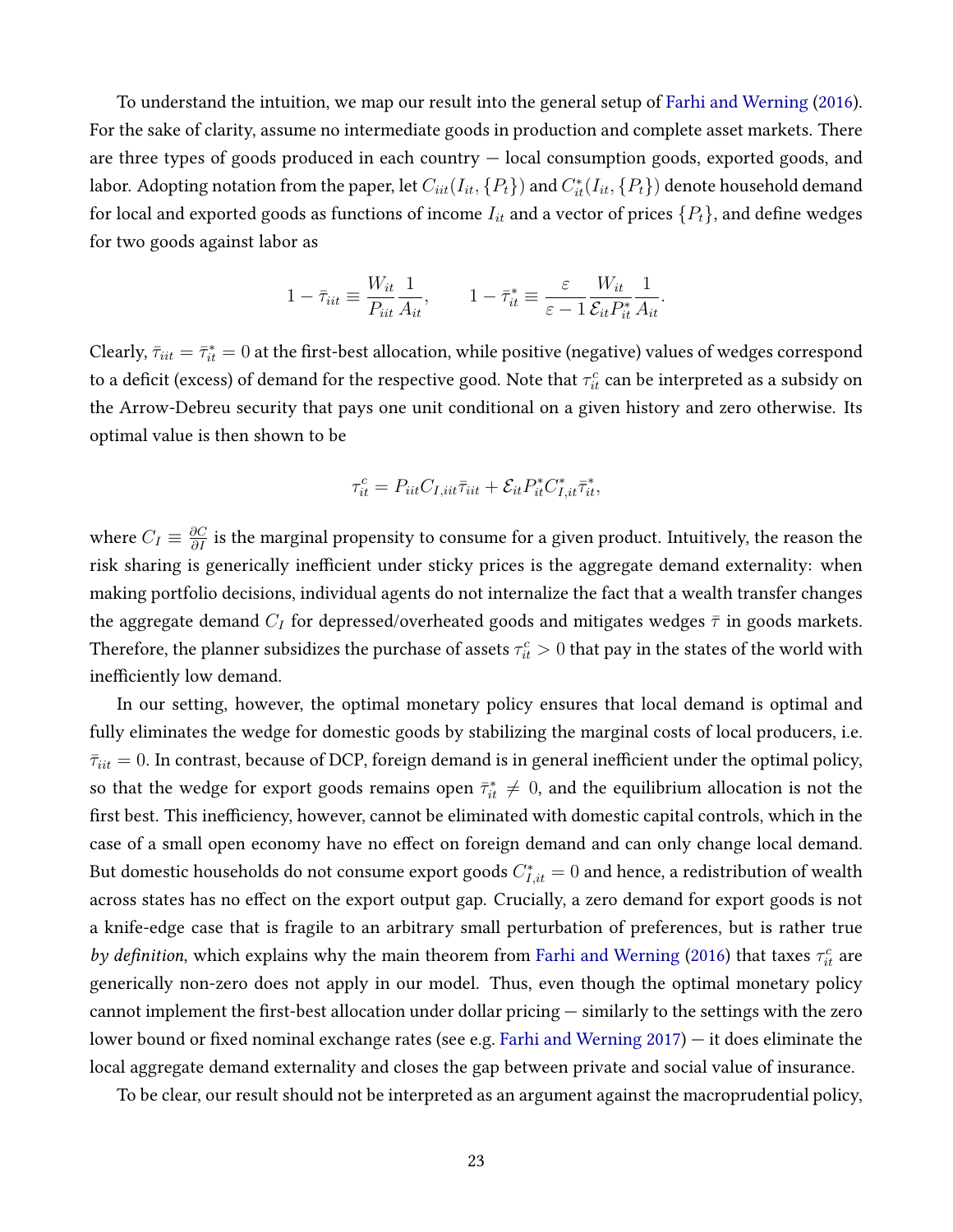which might be important to offset financial spillovers and local pecuniary externalities (see e.g. [Bianchi](#page-41-5) [2011,](#page-41-5) [Jeanne and Korinek](#page-44-9) [2010\)](#page-44-9). Instead, it shows that capital controls are not a panacea and cannot be used unilaterally to insulate a country from spillovers arising under DCP. We also show in Section [5.2](#page-36-0) below that it is optimal to use macroprudential instruments under the *cooperative* solution.

### 3.4 Trade policy

Given the limited efficiency of monetary policy and capital controls, a natural question is: what other tools can be used to restore the first-best allocation? Indeed, as argued in the recent literature, a suffi-ciently rich set of fiscal instruments can always replicate the effects of a given monetary policy [\(Adao,](#page-41-10) [Correia, and Teles](#page-41-10) [2009\)](#page-41-10) and implement the optimal allocation [\(Correia, Nicolini, and Teles](#page-42-16) [2008\)](#page-42-16). Most closely related to our setting, [Chen, Devereux, Xu, and Shi](#page-42-11) [\(2018\)](#page-42-11) show how state-contingent taxes can be used to restore efficiency in global economy when international prices are sticky in the currency of destination (LCP). To address the question in the context of DCP, we augment the planner with two additional *state-contingent* fiscal instruments: a production subsidy to exporters  $\tau_{it}^*$  and an export tax levied *on top* of firms' prices at the dock  $\tau_{it}^E.$  While the two instruments would be largely isomorphic under flexible prices, their effects are quite different in the presence of nominal rigidities: e.g. in the limit of fully sticky prices, an unexpected change in  $\tau_{it}^*$  has no effect on export prices in the currency of destination and only changes the profits of exporters, while  $\tau_{it}^E$  allows the planner to have direct control over export prices and affects foreign demand.

<span id="page-24-0"></span>**Proposition 3 (Trade policy)** The non-cooperative efficient allocation can be implemented by  $(i)$  monetary policy stabilizing domestic prices  $\pi_{iit} = 0$ , (ii) production subsidy to exporters  $\tau_{it}^*$  stabilizing their dollar prices  $\pi^*_{it}=0$ , and (iii) export tax stabilizing destination prices in domestic currency  $\tau^E_{it} \mathcal{E}_{it}=1$ .

Thus, a mix of monetary policy with two fiscal instruments is sufficient to replicate the flexible price equilibrium, which according to Lemma [3,](#page-14-4) is efficient. Intuitively, this is because sticky prices generate three types of distortions. The first one comes from the suboptimal production and consumption of domestic goods and, as explained above, is fully eliminated by the monetary policy. The second distortion is due to the price-adjustment costs of exporters. The only way to avoid these costs for the economy is to ensure that the marginal costs of exporters are constant in dollars and hence, there is no need for firms to change their prices. This goal can be achieved by using a time-varying production subsidy to exporters  $\tau_{it}^*$ . Having export prices constant in dollars, however, implies suboptimal terms of trade. To eliminate this last distortion, the planner uses export tax  $\tau_{it}^E$  to target the prices faced by consumers in foreign markets of destination. In particular, since domestic prices are stable in local currency and export prices are constant in dollars, this last instrument is necessary to eliminate deviations from the law of one price.

While it is hardly surprising that the efficient allocation can be restored using a sufficient number of fiscal instruments, it is interesting that the optimal policy is actually quite simple and can be charac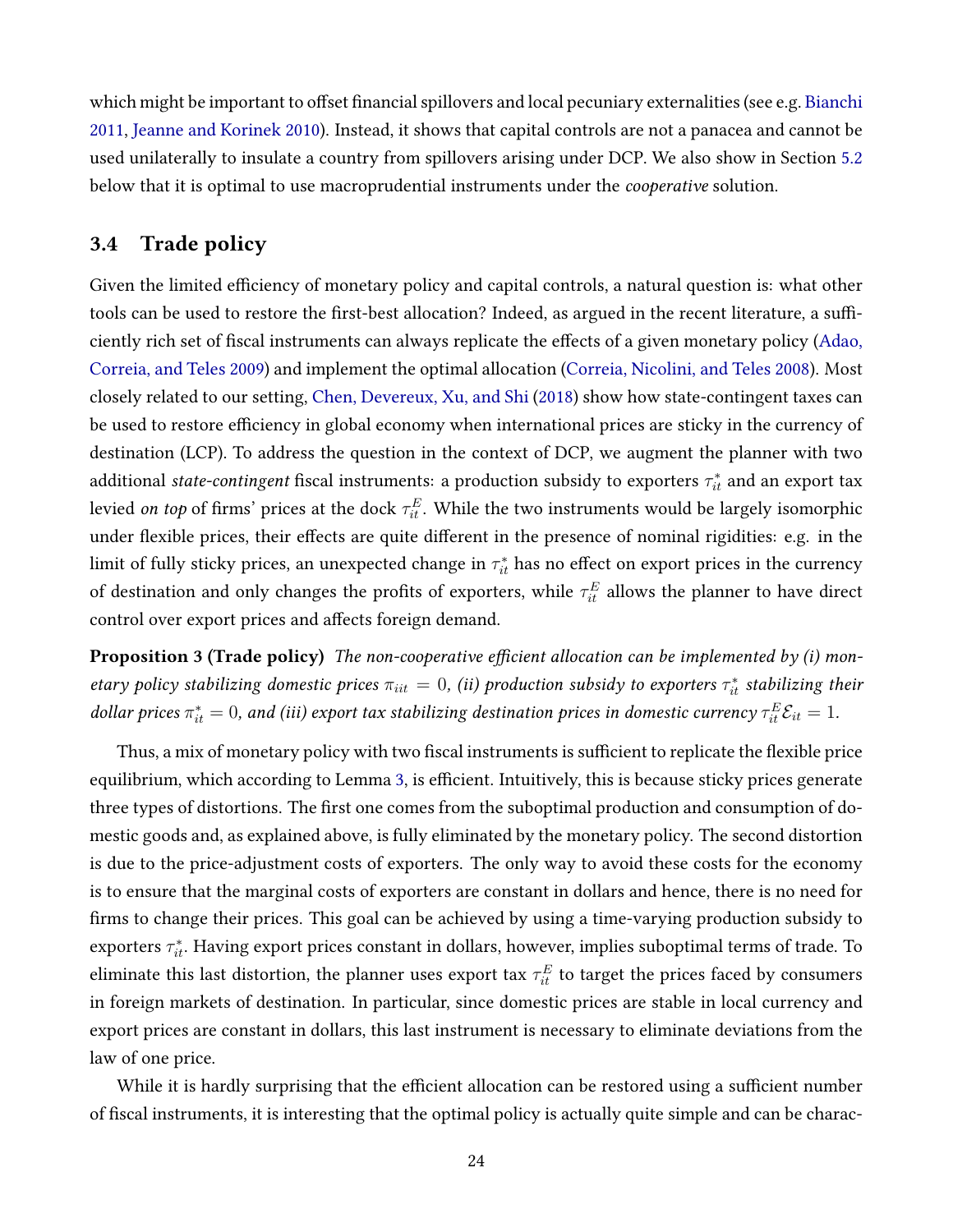terized in terms of three directly observable targets: domestic prices and two measures of export prices. No other details of the models, including the values of any parameters, are relevant for the policymaker given these three sufficient statistics, although the resulting allocation and the particular values of taxes and interest rates implementing this allocation are sensitive to the details of the model. Thus, similarly to the fiscal devaluations in [Farhi, Gopinath, and Itskhoki](#page-43-8) [\(2014\)](#page-43-8), our policies are also "robust", but in terms of objectives rather than implementation.

Clearly, this is just one set of policies that are sufficient to implement the optimal allocation: as usual, there exist alternative instruments that can achieve the same goal. For example, one can use a production subsidy to local firms  $\tau_{it}$  to stabilize their marginal costs and allow the monetary policy to target instead other distortions. That said, the export tax  $\tau_{it}^E$  is crucial for the implementation of the efficient allocation and cannot be substituted with other instruments. In particular, the Lerner symmetry does not hold under DCP, as pointed out by [Barbiero, Farhi, Gopinath, and Itskhoki](#page-41-6) [\(2019\)](#page-41-6), and hence, one cannot replace the export tax with import tariffs.

We conclude this section by emphasizing that in spite of the benefits and relative simplicity of the optimal fiscal policy, it is still uncommon in the modern world to have state-dependent production subsidies and export taxes. The relative flexibility of monetary policy, on the other hand, makes it a primary instrument to be used against exogenous shocks. Interestingly, our results show that the optimal monetary policy is the same regardless if it is the only policy tool or if it is complemented with export taxes and subsidies.

## <span id="page-25-1"></span>4 Extensions

To clarify the generality and limitations of the main results, this section extends the baseline model in three important dimensions. Motivated by empirical evidence, we first allow for pricing-to-market and heterogeneity between domestic and exporting firms and show robustness of the optimal policy. The second extension introduces endogenous currency choice and proves that our normative results withstand the [Lucas](#page-45-19) [\(1976\)](#page-45-19) critique. Finally, we consider the case when both exporters and some domestic firms set their prices in dollars and show how the arising aggregate demand externality affects the optimal policy.

#### <span id="page-25-0"></span>4.1 Robustness

To keep equilibrium conditions more transparent and directly comparable to the previous literature, the baseline model assumes that all firms and consumers in an economy share the same simple CES aggregator of home and foreign products. This section relaxes this assumption to show the robustness of our main findings in an arguably more realistic environment and to clarify whether the policy should stabilize the costs of local firms or exporters.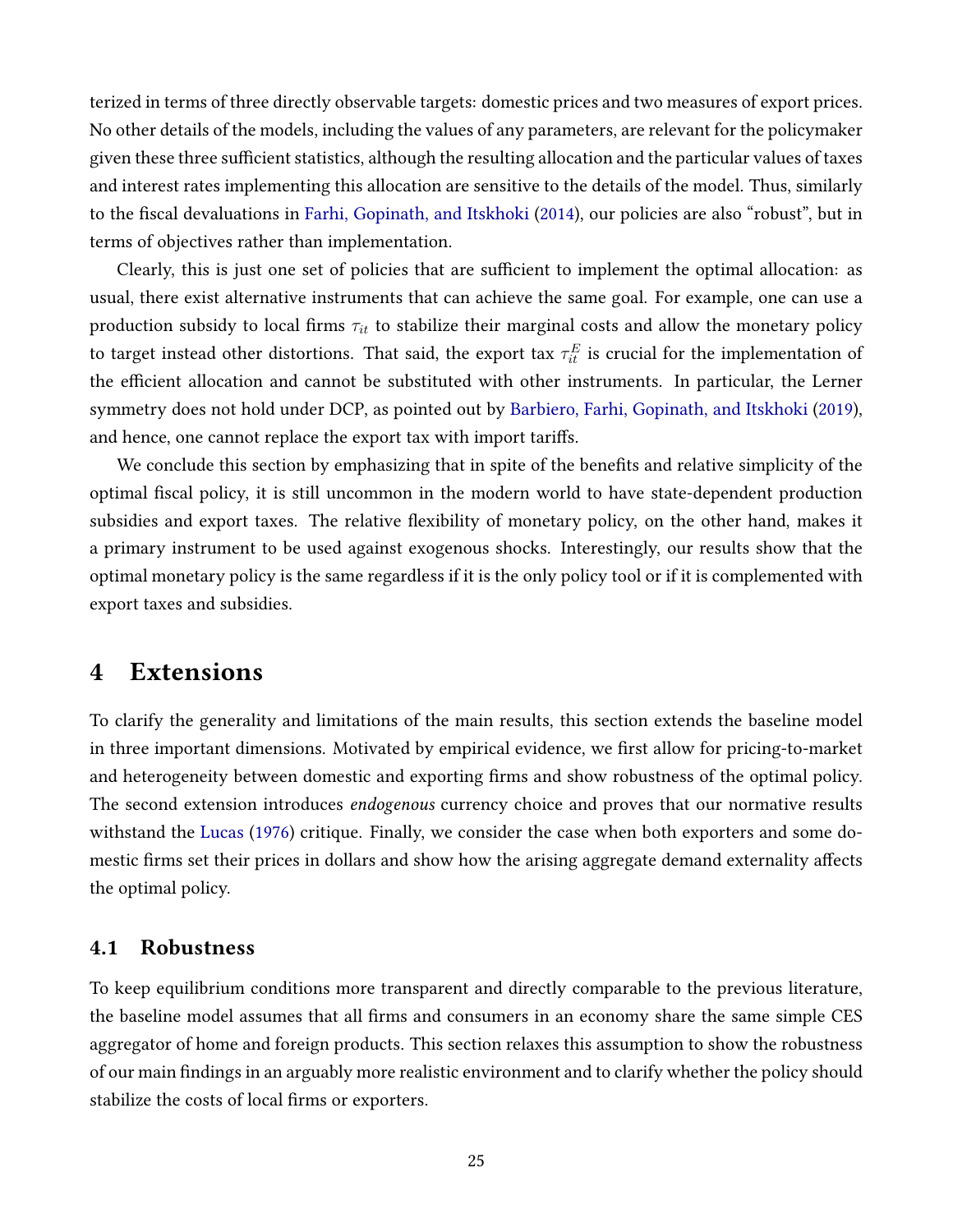In particular, we generalize the baseline model in three directions. First, the home bias is allowed to be different for consumers, local producers and exporters:

$$
C_{it} = \left[ (1 - \gamma_c)^{\frac{1}{\theta}} C_{it}^{\frac{\theta - 1}{\theta}} + \gamma_c^{\frac{1}{\theta}} C_{it}^{* \frac{\theta - 1}{\theta}} \right]^{\frac{\theta}{\theta - 1}},
$$
  

$$
X_{it}^d = \left[ (1 - \gamma_d)^{\frac{1}{\theta}} X_{it}^d \frac{\frac{\theta - 1}{\theta}}{\frac{\theta}{\theta}} + \gamma_d^{\frac{1}{\theta}} X_{it}^d \frac{\frac{\theta - 1}{\theta}}{\frac{\theta - 1}{\theta}} \right]^{\frac{\theta}{\theta - 1}},
$$
  

$$
X_{it}^e = \left[ (1 - \gamma_e)^{\frac{1}{\theta}} X_{it}^e \frac{\frac{\theta - 1}{\theta}}{\frac{\theta}{\theta}} + \gamma_e^{\frac{1}{\theta}} X_{it}^{e* \frac{\theta - 1}{\theta}} \right]^{\frac{\theta}{\theta - 1}},
$$

where  $X_{it}^d$  and  $X_{it}^e$  are, respectively, the bundles of intermediates for domestic firms and exporters. Heterogeneous  $\gamma$ 's allow the model to capture, among other things, the fact that exporting firms are also the largest importers and that consumers might not have direct access to foreign goods, but rather have to buy them from local retailers.

Second, we allow for heterogeneous production functions used by local firms and exporters

$$
Y_{iit} = A_{iit} F(L_{iit}, X_{it}^d)
$$
 and  $Y_{it}^* = A_{it}^* G(L_{it}^*, X_{it}^e)$ ,

where  $F(\cdot)$  and  $G(\cdot)$  are both constant returns to scale. Thus, the labor intensity and productivity shocks might differ across two types of firms.

Finally, instead of the CES bundle, we assume that both local and foreign varieties are combined via the [Kimball](#page-44-18) [\(1995\)](#page-44-18) aggregator, e.g. consumption bundles  $C_{iit}$  and  $C_{it}^*$  are defined by

$$
\int \Upsilon\left(\frac{C_{iit}(\omega)}{C_{iit}}\right) d\omega = 1, \text{ and } \int \int \Upsilon\left(\frac{C_{jit}(\omega)}{C_{it}^*}\right) d\omega dj = 1,
$$

where  $\Upsilon(1) = \Upsilon'(1) = 1$ ,  $\Upsilon'(\cdot) > 0$  and  $\Upsilon''(\cdot) < 0$ , and the bundles of intermediates  $X_{iit}$  and  $X_{it}^{\ast}$  are defined symmetrically. The key difference from the baseline model introduced by the Kimball aggregator is that the prices of individual firms now depend not only on their marginal costs, but also on the prices of competitors. This, in turn, implies that the model can reproduce the pricing-to-market and the incomplete pass-through that have been extensively documented in the data even for the long horizons when the prices adjust fully (for a survey of the literature see [Burstein and Gopinath](#page-41-15) [2012\)](#page-41-15).

The extended version of the model is significantly more complex than the baseline setup, yet our main results still hold. Intuitively, assumptions [A1-](#page-13-2)[A2](#page-14-2) still ensure that the flexible-price equilibrium is efficient and that exporters set prices in a constrained efficient way when prices are sticky.<sup>[17](#page-26-0)</sup> The latter result is due to the fact that individual producers and the planner face the same foreign demand for each exported variety, and there are no externalities not internalized by exporters. Therefore, as in the baseline model, the planner targets  $\pi_{iit} = 0$ , giving rise to a global monetary cycle, and finds it

<span id="page-26-0"></span> $17$ More generally, one needs firm-specific subsidies to eliminate heterogeneous markups when firms are not symmetric.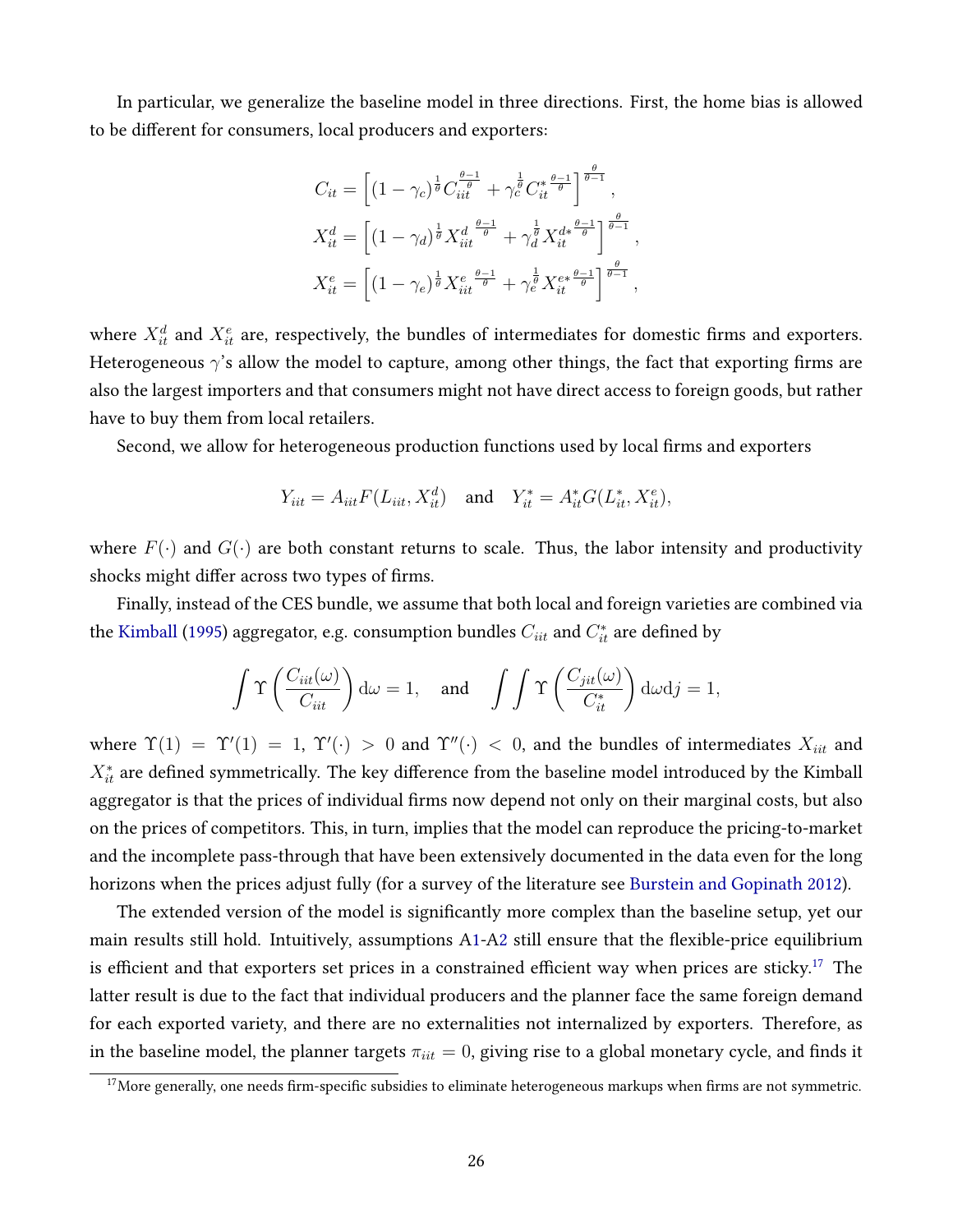<span id="page-27-2"></span>suboptimal to use capital controls.<sup>[18](#page-27-1)</sup>

#### Lemma 4 (Robustness) All results from Propositions [1-](#page-15-0)[2](#page-22-2) hold in this general setup.

Importantly, the lemma shows not only the robustness of our results, but also clarifies the key feature of the optimal policy: it is the marginal costs of local sellers that the monetary authorities should stabilize. On the one hand, that might include the prices of most imported goods if they have to go through the wholesale and retail sectors before reaching consumers. On the other hand, this target does not include foreign intermediates used by local exporters and does not directly depend on the productivity shocks in the export sector. Thus, the important corollary of Lemma [4](#page-27-2) is that the optimal policy can vary across countries not only because of different openness and the share of DCP (as discussed in Section [3.2\)](#page-19-1), but also because of differences in input-output linkages. In particular, economies with a higher share of consumption goods in imports sold by local retailers respond more strongly to U.S. shocks and have a tighter peg to the dollar than countries in which exporters account for most of imported goods.

It is worth emphasizing that the important assumption that underlies Lemma [4](#page-27-2) and, in fact, our next results about the currency choice is that the Kimball aggregator applies separately to local and foreign goods. If the two were combined into a single nest, exporters would set different prices in each market of destination depending on the competitors' price index  $P_{it}$ . In this case, import prices depend on prices of domestic firms and are no longer exogenous from the planner's perspective. The monetary policy and other tools would then deviate from price targeting to manipulate import prices. To the best of our knowledge, this trade-off has not yet been studied in the literature, and we leave it for future research. At the same time, it remains an open empirical question as to what level of aggregation provides a better approximation to the real world: one of very few existing pieces of evidence by [Cavallo, Neiman, and](#page-41-16) [Rigobon](#page-41-16) [\(2014,](#page-41-16) [2015\)](#page-41-17) actually shows that the law of one price holds quite well across markets with the same currency, which supports our approach.

### <span id="page-27-0"></span>4.2 Currency choice

So far, we have treated the currency of invoicing as a primitive of the model following most of the previous normative literature. One might, however, be concerned that our results are subject to the Lucas critique and might change drastically once the firms are allowed to make *optimally* the invoicing decisions. In what follows, we argue that this is not the case and that both DCP and the optimal policy described above can be sustained as an equilibrium outcome. To this end, we augment the generalized version of the model with the endogenous currency choice from [Mukhin](#page-45-7) [\(2018\)](#page-45-7), which in turn, builds on the seminal contributions of [Engel](#page-43-20) [\(2006\)](#page-43-20) and [Gopinath, Itskhoki, and Rigobon](#page-44-19) [\(2010\)](#page-44-19).[19](#page-27-3)

<span id="page-27-1"></span> $18$ At the same time, in contrast to the baseline model, the efficient allocation cannot be implemented under PCP as the optimal pass-through into export prices is no longer complete. As a result, although the planner can still implement the efficient allocation using the trade instruments from Proposition [3,](#page-24-0) the optimal target for export tax  $\tau_{it}^E$  is more involved.

<span id="page-27-3"></span> $19$ See also closely related models by [Corsetti and Pesenti](#page-42-17) [\(2002\)](#page-42-17), [Bacchetta and van Wincoop](#page-41-18) [\(2005\)](#page-41-18), [Goldberg and Tille](#page-44-1) [\(2008\)](#page-44-1), [Cravino](#page-42-18) [\(2014\)](#page-42-18). The two appealing features of these models are that they do not require any additional frictions on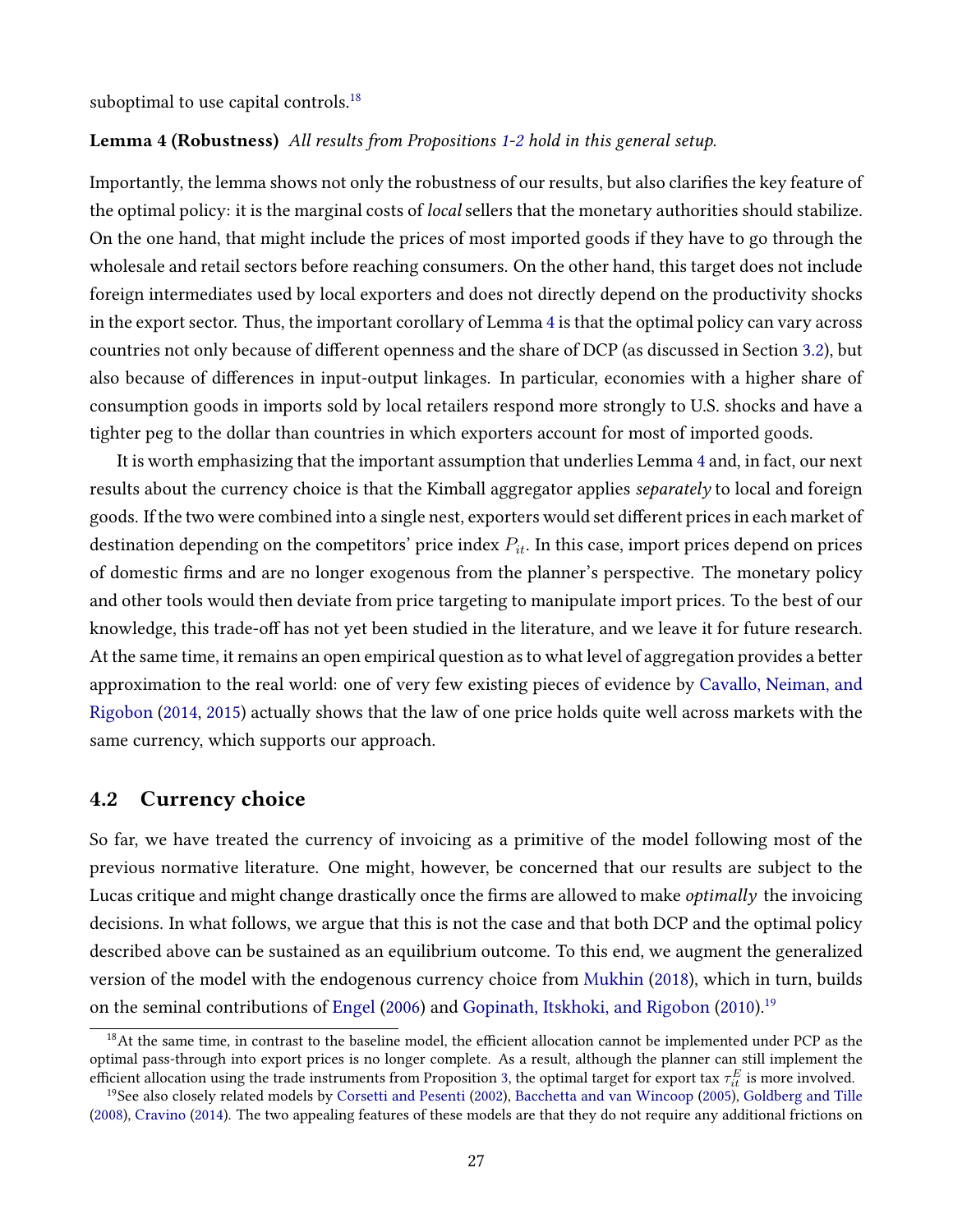Assume in particular, that in the initial period, domestic firms and exporters can choose any currency, in which to set prices. The currency choice is discrete, i.e. firms cannot set their prices in terms of a basket of currencies (see Appendix [A.3.2](#page-56-0) for details). Because of nominal rigidities, future prices deviate from the desired level that maximizes firms' profits state by state. In this environment, the currency choice aims to minimize such deviations and replicate the desired prices as close as possible. To give a simple example, if the desired price is \$100 in all states of the world, setting the price in dollars is clearly optimal as no ex-post adjustments are required in this case, while setting the price in pounds is suboptimal as the ex-post price would deviate from the optimal level due to movements in exchange rates. More generally, a firm chooses the currency, in which its desired price is most stable: e.g. if the latter is  $$70 + £30$ , it is still optimal to set the price in dollars.

The "weights" of currencies in the desired price, in turn, depend on the marginal costs of production and the prices of competitors. As before, the former includes wages and the prices of local and foreign intermediates, while the latter is due to the Kimball demand, which in contrast to the CES demand, generates strategic complementarities in price setting. Given that the currency choice depends on the properties of nominal wages and exchange rates, there is a two-way interaction between the monetary policy and firms' invoicing decisions.

<span id="page-28-1"></span>Proposition 4 (Endogenous currency choice) Assume strong enough price linkages across exporters. Then (i) under the optimal policy there is an equilibrium with PCP in local markets and DCP in foreign mar-kets, (ii) the optimal policy that internalizes its effect on firms' currency choice is the same as in Lemma [4.](#page-27-2)

The first result speaks to the case when invoicing is taken as given by the monetary authorities and we are looking for a Nash equilibrium in a game where planner and firms move simultaneously. Since the optimal monetary policy fully stabilizes domestic prices in local currency  $\pi_{iit} = 0$ , firms unambiguously choose PCP in the home market. In contrast, exporters face a non-trivial trade-off: the wages and prices of local intermediates are more stable in producer currency, while the prices of imported inputs and competing products are more stable in foreign currencies, in which exporters from other countries set their prices. When the price linkages between exporters, which arise from the use of foreign intermediates and complementarities in price setting, are strong enough, the latter effect dominates, and it is optimal for exporters to coordinate on a single currency, allowing to sustain a DCP equilibrium.<sup>[20](#page-28-0)</sup>

Perhaps more surprisingly, Proposition [4](#page-28-1) shows that the optimal policy does not change even when the planner acts as a Stackelberg leader and commits to monetary policy before firms make their invoicing decisions. On the one hand, PCP in local markets increases the efficiency of the monetary policy to stabilize the economy, so the planner has no incentives to distort this margin. On the other hand, exporters' invoicing decisions are constrained efficient, i.e. even if the planner were allowed to choose

top of sticky prices and are supported by empirical studies.

<span id="page-28-0"></span> $^{20}$ As usual, strong strategic complementarities can potentially lead to multiple equilibria with different currencies used as a dominant one. The dollar is more likely to play this role when the U.S. is larger and more stable than other economies.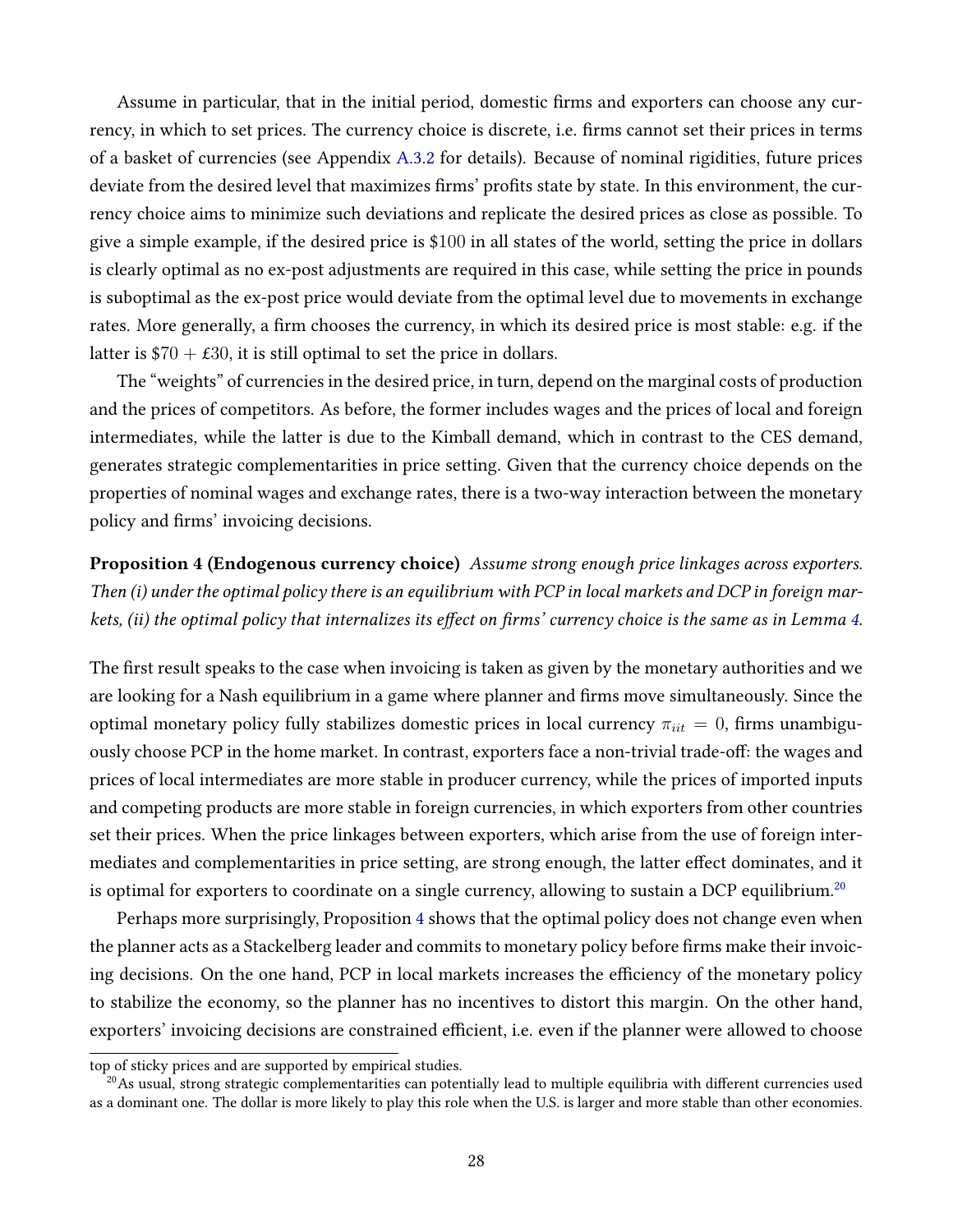both monetary policy and the currency of invoicing, it would not change it relative to the decentralized equilibrium. This result strengthens the intuition behind Proposition [1:](#page-15-0) conditional on monetary policy that stabilizes domestic prices, both prices and currency choice of exporters are socially optimal, which — combined with the fact that targeting  $\pi_{iit}$  is the optimal response of monetary policy under DCP implies that the planner has no incentives to deviate from this equilibrium.

Finally, the currency choice of importers is almost exogenous to the planner as exporters from other countries choose the same currency for all foreign markets. The only way, a planner can affect the invoicing decisions of importers is by manipulating the properties of its exchange rate, e.g. by stabilizing the average desired prices of foreign firms in its currency. This motive of monetary policy is, however, weak for two reasons. First, it might prove to be too costly as it requires giving up on stabilizing domestic demand. Second, if complementarities in currency choice are strong enough, it might be impossible to make foreign firms switch to a new currency once they coordinate on DCP.<sup>[21](#page-29-0)</sup>

#### 4.3 Domestic price dollarization

In addition to its dominant status in international trade, the dollar is also frequently used in emerging economies as a currency of invoicing in domestic markets (see e.g. [Drenik and Perez](#page-43-4) [2019\)](#page-43-4). Such "dollarization" can potentially significantly lower effectiveness of local monetary policy and result in additional policy trade-offs. To address these issues, this section extends our baseline model allowing for DCP in domestic markets and describes the optimal monetary and fiscal policy.

To this end, consider a non-U.S. economy and assume that consumption bundle  $C_{it}$  as well as the bundle of intermediate goods  $X_{it}$  include three types of goods  $-$  domestic products invoiced in local currency  $C_{iit}$ , domestic products invoiced in dollars  $C_{iit}^*$ , and foreign goods  $C_{it}^*$ :

$$
C_{it}=\left[(1-\gamma^*-\gamma)^{\frac{1}{\theta}}C_{iit}^{\frac{\theta-1}{\theta}}+\gamma^*{\frac{1}{\theta}}C_{iit}^*{\frac{\theta-1}{\theta}}+\gamma^{\frac{1}{\theta}}C_{it}^*{\frac{\theta-1}{\theta}}\right]^{\frac{\theta}{\theta-1}}
$$

and similarly for  $X_{it}$ , where as before, each category is a CES aggregator of individual products with elasticity of substitution  $\varepsilon$ .<sup>[22](#page-29-1)</sup> For simplicity, all firms have the same round-about production function independently from invoicing or market of destination, and the currency choice is exogenous. We al-low producers to set different dollar prices in local and foreign markets. Extending Assumption [A1,](#page-13-2) all firms selling in domestic markets get a time-invariant production subsidy  $\tau_i = \frac{\varepsilon - 1}{\varepsilon}$  $\frac{-1}{\varepsilon}$  that eliminates monopolistic distortion.<sup>[23](#page-29-2)</sup> The planner is free to choose a state-dependent monetary policy  $R_{it}$ , capi-

<span id="page-29-0"></span> $^{21}$ A similar argument applies to the optimal cooperative policy: the costs of promoting PCP with monetary policy can outweigh the benefits from enhanced expenditure switching (see [Mukhin](#page-45-7) [2018](#page-45-7) for details).

<span id="page-29-1"></span><sup>&</sup>lt;sup>22</sup>The fact that dollarized products enter consumption as a separate bundle with elasticity of substitution  $\theta$  with other local and imported goods means that most variation in currency choice is across sectors. This assumption simplies the notation, but is not crucial for our results.

<span id="page-29-2"></span><sup>&</sup>lt;sup>23</sup>We also allow for a time-invariant tax on dollar-invoicing firms that subsidizes their price-adjustment costs  $\tau_{ii}^{*R} = \frac{\varepsilon - 1}{\theta}$ . Intuitively, it eliminates both markups and externalities in price-adjustment decisions of private firms (see Appendix [A.3.3\)](#page-58-0).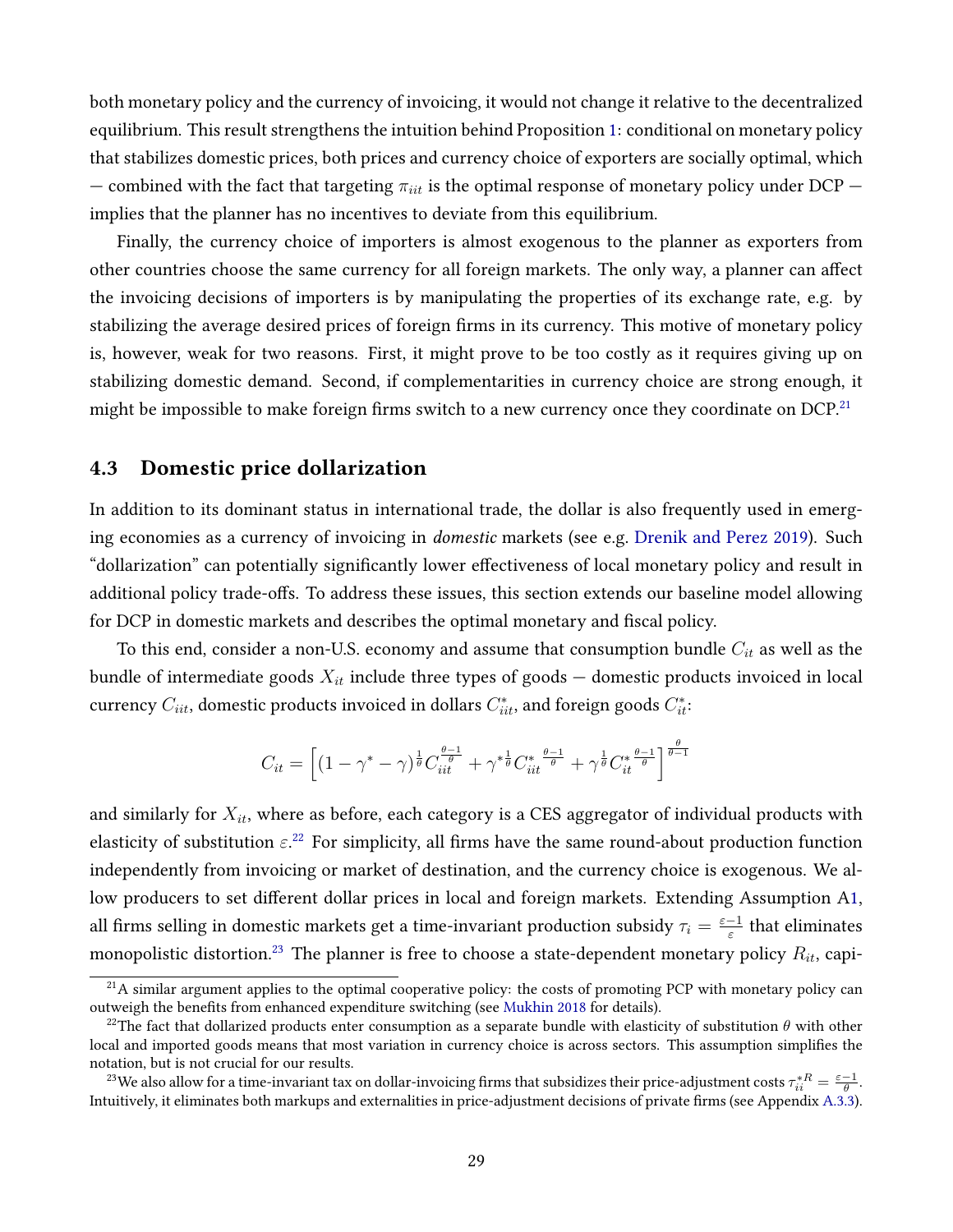tal controls  $\tau^c_{it}$  (as defined in Section [3.3\)](#page-21-0), and production subsidies to exporters  $\tau^*_{it}$ , but falls short of using export taxes  $\tau_{it}^E$  to restore efficient terms of trade. We allow for this rich set of instruments to disentangle different policy motives with the understanding that once some of the tools (e.g. fiscal) are excluded, the remaining ones (monetary) pick up their functions. Appendix [A.3.3](#page-58-0) provides further details about the equilibrium conditions and the planner's problem.

#### Proposition 5 (Domestic dollarization) The optimal policy in dollarized economies

- stabilizes domestic prices  $\pi_{iit} = 0$ ,
- taxes capital flows

<span id="page-30-0"></span>
$$
\frac{\tau_{it}^c}{1-\tau_{it}^c} = \frac{\gamma^*}{\gamma} \left(\frac{P_{iit}^*}{P_t^*}\right)^{-\theta} \frac{\mathcal{E}_{it} P_{iit}^* - P_{iit}}{\mathcal{E}_{it} P_t^*},
$$

• uses production subsidies to exporters to implement

$$
\pi_{it}^* \left( \pi_{it}^* + 1 \right) W_{it} = -\kappa \left( \frac{\mathcal{E}_{it} P_{it}^*}{1 - \tau_{it}^c} - \frac{\varepsilon}{\varepsilon - 1} MC_{it} \right) \frac{Y_{it}^*}{\gamma} + \mathbb{E}_t \Theta_{it, t+1} \pi_{it+1}^* \left( \pi_{it+1}^* + 1 \right) W_{it+1}.
$$

The first thing to notice is that given additional instruments, the optimal monetary stance remains exactly the same as in the baseline model stabilizing prices of domestic producers. Thus, the monetary policy is used exclusively to achieve the optimal level of aggregate demand for domestic goods invoiced in local currency and does not aim to improve demand for dollar-invoiced goods, which is generically inefficient due to deviations from the law of one price. Combined together, Propositions [1](#page-15-0) and [5](#page-30-0) show that whether a product is included in the price index targeted by the monetary policy depends more on its currency of invoicing rather than its country of origin: as discussed above,  $\pi_{iit}$  may include retail prices of imported goods, but excludes domestic products with prices set in dollars. Moreover, the important implication of this result is that a high level of dollarization should not be interpreted as a prima facie evidence in favor of pegging the exchange rate to the dollar.

In contrast to the baseline case, it is no longer optimal to have zero capital controls when some local prices are sticky in dollars. The latter implies that monetary policy can no longer achieve efficient demand for all domestically produced goods, leaving room for macroprudential tools to further improve the allocation. In line with the analysis of [Farhi and Werning](#page-43-11)  $(2017)$ , the planner internalizes the effect of international transfers on local demand and, given the optimal monetary policy that closes the output gap for goods invoiced in local currency, aims to stabilize demand for dollar-invoiced goods. Indeed, as can be seen from the formula above, the optimal subsidy  $\tau^c_{it}$  is positive for assets that pay more in states of the world, in which prices of dollarized products are inefficiently high  $\mathcal{E}_{it} P_{it}^* > P_{itt}$ . The absolute size of the optimal capital controls, in turn, depends on the share of additional income spent on local DCP goods relative to the fraction spent on imported goods. Consistent with the results above, no capital controls are needed when the share of dollarized goods converges to zero  $\gamma^* \to 0$  or when local demand is fully efficient  $\mathcal{E}_{it} P_{itt}^* = P_{iit}$ .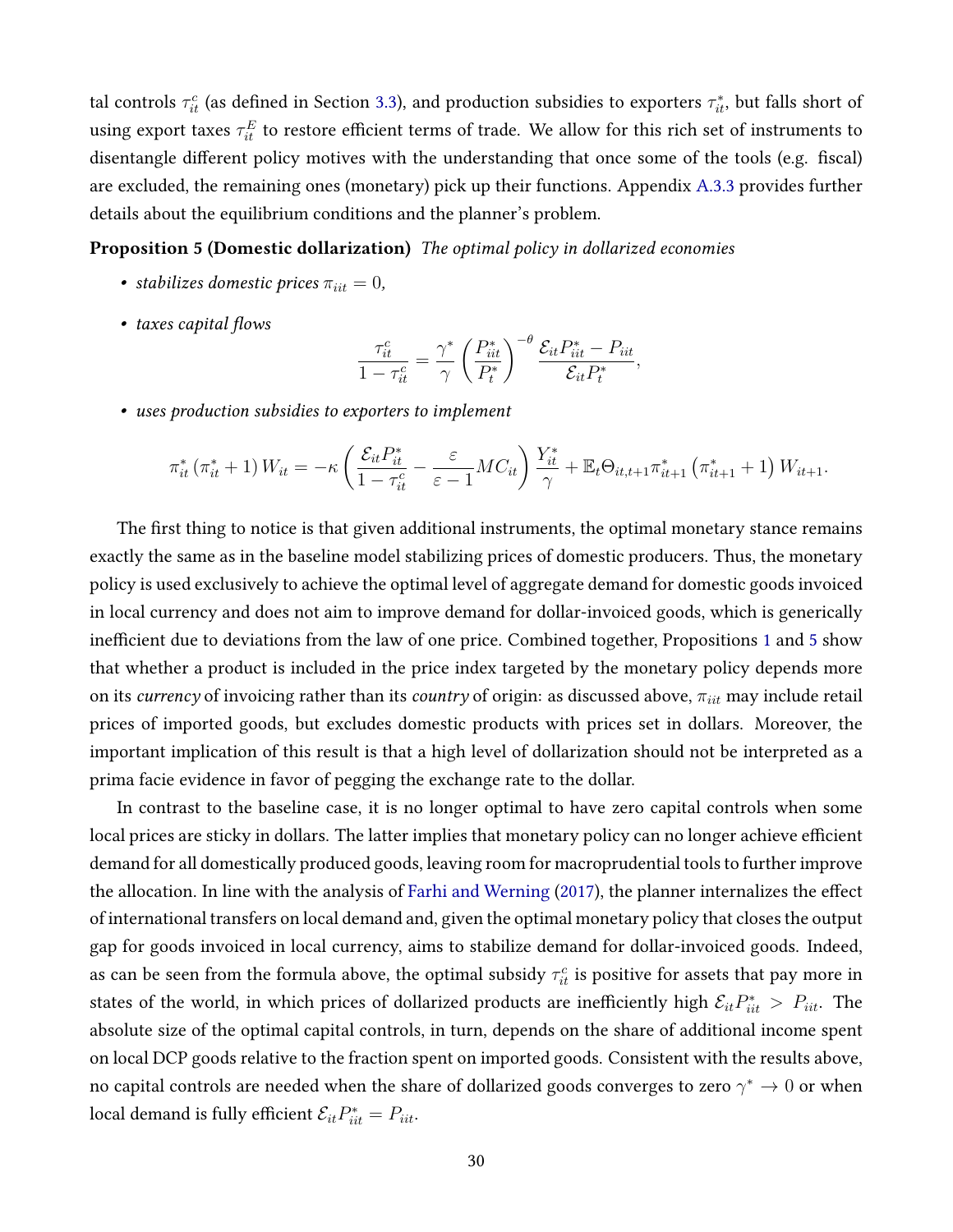Perhaps more novel to the literature, we find that the same argument applies to export revenues. Because individual exporters do not internalize the increase in demand for local goods associated with higher income earned abroad, their price setting is not constrained efficient. Remarkably, the comparison of the optimal NKPC from the proposition with the private one [\(7\)](#page-11-0) shows that the externality can be fixed by applying the same state-dependent tax on foreign revenues as the one imposed on capital flows. In particular, the planner subsidizes exporters  $\tau_{it}^c > 0$  to boost their revenues in states of the world with insufficient demand for dollarized goods  $\mathcal{E}_{it} P^*_{itt} > P_{itt}$ . This shows that the aggregate demand externality is the common source of inefficiencies in risk sharing and price setting. This extends the main insight of [Farhi and Werning](#page-43-3) [\(2016\)](#page-43-3) and shows that  $-$  in addition to private portfolio decisions - the price setting of exporters is also generically constrained inefficient when monetary policy cannot achieve the optimal local demand.

## 5 U.S. Policy

The previous sections describe the optimal policy in non-U.S. economies for an arbitrary monetary policy of the U.S. To characterize the subgame-perfect equilibrium, we next apply the backward induction and use the best responses of other countries to solve the U.S. planner's problem.<sup>[24](#page-31-0)</sup> We characterize the motives of U.S. optimal policy, contrast them with the optimal cooperative policy, and discuss the welfare implications.

## 5.1 Optimal policy

As a Stackelberg leader, the U.S. planner maximizes the welfare over all prices and quantities in the world economy, taking as given the optimal policy in other countries:

$$
\max_{\{C_{jt}, N_{jt}, L_{jt}, X_{jt}, B_{jt}^h, P_{jt}, P_{jjt}, P_{jt}^*, \mathcal{E}_{jt}, \mathcal{Q}_t^h\}_{j,t}} \mathbb{E} \sum_{t=0}^{\infty} \beta^t U(C_{it}, N_{it}, \xi_{it})
$$
  
s.t. (3) – (12).

Here and for the rest of this section we implicitly assume  $i = 0$ . This problem is fundamentally different from the problem of other economies discussed in Section [3.](#page-15-2) Non-U.S. countries take global prices and quantities as given and their monetary policy can only affect local margins. In contrast, because of the dollar invoicing in international trade, U.S. monetary policy can affect the relative prices outside of its economy and can potentially implement allocations that are unattainable under flexible prices. This can perhaps be seen best in the extreme case with no home bias  $\gamma \to 1$  when all prices in the global

<span id="page-31-0"></span> $24$ Notice, however, that none of our results below are driven by the timing assumption as the same equilibrium would arise in a simultaneous-move game with all countries choosing  $\pi_{iit}$  (Lemma [2\)](#page-13-1). Indeed, in both sequential and simultaneous games, the U.S. takes the strategies of other economies  $\pi_{iit} = 0$  as given and hence, chooses the same optimal policy.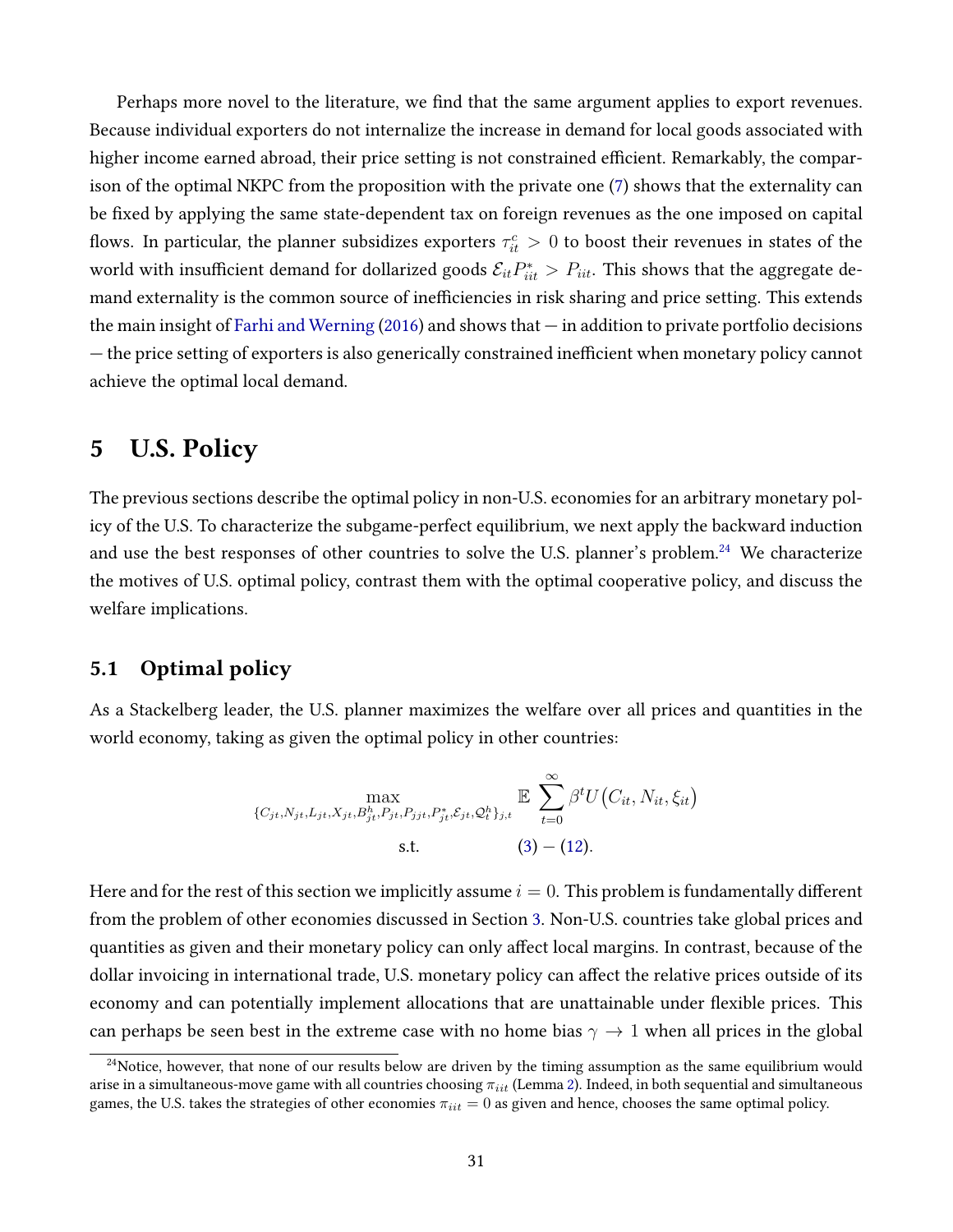economy are sticky in dollars and hence, non-U.S. monetary policy becomes completely ineffective, while the U.S. policy determines allocations in all countries.

Because of these global effects, the optimal U.S. policy deviates from inflation targeting and pursues other objectives as well. As a result, it cannot be summarized with a simple targeting rule and depends on the details of the setup. To make progress in understanding the motives of U.S. policy, we adopt a different approach than in Section [3](#page-15-2) and impose an additional restriction:

#### <span id="page-32-0"></span>A3 Domestic and export prices are fully rigid  $\varphi \to \infty$ , and the asset markets are complete.

While in the general case, the optimal policy is implicitly determined by a large system of dynamic equations, assumption [A3](#page-32-0) provides a lot of tractability by allowing for a state-by-state analysis. It is worth emphasizing, however, that the same motives that arise in this "static" case are equally applicable in the general dynamic setup. Combining the optimality conditions and taking the first-order approximation around the symmetric steady state, one can decompose the optimal policy in a given state into three separate motives.<sup>[25](#page-32-1)</sup> Intuitively, the U.S. problem can be partitioned into three blocks — the static market clearing conditions, the intertemporal risk-sharing, and the ex-ante price-setting — each of which generate a separate motive for the optimal policy. The next proposition expresses the policy rule in terms of simple sufficient statistics, which even if not directly observable in the data, provide important intuition for the motives of U.S. policy.

**Proposition 6 (U.S. policy)** Under assumptions [A1-](#page-13-2)[A3,](#page-32-0) the optimal U.S. policy rule balances three motives and to the first-order of approximation is given by

<span id="page-32-3"></span><span id="page-32-2"></span>
$$
\Gamma \cdot p_{iit} + \gamma \epsilon \cdot nx_{it} + \gamma \Xi \cdot \int p_{jt}^* \mathrm{d}j = 0, \tag{13}
$$

where  $p_{iit}$ ,  $p_{it}^*$  and  $nx_{it}$  are the deviation from the steady-state values of  $\frac{P_{iit}}{MC_{it}}$ ,  $\frac{\mathcal{E}_{it}P_{it}^*}{MC_{it}}$  and net exports,  $\epsilon$ is the steady-state elasticity of global SDF with respect to U.S. monetary policy, and  $\Gamma$ ,  $\Xi$  are steady-state  $constants - all defined in Appendix A.4.2.$  $constants - all defined in Appendix A.4.2.$ 

**Motive #1:** The first term in  $(13)$  corresponds to local demand and constitutes the *price-stabilization motive* of the monetary policy. Notice that this motive dominates when home bias is strong  $\gamma \approx 0$ and all other terms drop out. While it is the same motive pursued by non-U.S. economies, its implications are largely different in the U.S. than in other countries. First, in contrast to other economies, in which inflation targeting stabilizes only local demand, but leaves exports at the suboptimal level, the monetary policy of the U.S. simultaneously affects domestic and foreign demand for its products.

<span id="page-32-1"></span> $25$ An alternative and widely used way to characterize the motives of the optimal policy is to focus on the terms in a quadratic approximation of the objective function (see e.g. [Engel](#page-43-6) [2011,](#page-43-6) [Corsetti, Dedola, and Leduc](#page-42-8) [2010\)](#page-42-8). At the same time, the presence of a "gap" in the loss function does not necessarily imply that the optimal policy should target it (see [Casas,](#page-41-9) [Díez, Gopinath, and Gourinchas](#page-41-9) [2017](#page-41-9) for a counterexample).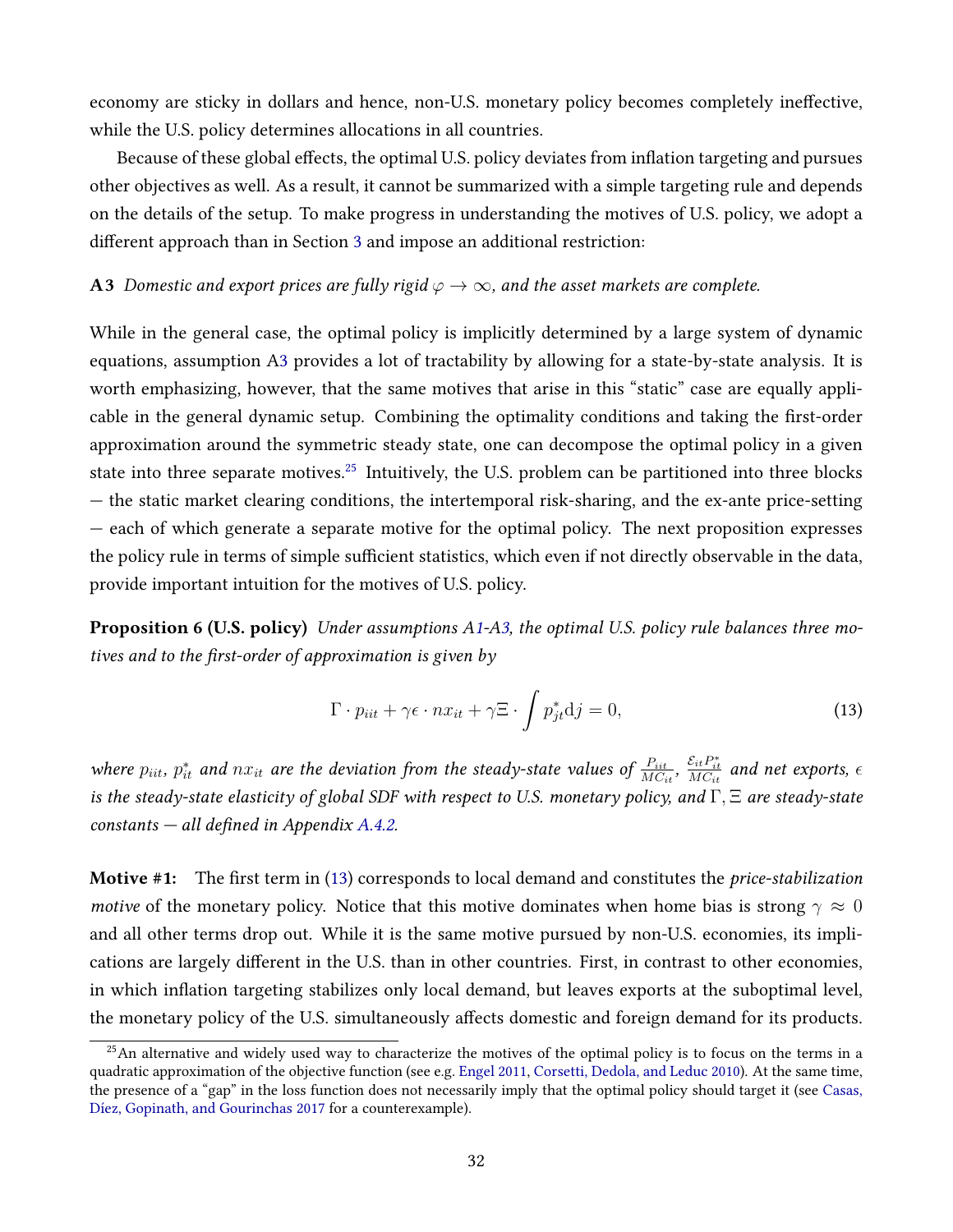Indeed, a depreciation of the dollar decreases export prices in the currency of destination and boosts the country's exports.<sup>[26](#page-33-0)</sup> Interestingly, this stimulative effect holds even when other countries peg their exchange rates to the dollar. Intuitively, to prevent the appreciation of their currencies in response to monetary easing in the U.S., other economies follow a similar stimulative policy, raising demand for both local and imported goods, including ones exported from the U.S.

The second key difference between the policy in the U.S. and in other countries is that its implementation leads to an asymmetric response to foreign shocks. According to Corollary [1.2,](#page-21-1) movements of the U.S. exchange rate affect the prices of imported intermediates in all other countries and require the intervention of local monetary policy to keep domestic inflation at zero. In contrast, because of dollar pricing, U.S. import prices are less sensitive to movements in foreign exchange rates, making U.S. monetary policy inward-looking and responding mostly to local shocks when  $\gamma \approx 0$ .

Motive #2: The fact that U.S. monetary policy affects production and consumption in other countries implies that it also shapes global stochastic discount factor and hence, the prices of Arrow-Debreu securities. This gives rise to the second term in the policy rule [\(13\)](#page-32-2), which corresponds to the *dynamic* terms-of-trade manipulation motive as defined by [Costinot, Lorenzoni, and Werning](#page-42-0) [\(2014\)](#page-42-0). As they show in the context of a flexible-price model with one internationally traded good, a large economy faces a downward sloping demand for funds from the rest of the world: the larger is the promised transfer to foreigners in a given state of the world, the higher is the consumption in other economies and the lower is their willingness to pay for a marginal unit. Therefore, a large economy can act as a monopolist and extract additional rents by altering its current account relative to the laissez-faire equilibrium. Our analysis shows that the same motive is also relevant for the monetary policy of an infinitely small economy if it is the issuer of the dominant currency.

Consider, for example, the case when stimulative monetary policy in the U.S. boosts world consumption and decreases global SDF, i.e.  $\epsilon < 0$ . The optimal policy then overstimulates the economy  $$ i.e. generates inflationary pressure by setting marginal costs above the price level  $-$  in the states of the world, in which the U.S. borrows from the rest of the world  $nx_{it} < 0$ . This lowers the SDF and allows the country to borrow more cheaply. Symmetrically, the U.S. has incentives to contract the economy and raise the global SDF in order to enjoy higher interest rates in the states of the world when the country runs a positive current account  $nx_{it} > 0.^{27}$  $nx_{it} > 0.^{27}$  $nx_{it} > 0.^{27}$  Thus, the effect of the Fed's policy on international asset markets under DCP can potentially contribute to the "exorbitant privilege" of the U.S. [\(Gourin](#page-44-7)[chas and Rey](#page-44-7) [2007\)](#page-44-7). It also implies that as long as U.S. trade with other countries depends on foreign shocks, the optimal policy will respond to them and is to some extent outward-looking.

Note that this policy motive is new to the literature because previous models focused on log prefer-

<span id="page-33-1"></span><span id="page-33-0"></span><sup>&</sup>lt;sup>26</sup>As a result, the price-stabilization motive remains relevant even in the limit with no home bias  $\gamma \to 1$ .

 $^{27}$ Our analysis focuses on the approximation around the symmetric steady-state with zero net foreign asset positions. If instead one assumes that the U.S. runs a negative trade balance in the steady-state, the optimal policy rule has an additional term with the time-varying stochastic discount factor.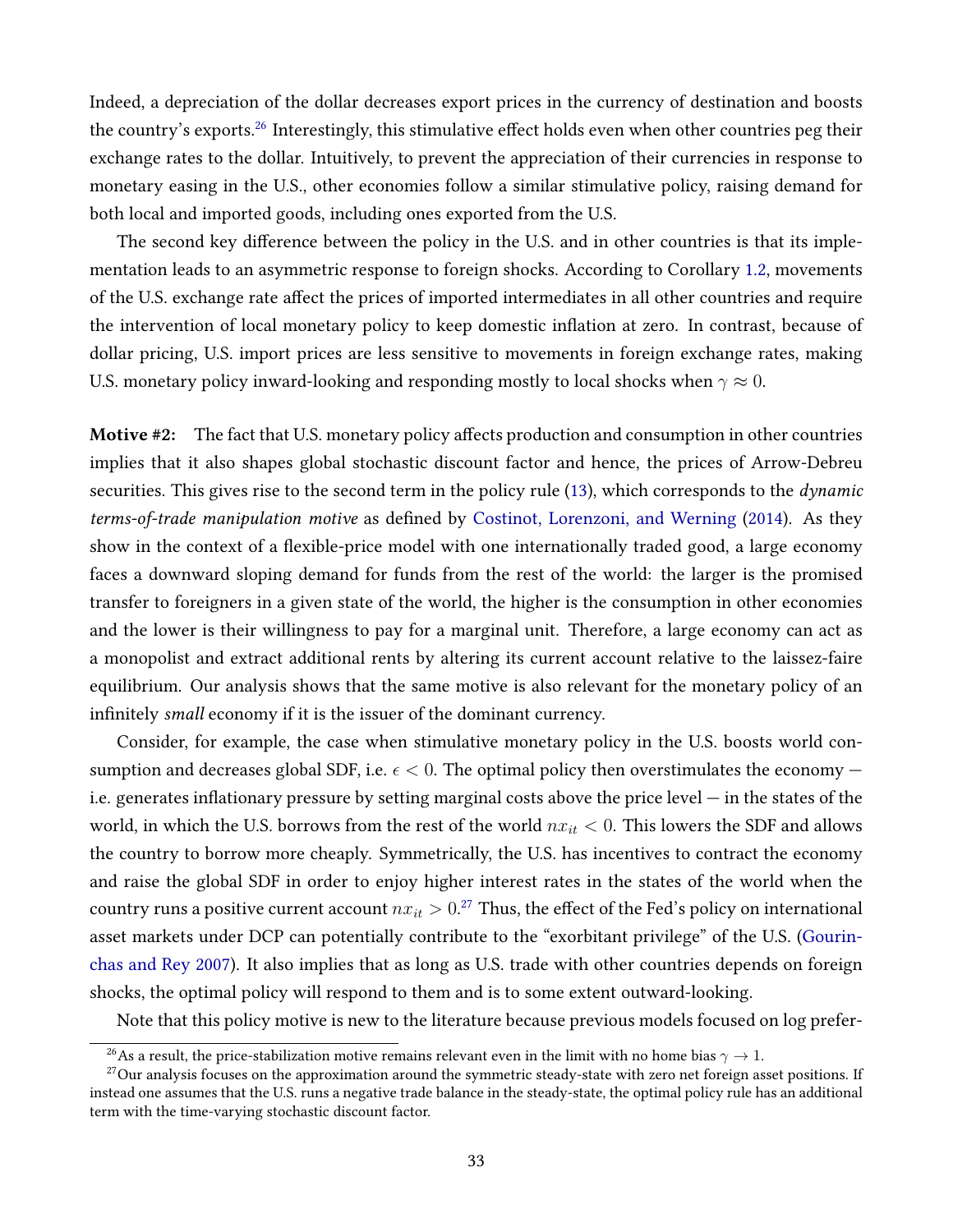ences, which make trade balanced  $nx_{it} = 0$  in every state of the world (see [Corsetti and Pesenti](#page-42-10) [2007,](#page-42-10) [Goldberg and Tille](#page-44-8) [2009\)](#page-44-8). The dynamic terms-of-trade motive also drops out under financial autarky when there are no internationally traded assets, but is relevant under any other form of (in)complete markets and does not rely on the simplifying assumption [A3.](#page-32-0)

**Motive**  $\#3$ **:** The final term in the optimal policy rule [\(13\)](#page-32-2) comes from the price-setting constraint of exporters in other economies. Intuitively, in contrast to other countries, the U.S. can affect its terms of trade not only through export prices, but also by changing the prices of foreign exporters. As a result, the optimal markups of U.S. exporters do not fully eliminate the *terms-of-trade motive* of the monetary policy. Indeed, if import prices were preset at an exogenously given level, the U.S. could inflate them away and buy foreign goods at an arbitrary low price. Of course, this does not happen under rational expectations when foreign prices cannot deviate too much from the average marginal costs, imposing an important constraint on the global real effects of U.S. monetary policy. The optimal policy, however, aims to relax this constraint by partially stabilizing the dollar prices of global exporters.<sup>[28](#page-34-0)</sup> This shifts U.S. policy in the direction of international cooperation (see below) and makes it respond to global shocks outside the U.S.

To what extent should the Fed be concerned about the global spillovers of its policy? Proposition [6](#page-32-3) provides new insights to this classical question. On the one hand, the optimal ex-post policy in a given state of the world focuses exclusively on the first motive  $-$  price stability. Independently from the sign and size of the spillovers on other economies, such a policy allows the U.S. to achieve the optimal level of both local and foreign demand. In this sense, the Fed does not need to worry about the global effects of its policy and can focus exclusively on domestic objectives, consistent with the view of several U.S. policymakers (see e.g. [Bernanke](#page-41-0) [2017\)](#page-41-0). On the other hand, as the two additional motives in the policy rule [\(13\)](#page-32-2) make clear, ignoring the spillovers is suboptimal from the ex-ante perspective as they can backfire through both international financial and goods markets making U.S. borrowing and imports more expensive. It is therefore in the Fed's interest to pay attention to the global effects of its monetary policy, even though the relative weight of these motives is proportional to the openness of the U.S. economy  $\gamma$  and is likely to be small in practice. The ex-ante motives also imply that the optimal policy is not time consistent for the U.S.

Gains from DCP The analysis above shows that both the international transmission of shocks and the optimal monetary policy are markedly different for the U.S. than for other economies. Do these asymmetries translate into differences in countries' welfare? Does the U.S. actually benefit from the dominance of the dollar in world trade? As it turns out, the answers to these questions are ambiguous

<span id="page-34-0"></span><sup>&</sup>lt;sup>28</sup>This motive was first described in a context of the LCP model by [Devereux and Engel](#page-42-1) [\(1998\)](#page-42-1) and is also present in DCP models of [Devereux, Shi, and Xu](#page-43-7) [\(2007\)](#page-43-7), [Corsetti and Pesenti](#page-42-10) [\(2007\)](#page-42-10), [Goldberg and Tille](#page-44-8) [\(2009\)](#page-44-8).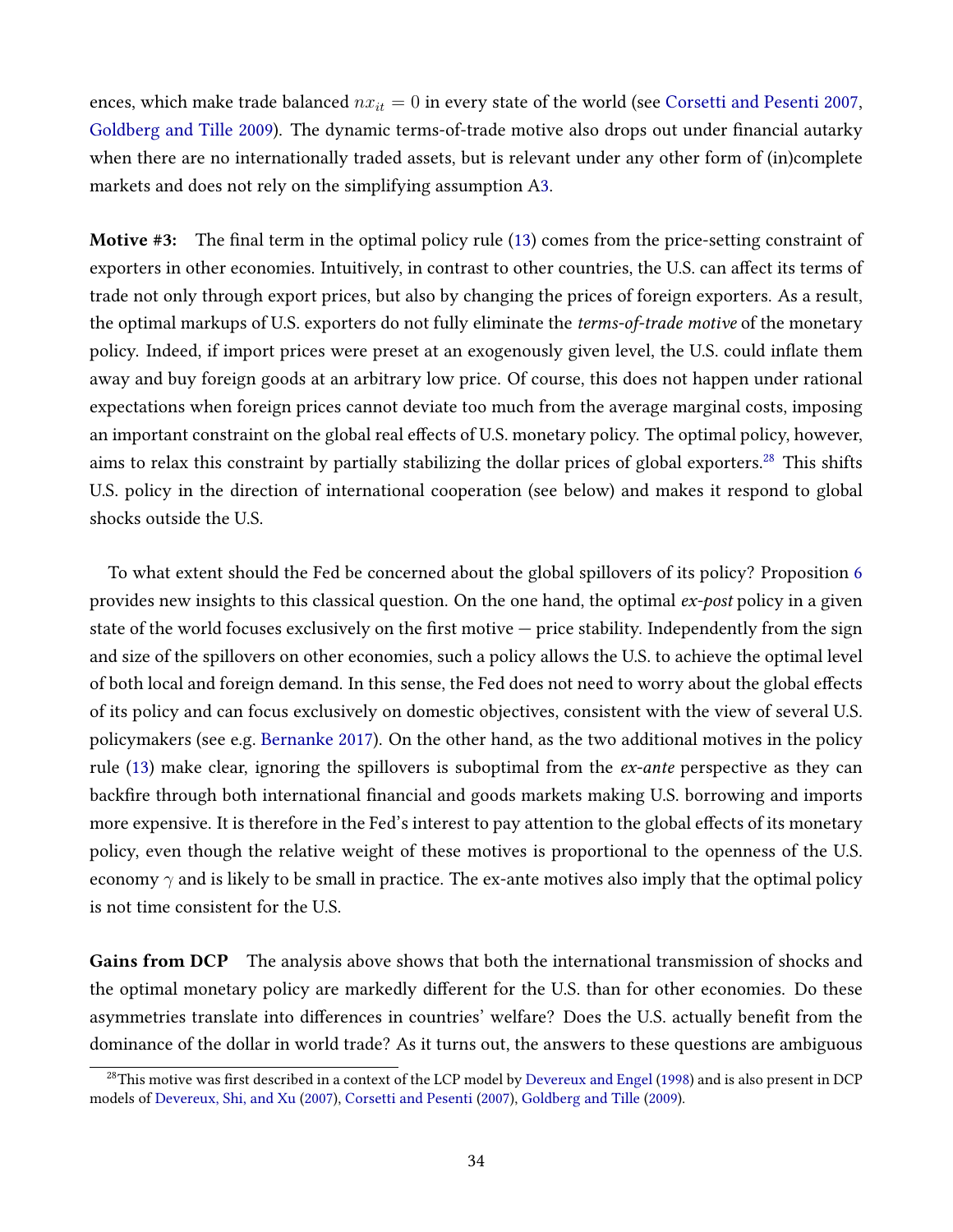and depend on the details of the model.

Intuitively, there are three sources of difference in welfare between countries, which roughly correspond to the three motives of U.S. monetary policy discussed above. First, consider the terms-of-trade motive and notice that it works against the U.S. Indeed, in contrast to other economies that stabilize local demand, U.S. optimal rule [\(13\)](#page-32-2) deviates from this objective to partially stabilize global export prices. Such policy increases the absolute welfare of the U.S., but also decreases its welfare relative to other countries: lower international prices benefit all economies, but they come at the expense of domestic price stabilization for the U.S. One can show, however, that the differences in the optimal policy have only a second-order effect on countries' welfare when economies are close enough to the autarky limit  $\gamma \rightarrow 0$ .

Second, there is the dynamic terms-of-trade effect: depending on the correlation between the global stochastic discount factor and the U.S. trade balance induced by the monetary policy, the U.S. can win or lose relative to other countries. Empirically, U.S. net exports have a tendency to go up in recessions when the global SDF is high, consistent with the "exorbitant privilege/duty" paradigm (see [Gourinchas](#page-44-7) [and Rey](#page-44-7) [2007\)](#page-44-7), but to what extent this pattern is due to DCP remains an open question. Finally, as discussed above, in contrast to other economies that face a trade-off between stabilizing local and foreign demand, U.S. monetary policy can simultaneously close the domestic output gap and generate the optimal expenditure switching towards its goods abroad. The U.S. unambiguously benefits from this form of the divine coincidence, which is arguably the most important welfare implication of DCP. More formally, the next corollary shows that the U.S. gains from DCP in the special case that eliminates the other motives.<sup>[29](#page-35-0)</sup>

Corollary 6.1 (Welfare) Depending on parameter values, the welfare of the U.S. can be higher or lower than the welfare of other economies. In the special case of [A3,](#page-32-0)  $U = \frac{C^{1-\sigma}}{1-\sigma} - N$ ,  $\sigma\theta = 1$ ,  $F_X = 0$ ,  $\gamma \to 0$ , and symmetric shocks, the welfare is higher for the U.S.

Finally, note that while we focus on the relative welfare of the U.S. vs. non-U.S. economies, one can consider an alternative counterfactual of the PCP world with symmetric use of currencies. Again, the U.S. can gain or lose from DCP relative to this benchmark depending on the strength of the three motives: while dollar pricing allows the U.S. to exploit the dynamic terms-of-trade externality, it also results in higher import prices. Although instructive, this comparison with PCP should be interpreted with caution as firms' currency choices are endogenous and it might be not possible to sustain a PCP equilibrium given today's fundamentals, such as input-output linkages and complementarities in price setting. This implies that if price complementarities across firms are strong enough  $-$  as they arguably

<span id="page-35-0"></span><sup>&</sup>lt;sup>29</sup>While clearly very special, this parametrization is fairly standard and provides an important counterexample to the conclusions of the previous literature that emphasized the losses of the U.S. from DCP (see e.g. [Devereux, Shi, and Xu](#page-43-7) [2007\)](#page-43-7). This discrepancy arises from the fact that in our model, firms use DCP in trade between third countries rather than just in bilateral trade with the U.S.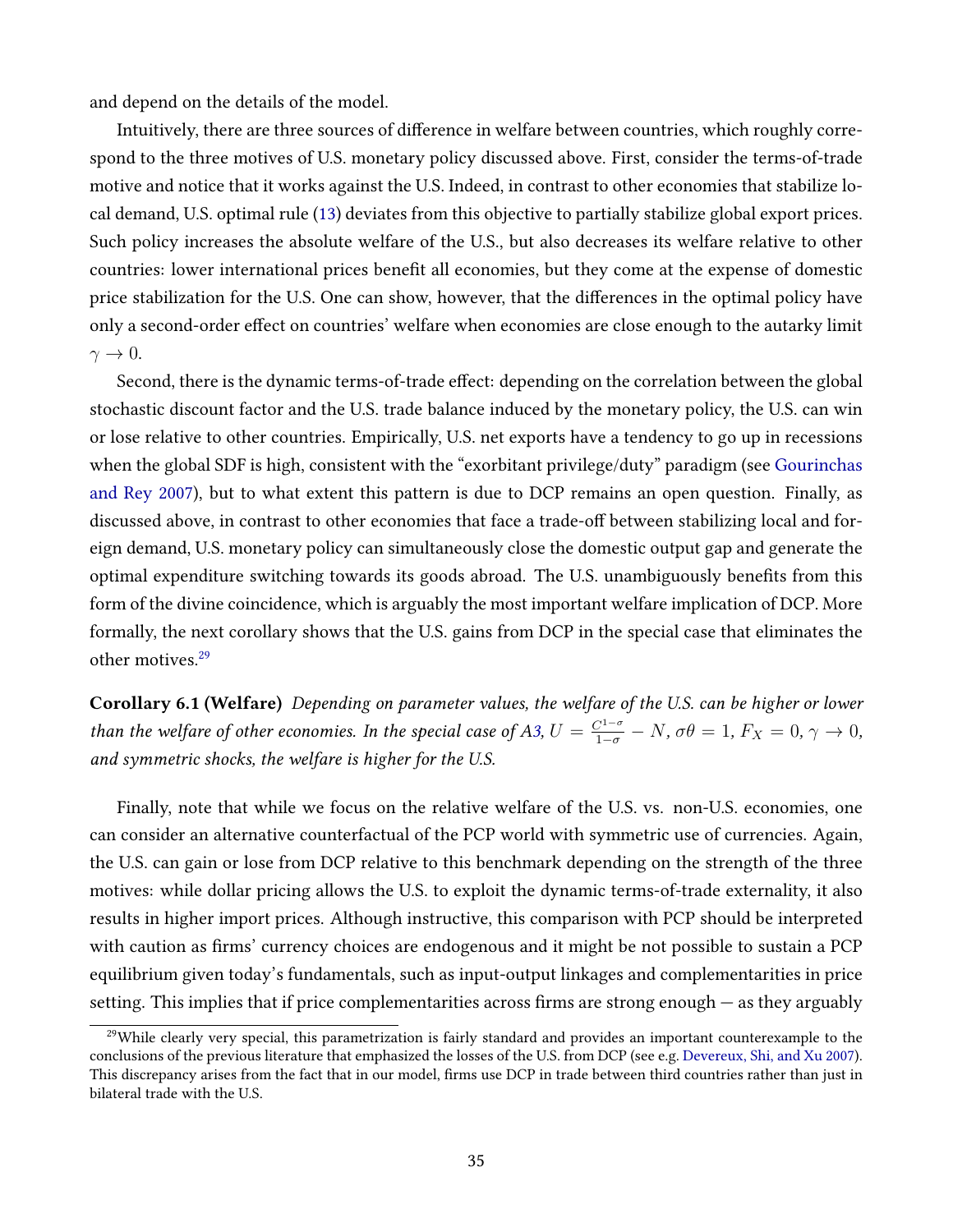are in the modern globalized world — making exporters coordinate on one currency and the pricestabilization motive dominates, a competition among countries can emerge for the status of the issuer of the dominant currency.

## 5.2 International cooperation

So far, we assumed that a policy is chosen independently by each individual country in order to maximize its own welfare. This section contrasts the Nash equilibrium with the optimal cooperative solution for both monetary and fiscal policies, which in particular, might be of special interest to the International Monetary Fund. We also discuss potential welfare gains from international coordination and whether the latter is in mutual interests.

Consider a global planner who can simultaneously use three instruments in each economy  $-$  monetary policy, capital controls, and production subsidies — to maximize the world welfare. This set of tools is rich enough to disentangle different policy motives and to make sure that each instrument is not used as a second-best instrument against other distortions. Notice, however, that we do not allow for export taxes  $\tau_{it}^E$  that could implement the optimal terms of trade and the first-best allocation. Finally, we relax the assumption of symmetric trade flows between countries and allow for heterogeneous demand shifters  $\gamma_{ji}$  of country *i* for goods from country *j*. As we discuss below, this generalization has important implications for optimal capital controls. The global planner's problem is then

<span id="page-36-0"></span>
$$
\max_{\{C_{it}, N_{it}, L_{it}, X_{it}, B_{it}^h, P_{it}, P_{it}, P_{it}, \mathcal{E}_{it}, \mathcal{Q}_t^h\}_{it}} \mathbb{E} \int \sum_{t=0}^{\infty} \beta^t U(C_{it}, N_{it}, \xi_{it}) dt
$$
s.t. (4) – (6), (8) – (11).

The next proposition shows that the optimal policy is substantially different from the non-cooperative case, indicating there are potentially large gains from coordination.

**Proposition 7 (Cooperative policy)** Under the optimal cooperative policy, capital controls  $\tau_{it}^c$  and production subsidies to exporters  $\tau_{it}^*$  are generically non-zero, non-U.S. monetary policy stabilizes domestic prices  $\pi_{iit} = 0$ , and U.S. monetary policy stabilizes average international dollar prices.

We next discuss separately each individual policy instrument starting with monetary policy. Interestingly, the optimal rule for non-U.S. economies remains exactly the same as before: monetary policy stabilizes demand for locally produced goods by targeting domestic prices  $\pi_{iit} = 0$ . In contrast, the optimal U.S. policy changes dramatically relative to the non-cooperative case: U.S. welfare has an in finitely small weight in the objective function of the global planner, but its monetary policy affects all international prices. It follows that the optimal cooperative solution is to use U.S. monetary tools to stabilize the global demand for dollar-invoiced goods responding to global shocks, rather than to id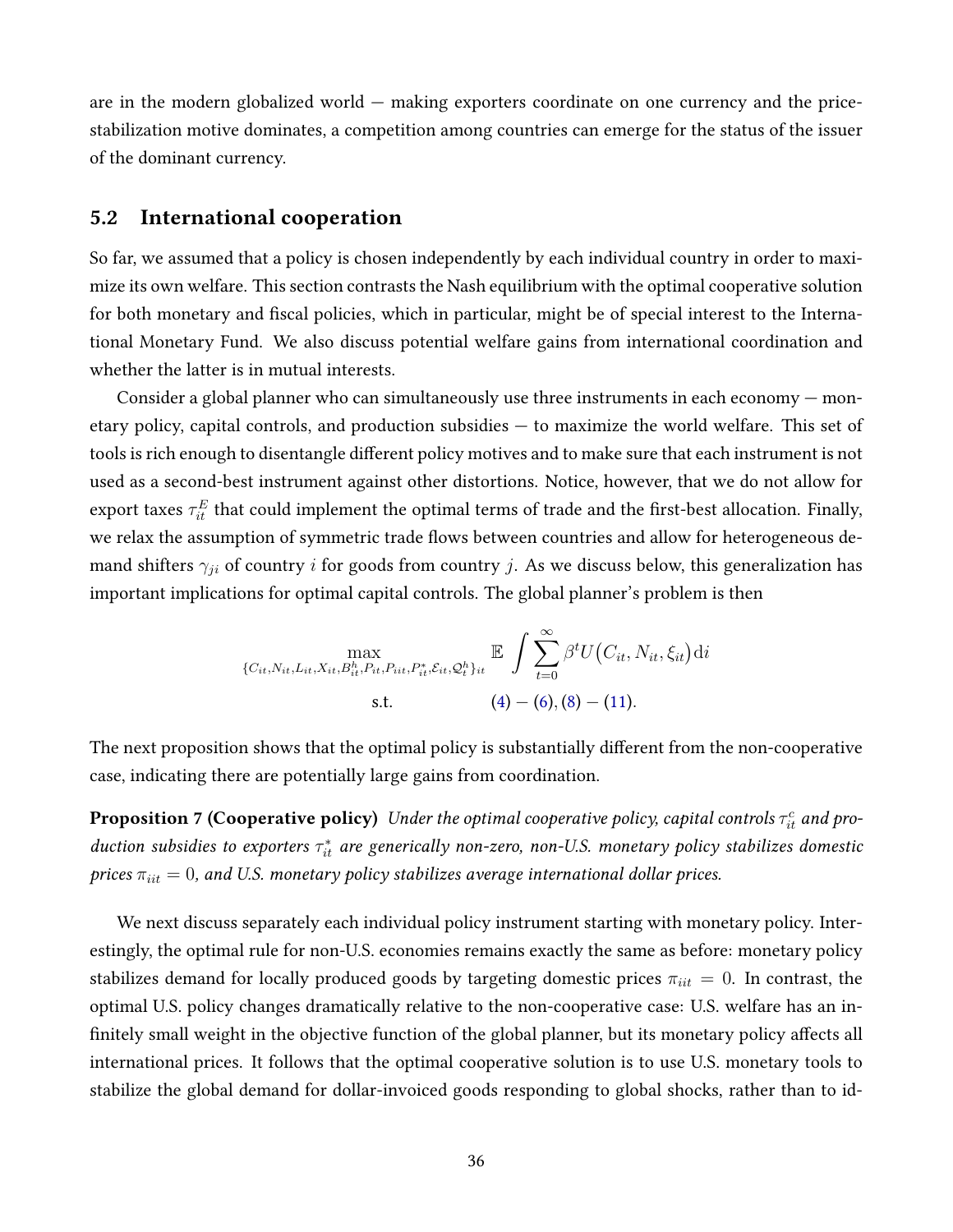iosyncratic shocks in the U.S.<sup>[30](#page-37-0)</sup> For concreteness, consider the case of complete markets and symmetric trade flows between economies. The optimal U.S. policy rule can then be written as

$$
\int \varpi_{kt} \Psi_{kt} \mathrm{d}k = 0,
$$

where  $\varpi_{kt} \equiv \left(\frac{P_{kt}^*}{P_t^*}\right)$  $\int_{0}^{1-\epsilon}$  is the import share of goods from country k and  $\Psi_{kt} \equiv \frac{P_{kkt}}{\mathcal{E}_{k}P_{k}^{2}}$  $\frac{P_{kkt}}{\mathcal{E}_{kt}P_{kt}^*}$  is the law-ofone-price deviation. Thus, under cooperation, the U.S. stabilizes average markups of world exporters  $\Psi_{kt}$  weighted by their sale shares  $\varpi_{kt}$ . This policy ensures the optimal world demand for the basket of internationally-traded goods, though it falls short of closing the output gap for each individual product as one instrument is not sufficient to target all country-specific deviations from the law of one price.

The important corollary of Proposition [7](#page-36-0) is the conflict of interests between countries. Indeed, the optimal cooperative solution requires the U.S. to sacrifice domestic objectives to stabilize global de-mand, while leaving the monetary policy of other economies unchanged.<sup>[31](#page-37-1)</sup> Therefore, unless the U.S. is compensated via other instruments, it might not be interested in cooperation with other countries under DCP. This discrepancy between local and global incentives is especially pronounced when countries are at different phases of the business cycle and there is a tension between the U.S. responding to domestic vs. world shocks. On the other hand, countries' interests are perfectly aligned in response to global shocks as price stabilization in all economies including the U.S. achieves the first-best allocation. This prediction of the model is consistent with the high level of cooperation between central bankers around the world during the global financial crisis of 2008-2009.

Moving next to the capital controls, Proposition [7](#page-36-0) shows that from a global perspective, private risk sharing is generically constrained inefficient. On the one hand, the incomplete asset markets result in a pecuniary externality with agents from different economies not internalizing the effect of their portfolio decisions on the static terms of trade [\(Geanakoplos and Polemarchakis](#page-44-0) [1986\)](#page-44-0). On the other hand, even if asset markets are complete, the risk sharing is still inefficient due to the aggregate demand externality [\(Farhi and Werning](#page-43-0) [2016\)](#page-43-0). In the notation of Section [3.3,](#page-21-0) domestic production wedges  $\bar{\tau}_{iit}$  are closed by local monetary policy, but the export wedges  $\bar{\tau}_{it}^*$  remain generically open given the inability of U.S. policy to close all of them simultaneously. Since private agents take these gaps as given and do not internalize the effect of transfers on aggregate demand, the optimal capital controls are non-zero.

More formally, consider the case of complete markets, so that the aggregate demand externality is the only reason for the macroprudential policy. The optimal tax  $1-\tau_{it}^c$  on an Arrow-Debreu security is then determined by the following system of equations for each country  $i$ :

$$
1 - \tau_{it}^c = \int \varpi_{kit} (1 - \tau_{kt}^c) \Psi_{kt} dk,
$$

<span id="page-37-0"></span> $30$ This is, of course, an extreme result that is due to the small size of the U.S. Under a more realistic assumption that the U.S. accounts for a significant fraction of global GDP, the policy would target a weighted average of local and global shocks.

<span id="page-37-1"></span><sup>&</sup>lt;sup>31</sup>This result generalizes the insight from simple models by [Corsetti and Pesenti](#page-42-0) [\(2007\)](#page-42-0) and [Goldberg and Tille](#page-44-1) [\(2009\)](#page-44-1).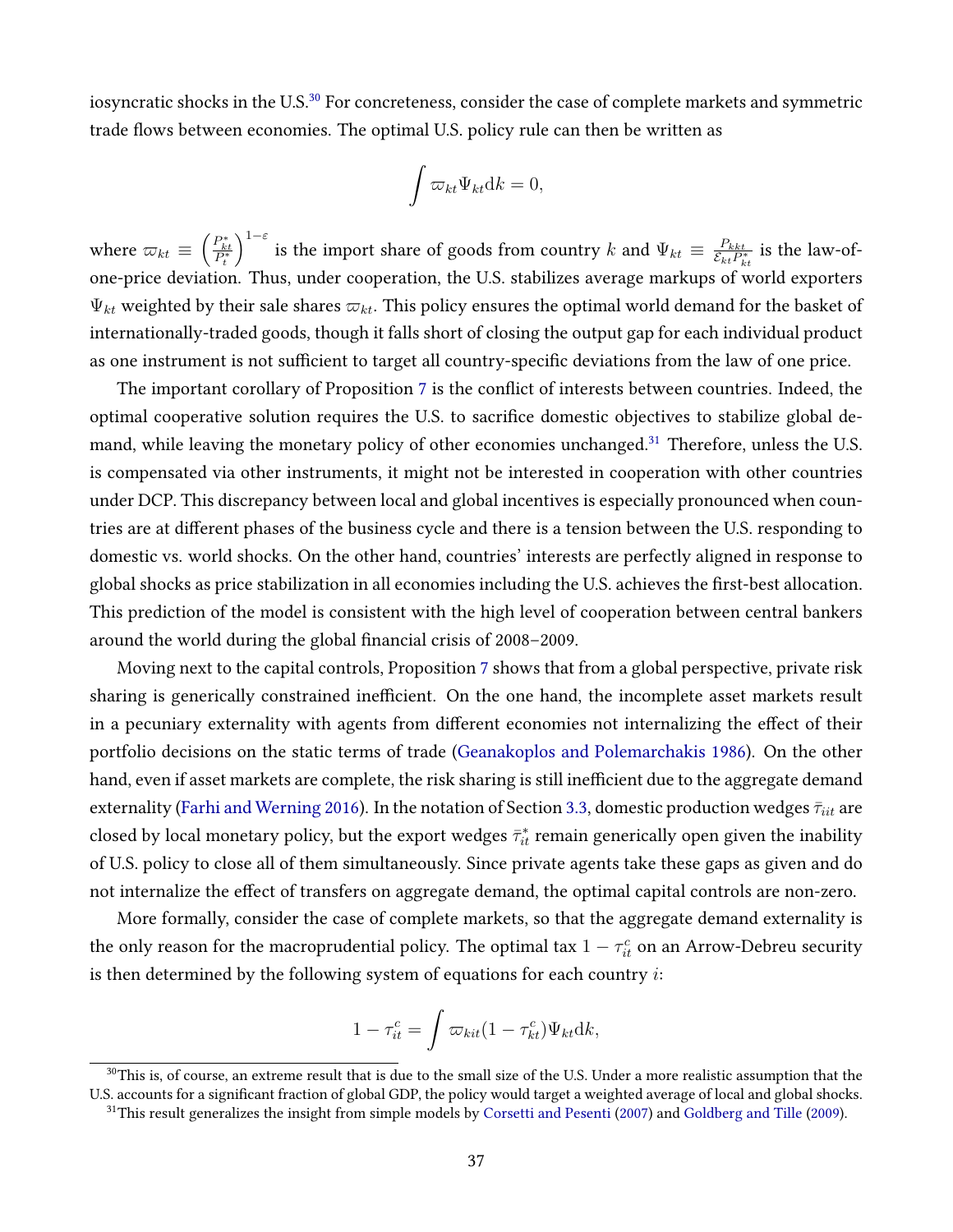where  $\varpi_{kit} \equiv \frac{\gamma_{ki}P_{kt}^{*1-\varepsilon}}{\int \gamma_{ji}P_{jt}^{*1-\varepsilon} \mathrm{d}j}$  are the import shares. Notice first that the capital controls are zero in the absence of law-of-one-price deviations  $\Psi_{kt} = 1$ , i.e. when demand for foreign goods is at the optimal level. Similarly, the taxes are uniform across countries and can be set to zero when import shares are the same across countries  $\varpi_{kit} = \varpi_{kt}$  for all *i* because the redistribution of wealth across countries does not change global demand for individual imported products. The capital controls are, however, non-zero away from these two knife-edge cases. To see the intuition behind the optimality condition, consider a special case when all imports of country i come from some other economy j, i.e.  $\varpi_{jit} = 1$ . If  $\Psi_{jt} < 1$ , country  $j$  has dollar prices that are too high and hence, its export is inefficiently low. The global planner can, therefore, improve the allocation by redistributing demand from country j to country i imposing relatively lower capital taxes in the latter  $\frac{1-\tau_{it}^c}{1-\tau_{jt}^c} < 1$ . More generally, the optimal capital controls in country  $i$  relative to other economies depend on all foreign law-of-one-price deviations weighted by their market shares. Thus, an important policy implication of this analysis is that the macroprudential tools should target foreign consumers of depressed goods rather than their producers.

Finally, Proposition [7](#page-36-0) also implies that the laissez-faire price setting of exporters is not constrained efficient from a global perspective. In particular, assuming symmetric trade flows  $\gamma_{ii}$ , the planner uses production subsidies to implement the optimal export prices:

$$
\pi_{it}^* \left( \pi_{it}^* + 1 \right) W_{it} = \bar{\kappa} \mathcal{E}_{it} P_{it}^* \left[ \frac{M C_{it}}{\mathcal{E}_{it} P_{it}^*} - 1 - \frac{1}{\varepsilon} \int \vartheta_{ikt} \Lambda_{kit} dk \right] \frac{Y_{it}^*}{\gamma} + \mathbb{E}_t \Theta_{it, t+1} \pi_{it+1}^* \left( \pi_{it+1}^* + 1 \right) W_{it+1},
$$

where  $\bar{\kappa} \equiv \frac{\varepsilon}{c}$  $\frac{\varepsilon}{\varphi}$  reflects the costs of price adjustment,  $\vartheta_{ikt} \equiv \frac{Y_{ikt}}{Y_{it}^*}$  $Y_{ikt}^{\overline{i}_{ikt}}$  is the share of country  $k$  in total exports of country *i*, and  $\Lambda_{kit} \equiv \frac{U_{Ckt}}{U_{Ckt}}$  $U_{Cit}$  $\frac{\mathcal{E}_{kt}P_{it}}{\mathcal{E}_{k}}$  $\frac{\mathcal{E}_{kt}P_{it}}{\mathcal{E}_{it}P_{kt}}-1$  is the deviation from the full risk sharing. Comparison of this optimality condition with the private NKPC [\(7\)](#page-11-1) reveals two important differences. First, the planner eliminates the standard terms-of-trade externality by offsetting the markups of exporters with a timeinvariant subsidy  $\tau_i^* = \frac{\varepsilon - 1}{\varepsilon}$  $\frac{-1}{\varepsilon}$  (see [Corsetti and Pesenti](#page-42-1) [2001\)](#page-42-1). In particular, if prices are flexible  $\bar{\kappa}\to\infty$ and the risk sharing is perfect  $\Lambda_{kit} = 0$ , this ensures that the export prices are equal to the marginal costs of production  $P_{it}^* = M C_{it}/\mathcal{E}_{it}$ . On the other hand, when prices are sticky, the planner also applies the same subsidy to costs of price adjustment, which results in a more steep Phillips curve relative to the private one,  $\bar{\kappa} > \kappa$ .

Second and perhaps more surprisingly, there is an additional externality associated with the deviations from the full risk sharing  $\Lambda_{kit}$ . Intuitively, away from the first best, the law of one price is not necessarily optimal, as the global planner aims to equalize the marginal utility from a given good across all economies. To see this, consider for simplicity the case of flexible prices  $\bar{\kappa} \to \infty$  and country *i* exporting only to country *j*,  $\vartheta_{ijt} = 1$ . If  $\Lambda_{jit} > 1$ , the marginal utility of having one additional unit of good  $i$  is higher in country  $j$  and hence, the planner lowers the export price relative to the domestic one  $P_{it}^* < P_{iit}/\mathcal{E}_{it}.$  More generally, the optimal export price depends on the average gap between domestic and foreign marginal utilities weighted by export shares  $\vartheta_{ikt}$ . Importantly, this optimality condition holds for an arbitrary structure of financial markets and the deviations from the full risk sharing  $\Lambda_{kit}$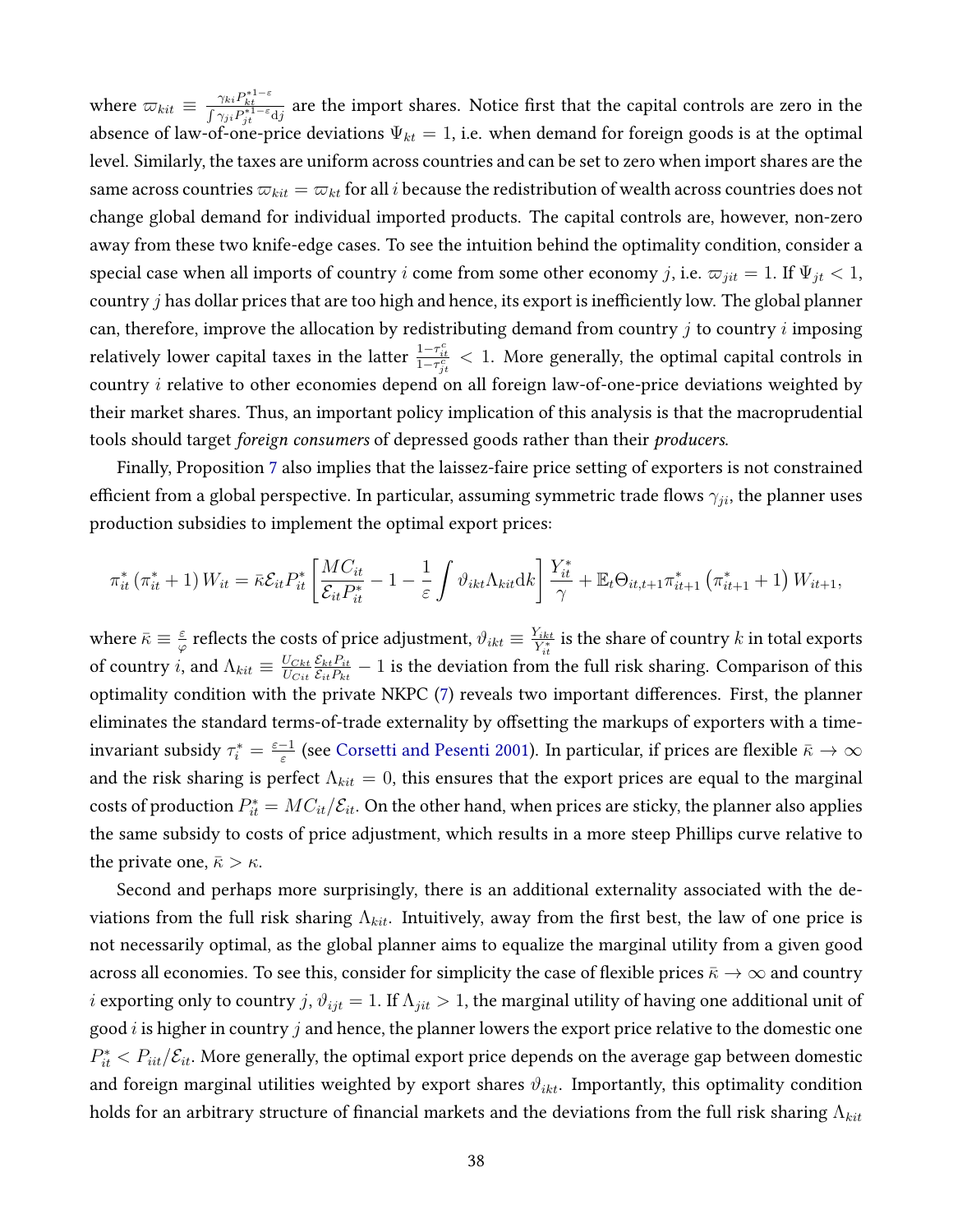can be due to an incomplete span of assets and/or the optimal capital controls described above.

We conclude this section by emphasizing that although the active use of capital controls and export subsidies by the global planner resembles the optimal policy in a dollarized economy from Section [4.3,](#page-29-0) the underlying motives are quite different in each case. A local planner uses both instruments to fight local demand externality due to the suboptimal production of dollarized goods, while the optimal cooperative policy uses capital controls and export subsidies to redistribute demand to foreign economies with inefficient imports.

**Currency union** The fact that international cooperation might benefit non-U.S. economies, but not be in U.S. interests raises the question of whether local forms of coordination can be sustained and help to internalize international spillovers. In particular, motivated by the recent experience of the Eurozone, we revise the theory of the optimal currency area in the presence of DCP [\(Mundell](#page-45-0) [1961\)](#page-45-0).

To this end, consider a currency area formed by a continuum of non-U.S. economies. To make the analysis interesting, we assume that the trade flows between these countries have a positive mass in their bundles of imported goods  $C_{it}^*$  and  $X_{it}^*$ , but to simplify the analysis, keep the assumption that the currency union accounts for a trivial fraction of the global economy (see Appendix [A.4.5](#page-75-0) for details). As usual, joining the currency union means losing an independent monetary policy, which unambiguously decreases the country's welfare in a standard model with PCP. While the same costs are still present under DCP, there are also additional benefits of having a coordinated monetary policy. The latter motive dominates if the shocks are sufficiently correlated across countries and hence, the losses from having common monetary policy are small.

Corollary 7.1 (Currency union) If shocks are sufficiently positively correlated across countries, then forming a currency union increases the welfare of its members.

Intuitively, in contrast to the non-cooperative case, the planner internalizes the suboptimal demand for dollar-invoiced goods traded between the members of the union. In the absence of other instruments, the optimal monetary policy deviates from stabilizing local prices to improve demand for goods priced in dollars. More generally, consistent with our results for dollarized economies from Section [4.3,](#page-29-0) the optimal capital controls and production subsidies are also non-zero. Independently from the set of available instruments, however, forming a currency union increases countries' welfare if their shocks are sufficiently correlated. Of course, the benefits are even higher if having a large currency area helps to promote the status of its currency and makes local trade flows switch from DCP to home currency.<sup>[32](#page-39-0)</sup>

<span id="page-39-0"></span><sup>&</sup>lt;sup>32</sup>Indeed, this is consistent with empirical evidence from [Cavallo, Neiman, and Rigobon](#page-41-0) [\(2014\)](#page-41-0) and with the theoretical predictions of the currency choice model from [Mukhin](#page-45-1) [\(2018\)](#page-45-1).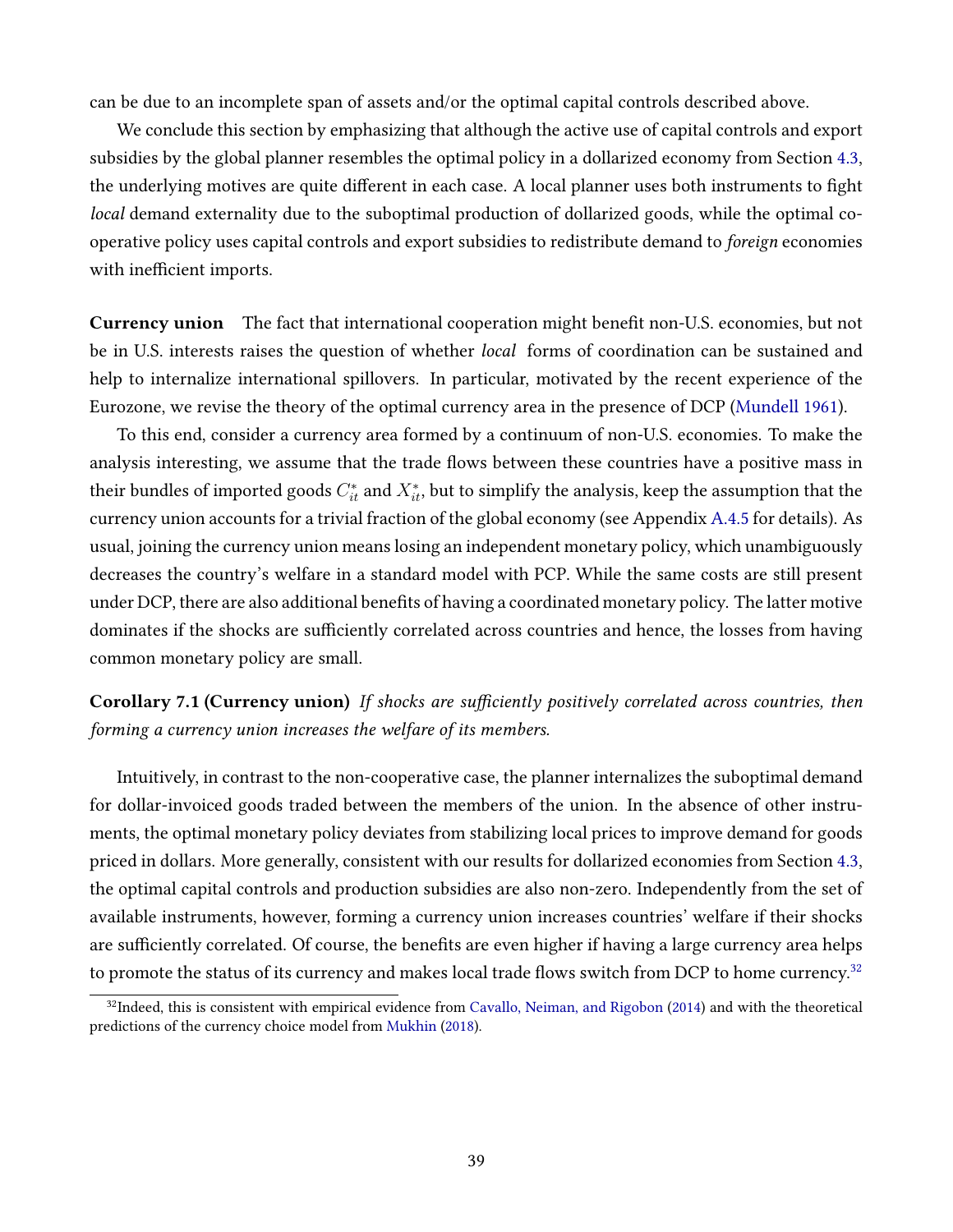# 6 Conclusion

This paper characterizes the optimal monetary policy of the U.S. and other economies in a world with international prices sticky in dollars. We show that although targeting domestic inflation remains robustly optimal for non-U.S. economies, this policy cannot implement the efficient allocation, generates a partial peg to the dollar and gives rise to the global monetary cycle. Individual countries cannot unilaterally improve the allocation using capital controls, while a sufficiently rich set of trade instruments can restore the first-best allocation. The optimal U.S. policy, on the other hand, deviates from price stabilization to extract rents in the goods and asset markets. International coordination can improve global welfare by internalizing the aggregate demand externality and making transfers to countries importing depressed goods. While it might be hard to sustain global cooperation, which is not necessarily in the self-interest of the U.S., countries can still benefit from local forms of coordination, such as forming a currency union.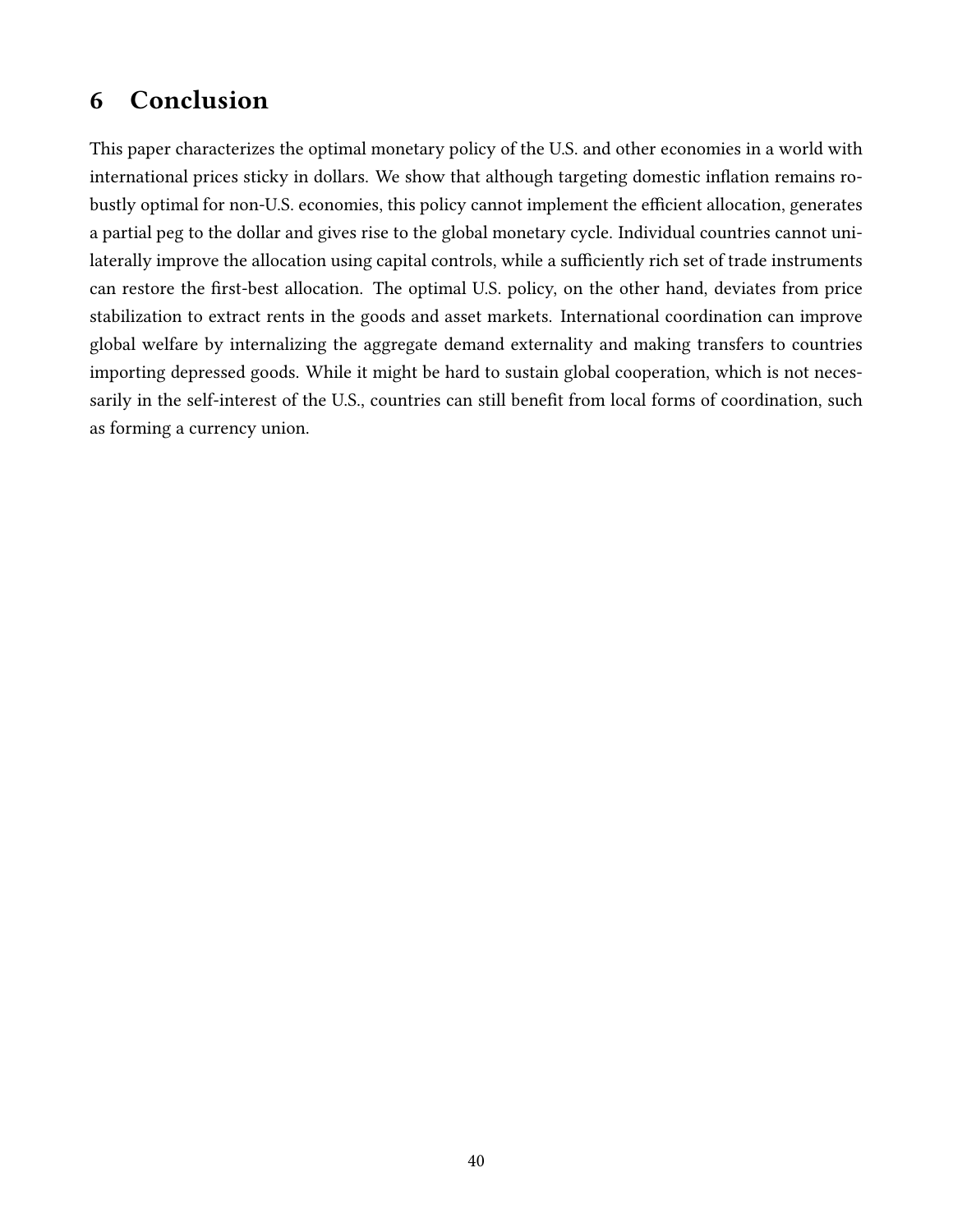## References

- ADAO, B., I. CORREIA, AND P. TELES (2009): "On the relevance of exchange rate regimes for stabilization policy," Journal of Economic Theory, 144(4), 1468–1488.
- AOKI, G. BENIGNO, AND N. KIYOTAKI (2016): "Monetary and financial policies in emerging markets,".
- ATKESON, A., V. V. CHARI, AND P. J. KEHOE (2010): "Sophisticated monetary policies," The Quarterly journal of economics, 125(1), 47–89.
- Auer, R., A. Burstein, and S. M. Lein (2018): "Exchange Rates and Prices: Evidence from the 2015 Swiss Franc Appreciation,".
- BACCHETTA, P., AND E. VAN WINCOOP (2005): "A Theory of the Currency Denomination of International Trade," Journal of International Economics, 67(2), 295–319.
- BARBIERO, O., E. FARHI, G. GOPINATH, AND O. ITSKHOKI (2019): "The Macroeconomics of Border Taxes," NBER Macroeconomics Annual, 33(1), 395–457.
- BENIGNO, G., AND P. BENIGNO (2003): "Price stability in open economies," The Review of Economic Studies, 70(4), 743–764.
- (2006): "Designing targeting rules for international monetary policy cooperation," Journal of Monetary Economics, 53(3), 473–506.
- Bernanke, B. S. (2017): "Federal reserve policy in an international context," IMF Economic Review, 65(1), 5–36.
- BIANCHI, J. (2011): "Overborrowing and systemic externalities in the business cycle," American Economic Review, 101(7), 3400–3426.
- BLANCHARD, O. (2017): "Currency Wars, Coordination, and Capital Controls," International Journal of Central Banking, 13(2), 283–308.
- BURSTEIN, A. T., AND G. GOPINATH (2012): "International Prices and Exchange Rates," in Handbook of International Economics, ed. by G. Gopinath, E. Helpman, and K. Rogoff, vol. IV.
- BURSTEIN, A. T., J. NEVES, AND S. REBELO (2003): "Distribution costs and real exchange dynamics?," *Journal of* Monetary Economics.
- Calvo, G. (1983): "Staggered Prices in a Utility-Maximizing Framework," Journal of Monetary Economics, 12(3), 383–398.
- Calvo, G. A., and C. M. Reinhart (2002): "Fear of Floating," The Quarterly Journal of Economics, 117(2), 379–408.
- Casas, C., F. J. Díez, G. Gopinath, and P.-O. Gourinchas (2017): "Dominant Currency Paradigm: A New Model for Small Open Economies," Discussion paper, Working paper.
- <span id="page-41-0"></span>Cavallo, A., B. Neiman, and R. Rigobon (2014): "Currency Unions, Product Introductions, and the Real Exchange Rate," The Quarterly Journal of Economics, 129(2), 529–595.
- (2015): "The price impact of joining a currency union: evidence from Latvia," IMF Economic Review, 63(2), 281–297.
- CHARI, V., L. J. CHRISTIANO, AND P. J. KEHOE (1991): "Optimal Fiscal and Monetary Policy: Some Recent Results," Journal of Money, Credit and Banking, 23(3), 519–539.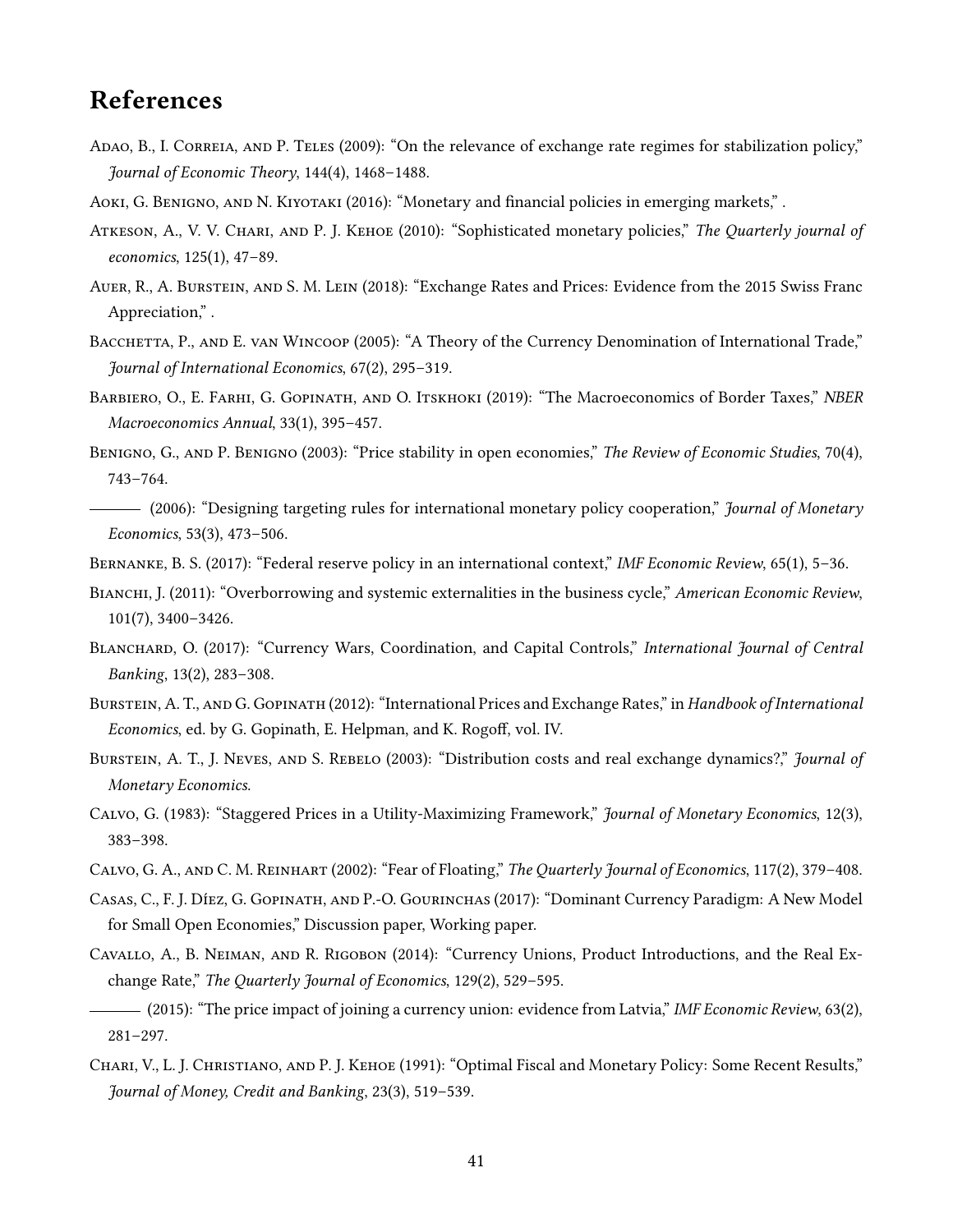- Chen, S., M. B. Devereux, J. Xu, and K. Shi (2018): "Exchange rates, local currency pricing and international tax policies," Discussion paper, National Bureau of Economic Research.
- Clarida, R., J. Gali, and M. Gertler (1999): "The science of monetary policy: a new Keynesian perspective," Journal of economic literature, 37(4), 1661–1707.
	- (2001): "Optimal monetary policy in open versus closed economies: an integrated approach," The American Economic Review, 91(2), 248–252.

(2002): "A simple framework for international monetary policy analysis," *Journal of monetary economics*, 49(5), 879–904.

- COLE, H. L., AND M. OBSTFELD (1991): "Commodity trade and international risk sharing: How much do financial markets matter?," Journal of monetary economics, 28(1), 3-24.
- CORREIA, I., J. P. NICOLINI, AND P. TELES (2008): "Optimal fiscal and monetary policy: Equivalence results," Journal of political Economy,  $116(1)$ ,  $141-170$ .
- CORSETTI, G., L. DEDOLA, AND S. LEDUC (2010): "Optimal Monetary Policy in Open Economies," in Handbook of Monetary Economics, ed. by B. M. Friedman, and M. Woodford, vol. 3, chap. 16, pp. 861–933. Elsevier.
- (2018): "Exchange Rate Misalignment, Capital Flows, and Optimal Monetary Policy Trade-offs," Discussion paper.
- <span id="page-42-1"></span>CORSETTI, G., AND P. PESENTI (2001): "Welfare and macroeconomic interdependence," The Quarterly Journal of Economics, 116(2), 421–445.
- (2002): "Self-validating optimum currency areas," Discussion paper, National Bureau of Economic Research.
- (2005): "International dimensions of optimal monetary policy," *Journal of Monetary economics*, 52(2), 281–305.
- <span id="page-42-0"></span>(2007): "The Simple Geometry of Transmission and Stabilization in Closed and Open Economies [with Comments]," in NBER International Seminar on Macroeconomics, pp. 65–129. JSTOR.
- Costinot, A., G. Lorenzoni, and I. Werning (2014): "A theory of capital controls as dynamic terms-of-trade manipulation," Journal of Political Economy, 122(1), 77-128.
- Cravino, J. (2014): "Exchange rates, aggregate productivity and the currency of invoicing of international trade," Discussion paper, Working paper.
- DÁVILA, E., AND A. KORINEK (2017): "Pecuniary externalities in economies with financial frictions," The Review of Economic Studies, 85(1), 352–395.
- DE PAOLI, B. (2009): "Monetary policy and welfare in a small open economy," *Journal of international Economics*, 77(1), 11–22.
- Devereux, M. B., and C. Engel (2003): "Monetary Policy in the Open Economy Revisited: Price Setting and Exchange Rate Flexibility," Review of Economic Studies, 70, 765–84.
- Devereux, M. B., and C. Engel (2007): "Expenditure switching versus real exchange rate stabilization: Competing objectives for exchange rate policy," Journal of Monetary Economics, 54(8), 2346–2374.
- DEVEREUX, M. B., AND C. M. ENGEL (1998): "Fixed vs. Floating Exchange Rates: How Price Setting Affects the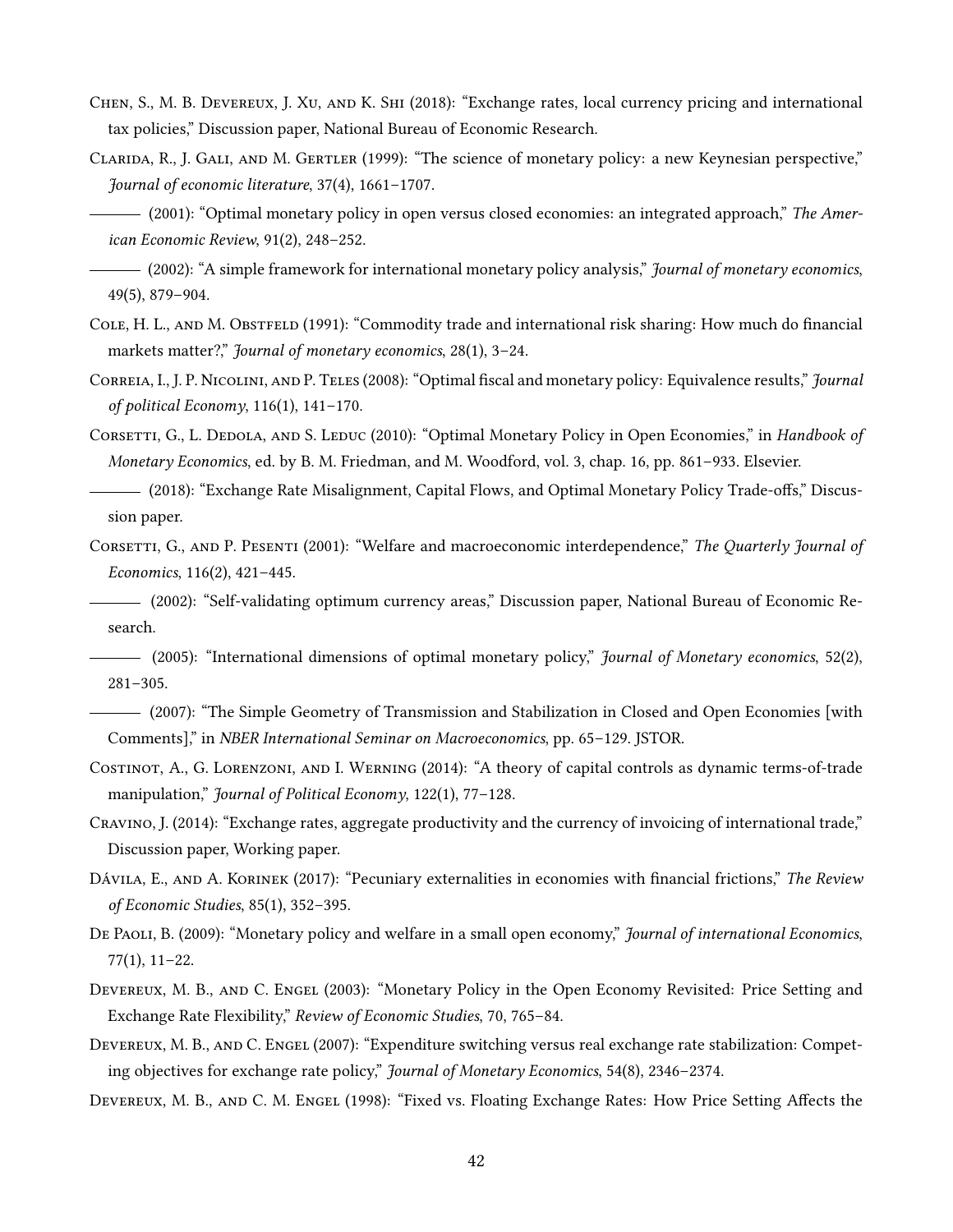Optimal Choice of Exchange-Rate Regime," .

- DEVEREUX, M. B., K. SHI, AND J. XU (2007): "Global monetary policy under a dollar standard," *Journal of Interna*tional Economics, 71(1), 113–132.
- DMITRIEV, M., AND J. HODDENBAGH (2014): "Price stability in small open economies," Available at SSRN 2249552.
- Drenik, A., and D. J. Perez (2019): "Domestic Price Dollarization in Emerging Economies," Manuscript, Columbia University.
- EICHENBAUM, M., AND C. L. EVANS (1995): "Some empirical evidence on the effects of shocks to monetary policy on exchange rates," The Quarterly Journal of Economics, 110(4), 975–1009.
- EICHENGREEN, B. (2011): Exorbitant Privilege: The rise and fall of the Dollar and the Future of the International Monetary System. Oxford University Press.
- Engel, C. (2006): "Equivalence Results for Optimal Pass-Through, Optimal Indexing to Exchange Rates, and Optimal Choice of Currency for Export Pricing," Journal of European Economic Association, 4(6), 1249–60.
- (2011): "Currency misalignments and optimal monetary policy: a reexamination," The American Economic Review, 101(6), 2796–2822.
- Engel, C., and J. Park (2018): "Debauchery and original sin: The currency composition of sovereign debt," Discussion paper, National Bureau of Economic Research.
- FAIA, E., AND T. MONACELLI (2008): "Optimal monetary policy in a small open economy with home bias," *Journal* of Money, credit and Banking, 40(4), 721–750.
- FANELLI, S. (2017): "Monetary Policy, Capital Controls, and International Portfolios,".
- FARHI, E., G. GOPINATH, AND O. ITSKHOKI (2014): "Fiscal Devaluations," Review of Economics Studies, 81(2), 725– 760.
- FARHI, E., AND I. WERNING (2012): "Dealing with the Trilemma: Optimal Capital Controls with Fixed Exchange Rates," [http://scholar.harvard.edu/farhi/publications.](http://scholar.harvard.edu/farhi/publications)
- FARHI, E., AND I. WERNING (2013): "Dilemma not Trilemma? Capital Controls and Exchange Rates with Volatile Capital Flows," .
- <span id="page-43-0"></span>(2016): "A theory of macroprudential policies in the presence of nominal rigidities," *Econometrica*, 84(5), 1645–1704.
- (2017): "Fiscal unions," American Economic Review, 107(12), 3788–3834.
- FEENSTRA, R. C., P. LUCK, M. OBSTFELD, AND K. N. RUSS (2018): "In search of the Armington elasticity," Review of Economics and Statistics, 100(1), 135–150.
- FORNARO, L. (2019): "Monetary union and financial integration,".
- FORNARO, L., AND F. ROMEI (2019): "The Paradox of Global Thrift," American Economic Review.
- FRIEDMAN, M. (1953): "The Case for Flexible Exchange Rates," Essays in Positive Economics.
- Gabaix, X., and M. Maggiori (2015): "International Liquidity and Exchange Rate Dynamics," The Quarterly Journal of Economics, 130(3), 1369–1420.
- GALI, J., AND T. MONACELLI (2005): "Monetary policy and exchange rate volatility in a small open economy," The Review of Economic Studies, 72(3), 707–734.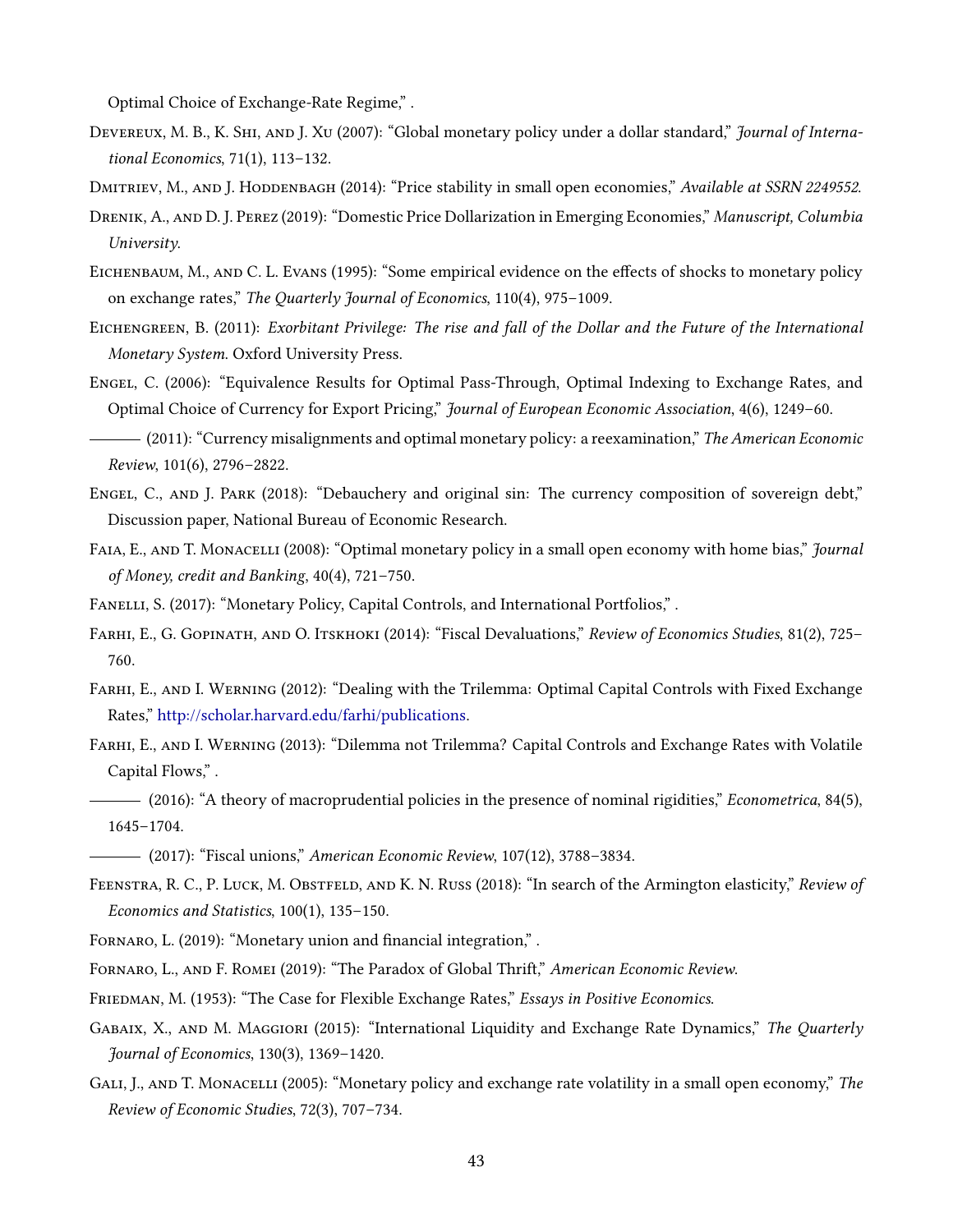- <span id="page-44-0"></span>Geanakoplos, J. D., and H. M. Polemarchakis (1986): "Existence, regularity, and constrained suboptimality of competitive allocations," Essays in Honor of Kenneth J. Arrow: Volume 3, Uncertainty, Information, and Communication, 3, 65.
- GIOVANNI, J. D., S. KALEMLI-OZCAN, M. F. ULU, AND Y. S. BASKAYA (2017): "International spillovers and local credit cycles," Discussion paper, National Bureau of Economic Research.
- <span id="page-44-1"></span>GOLDBERG, L., AND C. TILLE (2009): "Macroeconomic interdependence and the international role of the dollar," Journal of Monetary Economics, 56(7), 990–1003.
- GOLDBERG, L. S., AND C. TILLE (2008): "Vehicle currency use in international trade," Journal of international Economics, 76(2), 177–192.
- Gopinath, G. (2016): "The International Price System," Jackson Hole Symposium Proceedings.
- Gopinath, G., E. Boz, C. Casas, F. Diez, P.-O. Gourinchas, and M. Plagborg-Møller (2018): "Dominant Currency Paradigm," NBER Working Paper, (22943).
- GOPINATH, G., O. ITSKHOKI, AND R. RIGOBON (2010): "Currency Choice and Exchange Rate Pass-through," American Economic Review, 100(1), 306–336.
- Gopinath, G., and J. Stein (2017): "Banking, Trade and the Making of a Dominant Currency," Discussion paper.
- GOURINCHAS, P.-O. (2018): "Monetary Policy Transmission in Emerging Markets: An Application to Chile," Central Banking, Analysis, and Economic Policies Book Series, 25, 279–324.
- (2019): "The Dollar Hegemon? Evidence and Implications for Policy Makers," .
- Gourinchas, P.-O., and H. Rey (2007): "From world banker to world venture capitalist: US external adjustment and the exorbitant privilege," in G7 current account imbalances: sustainability and adjustment, pp. 11–66. University of Chicago Press.
- HANSEN, G. D. (1985): "Indivisible labor and the business cycle," *Journal of monetary Economics*, 16(3), 309–327.
- Hassan, T. A., T. M. Mertens, and T. Zhang (2019): "Currency manipulation," Discussion paper.
- ILZETZKI, E., C. M. REINHART, AND K. S. ROGOFF (2018): "Exchange arrangements entering the 21st century: which anchor will hold?," Quarterly Journal of Economics.
- <span id="page-44-2"></span>Itskhoki, O., and D. Mukhin (2019a): "Exchange rate disconnect in general equilibrium," Discussion paper, Princeton University, Working Paper.

(2019b): "Mussa Puzzle Redux," .

- JEANNE, O., AND A. KORINEK (2010): "Excessive volatility in capital flows: A pigouvian taxation approach," American Economic Review, 100(2), 403–07.
- Johnson, R. C., and G. Noguera (2012): "Accounting for intermediates: Production sharing and trade in value added," Journal of international Economics, 86(2), 224–236.
- KALEMLI-OZCAN, S. (2019): "US Monetary Policy and International Risk Spillovers,".
- Kaplan, G., B. Moll, and G. L. Violante (2018): "Monetary policy according to HANK," American Economic Review, 108(3), 697–743.
- KIMBALL, M. (1995): "The Quantitative Analytics of the Basic Neomonetarist Model," Journal of Money, Credit and Banking, 27, 1241–77.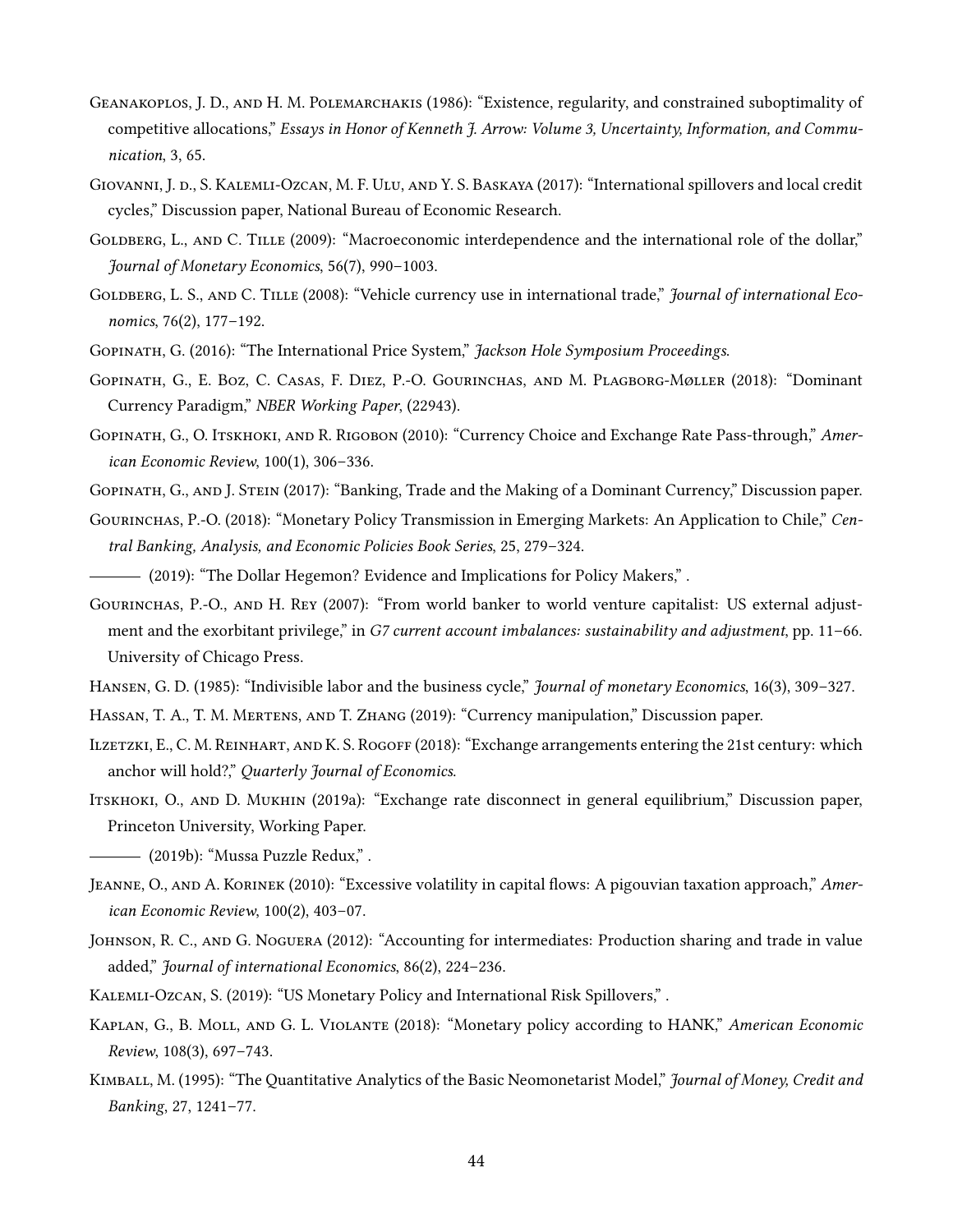Lerner, A. P. (1936): "The symmetry between import and export taxes," Economica, 3(11), 306–313.

- LIPSEY, R. G., AND K. LANCASTER (1956): "The general theory of second best," The review of economic studies, 24(1), 11–32.
- LORENZONI, G. (2008): "Inefficient credit booms," The Review of Economic Studies, 75(3), 809-833.
- Lucas, R. E. (1976): "Econometric policy evaluation: A critique," in Carnegie-Rochester conference series on public policy, vol. 1, pp. 19–46. Elsevier.
- Maggiori, M., B. Neiman, and J. Schreger (2018): "International currencies and capital allocation," Discussion paper, National Bureau of Economic Research.
- MENDOZA, E. G. (1995): "The terms of trade, the real exchange rate, and economic fluctuations," *International* Economic Review, pp. 101–137.
- <span id="page-45-1"></span>Mukhin, D. (2018): "An Equilibrium Model of the International Price System," .

<span id="page-45-0"></span>MUNDELL, R. A. (1961): "A theory of optimum currency areas," The American economic review, 51(4), 657–665.

- NAKAMURA, E., J. STEINSSON, P. SUN, AND D. VILLAR (2018): "The elusive costs of inflation: Price dispersion during the US great inflation," The Quarterly Journal of Economics, 133(4), 1933-1980.
- OBSTFELD, M. (2019): "Global Dimensions of US Monetary Policy,".
- OBSTFELD, M., AND K. ROGOFF (1995): "Exchange Rate Dynamics Redux," Journal of Political Economy, 103, 624– 60.
- (2002): "Global implications of self-oriented national monetary rules," The Quarterly journal of economics, 117(2), 503–535.
- Ottonello, P., and D. J. Perez (2019): "The currency composition of sovereign debt," American Economic Journal: Macroeconomics, 11(3), 174–208.
- PAVLOVA, A., AND R. RIGOBON (2007): "Asset prices and exchange rates," The Review of Financial Studies, 20(4), 1139–1180.
- Rey, H. (2013): "Dilemma not trilemma: the global financial cycle and monetary policy independence," Discussion paper, National Bureau of Economic Research.
- ROGERSON, R. (1988): "Indivisible labor, lotteries and equilibrium," Journal of monetary Economics, 21(1), 3-16.
- ROTEMBERG, J. J. (1982): "Sticky prices in the United States," *Journal of Political Economy*, 90(6), 1187–1211.
- <span id="page-45-2"></span>SCHMITT-GROHÉ, S., AND M. URIBE (2003): "Closing small open economy models," *Journal of International Eco*nomics, 61(1), 163–185.
- SCHMITT-GROHÉ, S., AND M. URIBE (2004): "Optimal fiscal and monetary policy under sticky prices," *Journal of* economic Theory, 114(2), 198–230.
- Stavrakeva, V., and J. Tang (2019): "The Dollar During the Great Recession: US Monetary Policy Signaling and The Flight To Safety,".
- Zhang, T. (2018): "Monetary Policy Spillovers through Invoicing Currencies," Working Paper.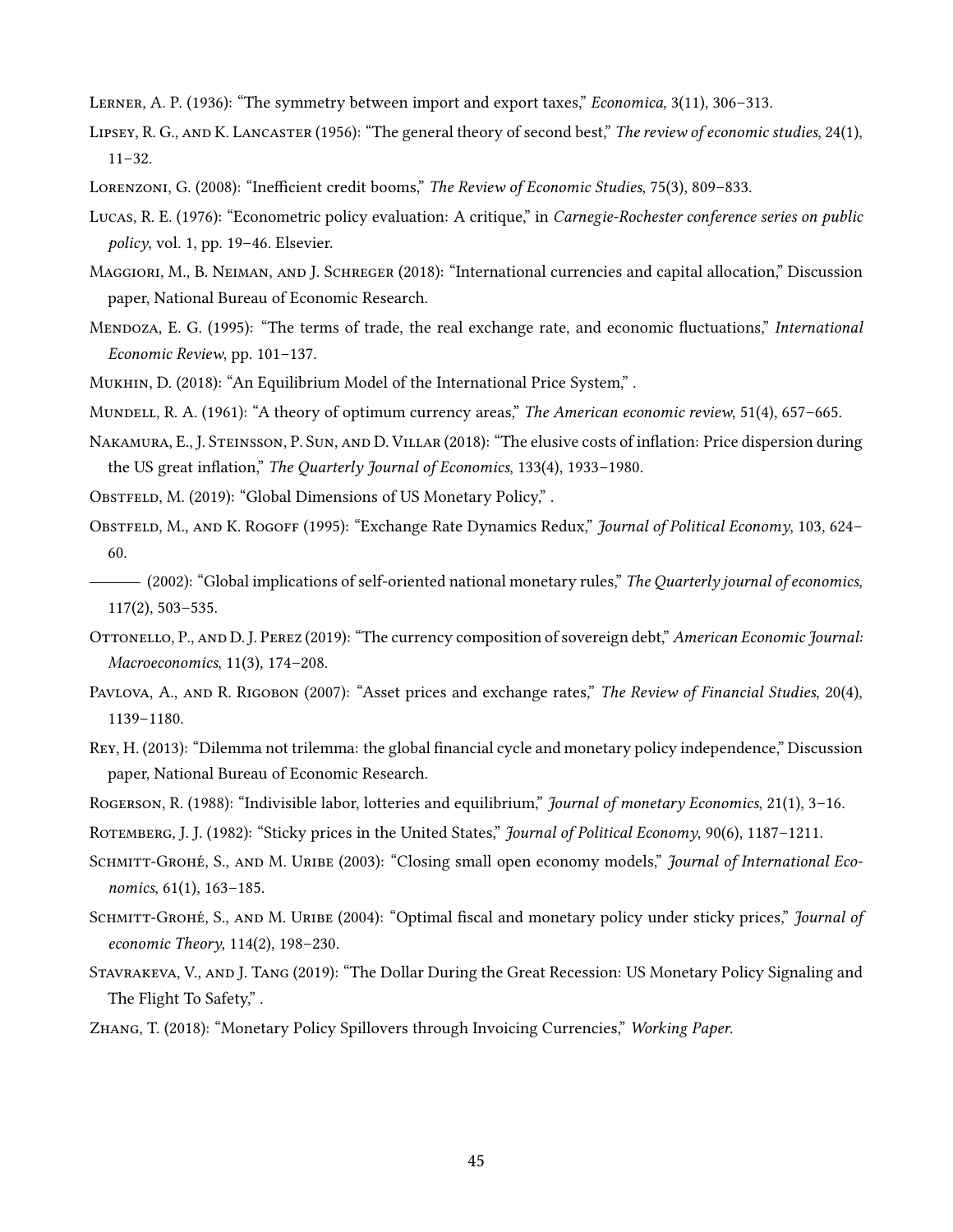## $APPENDIX - FORONLINE PUBLICATION$

### A.1 Proofs for Section [2](#page-7-0)

#### A.1.1 Proof of Lemma [2](#page-13-0)

To prove the first part, note that all non-U.S. countries are small open economies and therefore, take all foreign variables as given. Hence, it does not matter for them in which variables foreign strategies are formulated. The U.S. moves first and takes as given the best responses of other economies. At the second stage, non-U.S. countries take all global variables, including U.S. actions, as given. Proposition [1](#page-15-0) states that in this case the optimal non-U.S. policy is to set  $\pi_{iit} = 0$ . This condition [\(12\)](#page-16-0) along with conditions [\(3\)](#page-9-1)–[\(10\)](#page-11-2) is enough to pin down all local non-U.S. variables  $\{C_{it},N_{it},L_{it},X_{it},B_{it}^h,\pi_{it},\pi_{itt},\pi_{it}^*,\mathcal{E}_{it}\}$  as functions of global variables. $^{33}$  $^{33}$  $^{33}$  Thus, the best response functions are uniquely determined by conditions [\(3\)](#page-9-1)–[\(10\)](#page-11-2) and [\(12\)](#page-16-0) regardless of which variable is used by non-U.S. countries to formulate their strategies.

To prove the second part, note that under the optimal policy from Proposition [1,](#page-15-0) non-U.S. PPI inflation does not depend on the U.S. actions,  $\pi_{iit} = 0$ . Therefore, the optimal policy condition [\(12\)](#page-16-0) in a sequential game can be viewed instead as a fixed non-U.S. strategy in a simultaneous game, while the rest of the non-U.S. variables are still determined by conditions [\(3\)](#page-9-1)–[\(10\)](#page-11-2).

The third part of the lemma follows from Corollary [1.1,](#page-19-0) which states that the optimal policy condition [\(12\)](#page-16-0) stays the same under discretion.

#### <span id="page-46-1"></span>A.1.2 Proof of Lemma [3](#page-14-0)

**Efficient allocation** To solve for efficient allocation in a given economy i, allow the planner to choose directly all quantities in this country. At the same time, the planner takes as given international prices and is subject to the country's resource and budget constraints. Thus, the social planner's problem can be written as

$$
\max_{C_{it}, N_{it}, X_{it}, P_{it}^*, \{C_{jit}, X_{jit}\}_j, \{B_{it+1}^h\}_h} \mathbb{E} \sum_{t=0}^{\infty} \beta^t U(C_{it}, N_{it}, \xi_{it})
$$

$$
A_{it} F(N_{it}, X_{it}) = C_{itt} + X_{itt} + \gamma \left(\frac{P_{it}^*}{P_t^*}\right)^{-\varepsilon} \int \left(\frac{\mathcal{E}_{jt} P_t^*}{P_{jt}}\right)^{-\theta} (C_{jt} + X_{jt}) \, \mathrm{d}j
$$

$$
C_{it} = \left[ (1 - \gamma)^{\frac{1}{\theta}} C_{itt}^{\frac{\theta - 1}{\theta}} + \gamma^{\frac{1}{\theta}} \left( \int C_{jt}^{\frac{\varepsilon - 1}{\varepsilon}} \mathrm{d}j \right)^{\frac{\varepsilon}{\varepsilon - 1} \frac{\theta - 1}{\theta}} \right]^{\frac{\theta}{\theta - 1}}
$$

$$
X_{it} = \left[ (1 - \gamma)^{\frac{1}{\theta}} X_{itt}^{\frac{\theta - 1}{\theta}} + \gamma^{\frac{1}{\theta}} \left( \int X_{jt}^{\frac{\varepsilon - 1}{\varepsilon}} \mathrm{d}j \right)^{\frac{\varepsilon}{\varepsilon - 1} \frac{\theta - 1}{\theta}} \right]^{\frac{\theta}{\theta - 1}}
$$

<span id="page-46-0"></span><sup>33</sup>CPI inflation  $\pi_{it} \equiv P_{it}/P_{it-1} - 1$  can be found from the price index condition [\(4\)](#page-9-0).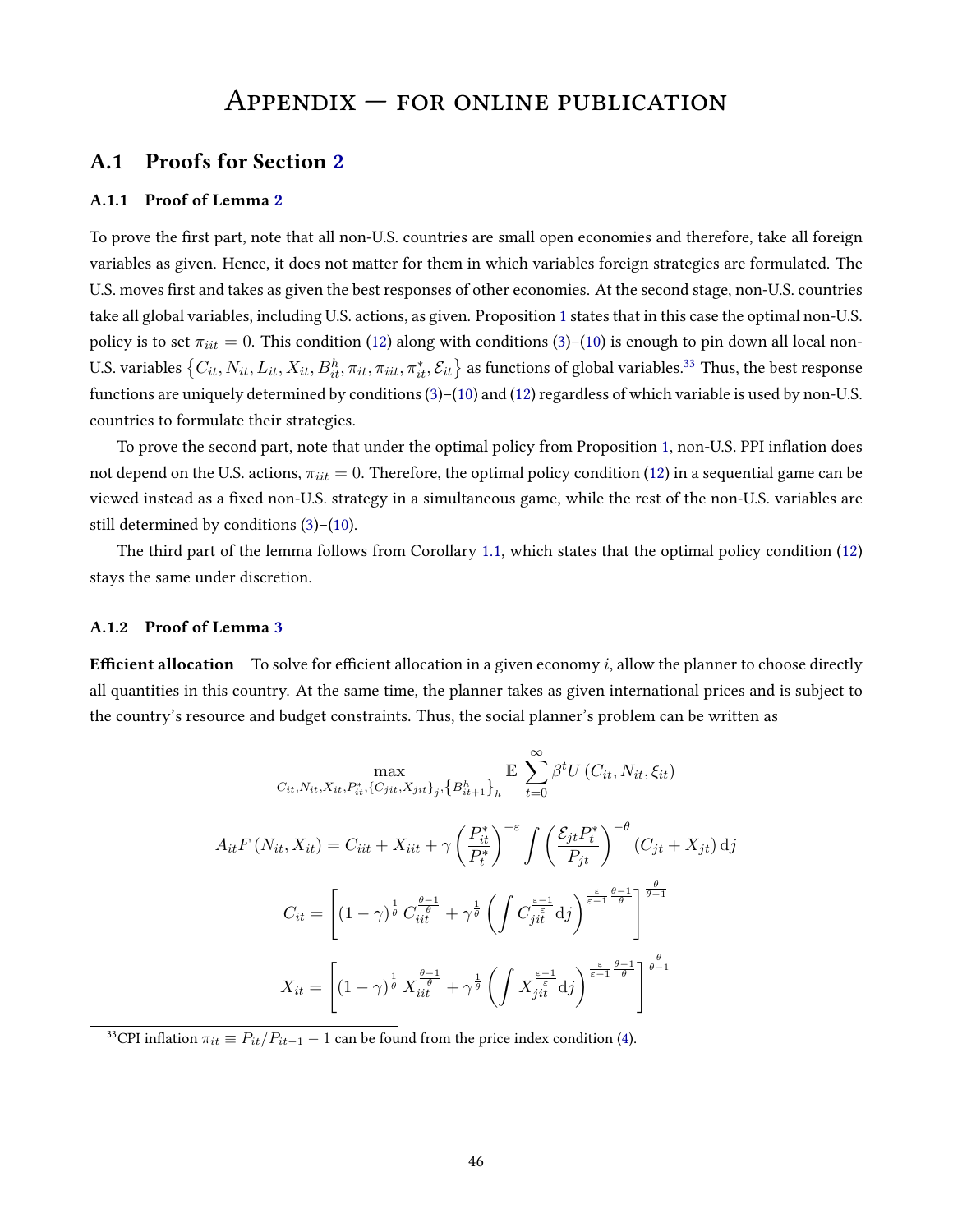$$
\sum_{h \in H_t} \mathcal{Q}_t^h B_{it+1}^h - \sum_{h \in H_{t-1}} (\mathcal{Q}_t^h + D_t^h) B_{it}^h
$$
\n
$$
= \gamma P_{it}^* \left(\frac{P_{it}^*}{P_t^*}\right)^{-\varepsilon} \int \left(\frac{\mathcal{E}_{jt} P_t^*}{P_{jt}}\right)^{-\theta} (C_{jt} + X_{jt}) \, \mathrm{d}j - \int P_{jt}^* (C_{jit} + X_{jit}) \, \mathrm{d}j + \psi_{it}
$$

Here the planner can choose any export price in dollars  $P_{it}^*$ , but all import dollar prices,  $P_t^*$  and  $P_{jt}^*$ , are taken as given. Substitute out  $C_{it}$  and  $X_{it}$  and denote the Lagrange multipliers for the market clearing condition with  $\nu_{it}$  and for the budget constraint with  $\rho_{it}$ . Then the FOCs are

$$
U_C(C_{it}, N_{it}, \xi_{it}) \frac{dC_{it}}{dC_{it}} - \nu_{it} = 0
$$

$$
U_C(C_{it}, N_{it}, \xi_{it}) \frac{dC_{it}}{dC_{jit}} - \rho_{it} P_{jt}^* = 0
$$

$$
U_N(C_{it}, N_{it}, \xi_{it}) + \nu_{it} A_{it} F_L(N_{it}, X_{it}) = 0
$$

$$
\nu_{it} A_{it} F_X(N_{it}, X_{it}) \frac{dX_{it}}{dX_{it}} - \nu_{it} = 0
$$

$$
\nu_{it} A_{it} F_X(N_{it}, X_{it}) \frac{dX_{it}}{dX_{jit}} - \rho_{it} P_{jt}^* = 0
$$

$$
\nu_{it} \gamma \varepsilon P_{it}^{* - \varepsilon - 1} P_{t}^{* \varepsilon} + \rho_{it} \gamma (1 - \varepsilon) \left(\frac{P_{it}^*}{P_{t}^*}\right)^{-\varepsilon} = 0
$$

$$
-\rho_{it} \mathcal{Q}_{t}^h + \beta \mathbb{E}_{t} \rho_{it+1} \left(\mathcal{Q}_{t+1}^h + D_{t+1}^h\right) = 0
$$

Use the FOC with respect to  $N_{it}$  to substitute out  $\nu_{it}$  in all other conditions,

$$
\nu_{it} = \frac{-U_N(C_{it}, N_{it}, \xi_{it})}{A_{it} F_L(N_{it}, X_{it})}.
$$

Similarly, use the FOC with respect to  $P_{it}^*$  to substitute out  $\rho_{it}$ ,

$$
\rho_{it} = \frac{-U_N(C_{it}, N_{it}, \xi_{it})}{A_{it} F_L(N_{it}, X_{it})} \frac{\varepsilon}{\varepsilon - 1} P_{it}^{*-1}.
$$

Divide the first FOC by the second (and the fourth by the fifth) to find the relative demand for domestic and foreign varieties,

<span id="page-47-0"></span>
$$
\frac{C_{iit}}{C_{it}^*} = \frac{X_{iit}}{X_{it}^*} = \frac{1 - \gamma}{\gamma} \left( \frac{\varepsilon}{\varepsilon - 1} \frac{P_t^*}{P_{it}^*} \right)^{\theta},\tag{A1}
$$

and similarly derive the relative demand for different foreign varieties,

<span id="page-47-1"></span>
$$
\frac{C_{jit}}{C_{kit}} = \frac{X_{jit}}{X_{kit}} = \left(\frac{P_{kt}^*}{P_{jt}^*}\right)^{\varepsilon}.
$$
\n(A2)

.

Next, combine the first two FOCs and use the consumption aggregator to derive

$$
\left(\frac{U_C(C_{it}, N_{it}, \xi_{it})}{-U_N(C_{it}, N_{it}, \xi_{it})} A_{it} F_L(N_{it}, X_{it})\right)^{1-\theta} = (1-\gamma) + \gamma \left(\frac{\varepsilon}{\varepsilon - 1} \frac{P_t^*}{P_{it}^*}\right)^{1-\theta}
$$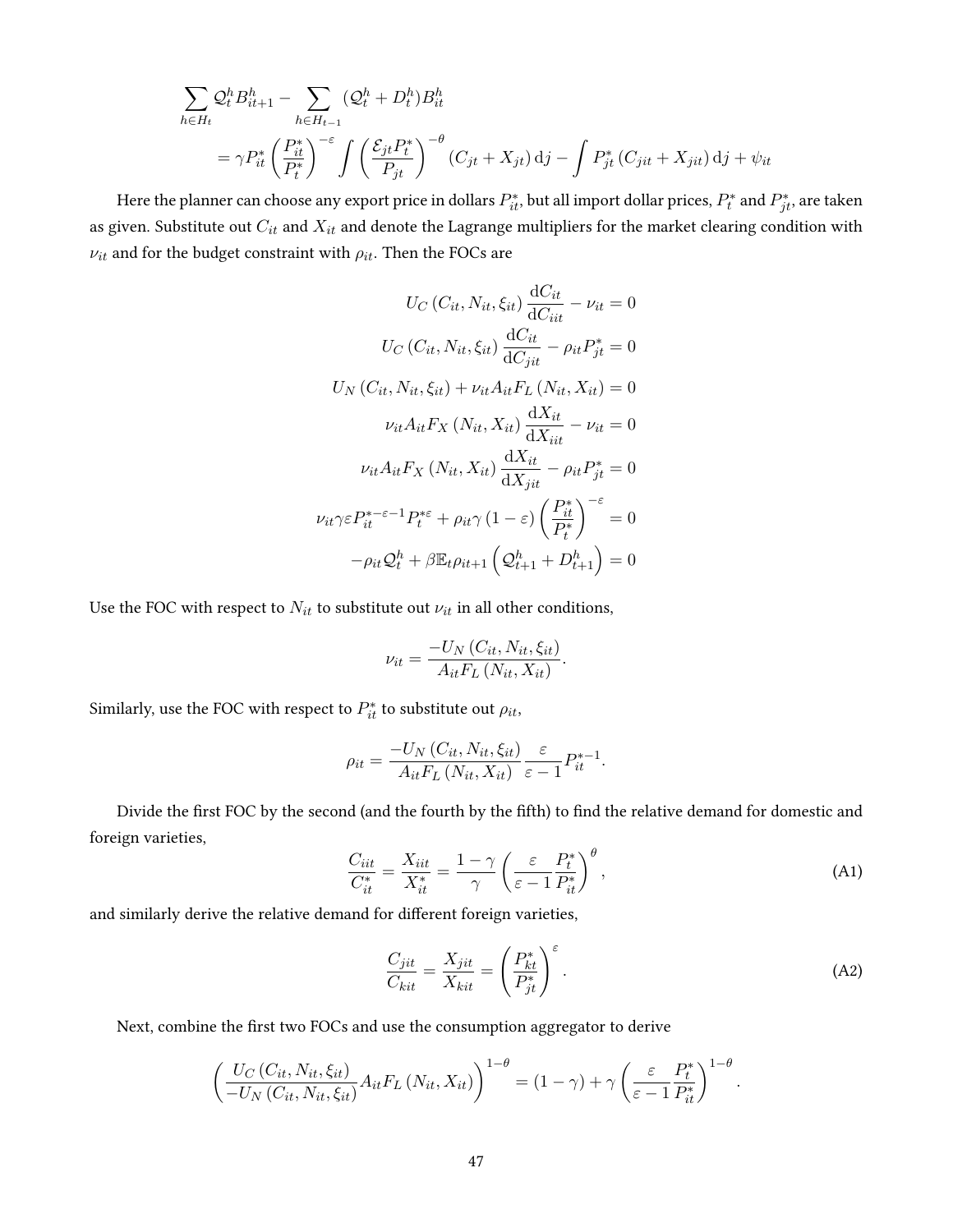Similarly, combine the the fourth and the fth FOCs and use the intermediates aggregator to get

<span id="page-48-1"></span>
$$
\left(A_{it}F_X\left(N_{it}, X_{it}\right)\right)^{1-\theta} = \left(1-\gamma\right) + \gamma \left(\frac{\varepsilon}{\varepsilon-1} \frac{P_t^*}{P_{it}^*}\right)^{1-\theta},\tag{A3}
$$

and therefore the two conditions together imply

<span id="page-48-0"></span>
$$
\frac{-U_N(C_{it}, N_{it}, \xi_{it})}{U_C(C_{it}, N_{it}, \xi_{it})} = \frac{F_L(N_{it}, X_{it})}{F_X(N_{it}, X_{it})},\tag{A4}
$$

which determines the relative demand for inputs.

Finally, the portfolio allocation is determined by the last FOC, which becomes

<span id="page-48-2"></span>
$$
\frac{U_{Nit}}{A_{it}F_{Lit}} = \beta \mathbb{E}_t \frac{U_{Nit+1}}{A_{it+1}F_{Lit+1}} \frac{P_{it}^*}{P_{it+1}^*} \frac{\mathcal{Q}_{t+1}^h + D_{t+1}^h}{\mathcal{Q}_t^h}.
$$
\n(A5)

Flexible-price allocation Next, consider the flexible price allocation. First, note that the planner's condition [\(A4\)](#page-48-0) is exactly the same as the private sector equilibrium condition [\(5\)](#page-9-2) combined with the labor supply condition [\(1\)](#page-8-0). Second, under flexible prices, the price setting conditions  $(6)$  and  $(7)$  collapse to

$$
P_{iit} = MC_{it}, \quad \mathcal{E}_{it} P_{it}^* = \frac{\varepsilon}{\varepsilon - 1} MC_{it}.
$$

It follows the law of one price holds up to the export markup,  $\mathcal{E}_{it}P^*_{it}=\frac{\varepsilon}{\varepsilon-1}P_{iit}$ . With the CES demand we get

$$
\frac{C_{iit}}{C_{it}^*} = \frac{X_{iit}}{X_{it}^*} = \frac{1 - \gamma}{\gamma} \left(\frac{\mathcal{E}_{it} P_t^*}{P_{iit}}\right)^{\theta}, \quad \frac{C_{jit}}{C_{kit}} = \frac{X_{jit}}{X_{kit}} = \left(\frac{P_{kt}^*}{P_{jt}^*}\right)^{\varepsilon}.
$$

The relative demand then coincides with the planner's conditions [\(A1\)](#page-47-0) and [\(A2\)](#page-47-1).

The domestic price setting condition [\(6\)](#page-10-0), in turn, could be rewritten as

$$
P_{iit} = \frac{P_{it}h\left(\frac{-U_{Nit}}{U_{Cit}}\right)}{A_{it}} = \frac{P_{it}}{A_{it}F_X\left(1, g\left(\frac{-U_{Nit}}{U_{Cit}}\right)\right)} = \frac{P_{it}}{A_{it}F_X\left(L_{it}, X_{it}\right)}.
$$

Combining it with the price index [\(4\)](#page-9-0) and the law of one price,  $\mathcal{E}_{it}P_{it}^* = \frac{\varepsilon}{\varepsilon-1}P_{iit}$ , yields the planner's condition [\(A3\)](#page-48-1), which turns out to be equivalent to the domestic marginal costs stabilization.

Finally, the portfolio allocation is determined by condition [\(3\)](#page-9-1), which together with the price setting condition above becomes

$$
\mathbb{E}_{t} \beta \frac{U_{Cit+1}}{U_{Cit}} \frac{A_{it} F_{Xit} P_{iit}}{A_{it+1} F_{Xit+1} P_{iit+1}} \frac{\mathcal{E}_{it+1}}{\mathcal{E}_{it}} \frac{\mathcal{Q}_{t+1}^{h} + D_{t+1}^{h}}{\mathcal{Q}_{t}^{h}} = 1.
$$

Plug in the law of one price and the relative demand for inputs [\(A4\)](#page-48-0), and arrive at the last planner's optimality condition, [\(A5\)](#page-48-2). Thus, the flexible-price equilibrium conditions coincide with the planner's optimality conditions.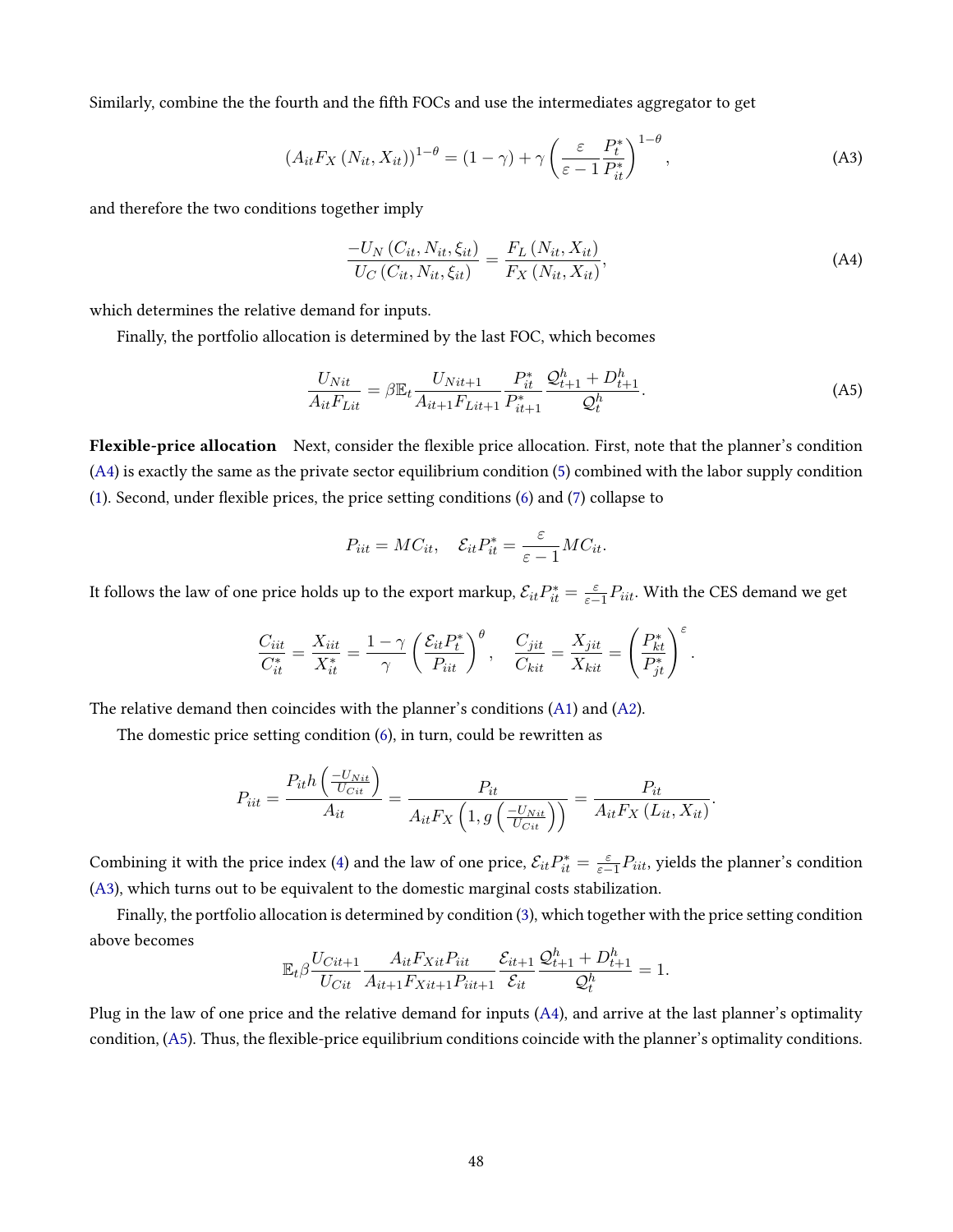Equilibrium under producer currency pricing Assume that both domestic and export prices are sticky in producer currency and that the monetary policy sets  $\pi_{iit} = 0$ . Then the export Phillips curve [\(7\)](#page-11-1) turns to

$$
\pi_{it}^* \left( \pi_{it}^* + 1 \right) W_{it} = -\kappa \left( \tilde{P}_{it}^* - \frac{\varepsilon}{\varepsilon - 1} MC_{it} \right) \frac{Y_{it}^*}{\gamma} + \mathbb{E}_t \Theta_{it, t+1} \pi_{it+1}^* \left( \pi_{it+1}^* + 1 \right) W_{it+1},
$$

where  $\tilde{P}^*_{it}$  is expressed in currency  $i.$  Domestic price stabilization  $\pi_{iit} \,=\, 0$  implies constant  $MC_{it},$  and thus constant export prices  $\tilde{P}_{it}^*$  satisfy the export Phillips curve. The Rotemberg costs are not incurred in equilibrium,  $\pi^*_{it}=0$ , and the law of one price holds up to the export markup,  $\tilde{P}^*_{it}=\frac{\varepsilon}{\varepsilon-1}P_{iit}.$  It is then straightforward to verify that all conditions from the flexible-price allocation are satisfied, given that the export prices expressed in dollars move one-to-one with the nominal exchange rate against the dollar,  $P^*_{it} = \tilde{P}^*_{it}/\mathcal{E}_{it}.$ 

## A.2 Proofs for Section [3](#page-15-1)

To economize space, we describe the equilibrium conditions and prove Lemma [4](#page-27-0) for the general setup described in Section [4.](#page-25-0) Propositions [1-](#page-15-0)[2](#page-22-0) and Corollaries [1.1](#page-19-0)[-1.2](#page-21-1) then follow as special cases.

#### A.2.1 Equilibrium conditions

The heterogeneity in home bias implies different price indices for consumers  $P^c_{it}$ , domestic producers  $P^d_{it}$ , and exporters  $P_{it}^e$ . In particular, the CPI enters labor supply condition [\(1\)](#page-8-0) and the definition of the nominal stochastic discount factor [\(2\)](#page-9-3):

$$
\frac{-U_{Nit}}{U_{Cit}} = \frac{W_{it}}{P_{it}^c}, \qquad \Theta_{it,t+\tau} \equiv \beta^{\tau} \frac{U_{Cit+\tau}}{U_{Cit}} \frac{P_{it}^c}{P_{it+\tau}^c}.
$$

Under this definition of  $\Theta_{it,t+\tau}$ , the no-arbitrage condition [\(3\)](#page-9-1) does not change. The equilibrium price index [\(4\)](#page-9-0) is replaced with 3 corresponding conditions, where the left hand side is replaced by  $P^c_{it},\,P^d_{it},$  or  $P^e_{it},$  while the right hand side differs only by the value of the home bias parameter:  $\gamma_c$ ,  $\gamma_d$ , or  $\gamma_e$ .

On the firms' side, the relative demand for inputs [\(5\)](#page-9-2) is replaced with similar conditions for domestic producers and for exporters,

$$
\frac{X_{it}^d}{L_{iit}} = g^d \left( \frac{-U_{Nit}}{U_{Cit}} \frac{P_{it}^c}{P_{it}^d} \right), \qquad \frac{X_{it}^e}{L_{it}^*} = g^e \left( \frac{-U_{Nit}}{U_{Cit}} \frac{P_{it}^c}{P_{it}^e} \right),
$$

where as before functions  $g^d$  and  $g^e$  are implicitly defined by  $\frac{F_L\left(1,g^d(z)\right)}{F_X\left(1,g^d(z)\right)}\equiv z$  and  $\frac{G_L\left(1,g^e(z)\right)}{G_X\left(1,g^e(z)\right)}\equiv z.$  Similarly, the resulting marginal costs of production are

$$
\frac{MC_{it}^d}{P_{it}^d} = \frac{h^d\left(W_{it}/P_{it}^d\right)}{A_{itt}}, \quad \frac{MC_{it}^e}{P_{it}^e} = \frac{h^e\left(W_{it}/P_{it}^e\right)}{A_{it}^*},
$$

where  $h^d\left(z\right) \equiv 1/F_X\left(1,g^d\left(z\right)\right)$  and  $h^e\left(z\right) \equiv 1/G_X\left(1,g^e\left(z\right)\right)$ .

Demand for an individual domestic variety solves the following expenditure minimization problem:

$$
\min_{\{C_{iit}(\omega)\}} \int P_{iit}(\omega) C_{iit}(\omega) d\omega
$$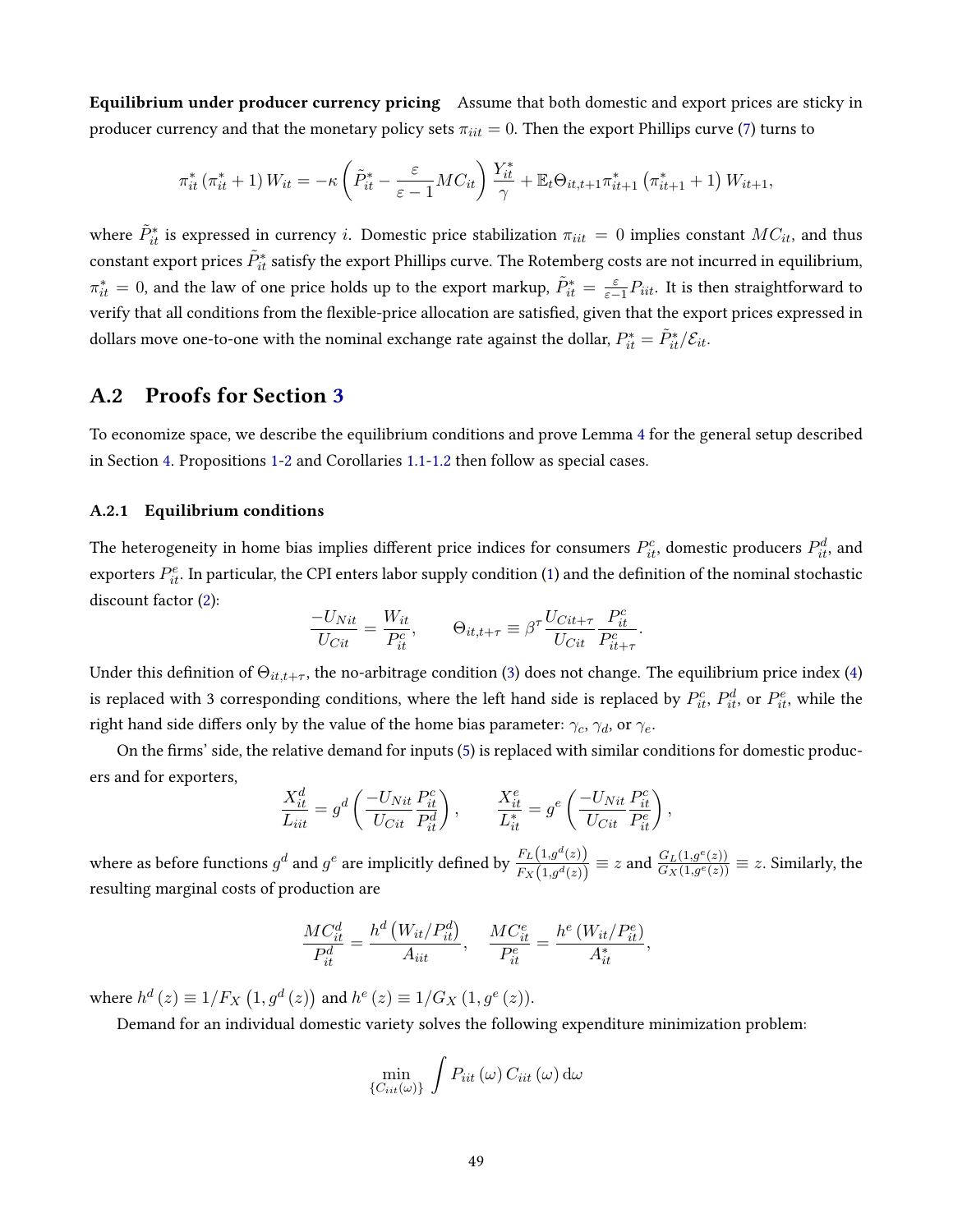$$
\text{s.t.} \int \Upsilon \left( \frac{C_{iit}(\omega)}{C_{iit}} \right) d\omega = 1.
$$

The first-order conditions lead to the demand function

$$
C_{iit}(\omega) = d\left(\frac{P_{iit}(\omega)}{P_{iit}}\right)C_{iit},
$$

where  $d(z) \equiv \Upsilon'^{-1}(z)$  and the price index  $\mathcal{P}_{iit}$  is implicitly defined by

$$
\int \Upsilon \left( d \left( \frac{P_{iit}(\omega)}{\mathcal{P}_{iit}} \right) \right) d\omega = 1.
$$

Define also another price index  $P_{iit}$  to express total expenses as  $P_{iit}C_{iit}\equiv\int P_{iit}\left(\omega\right)C_{iit}\left(\omega\right)\mathrm{d}\omega.$  This price index is then given by

$$
P_{iit} \equiv \int P_{iit}(\omega) d\left(\frac{P_{iit}(\omega)}{P_{iit}}\right) d\omega.
$$

Note, however, that in equilibrium all domestic producers are going to be symmetric and hence, for any  $\omega$ ,  $P_{iit}(\omega) = P_{iit} = \mathcal{P}_{iit}.^{34}$  $P_{iit}(\omega) = P_{iit} = \mathcal{P}_{iit}.^{34}$  $P_{iit}(\omega) = P_{iit} = \mathcal{P}_{iit}.^{34}$ 

The problem of a domestic firm can then be written as

$$
\max_{\{P_t\}} \mathbb{E} \sum_{t=0}^{\infty} \Theta_{i0,t} \left[ \left( P_t - \tau_i M C_{it}^d \right) d \left( \frac{P_t}{\mathcal{P}_{iit}} \right) Y_{iit} - (1 - \gamma) \frac{\varphi}{2} \left( \frac{P_t}{P_{t-1}} - 1 \right)^2 W_{it} \right],
$$

where demand shifter  $Y_{iit}$  combines demand of consumers, domestic producers, and exporters,  $Y_{iit} = C_{iit} +$  $X_{iit}^d + X_{iit}^e$ . The first-order conditions together with equilibrium relationships lead to the following Phillips curve

$$
\pi_{iit}(\pi_{iit}+1)(-U_{Nit})=-\tilde{\kappa}\left(P_{iit}-MC_{it}^d\right)\frac{U_{Cit}}{P_{it}^c}\frac{Y_{iit}}{1-\gamma}+\beta\mathbb{E}_t\pi_{iit+1}(\pi_{iit+1}+1)(-U_{Nit+1}),
$$

where  $\tilde{\kappa} \equiv -\frac{1+d'(1)}{2}$  $\frac{d'(1)}{\varphi}$  and the production subsidy corrects for the time-invariant markup,  $\frac{d'(1)}{1+d'(1)}$  $\frac{d(1)}{1+d'(1)}$   $\tau_i = 1$ . Using the labor supply condition and the CES demand, one gets the baseline NKPC [\(6\)](#page-10-0) as a special case.

In addition, by allowing firms to freely choose prices after the announcement of policy, we ensure that there could be no inflation in the initial period "on average". Formally, this first-order condition with respect to initial price level leads to an additional "ex-ante" price-setting condition,  $\mathbb{E} \pi_{ii0} (\pi_{ii0} + 1) (-U_{Ni0}) = 0.$ 

The expenditure minimization problem for imported varieties is similar to the one for domestic varieties considered above, and leads to demand function

$$
C_{jit}(\omega) = d\left(\frac{P_{jt}^*(\omega)}{\mathcal{P}_t^*}\right) C_{it}^*,
$$

<span id="page-50-0"></span><sup>&</sup>lt;sup>34</sup>The CES demand is a special case with  $\Upsilon\left(x\right)=1+\frac{\varepsilon}{\varepsilon-1}\left(x^{\frac{\varepsilon-1}{\varepsilon}}-1\right)$ , where it could be verified that the two price indices,  $P_{iit}$  and  $P_{iit}$ , always coincide.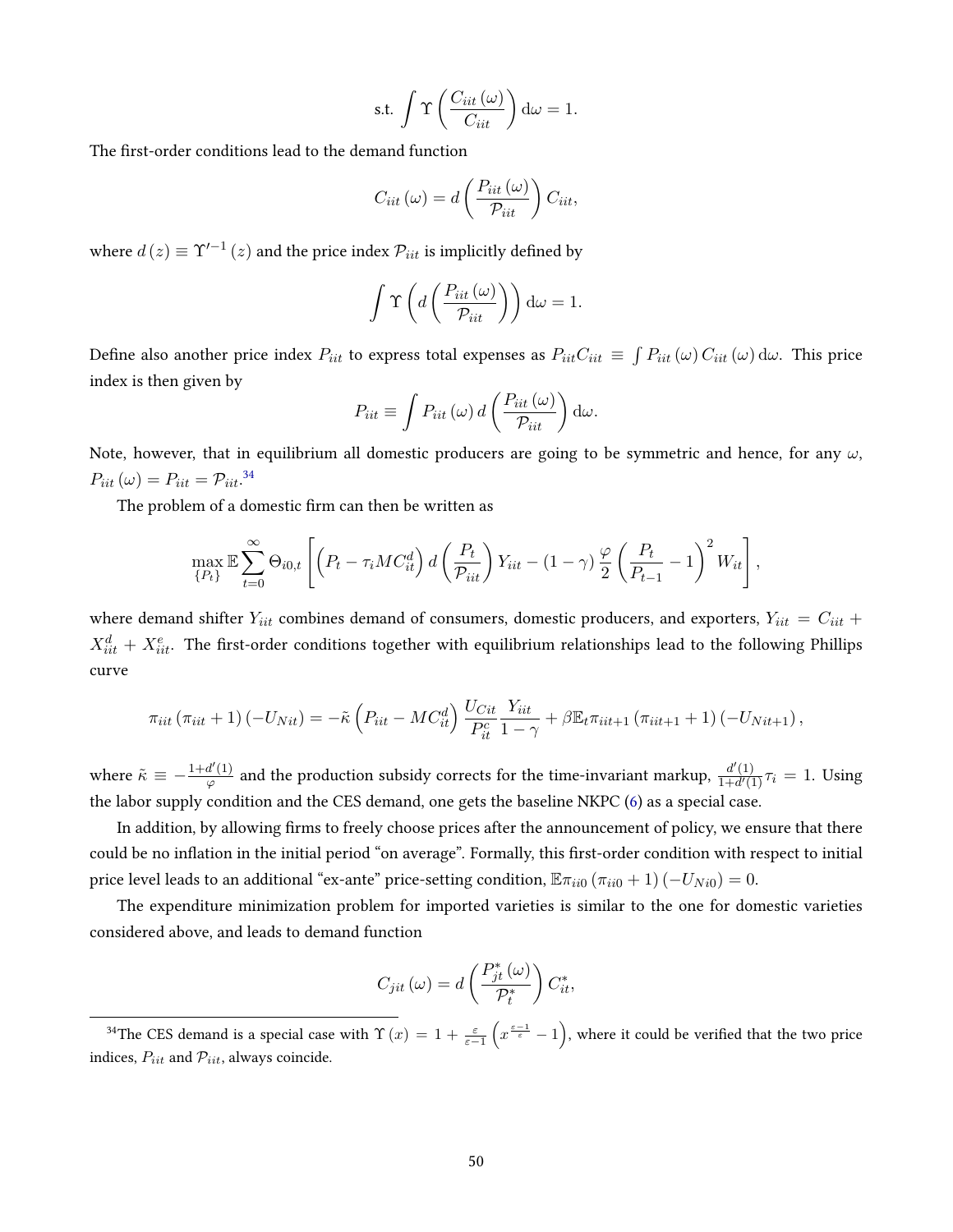where the two price indices  $\mathcal{P}^*_t$  and  $P^*_t$  are defined by

$$
\int \int d\left(\frac{P_{jt}^*(\omega)}{\mathcal{P}_t^*}\right) d\omega \mathrm{d}j = 1, \qquad P_t^* \equiv \int \int P_{jt}^*(\omega) d\left(\frac{P_{jt}^*(\omega)}{\mathcal{P}_t^*}\right) d\omega \mathrm{d}j.
$$

In contrast to the case of domestic prices, these price indices do not coincide because of the cross-country differences. However, both of them are taken as given by a small open economy.

The problem of an exporter is

$$
\max_{\{P_t\}} \mathbb{E} \sum_{t=0}^{\infty} \Theta_{i0,t} \left[ \left( \mathcal{E}_{it} P_t - MC_{it}^e \right) d \left( \frac{P_t}{P_t^*} \right) Y_t^* - \gamma \frac{\varphi}{2} \left( \frac{P_t}{P_{t-1}} - 1 \right)^2 W_{it} \right],
$$

where the foreign demand shifter combines demand from three types of agents,  $Y^*_t\equiv\int\left(C^*_{jt}+X^{d*}_{jt}+X^{e*}_{jt}\right)\mathrm{d}j,$ and we assume that there is no production subsidy,  $\tau_i^*=1$ . As before, the first-order conditions together with equilibrium relationships lead to the export Phillips curve:

$$
\pi_{it}^{*}(\pi_{it}^{*}+1)(-U_{Nit}) = \beta \mathbb{E}_{t} \pi_{it+1}^{*}(\pi_{it+1}^{*}+1)(-U_{Nit+1}) + \frac{d\left(\frac{P_{it}^{*}}{\mathcal{P}_{t}^{*}}\right) + \frac{P_{it}^{*}}{\mathcal{P}_{t}^{*}}d'\left(\frac{P_{it}^{*}}{\mathcal{P}_{t}^{*}}\right)}{\varphi} \left(\mathcal{E}_{it} P_{it}^{*} - \frac{\frac{P_{it}^{*}}{\mathcal{P}_{t}^{*}}d'\left(\frac{P_{it}^{*}}{\mathcal{P}_{t}^{*}}\right)}{d\left(\frac{P_{it}^{*}}{\mathcal{P}_{t}^{*}}\right) + \frac{P_{it}^{*}}{\mathcal{P}_{t}^{*}}d'\left(\frac{P_{it}^{*}}{\mathcal{P}_{t}^{*}}\right)}} MC_{it}^{e}\right) \frac{U_{Cit}}{P_{it}^{c}} \frac{Y_{t}^{*}}{\gamma}.
$$

The key difference of pricing in the export market compared to the domestic market is that the optimal markup is time-varying. The reason is that the optimal markup depends on the prices of competitors. In the domestic market, all firms are symmetric and thus the relevant relative price,  $P_{iit}(\omega)/P_{iit}$ , is always 1. In the export market, only exporters from one country are symmetric,  $P_{it}^*(\omega) = P_{it}^*$ , but they compete with exporters from all over the world, and thus the relevant relative price,  $P_{it}^*/\mathcal{P}_t^*$ , is time-varying. As before, the baseline export NKPC [\(7\)](#page-11-1) is the special case and the free choice of prices in the initial period result in the "ex-ante" price setting condition  $\mathbb{E} \pi_{i0}^* (\pi_{i0}^* + 1) (-U_{Ni0}) = 0.$ 

Finally, the goods market clearing condition [\(8\)](#page-11-0) splits into one condition for domestic goods

$$
A_{iit}F\left(L_{iit}, X_{it}^d\right) = (1 - \gamma_c) \left(\frac{P_{iit}}{P_{it}^c}\right)^{-\theta} C_{it} + (1 - \gamma_d) \left(\frac{P_{iit}}{P_{it}^d}\right)^{-\theta} X_{it}^d + (1 - \gamma_e) \left(\frac{P_{iit}}{P_{it}^e}\right)^{-\theta} X_{it}^e,
$$

and one condition for exported goods

$$
A_{it}^* G\left(L_{it}^*, X_{it}^e\right) = d\left(\frac{P_{it}^*}{\mathcal{P}_t^*}\right) \int \left(C_{jt}^* + X_{jt}^{d*} + X_{jt}^{e*}\right) \mathrm{d}j.
$$

#### <span id="page-51-0"></span>A.2.2 Proof of Proposition [1](#page-15-0)

The full policy problem is

$$
\max_{\{C_{it}, X_{it}^d, X_{it}^e, L_{it}, L_{it}^*, N_{it}, P_{it}, P_{it}^c, P_{it}^d, P_{it}^e, P_{it}^*, \mathcal{E}_{it}, \pi_{it}, \pi_{it}^*, \{B_{it+1}^h\}_h\}_t} \mathbb{E} \sum_{t=0}^{\infty} \beta^t U(C_{it}, N_{it}, \xi_{it})
$$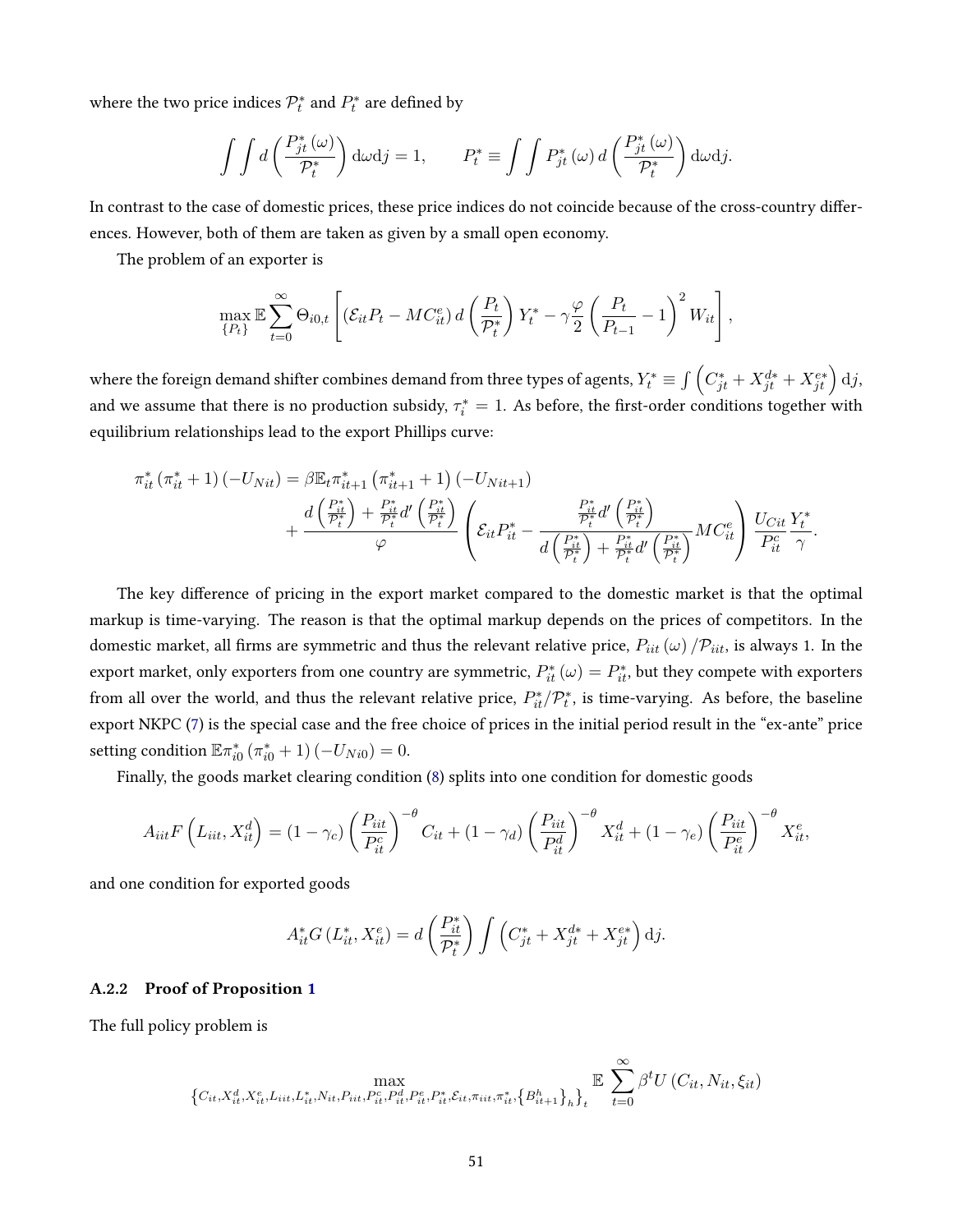s.t. 
$$
A_{iil}F\left(L_{iit}, X_{it}^{d}\right) = (1 - \gamma_c) \left(\frac{P_{it}}{P_{it}^{c}}\right)^{-\theta} C_{it} + (1 - \gamma_d) \left(\frac{P_{it}}{P_{it}^{d}}\right)^{-\theta} X_{it}^{d} + (1 - \gamma_e) \left(\frac{P_{it}}{P_{it}^{e}}\right)^{-\theta} X_{it}^{e},
$$
  
\n
$$
A_{it}^{*}G\left(L_{it}^{*}, X_{it}^{e}\right) = d\left(\frac{P_{it}^{*}}{P_{it}^{i}}\right) Y_{t}^{*},
$$
\n
$$
\frac{X_{it}^{d}}{L_{it}} = g^{d}\left(\frac{-U_{Nit}}{C_{iit}}\frac{P_{it}^{c}}{P_{it}^{d}}\right), \quad \frac{X_{it}^{e}}{L_{it}^{*}} = g^{e}\left(\frac{-U_{Nit}}{C_{iit}}\frac{P_{it}^{e}}{P_{it}^{e}}\right),
$$
\n
$$
\sum_{h \in H_{t}} Q_{i}^{h} B_{it+1}^{h} - \sum_{h \in H_{t-1}} (Q_{t}^{h} + D_{t}^{h}) B_{it}^{h}
$$
\n
$$
= P_{it}^{*}d\left(\frac{P_{it}^{*}}{P_{t}^{*}}\right) Y_{t}^{*} - P_{t}^{*} \gamma_c \left(\frac{\mathcal{E}_{it} P_{t}^{*}}{P_{it}^{a}}\right)^{-\theta} C_{it} - P_{t}^{*} \gamma_d \left(\frac{\mathcal{E}_{it} P_{t}^{*}}{P_{it}^{d}}\right)^{-\theta} X_{it}^{d} - P_{t}^{*} \gamma_c \left(\frac{\mathcal{E}_{it} P_{t}^{*}}{P_{it}^{a}}\right)^{-\theta} X_{it}^{e} + \psi_{it},
$$
\n
$$
L_{iit} + L_{it}^{*} = N_{it} - \frac{\varphi}{2} (1 - \gamma) \pi_{it}^{2} - \frac{\varphi}{2} \gamma \pi_{it}^{*},
$$
\n
$$
\beta \mathbb{E}_{t} \frac{U_{Cit+1}}{U_{Cit}} \frac{\mathcal{E}_{it+1}}{\mathcal{E}_{it}} \frac{\mathcal{E}_{it}}{\mathcal{E}_{it}} \frac{Q_{t}
$$

 $\pi_{iit} (\pi_{iit} + 1) (-U_{Nit}) = \beta \mathbb{E}_t \pi_{iit+1} (\pi_{iit+1} + 1) (-U_{Nit+1})$  $-\tilde{\kappa}$  $\sqrt{ }$  $\overline{1}$  $\mathcal{P}_{iit}$  $P_{it}^c$  $-\frac{P_{it}^d}{P_s^c}$  $P_{it}^c$  $h^d\left(\frac{-U_{Nit}}{U_{GII}}\right)$  $U_{Cit}$  $\frac{P_{it}^c}{P_{it}^d}$  $\setminus$  $A_{it}$  $\setminus$  $U_{Cit}P_{iit}^{\theta}$  $(1-\gamma_c)(P_{it}^c)^{\theta}C_{it} + (1-\gamma_d)(P_{it}^d)^{\theta}X_{it}^d + (1-\gamma_e)(P_{it}^e)^{\theta}X_{it}^e$  $\frac{a_1 \left(x_{it}\right) x_{it} + \left(x_{it}\right) x_{it}}{1 - \gamma},$ 

$$
\pi_{it}^{*}(\pi_{it}^{*}+1)(-U_{Nit}) = \beta \mathbb{E}_{t} \pi_{it+1}^{*}(\pi_{it+1}^{*}+1)(-U_{Nit+1})
$$
\n
$$
+ \frac{d\left(\frac{P_{it}^{*}}{\mathcal{P}_{t}^{*}}\right) + \frac{P_{it}^{*}}{\mathcal{P}_{t}^{*}}d'\left(\frac{P_{it}^{*}}{\mathcal{P}_{t}^{*}}\right)}{\varphi} \left(\frac{\mathcal{E}_{it}P_{it}^{*}}{P_{it}^{*}} - \frac{\frac{P_{it}^{*}}{\mathcal{P}_{t}^{*}}d'\left(\frac{P_{it}^{*}}{\mathcal{P}_{t}^{*}}\right)}{d\left(\frac{P_{it}^{*}}{\mathcal{P}_{t}^{*}}\right) + \frac{P_{it}^{*}}{\mathcal{P}_{t}^{*}}d'\left(\frac{P_{it}^{*}}{\mathcal{P}_{t}^{*}}\right)}{\varphi}}\right) U_{Cit} \frac{Y_{t}^{*}}{\gamma},
$$
\n
$$
\mathbb{E} \pi_{ii0}(\pi_{ii0}+1)(-U_{Ni0}) = 0, \quad \mathbb{E} \pi_{i0}^{*}(\pi_{i0}^{*}+1)(-U_{Ni0}) = 0.
$$

Denote the Lagrange multipliers on these constraints respectively with  $\nu^d_t$ ,  $\nu^e_t$ ,  $\eta^d_t$ ,  $\eta^e_t$ ,  $\rho_t$ ,  $\vartheta_t$ ,  $\chi_t$ ,  $\lambda^d_t$ ,  $\lambda^d_t$ ,  $\lambda^e_t$ ,  $\zeta^*_t$ ,  $\zeta^*_t$ ,  $\mu_t$ ,  $\mu^*_t$ ,  $\mu$ ,  $\mu^*$ . We guess and verify later that some of the constraints are not binding:  $\eta^d_t=\eta^e_t=\chi_t=\zeta_t=\mu_t=0$  $\mu_t^* = \mu = \mu^* = 0$ . With this in mind, take the first-order conditions:

• wrt  $C_{it}$ :

$$
U_{Cit} - \nu_t^d \left(1 - \gamma_c\right) \left(\frac{P_{iit}}{P_{it}^c}\right)^{-\theta} + \rho_t P_t^* \gamma_c \left(\frac{\mathcal{E}_{it} P_t^*}{P_{it}^c}\right)^{-\theta} = 0,
$$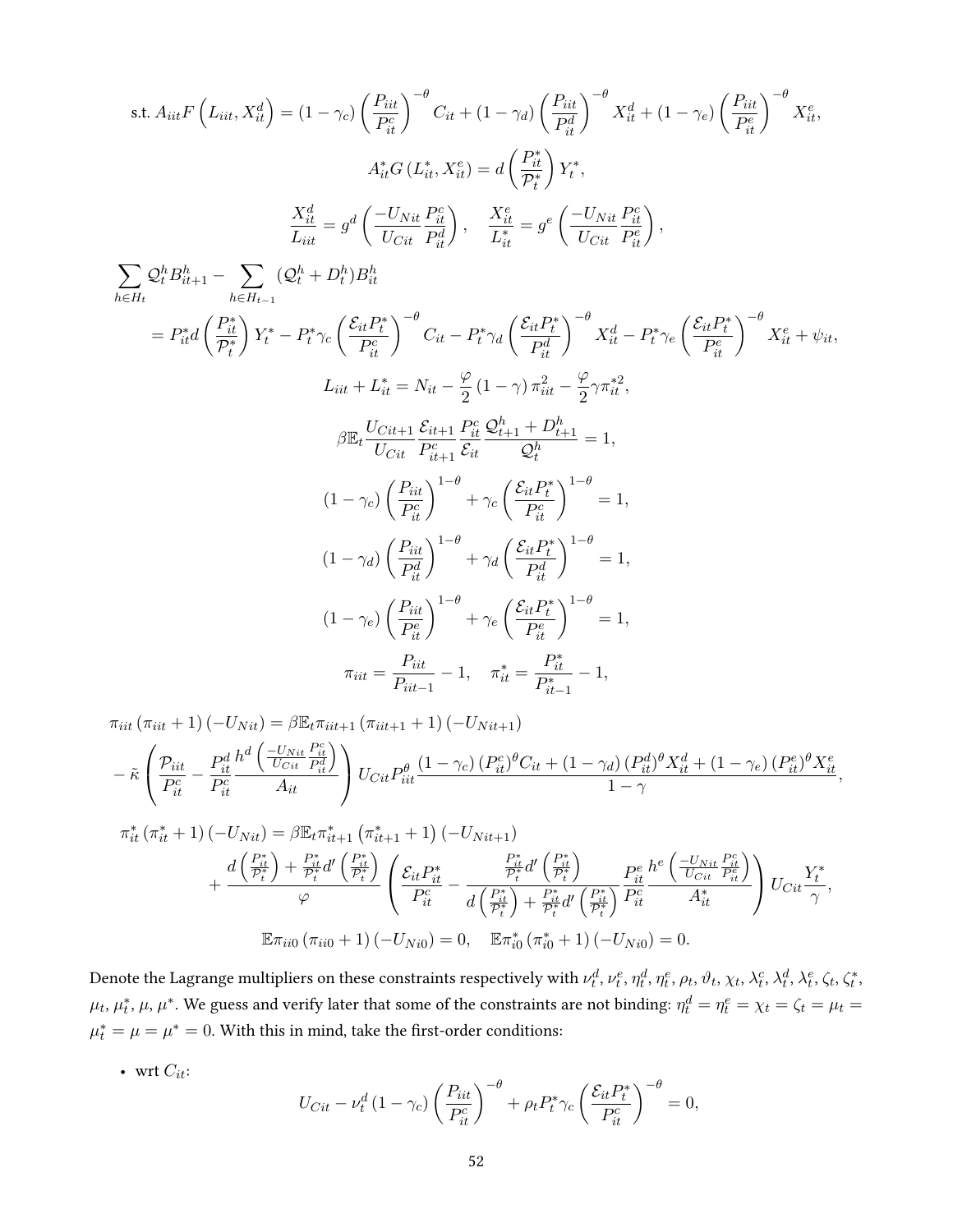• wrt 
$$
X_{it}^d
$$
:

$$
\nu_t^d A_{iit} F_X \left( L_{iit}, X_{it}^d \right) - \nu_t^d \left( 1 - \gamma_d \right) \left( \frac{P_{iit}}{P_{it}^d} \right)^{-\theta} + \rho_t P_t^* \gamma_d \left( \frac{\mathcal{E}_{it} P_t^*}{P_{it}^d} \right)^{-\theta} = 0,
$$

• wrt  $X_{it}^e$ :

$$
\nu_t^e A_{it}^* G_X \left( L_{it}^*, X_{it}^e \right) - \nu_t^d \left( 1 - \gamma_e \right) \left( \frac{P_{itt}}{P_{it}^e} \right)^{-\theta} + \rho_t P_t^* \gamma_e \left( \frac{\mathcal{E}_{it} P_t^*}{P_{it}^e} \right)^{-\theta} = 0,
$$

- wrt $\mathcal{L}_{iit}$ :

$$
\nu_t^d A_{iit} F_L \left( L_{iit}, X_{it}^d \right) + \vartheta_t = 0,
$$

• wrt  $L_{it}^*$ :

$$
\nu_t^e A_{it}^* G_L \left( L_{it}^*, X_{it}^e \right) + \vartheta_t = 0,
$$

- wrt $N_{it}{:}$ 

$$
U_{Nit} - \vartheta_t = 0,
$$

- wrt $P_{iit}$ :

$$
\nu_t^d \theta P_{iit}^{-\theta} \left( \left(1 - \gamma_c\right) \left(P_{it}^c\right)^{\theta} C_{it} + \left(1 - \gamma_d\right) \left(P_{it}^d\right)^{\theta} X_{it}^d + \left(1 - \gamma_e\right) \left(P_{it}^e\right)^{\theta} X_{it}^e \right) - \left(1 - \theta\right) \left[\lambda_t^c \left(1 - \gamma_c\right) \left(\frac{P_{iit}}{P_{it}^c}\right)^{1 - \theta} + \lambda_t^d \left(1 - \gamma_d\right) \left(\frac{P_{iit}}{P_{it}^d}\right)^{1 - \theta} + \lambda_t^e \left(1 - \gamma_e\right) \left(\frac{P_{iit}}{P_{it}^e}\right)^{1 - \theta} \right] = 0,
$$

• wrt  $P_{it}^c$ :

$$
-\nu_t^d (1 - \gamma_c) \theta \left(\frac{P_{iit}}{P_{it}^c}\right)^{-\theta} C_{it} + \rho_t P_t^* \gamma_c \theta \left(\frac{\mathcal{E}_{it} P_t^*}{P_{it}^c}\right)^{-\theta} C_{it}
$$

$$
-\lambda_t^c (1 - \gamma_c) (\theta - 1) \left(\frac{P_{iit}}{P_{it}^c}\right)^{1-\theta} - \lambda_t^c \gamma_c (\theta - 1) \left(\frac{\mathcal{E}_{it} P_t^*}{P_{it}^c}\right)^{1-\theta} = 0,
$$

• wrt  $P_{it}^d$ :

$$
-\nu_t^d (1 - \gamma_d) \theta \left(\frac{P_{iit}}{P_{it}^d}\right)^{-\theta} X_{it}^d + \rho_t P_t^* \gamma_d \theta \left(\frac{\mathcal{E}_{it} P_t^*}{P_{it}^d}\right)^{-\theta} X_{it}^d
$$

$$
-\lambda_t^d (1 - \gamma_d) (\theta - 1) \left(\frac{P_{iit}}{P_{it}^d}\right)^{1-\theta} - \lambda_t^d \gamma_d (\theta - 1) \left(\frac{\mathcal{E}_{it} P_t^*}{P_{it}^d}\right)^{1-\theta} = 0,
$$

• wrt  $P_{it}^e$ :

$$
-\nu_t^d (1 - \gamma_e) \theta \left(\frac{P_{iit}}{P_{it}^e}\right)^{-\theta} X_{it}^e + \rho_t P_t^* \gamma_e \theta \left(\frac{\mathcal{E}_{it} P_t^*}{P_{it}^e}\right)^{-\theta} X_{it}^e
$$

$$
-\lambda_t^e (1 - \gamma_e) (\theta - 1) \left(\frac{P_{iit}}{P_{it}^e}\right)^{1-\theta} - \lambda_t^e \gamma_e (\theta - 1) \left(\frac{\mathcal{E}_{it} P_t^*}{P_{it}^e}\right)^{1-\theta} = 0,
$$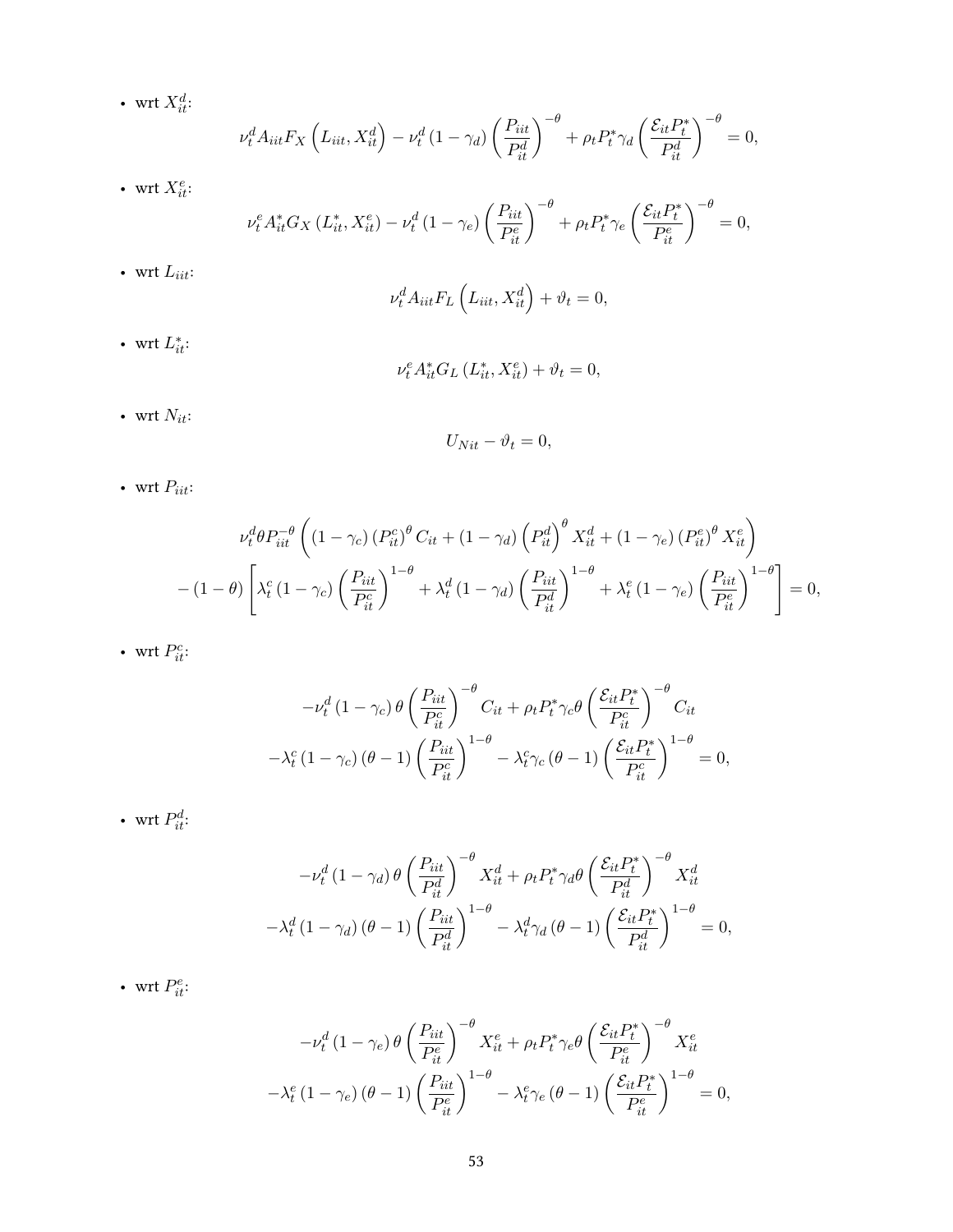• wrt  $P_{it}^*$ :

$$
-\nu_t^e d' \left(\frac{P_{it}^*}{\mathcal{P}_t^*}\right) \frac{1}{\mathcal{P}_t^*} Y_t^* - \rho_t d \left(\frac{P_{it}^*}{\mathcal{P}_t^*}\right) Y_t^* - \rho_t \frac{P_{it}^*}{\mathcal{P}_t^*} d' \left(\frac{P_{it}^*}{\mathcal{P}_t^*}\right) Y_t^* - \zeta_t^* \frac{1}{P_{it-1}^*} + \beta \mathbb{E}_t \zeta_{t+1}^* \frac{P_{it+1}^*}{P_{it}^*} = 0,
$$

• wrt  $\mathcal{E}_{it}$ :

$$
-\theta \rho_t P_t^* \left[ \gamma_c \left( \frac{\mathcal{E}_{it} P_t^*}{P_{it}^c} \right)^{-\theta} C_{it} + \gamma_d \left( \frac{\mathcal{E}_{it} P_t^*}{P_{it}^d} \right)^{-\theta} X_{it}^d + \gamma_e \left( \frac{\mathcal{E}_{it} P_t^*}{P_{it}^e} \right)^{-\theta} X_{it}^e \right] - (1 - \theta) \left[ \lambda_t^c \gamma_c \left( \frac{\mathcal{E}_{it} P_t^*}{P_{it}^c} \right)^{1 - \theta} + \lambda_t^d \gamma_d \left( \frac{\mathcal{E}_{it} P_t^*}{P_{it}^d} \right)^{1 - \theta} + \lambda_t^e \gamma_e \left( \frac{\mathcal{E}_{it} P_t^*}{P_{it}^e} \right)^{1 - \theta} \right] = 0,
$$

• wrt  $B_{it+1}^h$ :

$$
\rho_t \mathcal{Q}_t^h - \beta \mathbb{E}_t \rho_{t+1} \left( \mathcal{Q}_{t+1}^h + D_{t+1}^h \right) = 0,
$$

• wrt  $\pi_{iit}$ :

$$
\vartheta_t \varphi (1 - \gamma) \pi_{iit} = 0,
$$

• wrt  $\pi_{it}^*$ :

$$
\vartheta_t \varphi \gamma \pi_{it}^* + \zeta_t^* = 0.
$$

Conjecture that the optimal policy targets  $\pi_{iit} = 0$ , which along with the domestic Phillips curve implies

<span id="page-54-0"></span>
$$
A_{iit} \frac{P_{iit}}{P_{it}^d} = h^d \left( \frac{-U_{Nit}}{U_{Cit}} \frac{P_{it}^c}{P_{it}^d} \right) = \frac{1}{F_X \left( L_{iit}, X_{it}^d \right)} = \frac{-U_{Nit}}{U_{Cit}} \frac{P_{it}^c}{P_{it}^d} \frac{1}{F_L \left( L_{iit}, X_{it}^d \right)},
$$
(A6)

where the second equality follows from the definition of  $h^d\left(\cdot\right)$ , and the last equality uses demand for inputs.

Now let's verify our guesses by showing that all first-order conditions are satisfied. The FOC wrt  $N_{it}$  is just  $\vartheta_t=U_{Nit}$ , so that the FOC wrt  $L_{iit}$  becomes  $\nu^d_t=-U_{Nit}/\left(A_{iit}F_L\left(L_{iit},X^d_{it}\right)\right)$ , which under the optimal policy implies  $\nu_t^d = P_{iit} U_{Cit}/P_{it}^c$ . Similarly, the FOC wrt  $L_{it}^*$  results in  $\nu_t^e = -U_{Nit}/\left(A_{it}^* G_L\left(L_{it}^*,X_{it}^e\right)\right)$ . Guess further that  $\rho_t=-U_{Cit}\mathcal{E}_{it}/P^c_{it}.$  Then the FOC wrt  $B^h_{it+1}$  coincides with the no-arbitrage condition, and thus it is satisfied. The FOC wrt  $P^c_{it}$  implies  $\lambda^c_t=-\frac{\theta}{\theta-1}U_{Cit}C_{it}.$  Similarly, the FOCs wrt  $P^d_{it}$  and wrt  $P^e_{it}$  become

$$
\lambda_t^d = -\frac{P_{it}^d}{P_{it}^c} \frac{\theta}{\theta - 1} U_{Cit} X_{it}^d, \quad \lambda_t^e = -\frac{P_{it}^e}{P_{it}^c} \frac{\theta}{\theta - 1} U_{Cit} X_{it}^e.
$$

It is straightforward then to show that the FOCs wrt  $\mathcal{E}_{it},$   $P_{iit},$   $C_{it},$   $X^d_{it},$   $X^e_{it}$  are satisfied. Finally, the FOC wrt  $\pi^*_{it}$ implies  $\zeta_t^*=-\vartheta_t\varphi\gamma\pi_{it}^* =\varphi\gamma\pi_{it}^*(-U_{Nit})$ . By plugging this condition into the FOC wrt  $P_{it}^*$ , it can be shown that it ultimately leads to the same condition as the export Phillips curve, and thus it is also satisfied.

In sum, we have shown that there exists a set of values of Lagrange multipliers such that all optimality conditions are satisfied under our policy,  $\pi_{iit} = 0$ . Since it is feasible, i.e. all constraints of the policy problem are satisfied, this policy solves the planner's problem.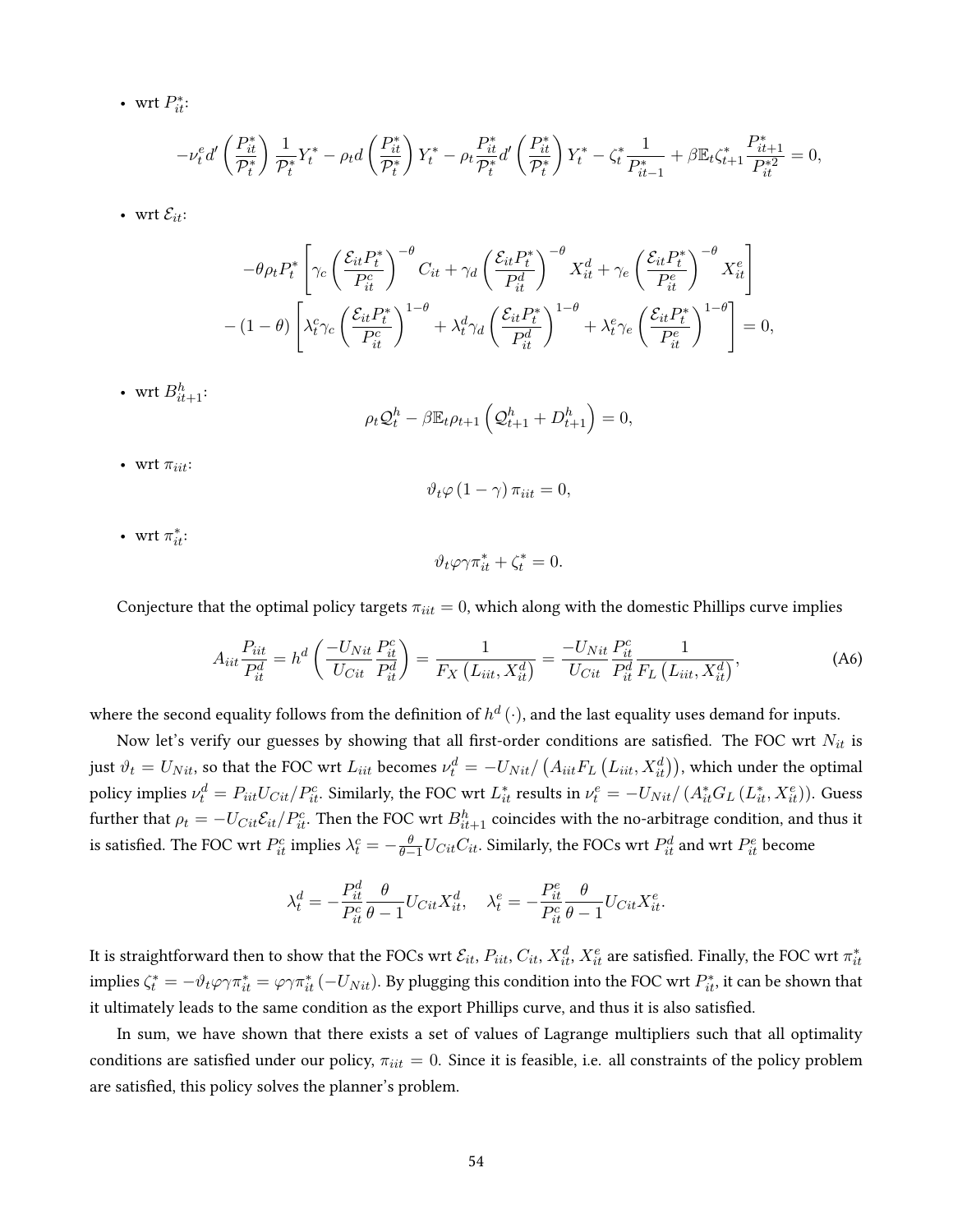#### A.2.3 Proof of Corollary [1.1](#page-19-0)

Consider the system of constraints in the optimal policy problem in Section [A.2.2.](#page-51-0) Note that the private agents' expectations enter only the no-arbitrage condition [\(3\)](#page-9-1) and the last four constraints, the price setting conditions. The proof of Proposition [1,](#page-15-0) shows that all these constraints do not bind under the optimal policy. Thus, the policymaker under commitment does not use policy to influence private agents' expectations. Moreover, the optimal policy stays the same regardless of how (and whether) the policy can affect these expectations. Therefore, the optimal policy under commitment coincides with the optimal policy under discretion and is time-consistent.

#### A.2.4 Proof of Corollary [1.2](#page-21-1)

Iterate forward the Euler equation [\(2\)](#page-9-3) for local bonds to back out the nominal interest rates:

$$
\frac{U_{Cit}}{P_{it}^c} = \beta R_{it} \mathbb{E}_t \frac{U_{Cit+1}}{P_{it+1}^c} = \lim_{T \to \infty} \beta^T \mathbb{E}_t \left( \prod_{\tau=0}^{T-1} R_{it+\tau} \right) \frac{U_{Cit+T}}{P_{it+T}^c}.
$$

Assume stationarity, so that the long-run values of all real variables are constant.<sup>[35](#page-55-0)</sup> This, in turn, implies that the long-run values of the relative prices are constant as well, and because the monetary policy stabilizes  $P_{iit}$ , the long-run CPI  $P^c_{it}$  is also independent of shocks. It follows that  $\lim_{T\to\infty}$  $U_{Cit+T}$  $\frac{U_{Cit+T}}{P_{it+T}^c}$  = const and  $\frac{U_{Cit}}{P_{it}^c}$  is equal to the expected present value of future interest rates — the characteristic of the monetary policy we focus on henceforth.

Under the optimal monetary policy, the nominal marginal costs of local firms are constant, i.e.

$$
MC_{it}^d = \frac{m\left(W_{it}, P_{it}^d\right)}{A_{it}} = \frac{m\left(\frac{-U_{Nit}}{U_{Cit}/P_{it}^c}, P_{it}^d\right)}{A_{itt}} = \text{const.}
$$

It follows that the monetary policy has to react to foreign shocks:  $U_{Nit}$  fluctuates with foreign demand for domestic products and the price index of intermediates  $P_{it}^d$  depends on import prices

$$
\left(P_{it}^d\right)^{1-\theta} = \left(1 - \gamma_d\right) P_{it}^{1-\theta} + \gamma_d \left(\mathcal{E}_{it} P_t^*\right)^{1-\theta}.
$$

Moreover, because both import and export prices are sticky in dollars, the dollar exchange rate has a disproportionately large effect on local monetary policy through both channels.

Lastly, assume  $U_N = \text{const}$  and that the exchange rate appreciates in response to a positive interest rate shock, and consider an exogenous shock that depreciates domestic currency relative to the dollar. Since domestic prices  $P_{iit}$  and dollar import prices  $P_t^*$  are sticky, a higher nominal exchange rate  $\mathcal{E}_{it}$  increases price index for intermediates  $P^d_{it}.$  This, in turn, puts an upward pressure on domestic marginal costs,  $MC^d_{it}.$  To stabilize them, the monetary policy raises its monetary instrument  $U_{Cit}/P^c_{it}$ , which leads to an appreciation of domestic currency. Thus, the optimal policy smooths movements in  $\mathcal{E}_{it}$ , which results in a partial peg to the dollar.

<span id="page-55-0"></span> $35$ While the stationarity is in general not guaranteed under incomplete markets, one can ensure it by adding infinitely small portfolio adjustment costs (see [Schmitt-Grohé and Uribe](#page-45-2) [2003,](#page-45-2) [Itskhoki and Mukhin](#page-44-2) [2019a\)](#page-44-2).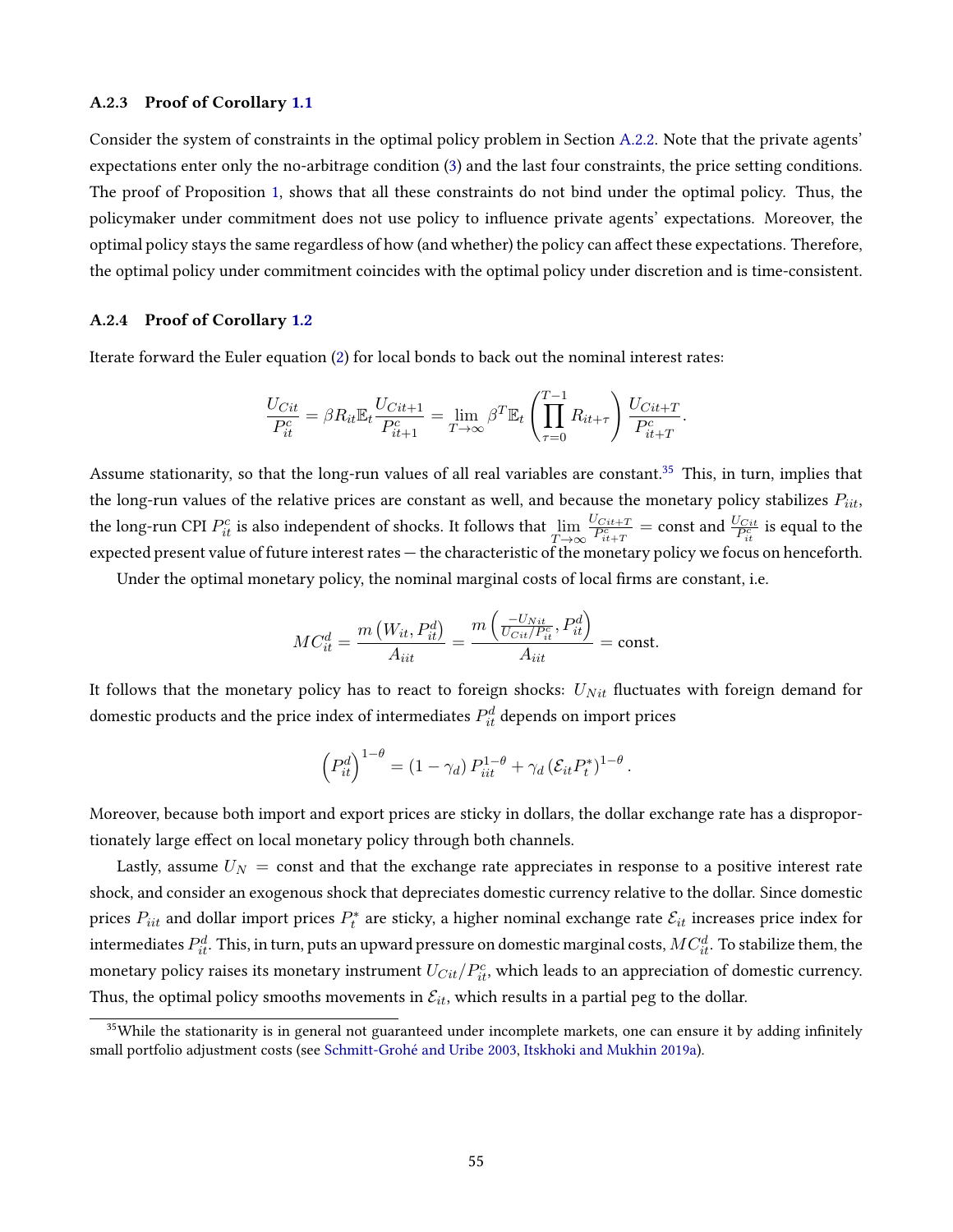#### <span id="page-56-0"></span>A.2.5 Proof of Proposition [2](#page-22-0)

Augment the policy problem in Section [A.2.2](#page-51-0) with a set of state-contingent taxes  $\{\tau_{it}^c\}$  that enter the no-arbitrage condition [\(3\)](#page-9-1). The solution to the problem stays the same since the no-arbitrage condition [\(3\)](#page-9-1) was not binding even in the absence of these instruments, that is  $\chi_t = 0$  in Section [A.2.2.](#page-51-0) Moreover, after substituting out the equilibrium value of the Lagrange multiplier  $\rho_t$ , the FOC wrt  $B^h_{it+1}$  coincides with the no-arbitrage condition [\(3\)](#page-9-1). This implies that the optimal allocation can be decentralized with zero taxes,  $\tau_{it}^c=0.$ 

#### A.2.6 Proof of Proposition [3](#page-24-0)

Assume that monetary policy stabilizes domestic prices,  $\pi_{iit} = 0$ . The production subsidy to exporters stabilizes dollar prices,  $\pi_{it}^*=0$ , which implies that all price-setting conditions are satisfied with zero inflation, there are no output losses due to Rotemberg costs, and  $L_{it}=N_{it}.$  Next, we choose the export tax  $\tau^E_{it}$  so that the law of one price holds,  $\mathcal{E}_{it}\tau_{it}^E P_{it}^*=\frac{\varepsilon}{\varepsilon-1}P_{iit}.$  Since both domestic prices  $P_{it}$  and pre-tax export prices  $P_{it}^*$  are constant, this means that the export tax follows the nominal exchange rate movements,  $\mathcal{E}_{it}\tau^E_{it}=1.$  Then it is straightforward to verify that all conditions from the flexible-price allocation (Section [A.1.2\)](#page-46-1) are satisfied since the after-tax export prices  $\tau_{it}^EP_{it}^*$  replicate the path of the flexible dollar prices. From Lemma [3,](#page-14-0) the resulting allocation is efficient.

## A.3 Proofs for Section [4](#page-25-0)

#### A.3.1 Proof of Lemma [4](#page-27-0)

See Sections [A.2.2](#page-51-0) and [A.2.5.](#page-56-0)

#### A.3.2 Proof of Proposition [4](#page-28-0)

**Private currency choice** The problem of a representative firm is now to choose not only the path of export prices, but also the currency, in which the prices are set:

$$
\max_{\{P_t^k\},k} \mathbb{E}\sum_{t=0}^{\infty} \Theta_{i0,t} \left[ \left( \mathcal{E}_{it} P_t^k / \mathcal{E}_{kt} - MC_{it}^e \right) d \left( \frac{P_t^k / \mathcal{E}_{kt}}{\mathcal{P}_t^*} \right) Y_t^* - \gamma \frac{\varphi}{2} \left( \frac{P_t^k}{P_{t-1}^k} - 1 \right)^2 W_{it} \right],
$$

where  $P_t^k$  is a price sticky in currency  $k.$  The optimality conditions with respect to the choice of prices lead to the following export Phillips curve

<span id="page-56-1"></span>
$$
\pi_{it}^{*k}\left(\pi_{it}^{*k}+1\right)(-U_{Nit}) = \beta \mathbb{E}_{t}\pi_{it+1}^{*k}\left(\pi_{it+1}^{*k}+1\right)(-U_{Nit+1}) + \frac{d\left(\frac{P_{it}^{*k}/\mathcal{E}_{kt}}{\mathcal{P}_{t}^{*}}\right) + \frac{P_{it}^{*k}/\mathcal{E}_{kt}}{\mathcal{P}_{t}^{*}}d'\left(\frac{P_{it}^{*k}/\mathcal{E}_{kt}}{\mathcal{P}_{t}^{*}}\right)}{\varphi} \times \left(\frac{\mathcal{E}_{it}P_{it}^{*k}/\mathcal{E}_{kt}}{P_{it}^{*}} - \frac{\frac{P_{it}^{*k}/\mathcal{E}_{kt}}{\mathcal{P}_{t}^{*}}d'\left(\frac{P_{it}^{*k}/\mathcal{E}_{kt}}{\mathcal{P}_{t}^{*}}\right)}{\frac{P_{it}^{*k}/\mathcal{E}_{kt}}{\mathcal{P}_{t}^{*}}d'\left(\frac{P_{it}^{*k}/\mathcal{E}_{kt}}{\mathcal{P}_{t}^{*}}\right)}\frac{P_{it}^{e}}{P_{it}^{e}}\frac{h^{e}\left(\frac{-U_{Nit}P_{it}^{e}}{U_{Cit}P_{it}^{e}}\right)}{A_{it}^{*}}\right)U_{Cit}\frac{Y_{t}^{*}}{\gamma}.\tag{A7}
$$

The result that under sufficiently strong price complementarities, domestic firms choose PCP and exporters choose DCP follows directly from the analysis of [Mukhin](#page-45-1) [\(2018\)](#page-45-1) and is suppressed here for brevity.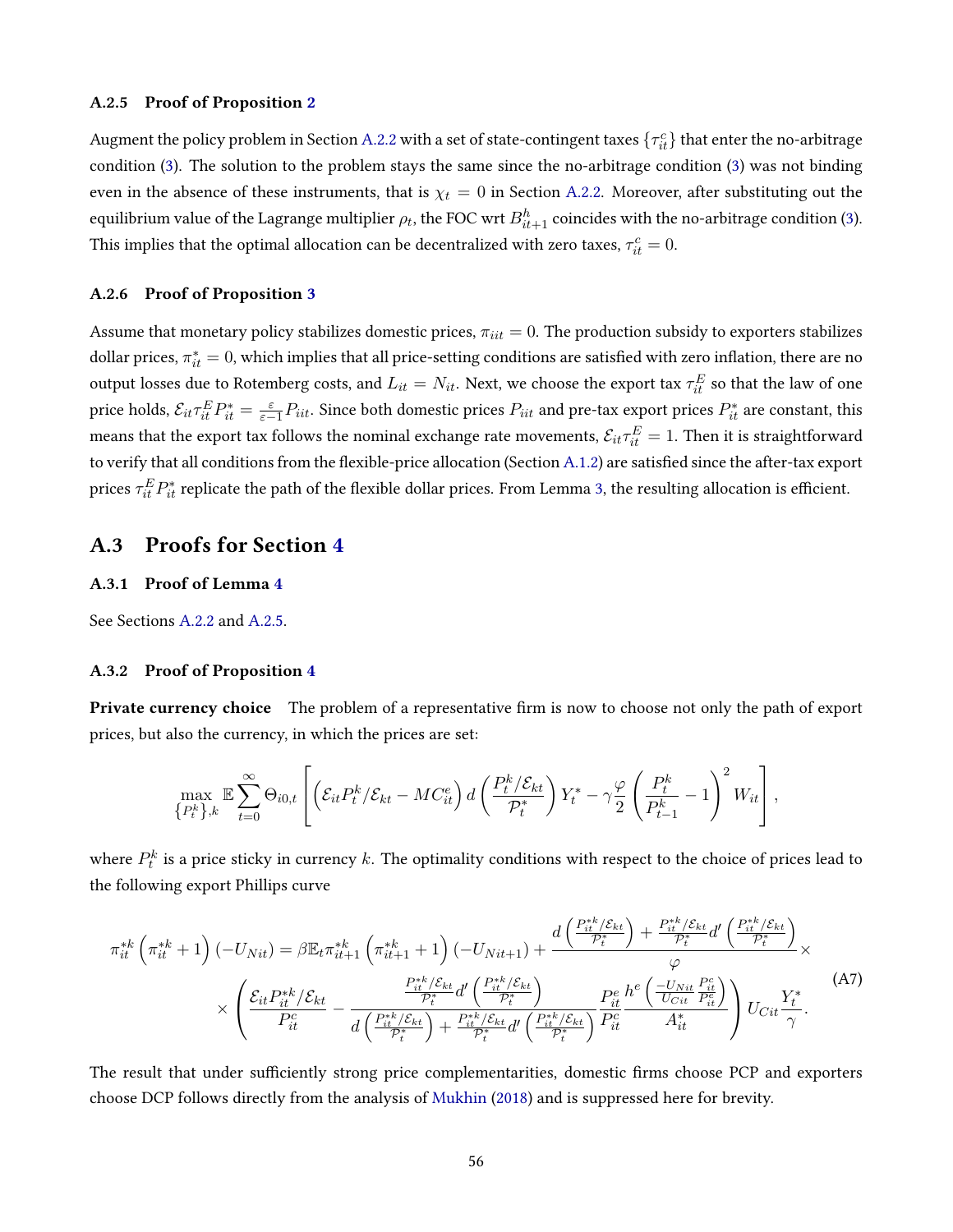Optimal currency choice We show next that the optimal policy does not change when the currency choice is endogenous. To this end, we augment the policy problem from Section [A.2.2](#page-51-0) with endogenous currency choice:<sup>[36](#page-57-0)</sup>

$$
\{C_{it}, X_{it}^{d}, X_{it}^{e}, L_{it1}, L_{it}^{*}, N_{it}, P_{it1}, P_{it1}^{e}, P_{it1}^{*k}, P_{it1}^{*k}, E_{it, \pi_{it1}, \pi_{it}^{*k}}, \{B_{it+1}^{h}\}_h\}_t \} \xrightarrow{\mathbb{E}} \sum_{t=0}^{\infty} \beta^{t} U \left(C_{it}, N_{it}, \xi_{it}\right)
$$
\n
$$
\text{s.t. } A_{iit} F \left(L_{iit}, X_{it}^{d}\right) = (1 - \gamma_{c}) \left(\frac{P_{iit}}{P_{it}^{c}}\right)^{-\theta} C_{it} + (1 - \gamma_{d}) \left(\frac{P_{iit}}{P_{it}^{d}}\right)^{-\theta} X_{it}^{d} + (1 - \gamma_{e}) \left(\frac{P_{iit}}{P_{it}^{e}}\right)^{-\theta} X_{it}^{e},
$$
\n
$$
A_{it}^{*} G \left(L_{it}^{*}, X_{it}^{e}\right) = d \left(\frac{P_{it}^{*k} / \mathcal{E}_{kt}}{P_{t}^{*}}\right) Y_{t}^{*},
$$
\n
$$
\sum_{h \in H_{t}} Q_{t}^{h} B_{it+1}^{h} - \sum_{h \in H_{t-1}} \left(Q_{t}^{h} + D_{t}^{h}\right) B_{it}^{h} - P_{it}^{*k} / \mathcal{E}_{kt} d \left(\frac{P_{it}^{*k} / \mathcal{E}_{kt}}{P_{t}^{*}}\right) Y_{t}^{*}
$$
\n
$$
= -P_{t}^{*} \gamma_{c} \left(\frac{\mathcal{E}_{it} P_{t}^{*}}{P_{it}^{c}}\right)^{-\theta} C_{it} - P_{t}^{*} \gamma_{d} \left(\frac{\mathcal{E}_{it} P_{t}^{*}}{P_{it}^{d}}\right)^{-\theta} X_{it}^{d} - P_{t}^{*} \gamma_{e} \left(\frac{\mathcal{E}_{it} P_{t}^{*}}{P_{it}^{e}}\right)^{-\theta} X_{it}^{e} + \psi_{it},
$$
\n
$$
(1 - \gamma_{c}) \left(\frac{P_{iit}}{P_{it}^{c}}\right)^{1-\theta} + \gamma_{c} \left(\frac{\mathcal{E}_{it} P_{t}^{*}}{P
$$

For the sake of brevity, we omit from the set of constraints the relative demand for inputs [\(5\)](#page-9-2), the no-arbitrage condition [\(3\)](#page-9-1), the definition of domestic inflation, and all the price setting conditions  $(6)-(7)$  $(6)-(7)$  $(6)-(7)$  because it can be shown that none of them bind in equilibrium (similar to the proof of Proposition [1](#page-15-0) in Section [A.2.2\)](#page-51-0).

We proceed in two steps. First, for given currency choice  $k$ , we take first order conditions with respect to all other variables and find their optimal values. Second, we plug these optimal values  $-$  for all variables except for  $k$  — back into the policy problem and show that the social currency choice problem is equivalent to the private one. For the first step, denote the Lagrange multipliers as in Section [A.2.2,](#page-51-0)  $\nu^d_t$ ,  $\nu^e_t$ ,  $\rho_t$ ,  $\lambda^e_t$ ,  $\lambda^d_t$ ,  $\lambda^e_t$ ,  $\vartheta_t$ ,  $\zeta^*_t$ . It can then be shown that the system of first order conditions is satisfied under the optimal monetary policy that stabilizes domestic prices  $\pi_{iit} = 0$ . The optimal dynamics of export prices coincides with the export Phillips curve [\(A7\)](#page-56-1), and the values of Lagrange multipliers are the same as in Section [A.2.2,](#page-51-0) including  $\nu_t^e = -U_{Nit}/(A_{it}^* G_L(L_{it}^*,X_{it}^e)),$  $\rho_t = -U_{Cit} \mathcal{E}_{it} / P_{it}^c, \vartheta_t = U_{Nit}$ , and  $\zeta_t^* = \varphi \gamma \pi_{it}^{*k} (-U_{Nit})$ .

For the second step, we explicitly formulate the Lagrangian including, for brevity, only those terms that

<span id="page-57-0"></span><sup>&</sup>lt;sup>36</sup>We focus primarily on exporters: as explained in Section [4.2,](#page-27-1) domestic invoicing is optimal anyway, while import prices are largely exogenous to a small open economy.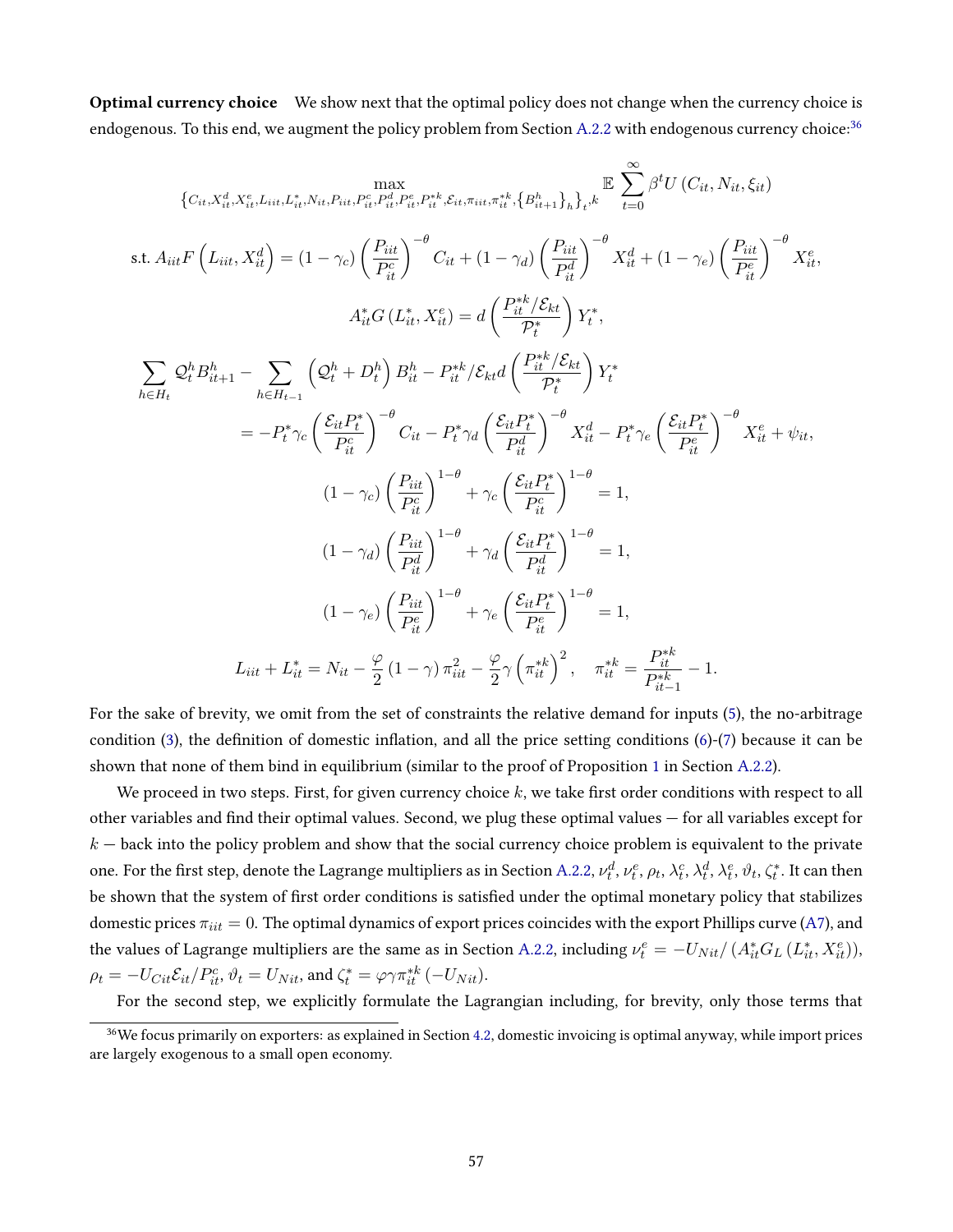depend on currency k:

$$
\mathcal{L} \equiv \max_{k} \mathbb{E} \sum_{t=0}^{\infty} \beta^{t} \left[ -\nu_{t}^{e} d\left(\frac{P_{it}^{*k} / \mathcal{E}_{kt}}{\mathcal{P}_{t}^{*}}\right) Y_{t}^{*} - \rho_{t} P_{it}^{*k} / \mathcal{E}_{kt} d\left(\frac{P_{it}^{*k} / \mathcal{E}_{kt}}{\mathcal{P}_{t}^{*}}\right) Y_{t}^{*} \right] + \vartheta_{t} \frac{\varphi}{2} \gamma \left(\pi_{it}^{*k}\right)^{2} + \zeta_{t}^{*} \left(\pi_{it}^{*k} - \frac{P_{it}^{*k}}{P_{it-1}^{*k}} + 1\right) + \dots \right].
$$

Plug in the values of Lagrange multipliers and rewrite it as

$$
\mathcal{L} = \max_{k} \mathbb{E} \sum_{t=0}^{\infty} \beta^{t} \frac{U_{Cit}}{P_{it}^{c}} \left[ -\frac{-U_{Nit} P_{it}^{c}}{A_{it}^{*} U_{Cit} G_{L} \left( L_{it}^{*}, X_{it}^{e} \right)} d \left( \frac{P_{it}^{*k} / \mathcal{E}_{kt}}{P_{t}^{*}} \right) Y_{t}^{*} \right. \left. + \mathcal{E}_{it} P_{it}^{*k} / \mathcal{E}_{kt} d \left( \frac{P_{it}^{*k} / \mathcal{E}_{kt}}{P_{t}^{*}} \right) Y_{t}^{*} - \frac{-U_{Nit}}{U_{Cit}} P_{it}^{c} \frac{\varphi}{2} \gamma \left( \pi_{it}^{*k} \right)^{2} + \ldots \right].
$$

Recall the labor supply condition  $(1)$ , the definition of the nominal stochastic discount factor  $(2)$ , and the definition of the marginal costs

$$
MC_{it}^{e} = P_{it}^{e} \frac{\int_{U_{Cit}}^{U_{Cit}} \frac{P_{it}^{c}}{P_{it}^{e}}}{A_{it}^{*}} = \frac{-U_{Nit}}{U_{Cit}} \frac{P_{it}^{c}}{A_{it}^{*}} \frac{1}{G_{L}(L_{it}^{*}, X_{it}^{e})},
$$

and use them to rewrite the Lagrangian as follows:

$$
\mathcal{L} = \max_{k} \mathbb{E} \sum_{t=0}^{\infty} \Theta_{i0,t} \left[ \left( \mathcal{E}_{it} P_{it}^{*k} / \mathcal{E}_{kt} - MC_{it}^e \right) d \left( \frac{P_{it}^{*k} / \mathcal{E}_{kt}}{\mathcal{P}_{t}^*} \right) Y_t^* - \gamma \frac{\varphi}{2} \left( \pi_{it}^{*k} \right)^2 W_{it} + \ldots \right].
$$

This expression is the same as exporters' profits. Moreover, as we have shown in the first step, both the planner and exporters choose the same dynamics of export prices conditional on currency  $k$ . Thus, the two currency choice problems are equivalent and have the same solution. $37$ 

#### A.3.3 Proof of Proposition [5](#page-30-0)

We start with the price-setting condition for domestic dollar prices. The firm's problem is

$$
\max_{\{P_t\}} \mathbb{E} \sum_{t=0}^{\infty} \Theta_{i0,t} \left[ \left( \mathcal{E}_{it} P_t - \tau_{ii}^* M C_{it} \right) \gamma^* \left( \frac{P_t}{P_{it}^*} \right)^{-\varepsilon} \left( \frac{\mathcal{E}_{it} P_{iit}^*}{P_{it}} \right)^{-\theta} \left( C_{it} + X_{it} \right) - \tau_{ii}^{*R} \gamma^* \frac{\varphi}{2} \left( \frac{P_t}{P_{t-1}} - 1 \right)^2 W_{it} \right],
$$

where we normalize the Rotemberg costs by the demand parameter  $\gamma^*$  and allow for both production subsidy  $\tau^*_{ii}$ and price-adjustment subsidy  $\tau^{*R}_{ii}$ . The first-order conditions lead to the following Phillips curve:

$$
\pi_{iit}^* \left(\pi_{iit}^* + 1\right) \left(-U_{Nit}\right) = \beta \mathbb{E}_t \pi_{iit+1}^* \left(\pi_{iit+1}^* + 1\right) \left(-U_{Nit+1}\right) \n- \frac{\varepsilon - 1}{\tau_{ii}^* \varphi} \left(\mathcal{E}_{it} P_{iit}^* - MC_{it}\right) \frac{U_{Cit}}{P_{it}} \left(\frac{\mathcal{E}_{it} P_{iit}^*}{P_{it}}\right)^{-\theta} \left(C_{it} + X_{it}\right),
$$
\n(A8)

<span id="page-58-1"></span><span id="page-58-0"></span> $37$ Note that our proof is effectively an application of the envelope theorem: when solving the optimal invoicing problem, it is sufficient to focus on the direct effect of currency choice because all indirect ones are equal to zero according to the first order conditions.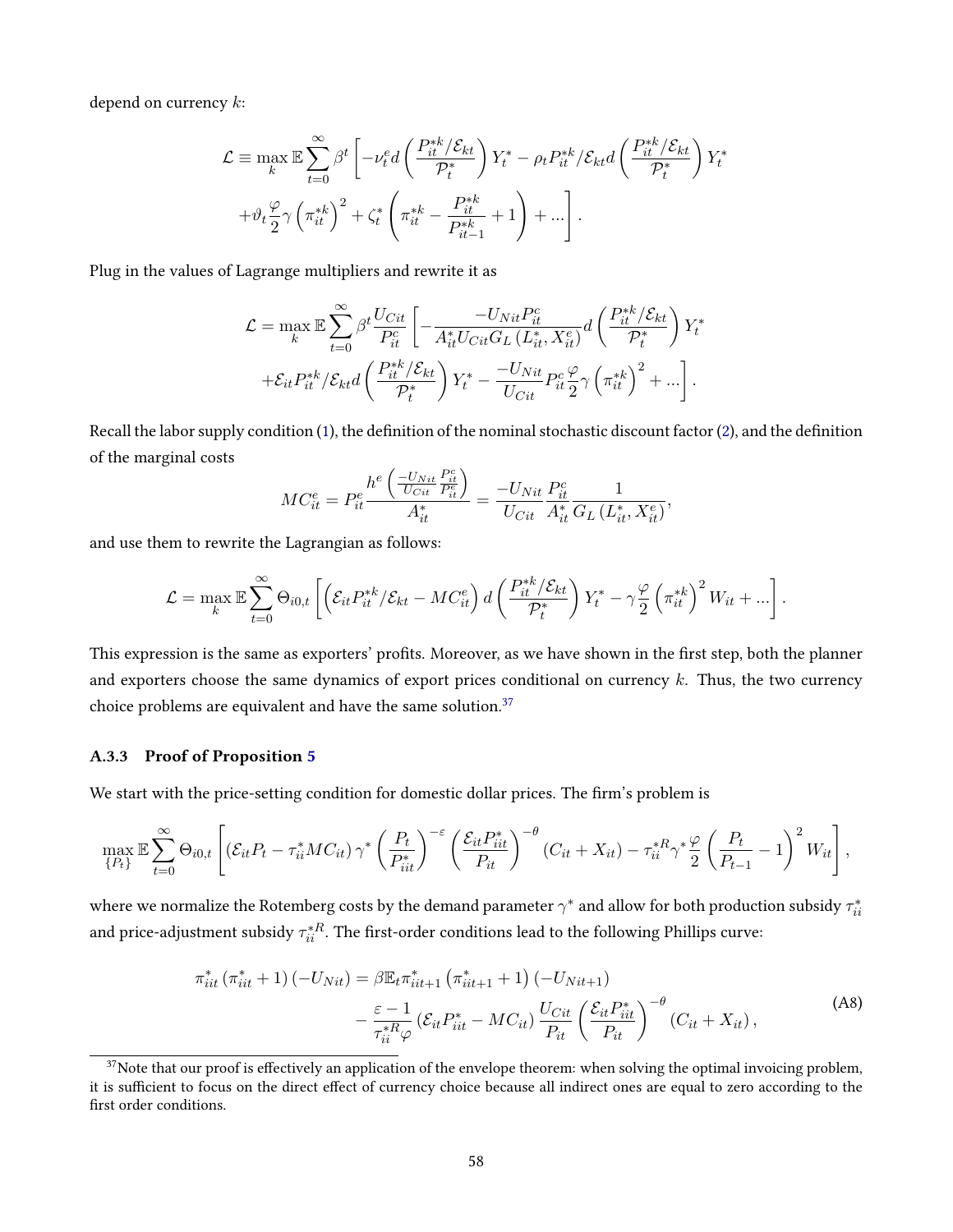where we assumed that the production subsidy eliminates monopolistic markups,  $\frac{\varepsilon}{\varepsilon-1}\tau_{ii}^*=1$ .

The planner's problem is

$$
\max_{\{C_{it}, X_{it}, L_{it}, N_{it}, P_{it}, P_{it}, P_{it}^*, P_{it}^*, \mathcal{E}_{it}, \pi_{it}, \pi_{it}^*, \pi_{it}^*, \{B_{it+1}^h\}_h\}_t} \mathbb{E} \sum_{t=0}^{\infty} \beta^t U(C_{it}, N_{it}, \xi_{it})
$$

$$
\text{s.t. } A_{it}F\left(L_{it}, X_{it}\right) = \left(1 - \gamma^* - \gamma\right) \left(\frac{P_{iit}}{P_{it}}\right)^{-\theta} \left(C_{it} + X_{it}\right) + \gamma^* \left(\frac{\mathcal{E}_{it}P_{iit}^*}{P_{it}}\right)^{-\theta} \left(C_{it} + X_{it}\right) + \gamma \left(\frac{P_{it}^*}{P_t^*}\right)^{-\epsilon} Y_t^*,
$$

$$
\sum_{h \in H_t} \mathcal{Q}_t^h B_{it+1}^h - \sum_{h \in H_{t-1}} \left( \mathcal{Q}_t^h + D_t^h \right) B_{it}^h = \gamma P_{it}^* \left( \frac{P_{it}^*}{P_t^*} \right)^{-\varepsilon} Y_t^* - \gamma P_t^* \left( \frac{\mathcal{E}_{it} P_t^*}{P_{it}} \right)^{-\theta} (C_{it} + X_{it}) + \psi_{it},
$$

$$
L_{it} = N_{it} - \frac{\varphi}{2} (1 - \gamma^* - \gamma) \pi_{it}^2 - \frac{\varphi}{2} \gamma^* \pi_{it}^{*2} - \frac{\varphi}{2} \gamma \pi_{it}^{*2},
$$
  

$$
1 = (1 - \gamma^* - \gamma) \left(\frac{P_{iit}}{P_{it}}\right)^{1-\theta} + \gamma^* \left(\frac{\mathcal{E}_{it} P_{iit}^*}{P_{it}}\right)^{1-\theta} + \gamma \left(\frac{\mathcal{E}_{it} P_t^*}{P_{it}}\right)^{1-\theta}
$$
  

$$
\pi_{it}^* = \frac{P_{iit}^*}{P_{iit-1}^*} - 1, \quad \pi_{it}^* = \frac{P_{it}^*}{P_{it-1}^*} - 1.
$$

,

Following the primal approach, we have excluded the no-arbitrage condition and the export price-setting because the planner is free to choose capital controls and production subsidies to exporters. Further, we guess (and verify below) that the relative input demand, the definition of domestic inflation, and all price-setting conditions do not bind, and thus can be excluded from the planner's problem. Denote the Lagrange multipliers for the remaining constraints with  $\nu_{it}$ ,  $\rho_{it}$ ,  $\vartheta_{it}$ ,  $\lambda_{it}$ ,  $\zeta_{it}^*$ ,  $\zeta_{it}^*$  and take the first-order conditions:

• wrt  $C_{it}$ :

$$
U_{Cit} - \nu_{it} \left(1 - \gamma^* - \gamma\right) \left(\frac{P_{iit}}{P_{it}}\right)^{-\theta} - \nu_{it} \gamma^* \left(\frac{\mathcal{E}_{it} P_{iit}^*}{P_{it}}\right)^{-\theta} + \rho_{it} \gamma P_t^* \left(\frac{\mathcal{E}_{it} P_t^*}{P_{it}}\right)^{-\theta} = 0,
$$

• wrt  $X_{it}$ :

$$
\nu_{it} A_{it} F_X \left( L_{it}, X_{it} \right) - \nu_{it} \left( 1 - \gamma^* - \gamma \right) \left( \frac{P_{iit}}{P_{it}} \right)^{-\theta} - \nu_{it} \gamma^* \left( \frac{\mathcal{E}_{it} P_{iit}^*}{P_{it}} \right)^{-\theta} + \rho_{it} \gamma P_t^* \left( \frac{\mathcal{E}_{it} P_t^*}{P_{it}} \right)^{-\theta} = 0,
$$

• wrt  $L_{it}$ :

$$
\nu_{it} A_{it} F_L(L_{it}, X_{it}) + \vartheta_{it} = 0,
$$

• wrt  $N_{it}$ :

$$
U_{Nit} = \vartheta_{it},
$$

• wrt  $P_{ijt}$ :

$$
\nu_{it}\theta P_{iit}^{-1} (1 - \gamma^* - \gamma) \left(\frac{P_{iit}}{P_{it}}\right)^{-\theta} (C_{it} + X_{it}) = \lambda_{it} (1 - \gamma^* - \gamma) (1 - \theta) P_{iit}^{-1} \left(\frac{P_{iit}}{P_{it}}\right)^{1-\theta},
$$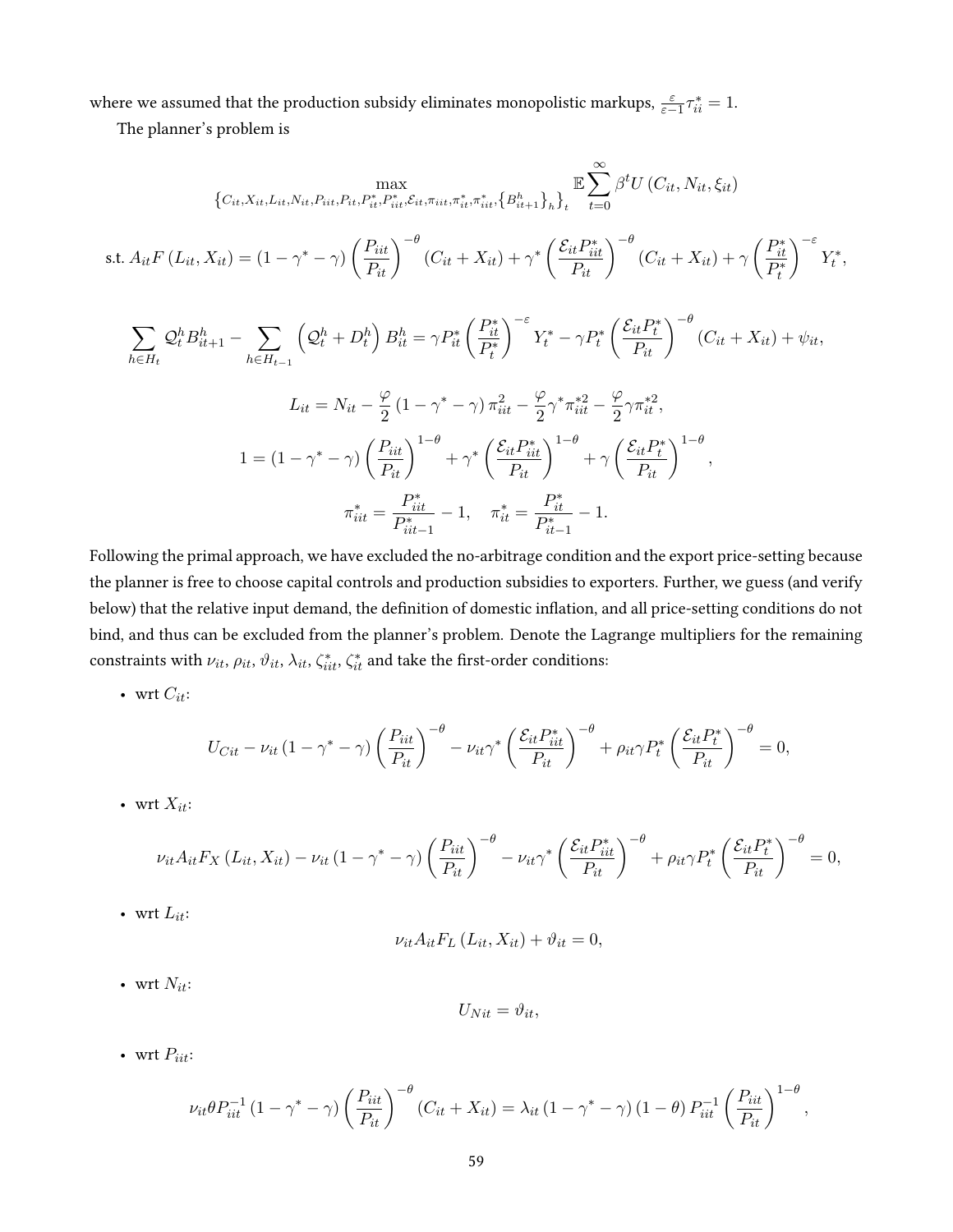• wrt  $P_{it}$ :

$$
-\nu_{it} \left(1 - \gamma^* - \gamma\right) \theta P_{it}^{-1} \left(\frac{P_{it}}{P_{it}}\right)^{-\theta} \left(C_{it} + X_{it}\right) - \nu_{it} \gamma^* \theta P_{it}^{-1} \left(\frac{\mathcal{E}_{it} P_{it}^*}{P_{it}}\right)^{-\theta} \left(C_{it} + X_{it}\right)
$$

$$
+\rho_{it} \gamma P_t^* \theta P_{it}^{-1} \left(\frac{\mathcal{E}_{it} P_t^*}{P_{it}}\right)^{-\theta} \left(C_{it} + X_{it}\right) - \lambda_{it} \left(\theta - 1\right) P_{it}^{-1} = 0,
$$

• wrt  $P_{it}^*$ :

$$
\nu_{it} \varepsilon P_{it}^{*-1} \gamma \left(\frac{P_{it}^*}{P_t^*}\right)^{-\varepsilon} Y_t^* - \rho_{it} \left(1 - \varepsilon\right) \gamma \left(\frac{P_{it}^*}{P_t^*}\right)^{-\varepsilon} Y_t^* - \zeta_{it}^* \frac{1}{P_{it-1}^*} + \beta \mathbb{E}_t \zeta_{it+1}^* \frac{P_{it+1}^*}{P_{it}^{*2}} = 0,
$$

• wrt  $P_{iit}^*$ :

$$
\nu_{it} \theta P_{iit}^{* - 1} \gamma^* \left( \frac{\mathcal{E}_{it} P_{iit}^*}{P_{it}} \right)^{-\theta} (C_{it} + X_{it}) - \lambda_{it} \gamma^* (1 - \theta) P_{iit}^{* - 1} \left( \frac{\mathcal{E}_{it} P_{iit}^*}{P_{it}} \right)^{1 - \theta} -\zeta_{it}^* \frac{1}{P_{iit - 1}^*} + \beta \mathbb{E}_t \zeta_{iit + 1}^* \frac{P_{iit + 1}^*}{P_{iit}^{*2}} = 0,
$$

• wrt  $\mathcal{E}_{it}$ :

$$
\nu_{it}\theta \mathcal{E}_{it}^{-1}\gamma^* \left(\frac{\mathcal{E}_{it}P_{it}^*}{P_{it}}\right)^{-\theta} (C_{it} + X_{it}) - \rho_{it}\theta \mathcal{E}_{it}^{-1}\gamma P_t^* \left(\frac{\mathcal{E}_{it}P_t^*}{P_{it}}\right)^{-\theta} (C_{it} + X_{it})
$$

$$
-\lambda_{it}\gamma^* (1-\theta) \mathcal{E}_{it}^{-1} \left(\frac{\mathcal{E}_{it}P_{it}^*}{P_{it}}\right)^{1-\theta} - \lambda_{it}\gamma (1-\theta) \mathcal{E}_{it}^{-1} \left(\frac{\mathcal{E}_{it}P_t^*}{P_{it}}\right)^{1-\theta} = 0,
$$

• wrt  $B_{it+1}^h$ :

$$
\rho_{it} \mathcal{Q}_t^h = \beta \mathbb{E}_t \rho_{it+1} \left( \mathcal{Q}_{t+1}^h + D_{t+1}^h \right),
$$

• wrt $\pi_{iit} \colon$ 

$$
\vartheta_{it}\varphi\left(1-\gamma^*-\gamma\right)\pi_{iit}=0,
$$

• wrt  $\pi_{iit}^*$ :

$$
\zeta_{iit}^* = -\vartheta_{it}\varphi\gamma^*\pi_{iit}^*,
$$

• wrt  $\pi_{it}^*$ :

$$
\zeta_{it}^* = -\vartheta_{it}\varphi\gamma\pi_{it}^*.
$$

From our guesses, we immediately get the domestic price stabilization,  $\pi_{iit} = 0$ . Combine the FOCs wrt  $C_{it}$  and  $X_{it}$  to get  $\nu_{it} = U_{Cit}/(A_{it}F_X(L_{it}, X_{it}))$ . Together with the FOC wrt  $L_{it}$ , it implies the relative demand for inputs [\(5\)](#page-9-2) and confirms our guess that this condition does not bind.

Next, combine the FOCs wrt  $P_{it}$  and  $\mathcal{E}_{it}$  to eliminate  $\rho_{it}$ . We get  $\lambda_{it} = \nu_{it} \frac{\theta}{1-\theta} \frac{P_{it}}{P_{it}}$  $\frac{P_{it}}{P_{iit}}\left(C_{it}+X_{it}\right)$  and plug it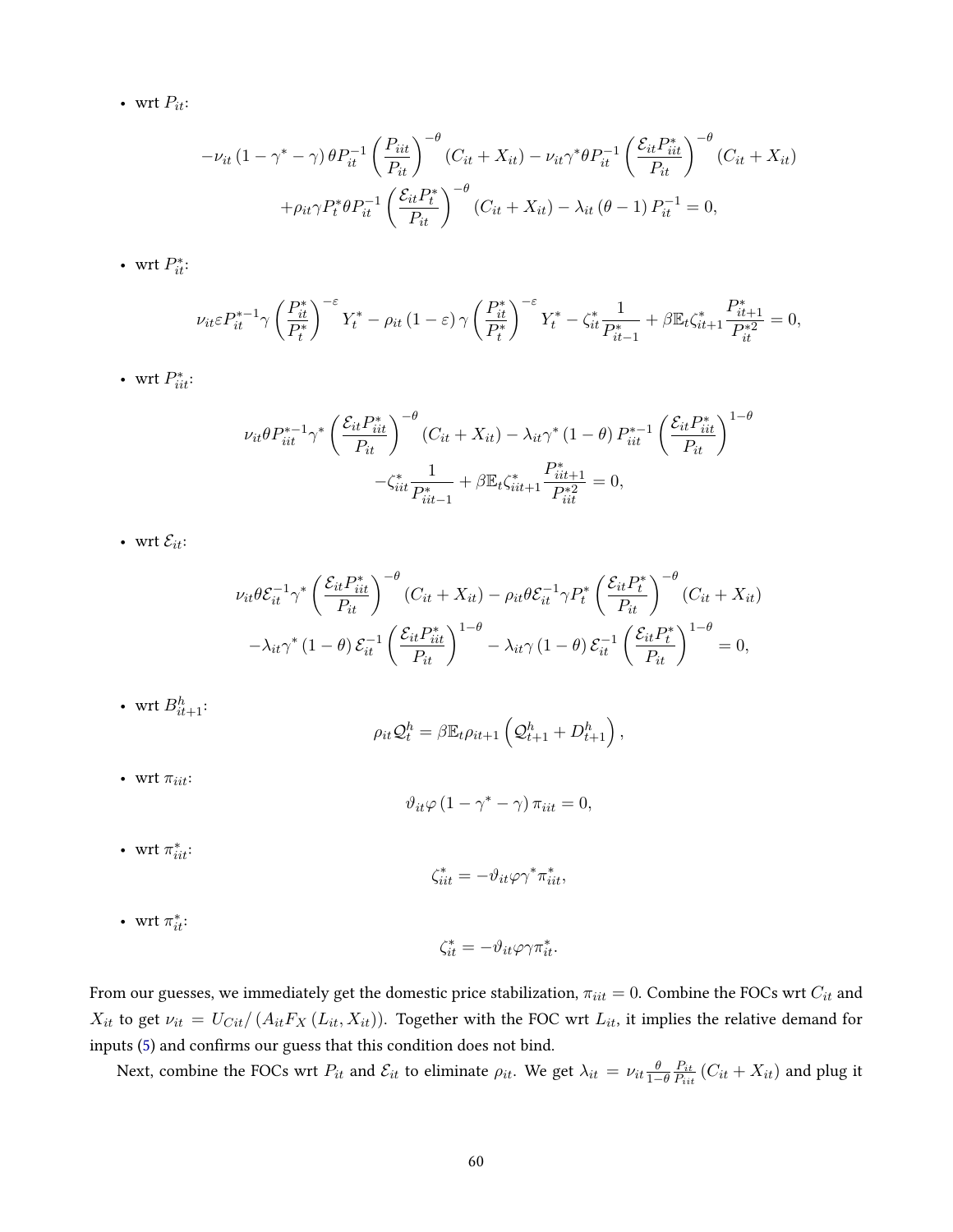back into one of these FOCs to obtain

$$
\nu_{it}\gamma^* \left(\frac{\mathcal{E}_{it}P_{it}^*}{P_{it}}\right)^{-\theta} - \nu_{it}\frac{P_{it}}{P_{itt}} \left[1 - (1 - \gamma^* - \gamma)\left(\frac{P_{itt}}{P_{it}}\right)^{1-\theta}\right] = \rho_{it}\gamma P_t^* \left(\frac{\mathcal{E}_{it}P_t^*}{P_{it}}\right)^{-\theta}.
$$

Together with the FOC wrt  $C_{it}$ , this equation results in  $\nu_{it} = P_{it}U_{Cit}/P_{it}$ , which combined with our previous conditions implies domestic price stabilization. Then it is straightforward to check that the FOC wrt  $P_{iit}$  is also satisfied, confirming our earlier guess that the domestic price-setting condition does not bind.

From the same set of FOCs we can back out  $\rho_{it}$ :

$$
\rho_{it} = -U_{Cit} \left[ \frac{\gamma^*}{\gamma} \frac{\mathcal{E}_{it} P_{iit}^* - P_{iit}}{P_{it} P_t^*} \left( \frac{P_{iit}^*}{P_t^*} \right)^{-\theta} + \frac{\mathcal{E}_{it}}{P_{it}} \right].
$$

Then the optimal portfolio allocation can be found from the FOC wrt  $B_{it+1}^h,$ 

$$
\mathbb{E}_{t}\Theta_{it,t+1} \frac{\frac{\gamma^{*}}{\gamma} \frac{\mathcal{E}_{it+1}P_{it+1}^{*}-P_{iit+1}}{\mathcal{E}_{it+1}P_{t+1}^{*}} \left(\frac{P_{it+1}^{*}}{P_{t+1}^{*}}\right)^{-\theta} + 1}{\frac{\gamma^{*}}{\gamma} \frac{\mathcal{E}_{it}P_{it}^{*}-P_{iit}}{\mathcal{E}_{it}P_{t}^{*}} \left(\frac{P_{iit}^{*}}{P_{t}^{*}}\right)^{-\theta} + 1} \mathcal{E}_{it} \frac{\mathcal{Q}_{t+1}^{h} + D_{t+1}^{h}}{\mathcal{Q}_{t}^{h}} = 1.
$$

Comparing this condition with private risk sharing allows us to back out the values of capital controls  $\tau^c_{it}.$ 

The optimal dynamics of domestic dollar prices can be found from the FOCs wrt  $P_{iit}^*$  and  $\pi_{iit}^*$ :

$$
\pi_{iit}^* \left( \pi_{iit}^* + 1 \right) \left( -U_{Nit} \right) = \beta \mathbb{E}_t \pi_{iit+1}^* \left( \pi_{iit+1}^* + 1 \right) \left( -U_{Nit+1} \right) \n- \frac{\theta}{\varphi} \left( \mathcal{E}_{it} P_{iit}^* - MC_{it} \right) \frac{U_{Cit}}{P_{it}} \left( \frac{\mathcal{E}_{it} P_{iit}^*}{P_{it}} \right)^{-\theta} \left( C_{it} + X_{it} \right).
$$

This coincides with the private sector price-setting condition [\(A8\)](#page-58-1) under  $\tau_{ii}^{*R}=(\varepsilon-1)$  / $\theta.$  Similarly, the optimal dynamics of export prices follows from the FOCs wrt $P_{it}^*$  and  $\pi_{it}^*.$ 

$$
\pi_{it}^* \left( \pi_{it}^* + 1 \right) \left( -U_{Nit} \right) = \beta \mathbb{E}_t \pi_{it+1}^* \left( \pi_{it+1}^* + 1 \right) \left( -U_{Nit+1} \right) \n- \kappa \left( \mathcal{E}_{it} P_{it}^* - \frac{\varepsilon}{\varepsilon - 1} M C_{it} - \frac{\gamma^*}{\gamma} \frac{P_{iit} - \mathcal{E}_{it} P_{iit}^*}{P_t^*} \left( \frac{P_{iit}^*}{P_t^*} \right)^{-\theta} P_{it}^* \right) \frac{U_{Cit}}{P_{it}} \frac{Y_{it}^*}{\gamma}.
$$

Using the value of capital controls  $\tau^c_{it}$ , one can see this condition is equivalent to subsidizing export revenues in the same way as revenues from financial assets.

To conclude, we have shown that there exists a set of Lagrange multipliers such that all first-order conditions and constraints of the policy problem are satisfied under the proposed policy.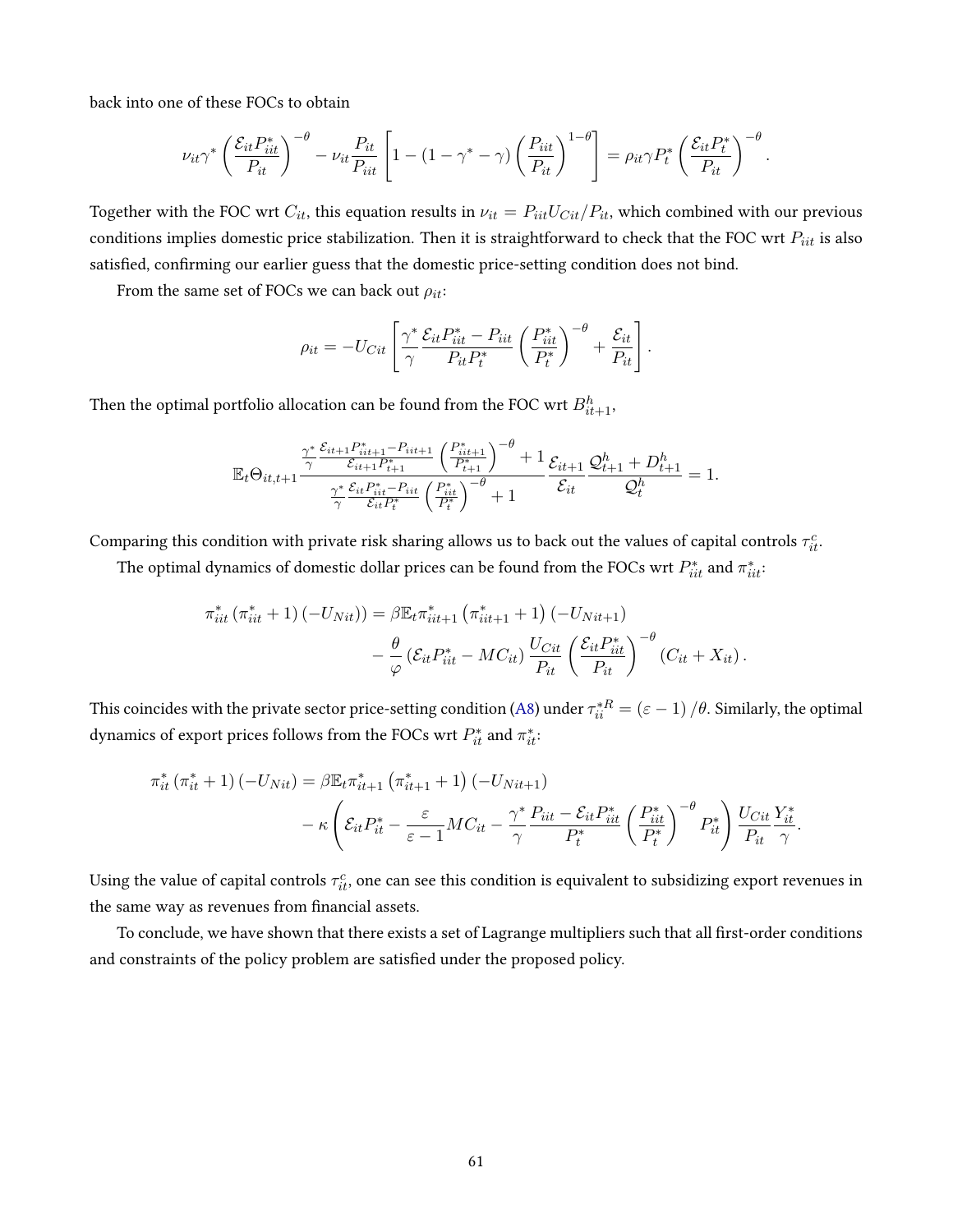### A.4 Proofs for Section [5](#page-31-0)

#### A.4.1 Complete markets

For the case of complete markets, we consider the full set of Arrow-Debreu securities and formulate the single consumer's budget constraint (instead of a recursive formulation),

$$
\mathbb{E}\sum_{t=0}^{\infty}\beta^{t}Z_{t}\mathcal{E}_{it}^{-1}\left[W_{it}N_{it}+\Pi_{it}^{f}+T_{it}-P_{it}C_{it}\right]=0,
$$

where with a slight abuse of the notation,  $Z_t$  denotes the period-zero price of an Arrow-Debreu security that pays one dollar in period  $t$  for a given history of shocks. Then the no-arbitrage condition  $(3)$  is replaced with

$$
\frac{U_{Cit}}{U_{Ci0}} \frac{P_{i0}}{P_{it}} \frac{\mathcal{E}_{it}}{\mathcal{E}_{i0}} \frac{1}{Z_t} = 1,
$$
\n
$$
\frac{U_{Cit}}{P_{it}} \mathcal{E}_{it} = \Lambda_i Z_t,
$$
\n(A9)

which can be also rewritten as

where  $\Lambda_i$  is the country  $i$ 's consumers' Lagrange multiplier on the budget constraint. Intuitively, the constant  $\Lambda_i$  determines the wealth of country i relative to the rest of the world. In equilibrium, all non-US countries are ex-ante symmetric, and therefore  $\Lambda_i = 1$  for  $i \neq 0$ . The country's budget constraint [\(10\)](#page-11-2) is then

$$
\mathbb{E}\sum_{t=0}^{\infty}\beta^{t}Z_{t}\gamma\left[P_{it}^{*}\left(\frac{P_{it}^{*}}{P_{t}^{*}}\right)^{-\varepsilon}Y_{t}^{*}-P_{t}^{*}\left(\frac{P_{t}^{*}}{P_{it}}\right)^{-\theta}(C_{it}+X_{it})\right]=0.
$$

#### <span id="page-62-1"></span>A.4.2 Proof of Proposition [6](#page-32-0)

Because of Assumption [A3,](#page-32-1) the problem is effectively static with agents setting prices and sharing the risk before the realization of shocks. To simplify notation, we therefore, focus on a one-period version of the model. To prove the proposition, we first formulate the policy problem and take the non-linear first-order conditions. We then find the non-stochastic steady state, and linearize optimality conditions around it. The solution of this system describes the optimal (linear) policy.

Policy problem and optimality conditions The U.S. policy problem has two blocks of constraints: the local and the global. The local block is exactly the same as for any other country. The global block includes equilibrium conditions for all other countries, as well as their optimal policy.<sup>[38](#page-62-0)</sup>

To be more precise, for each country  $j$ , the global block consists of the export price setting, the relative demand for inputs, the domestic price stabilization, the domestic price index, the risk-sharing condition, and the market clearing. On top of it, we add the definition of the global aggregate  $Y_t^*$ , so that the global block becomes

$$
\mathbb{E}\left(\frac{\mathcal{E}_{jt}P_t^*}{P_{jt}} - \frac{\varepsilon}{\varepsilon - 1}h\left(\frac{-U_{Njt}}{U_{Cjt}}\right)/A_{jt}\right)U_{Cjt}Y_t^* = 0,
$$

<span id="page-62-0"></span> $38$ It can be shown that all global balances follow from these constraints.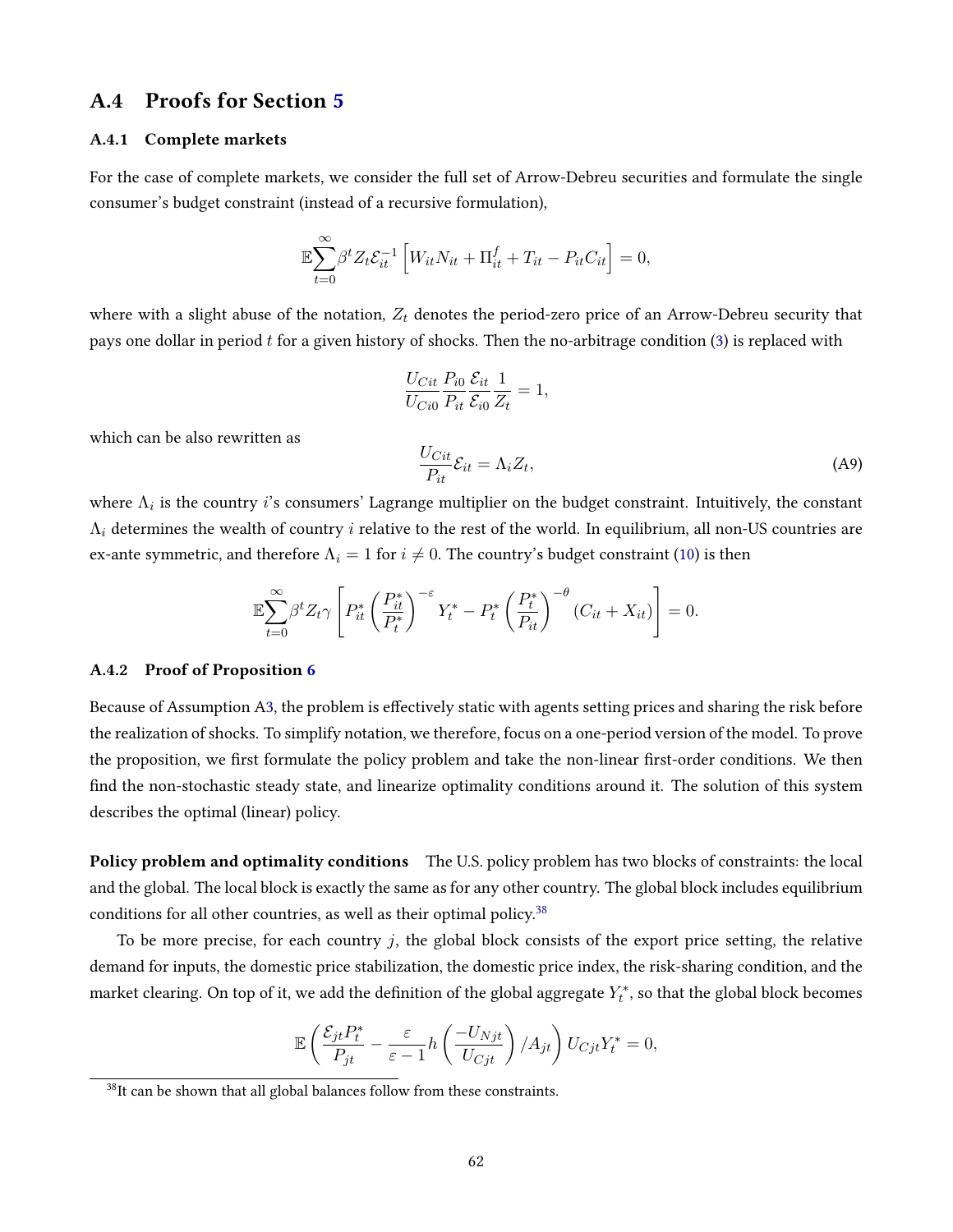$$
\frac{X_{jt}}{N_{jt}} = g\left(\frac{-U_{Njt}}{U_{Cjt}}\right), \qquad \frac{P_{jjt}}{P_{jt}} = h\left(\frac{-U_{Njt}}{U_{Cjt}}\right) / A_{jt},
$$

$$
(1 - \gamma) \left(\frac{P_{jjt}}{P_{jt}}\right)^{1-\theta} + \gamma \left(\frac{\mathcal{E}_{jt} P_t^*}{P_{jt}}\right)^{1-\theta} = 1,
$$

$$
\frac{\mathcal{E}_{jt} U_{Cjt}}{P_{jt}} = Z_t,
$$

$$
A_{jt} F\left(N_{jt}, X_{jt}\right) = (1 - \gamma) \left(\frac{P_{jjt}}{P_{jt}}\right)^{-\theta} \left(C_{jt} + X_{jt}\right) + \gamma Y_t^*,
$$

$$
Y_t^* = \int \left(\frac{\mathcal{E}_{jt} P_t^*}{P_{jt}}\right)^{-\theta} \left(C_{jt} + X_{jt}\right) dj,
$$

where we have already used the ex-ante symmetry of all non-U.S. countries (leading to  $P_{it}^* = P_t^*$  and  $\Lambda_j = 1$ ). Each country j has six local variables in this block:  $\mathcal{E}_{jt}P_{jt}$ ,  $N_{jt}$ ,  $C_{jt}$ ,  $X_{jt}$ .  $P_{jjt}$ . Without loss of generality, normalize stabilized domestic prices to  $P_{jjt} = 1$ . The remaining five constraints can then be used to solve for the five local variables as functions of the remaining global variables:  $P_t^*$ ,  $Y_t^*$ ,  $Z_t$ . Similarly, the last condition defines the global demand as a function of the other global variables,  $Y_t^* = Y_t^*$   $(P_t^*, Z_t)$ . Thus, the global block reduces to this condition and the export price setting, which we denote as  $\mathbb{E}\,\Omega\left(P_{t}^{*},Z_{t}\right)=0.$ 

The full U.S. policy problem can then be written as

$$
\max_{C_{it}, X_{it}, L_{it}, N_{it}, P_{it}, P_{it}, P_{it}, Z_t, P_t^*} \mathbb{E} U(C_{it}, N_{it}, \xi_{it})
$$

s.t. 
$$
A_{it}F(L_{it}, X_{it}) = (1 - \gamma) \left(\frac{P_{iit}}{P_{it}}\right)^{-\theta} (C_{it} + X_{it}) + \gamma \left(\frac{P_{it}^{*}}{P_{t}^{*}}\right)^{-\varepsilon} Y_{t}^{*}(P_{t}^{*}, Z_{t}),
$$
  
\n
$$
\frac{X_{it}}{L_{it}} = g\left(\frac{-U_{Nit}}{U_{Cit}}\right), \qquad L_{it} = N_{it},
$$
\n
$$
\mathbb{E}\gamma Z_{t} \left[P_{it}^{*}\left(\frac{P_{it}^{*}}{P_{t}^{*}}\right)^{-\varepsilon} Y_{t}^{*}(P_{t}^{*}, Z_{t}) - P_{t}^{*}\left(\frac{P_{t}^{*}}{P_{it}}\right)^{-\theta} (C_{it} + X_{it})\right] = 0,
$$
\n
$$
(1 - \gamma) \left(\frac{P_{iit}}{P_{it}}\right)^{1-\theta} + \gamma \left(\frac{P_{t}^{*}}{P_{it}}\right)^{1-\theta} = 1, \qquad \frac{U_{Cit}}{P_{it}} = \Lambda_{i} Z_{t},
$$
\n
$$
\mathbb{E}\left(\frac{P_{iit}}{P_{it}} - h\left(\frac{-U_{Nit}}{U_{Cit}}\right)/A_{it}\right)U_{Cit}\left(\frac{P_{iit}}{P_{it}}\right)^{-\theta} (C_{it} + X_{it}) = 0,
$$
\n
$$
\mathbb{E}\left(\frac{P_{it}}{P_{it}} - \frac{\varepsilon}{\varepsilon - 1} h\left(\frac{-U_{Nit}}{U_{Cit}}\right)/A_{it}\right)U_{Cit}\left(\frac{P_{it}}{P_{t}^{*}}\right)^{-\varepsilon} Y_{t}^{*}(P_{t}^{*}, Z_{t}) = 0,
$$
\n
$$
\mathbb{E}\Omega(P_{t}^{*}, Z_{t}) = 0.
$$

This problem is different from the one in non-U.S. economies in several dimensions. First, the U.S. can choose global variables  $P_t^*$  and  $Z_t$ , and also has one more ex-ante constraint. Second, by construction  $\mathcal{E}_{it}=1$ , and the U.S. policy is effectively choosing state-dependent  $Z_t$ . Also, because of the ex-ante symmetry of other countries, it is sufficient to focus on the export price setting of just one non-U.S. economy.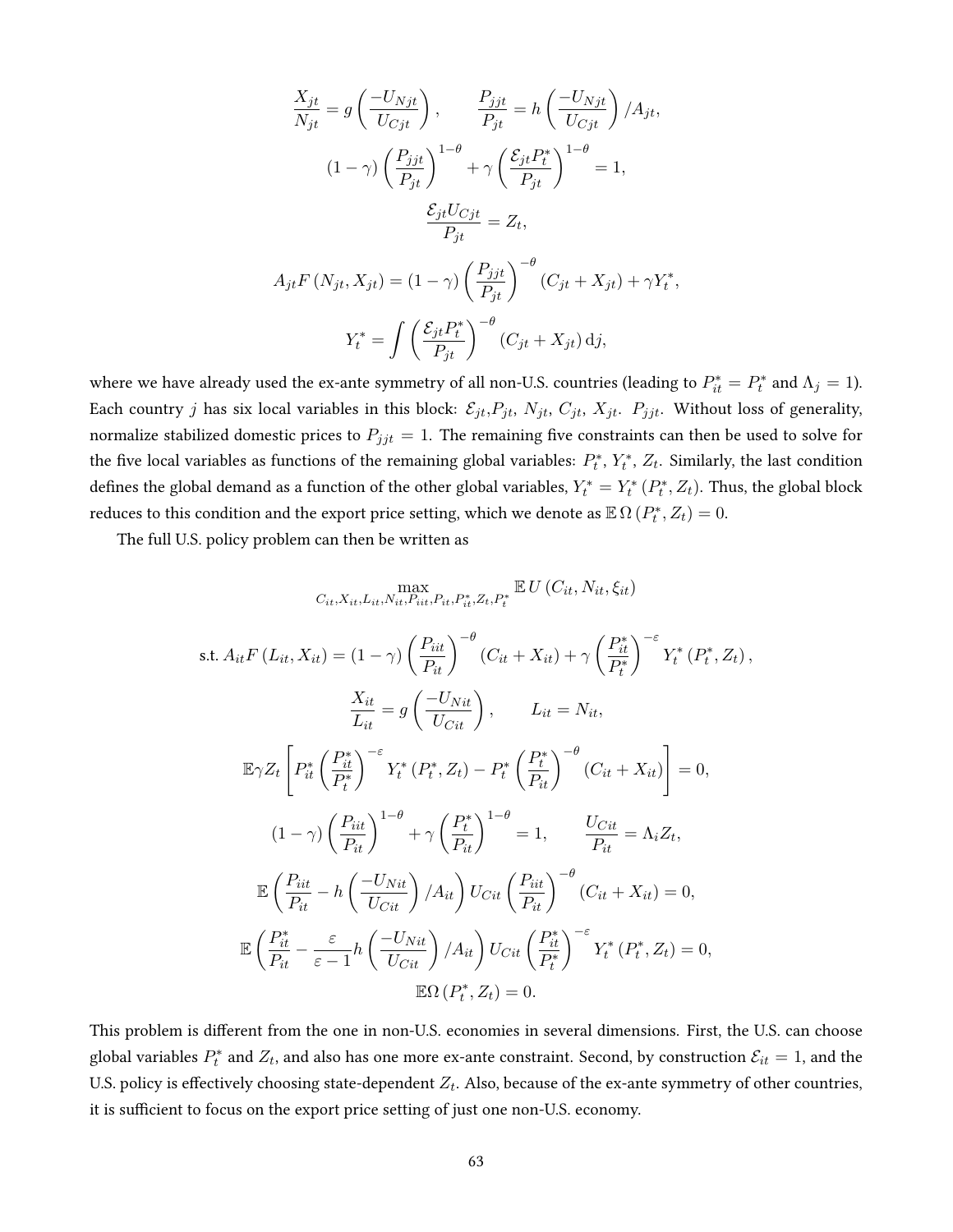Following previous sections, let's denote the Lagrange multipliers as  $\nu_{it},\,\eta_{it},\,\vartheta_{it},\,\rho_i,\,\lambda_{it},\,\chi_{it},\,\mu_{ii},\,\mu_i^*,\,\mu_j^*,^{39}$  $\nu_{it},\,\eta_{it},\,\vartheta_{it},\,\rho_i,\,\lambda_{it},\,\chi_{it},\,\mu_{ii},\,\mu_i^*,\,\mu_j^*,^{39}$  $\nu_{it},\,\eta_{it},\,\vartheta_{it},\,\rho_i,\,\lambda_{it},\,\chi_{it},\,\mu_{ii},\,\mu_i^*,\,\mu_j^*,^{39}$ Then the system of first-order conditions is:  $% \mathcal{N}$ 

• wrt $C_{it}$ :

$$
U_{Cit} - \nu_{it} (1 - \gamma) \left(\frac{P_{iit}}{P_{it}}\right)^{-\theta} - \eta_{it} g' \left(\frac{-U_{Nit}}{U_{Cit}}\right) \frac{-U_{NCit} U_{Cit} + U_{Nit} U_{CCit}}{U_{Cit}^2}
$$

$$
-\rho_i \gamma Z_t P_t^* \left(\frac{P_t^*}{P_{it}}\right)^{-\theta} + \chi_{it} \frac{U_{CCit}}{P_{it}} + \mu_{ii} \left[\ldots\right] + \mu_i^* \left[\ldots\right] = 0,
$$

• wrt  $X_{it}$ :

$$
\nu_{it} A_{it} F_X (L_{it}, X_{it}) - \nu_{it} (1 - \gamma) \left( \frac{P_{it}}{P_{it}} \right)^{-\theta} + \eta_{it} \frac{1}{L_{it}} - \rho_i Z_t \gamma P_t^* \left( \frac{P_t^*}{P_{it}} \right)^{-\theta} + \mu_{ii} \left[ ... \right] + \mu_i^* \left[ ... \right] = 0,
$$

• wrt  $L_{it}$ :

$$
\nu_{it} A_{it} F_L (L_{it}, X_{it}) - \eta_{it} \frac{X_{it}}{L_{it}^2} + \vartheta_{it} + \mu_{ii} [\ldots] + \mu_i^* [\ldots] = 0,
$$

• wrt  $N_{it}$ :

$$
U_{Nit} - \eta_{it} g' \left( \frac{-U_{Nit}}{U_{Cit}} \right) \frac{-U_{NNit} U_{Cit} + U_{Nit} U_{CNit}}{U_{Cit}^2} - \vartheta_{it} + \chi_{it} \frac{U_{CNit}}{P_{it}} + \mu_{ii} \left[ ... \right] + \mu_i^* \left[ ... \right] = 0,
$$

• wrt (state-invariant)  $P_{iit}$ :

$$
\mathbb{E}\left[\nu_{it}\left(1-\gamma\right)\theta\frac{1}{P_{it}}\left(\frac{P_{iit}}{P_{it}}\right)^{-\theta}\left(C_{it}+X_{it}\right)-\left(1-\gamma\right)\lambda_{it}\left(1-\theta\right)\frac{1}{P_{it}}\left(\frac{P_{iit}}{P_{it}}\right)^{1-\theta}+\mu_{ii}\left[\ldots\right]\right]=0,
$$

• wrt (state-invariant)  $P_{it}$ :

$$
\mathbb{E}\left[-\nu_{it}\left(1-\gamma\right)\theta\frac{1}{P_{it}}\left(\frac{P_{iit}}{P_{it}}\right)^{-\theta}\left(C_{it}+X_{it}\right)-\rho_{i}\gamma Z_{t}P_{t}^{*}\theta\frac{1}{P_{it}}\left(\frac{P_{t}^{*}}{P_{it}}\right)^{-\theta}\left(C_{it}+X_{it}\right)+\mu_{ii}\left[...\right]\right]
$$

$$
-\chi_{it}\frac{U_{Cit}}{P_{it}^{2}}-\lambda_{it}\left(1-\gamma\right)\left(\theta-1\right)\frac{1}{P_{it}}\left(\frac{P_{iit}}{P_{it}}\right)^{1-\theta}-\lambda_{it}\gamma\left(\theta-1\right)\frac{1}{P_{it}}\left(\frac{\mathcal{E}_{it}P_{t}^{*}}{P_{it}}\right)^{1-\theta}+\mu_{i}^{*}\left[...\right]\right]=0,
$$

• wrt (state-invariant)  $P_{it}^*$ :

$$
\mathbb{E}\left[\nu_{it}\gamma\varepsilon\frac{1}{P_{it}^*}\left(\frac{P_{it}^*}{P_t^*}\right)^{-\varepsilon}Y_t^* + \rho_i\gamma Z_t\left(1-\varepsilon\right)\left(\frac{P_{it}^*}{P_t^*}\right)^{-\varepsilon}Y_t^* + \mu_i^*\left[\ldots\right]\right] = 0,
$$

• wrt (state-invariant)  $\Lambda_i$ :

$$
\mathbb{E}\left[\chi_{it}Z_t\right]=0,
$$

<span id="page-64-0"></span><sup>&</sup>lt;sup>39</sup>The Lagrange multipliers without time subscripts are state-invariant constants, while Lagrange multipliers with time subscripts vary state-by-state.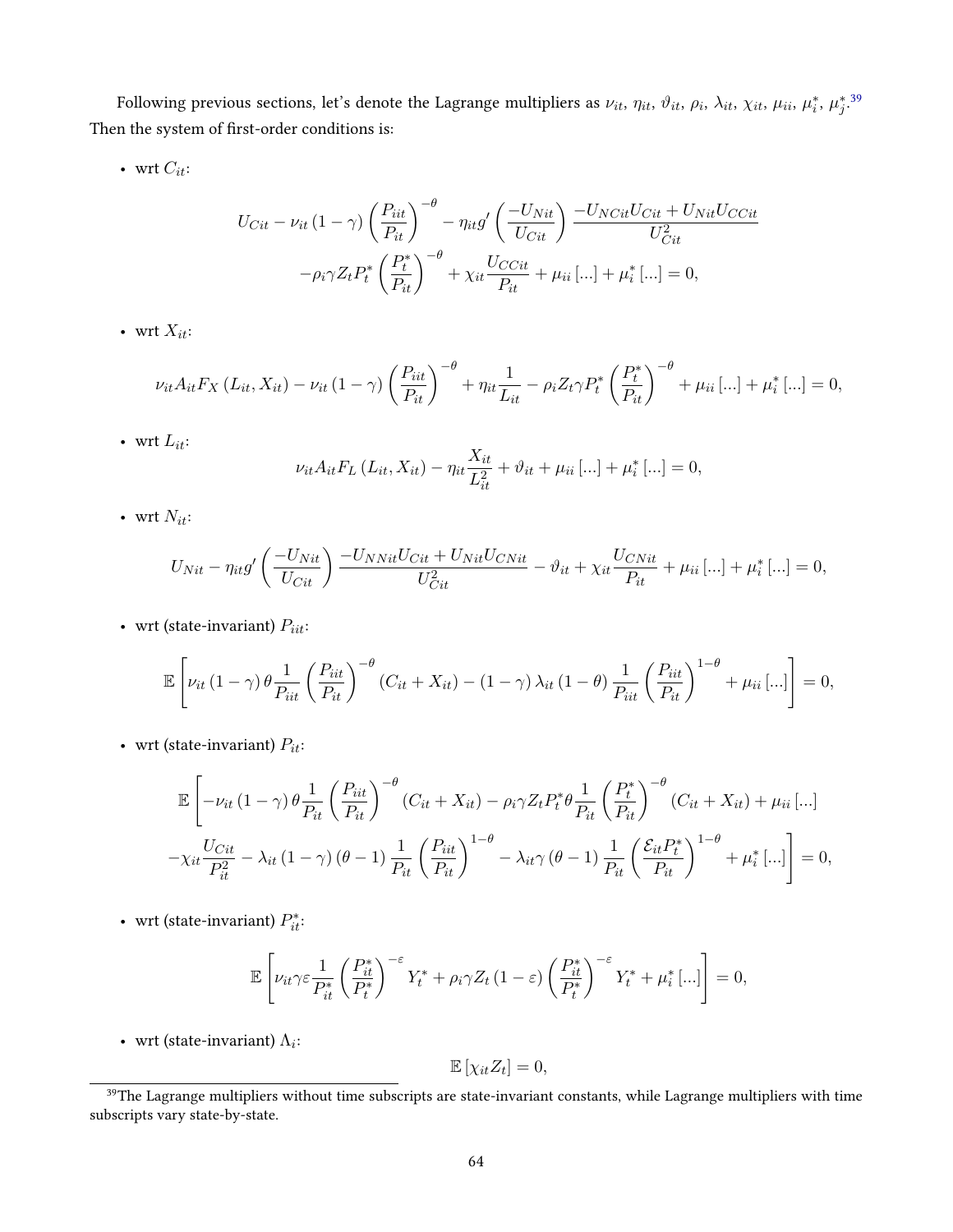• wrt  $Z_t$ :

$$
-\nu_{it}\gamma \left(\frac{P_{it}^*}{P_t^*}\right)^{-\varepsilon} \frac{\partial Y_t^* \left(P_t^*, Z_t\right)}{\partial Z_t} + \rho_i \gamma \left[P_{it}^* \left(\frac{P_{it}^*}{P_t^*}\right)^{-\varepsilon} Y_t^* - P_t^* \left(\frac{P_{t}^*}{P_{it}}\right)^{-\theta} \left(C_{it} + X_{it}\right)\right]
$$

$$
+\rho_i \gamma Z_t P_{it}^* \left(\frac{P_{it}^*}{P_t^*}\right)^{-\varepsilon} \frac{\partial Y_t^* \left(P_t^*, Z_t\right)}{\partial Z_t} - \chi_{it}\Lambda_i + \mu_i^* \left[\ldots\right] + \mu_j^* \frac{\partial \Omega \left(P_t^*, Z_t\right)}{\partial Z_t} = 0,
$$

• wrt (state-invariant)  $P_t^*$ :

$$
\mathbb{E}\left[-\nu_{it}\gamma\varepsilon P_t^{*-1}\left(\frac{P_{it}^*}{P_t^*}\right)^{-\varepsilon}Y_t^* - \nu_{it}\gamma\left(\frac{P_{it}^*}{P_t^*}\right)^{-\varepsilon}\frac{\partial Y_t^*\left(P_t^*, Z_t\right)}{\partial P_t^*} + \rho_i\gamma Z_t P_{it}^*\varepsilon P_t^{*-1}\left(\frac{P_{it}^*}{P_t^*}\right)^{-\varepsilon}Y_t^*\right) - \rho_i\gamma Z_t \left(1-\theta\right)\left(\frac{P_t^*}{P_{it}}\right)^{-\theta}\left(C_{it}+X_{it}\right) + \rho_i\gamma Z_t P_{it}^*\left(\frac{P_{it}^*}{P_t^*}\right)^{-\varepsilon}\frac{\partial Y_t^*\left(P_t^*, Z_t\right)}{\partial P_t^*} - \lambda_{it}\gamma\left(1-\theta\right)P_t^{*-1}\left(\frac{P_t^*}{P_{it}}\right)^{1-\theta} + \mu_i^*\left[...\right] + \mu_j^*\frac{\partial\Omega\left(P_t^*, Z_t\right)}{\partial P_t^*}\right] = 0,
$$

where we omitted terms with  $\mu_{ii}$  and  $\mu_i^*$  for the reasons discussed below.

Non-stochastic steady state We drop time subscript to denote the values of variables in a non-stochastic steady-state. Because the price stickiness does not play any role in the non-stochastic steady state, the U.S. is symmetric to all other countries. It follows that  $\Lambda_i=1$ ,  $P_i^*=P^*$ , the law of one price holds up to a production subsidy,  $P_i^* = \frac{\varepsilon}{\varepsilon - 1} P_{ii}$ , and domestic prices are equal to the marginal costs,  $P_{ii} = P_i/(A_i F_X(L_i, X_i))$ . Then it is straightforward to verify that the system of FOCs and constraints holds under  $\eta_i = \chi_i = \mu_{ii} = \mu_i^* = 0$ ,  $\vartheta_i=U_{Ni},$   $\rho_i=1$ ,  $\nu_i=U_{Ci}P_{ii}/P_i,$   $\lambda_i=\frac{\theta}{1-\theta}U_{Ci}\left(C_i+X_i\right),$  and two global conditions

<span id="page-65-0"></span>
$$
\frac{U_{Ci}}{P_i} \gamma (P_{ii} - P_i^*) \frac{\partial Y^*}{\partial Z} = \mu_j^* \frac{\partial \Omega}{\partial Z}, \qquad \frac{U_{Ci}}{P_i} \gamma (P_{ii} - P_i^*) \frac{\partial Y^*}{\partial P^*} = \mu_j^* \frac{\partial \Omega}{\partial P^*}.
$$
 (A10)

First-order approximations Note that the state-invariant Largrange multipliers  $(\rho_i, \mu_{ii}, \mu_i^*, \mu_j^*)$  are of the second order and hence, up to the first order, are equal to their steady-state values. In particular, this means that we do not need to take derivatives of the local price-setting conditions since both  $\mu_{ii}$  and  $\mu_i^*$  are zero to the first order. The same argument applies to state-invariant variables such as  $\Lambda_i$ ,  $P_{it}$ ,  $P_{it}$ ,  $P_t^*$ ,  $P_t^*$  and therefore, we do not need to take approximations of the FOCs wrt state-invariant variables.

We denote the first-order deviations of variables with small letters, e.g.  $c_{it}$  is a linear approximation of  $C_{it}$ . For Greek letters (Lagrange multipliers), we keep the original letters. Then the approximations to the remaining FOCs are:

• wrt  $C_{it}$ :

$$
U_{CCi}c_{it} + U_{CNi}n_{it} - \eta_{it}g' \left(\frac{-U_{Ni}}{U_{Ci}}\right) \frac{-U_{NCi}U_{Ci} + U_{Ni}U_{CCi}}{U_{Ci}^2}
$$

$$
-\nu_{it} (1 - \gamma) \left(\frac{P_{ii}}{P_i}\right)^{-\theta} - \gamma z_t P^* \left(\frac{P^*}{P_i}\right)^{-\theta} + \chi_{it} \frac{U_{CCi}}{P_i} = 0,
$$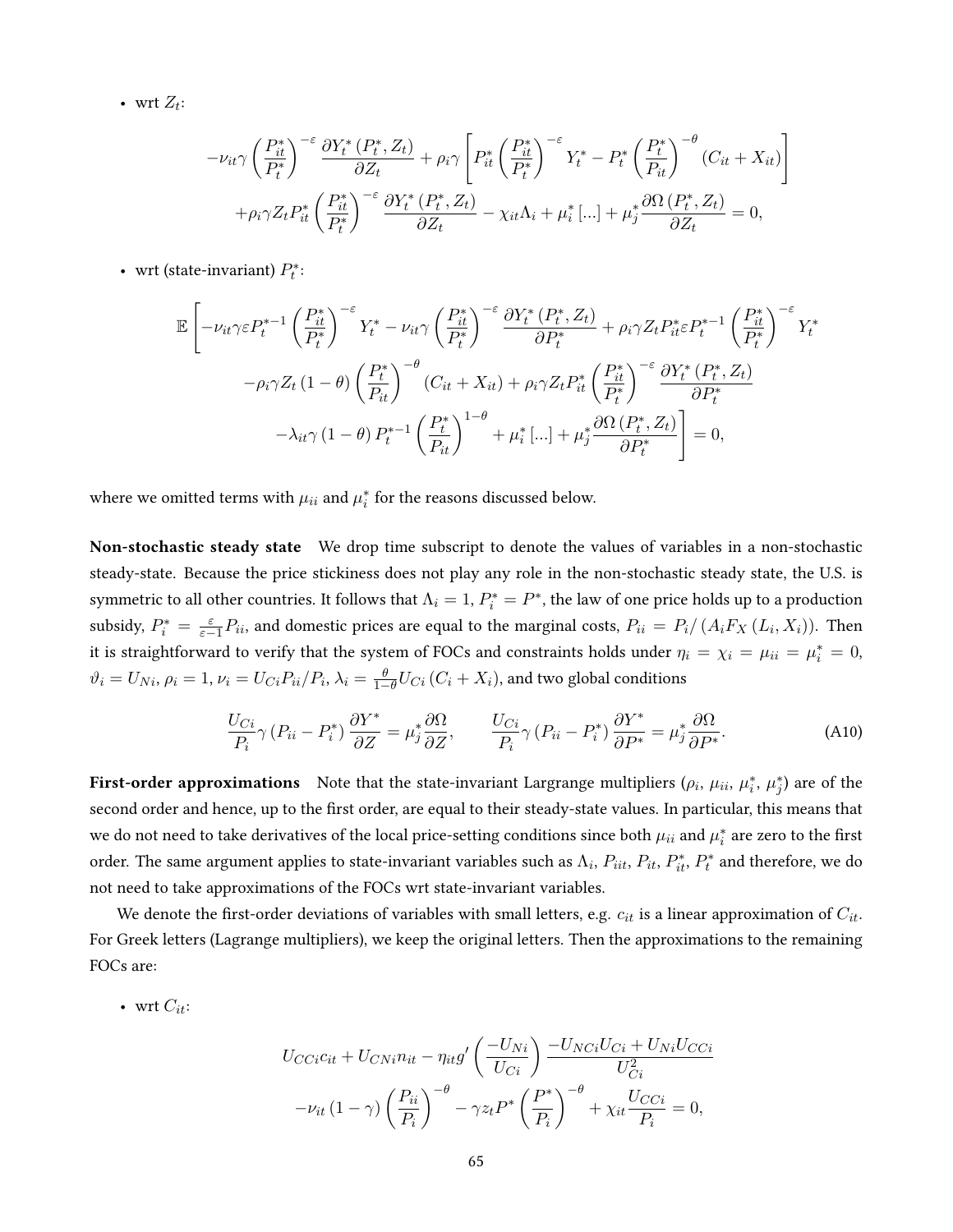• wrt  $X_{it}$ :

$$
\nu_{it} A_i F_X \left( L_i, X_i \right) + U_{Ci} \frac{P_{ii}}{P_i} a_{it} F_X \left( L_i, X_i \right) + U_{Ci} \frac{P_{ii}}{P_i} A_i F_{XL} \left( L_i, X_i \right) l_{it}
$$

$$
+ U_{Ci} \frac{P_{ii}}{P_i} A_i F_{XX} \left( L_i, X_i \right) x_{it} - \nu_{it} \left( 1 - \gamma \right) \left( \frac{P_{ii}}{P_i} \right)^{-\theta} + \eta_{it} \frac{1}{L_i} - z_t \gamma P^* \left( \frac{P^*}{P_i} \right)^{-\theta} = 0,
$$

• wrt  $L_{it}$ :

$$
\nu_{it} A_i F_L (L_i, X_i) + U_{Ci} \frac{P_{ii}}{P_i} a_{it} F_L (L_i, X_i) + U_{Ci} \frac{P_{ii}}{P_i} A_i F_{LL} (L_i, X_i) l_{it}
$$

$$
+ U_{Ci} \frac{P_{ii}}{P_i} A_i F_{LX} (L_i, X_i) x_{it} - \eta_{it} \frac{X_i}{L_i^2} + \vartheta_{it} = 0,
$$

- wrt $N_{it}$ :

$$
U_{NNi}n_{it} + U_{NCi}c_{it} - \eta_{it}g'\left(\frac{-U_{Ni}}{U_{Ci}}\right)\frac{-U_{NNi}U_{Ci} + U_{Ni}U_{CNi}}{U_{Ci}^2} - \vartheta_{it} + \chi_{it}\frac{U_{CNi}}{P_i} = 0,
$$

• wrt  $Z_t$ :

$$
\gamma \left[ P_i^* \left( \frac{P_i^*}{P^*} \right)^{-\varepsilon} c_t^* - P^* \left( \frac{P^*}{P_i} \right)^{-\theta} (c_{it} + x_{it}) \right] - \chi_{it} + \mu_j^* \frac{\partial^2 \Omega}{\partial Z^2} z_t
$$
  
+
$$
\gamma (z_t P_i^* - \nu_{it}) \frac{\partial Y^* (P^*, Z)}{\partial Z} + \gamma (Z P_i^* - \nu_i) \frac{\partial^2 Y^* (P^*, Z)}{\partial Z^2} z_t = 0.
$$

The first four FOCs represent the local block of the system. They can be solved for the four Lagrange multipliers:  $\nu_{it}$ ,  $\eta_{it}$ ,  $\chi_{it}$ ,  $\vartheta_{it}$ . We then plug the values of  $\chi_{it}$  and  $\nu_{it}$  into the last FOC, which represents the global block, to obtain the optimal policy rule. We proceed to implement these steps.

**Local block** This linear system of four equations can be solved in terms of four variables:  $v_{it}$ ,  $\eta_{it}$ ,  $\chi_{it}$ ,  $\vartheta_{it}$ . The solution becomes simpler if we use two more equilibrium conditions. First, take the first-order approximation to the relative demand for inputs,  $U_{Cit}/(-U_{Nit}) = F_X(L_{it}, X_{it})/F_L(L_{it}, X_{it})$ :

$$
U_{Ci} \frac{P_{ii}}{P_i} A_i \left( F_{XL} (L_i, X_i) - \frac{U_{Ci}}{-U_{Ni}} F_{LL} (L_i, X_i) \right) l_{it} - \left( U_{CCi} + U_{NCi} \frac{U_{Ci}}{-U_{Ni}} \right) c_{it}
$$
  
+ 
$$
U_{Ci} \frac{P_{ii}}{P_i} A_i \left( F_{XX} (L_i, X_i) - \frac{U_{Ci}}{-U_{Ni}} F_{LX} (L_i, X_i) \right) x_{it} - \left( \frac{U_{Ci}}{-U_{Ni}} U_{NNi} + U_{CNi} \right) n_{it} = 0.
$$

Second, linearize the U.S. risk-sharing condition,  $U_{Cit}/P_{it} = Z_t$ :

$$
U_{CCi}c_{it} + U_{CNi}n_{it} = P_iz_t.
$$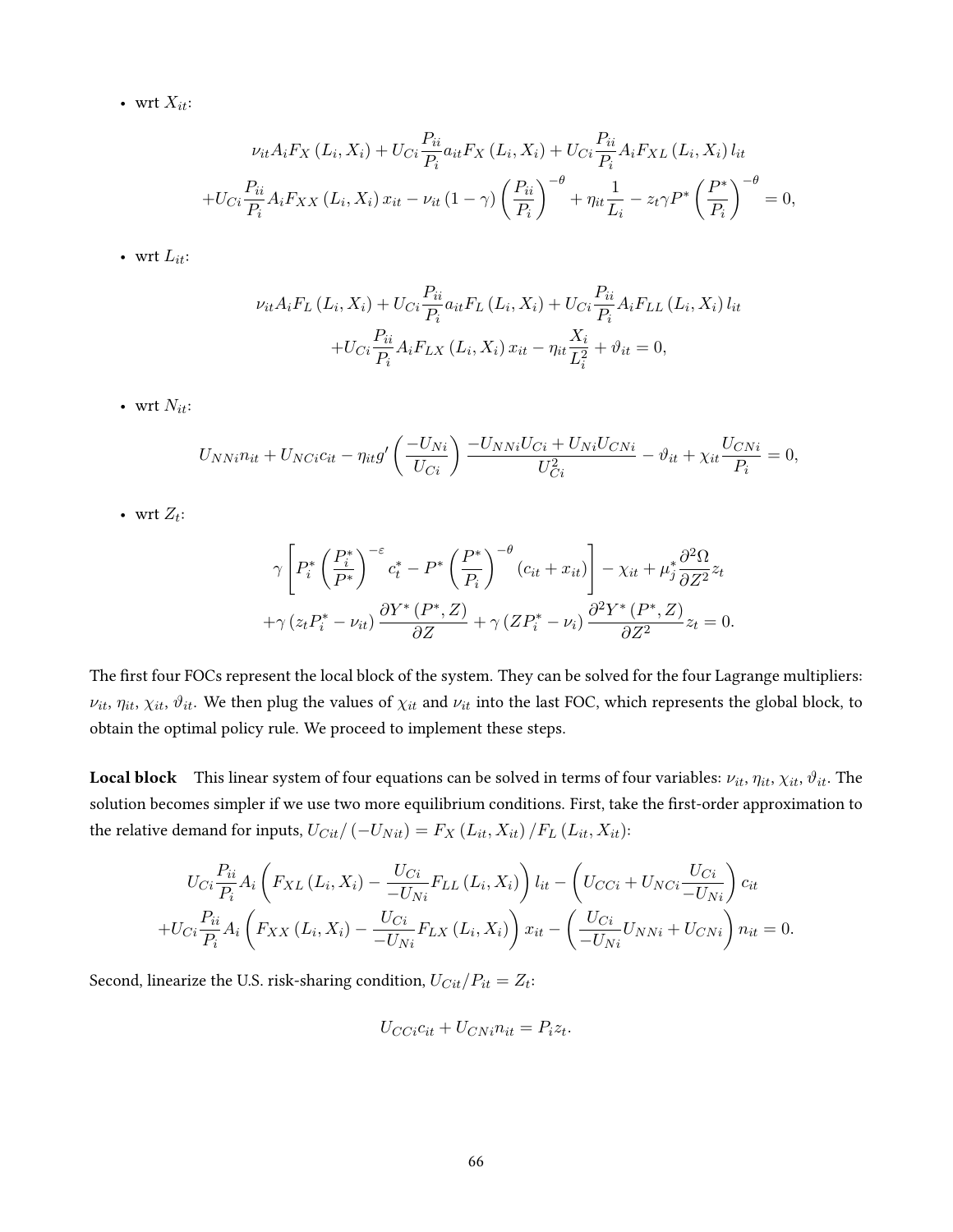Using these conditions, the values of Lagrange multipliers can be shown to be

$$
\nu_{it} = z_t P_{ii} - \frac{\Phi P_{ii} U_{Ci} / P_i}{\gamma \left(\frac{P^*}{P_i}\right)^{1-\theta} (\Phi - 1) + 1} p_{iit},
$$

$$
\eta_{it} = \frac{\gamma \left(\frac{P^*}{P_i}\right)^{1-\theta} - 1}{\gamma \left(\frac{P^*}{P_i}\right)^{1-\theta} (\Phi - 1) + 1} L_i U_{Ci} p_{iit},
$$

$$
\chi_{it} = \eta_{it} \frac{\Phi}{L_i} \frac{P_i}{U_{CGi}} + \eta_{it} g' \left(\frac{-U_{Ni}}{U_{Ci}}\right) \left(\frac{U_{CCi}}{U_{Ci}} - \frac{U_{CNi}}{U_{Ni}}\right) \frac{U_{Ni}}{U_{Ci}} \frac{P_i}{U_{CCi}},
$$

where  $p_{iit}$  is defined as a linear deviation of  $\frac{P_{iit}}{MC_{it}}$ , that is

$$
p_{iit} = \frac{P_{ii}}{P_i} a_{it} F_X (L_i, X_i) + \frac{P_{ii}}{P_i} A_i F_{XX} (L_i, X_i) x_{it} + \frac{P_{ii}}{P_i} A_i F_{XL} (L_i, X_i) l_{it},
$$

and  $\Phi$  is a constant,

$$
\Phi \equiv \frac{U_{CCi}}{U_{CNi}\frac{U_{Ci}}{-U_{Ni}} + U_{CCi}} \left( g' \left( \frac{-U_{Ni}}{U_{Ci}} \right) \frac{\frac{U_{CNi}^2}{U_{CCi}} - U_{NNi}}{-U_{Ni}} L_i + 1 + \frac{X_i}{L_i} \frac{U_{Ci}}{-U_{Ni}} \right).
$$

Global block Take a linear approximation to the net exports:

$$
nx_{it} \equiv P_i^* \left(\frac{P_i^*}{P^*}\right)^{-\varepsilon} c_t^* - P^* \left(\frac{P^*}{P_i}\right)^{-\theta} \left(c_{it} + x_{it}\right).
$$

Then the remaining FOC can be simplified to

$$
\gamma nx_{it} - \chi_{it} + \gamma (z_t P_i^* - \nu_{it}) \frac{\partial Y^*}{\partial Z} + \gamma \frac{U_{Ci}}{P_i} (P_i^* - P_{ii}) \frac{\partial^2 Y^*}{\partial Z^2} z_t + \mu_j^* \frac{\partial^2 \Omega}{\partial Z^2} z_t = 0.
$$

Now plug in the Lagrange multipliers and obtain

$$
\Gamma \cdot p_{iit} + \gamma \epsilon \cdot nx_{it} + \left[ \gamma \left( P_i^* - P_{ii} \right) + \gamma \frac{U_{Ci}}{P_i} \left( P_i^* - P_{ii} \right) \frac{\partial^2 Y^* / \partial Z^2}{\partial Y^* / \partial Z} + \epsilon \mu_j^* \frac{\partial^2 \Omega}{\partial Z^2} \right] z_t = 0.
$$

Here we denote the steady-state derivative of the global demand (determined by the U.S. monetary policy) with respect to the global SDF (given by the Arrow-Debreu price) as  $1/\epsilon \equiv \partial Y^*/\partial Z.$   $\Gamma$  is a constant defined by

$$
\Gamma \equiv (1 - \omega) \times \epsilon \frac{P_i U_{Ni}}{U_{CCi}} \left[ \Phi \frac{U_{Ci}}{U_{Ni}} + g' \left( \frac{-U_{Ni}}{U_{Ci}} \right) \left( \frac{U_{CCi}}{U_{Ci}} - \frac{U_{CNi}}{U_{Ni}} \right) L_i \right] + \omega \times \left( \frac{P^*}{P_i} \right)^{\theta - 1} \frac{U_{Ci}}{P_i} P_{ii},
$$

where

$$
\omega \equiv \frac{\gamma \left(\frac{P^*}{P_i}\right)^{1-\theta} \Phi}{\gamma \left(\frac{P^*}{P_i}\right)^{1-\theta} \Phi + 1 - \gamma \left(\frac{P^*}{P_i}\right)^{1-\theta}}.
$$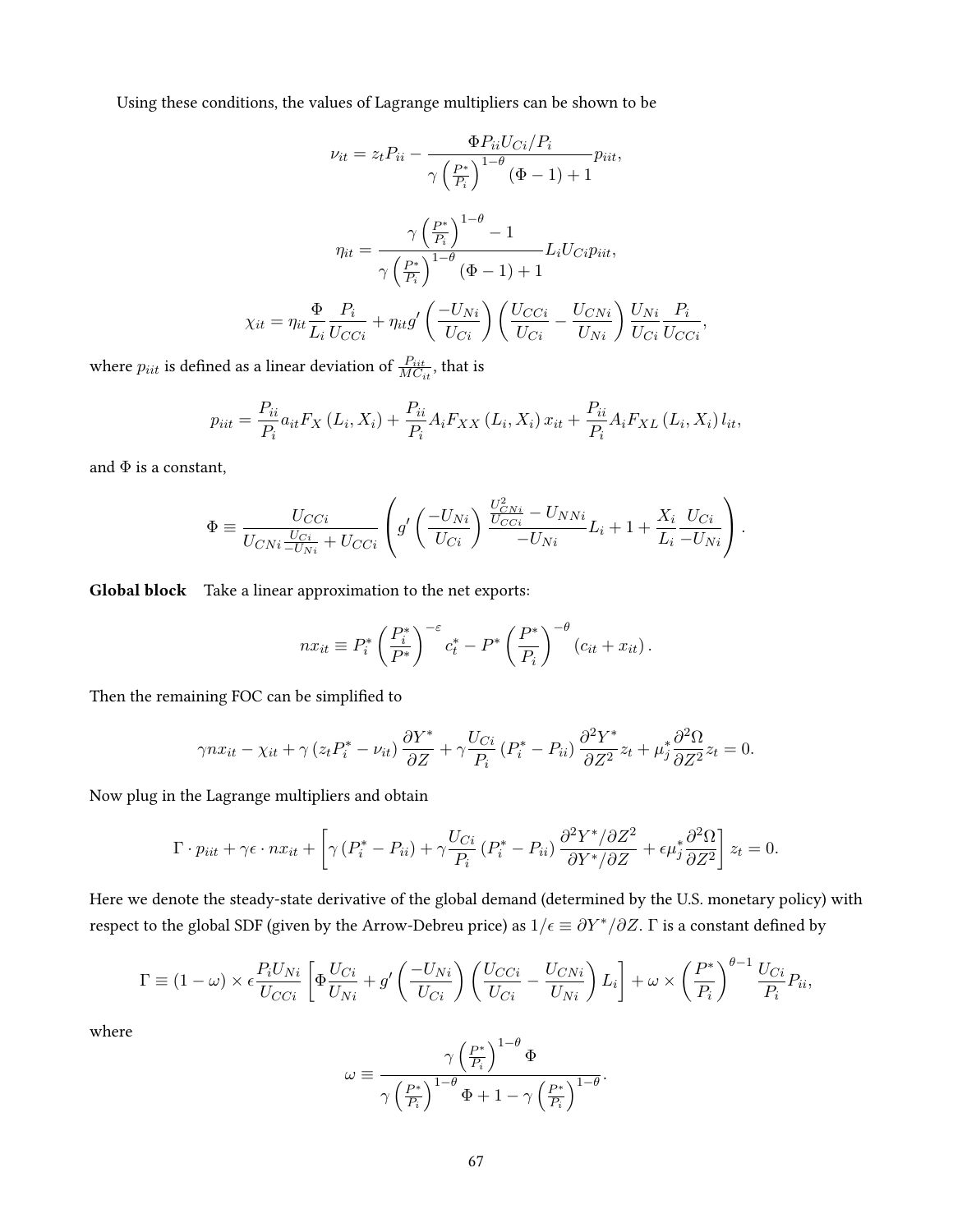Intuitively, the first term, weighted by  $1 - \omega$ , represents the domestic price stabilization, while the second term, weighted by  $\omega$ , reflects the stabilization of export prices. Since both domestic and export prices are sticky in dollars, these policy motives turn out to be perfectly aligned.

Next, use the steady-state relationship [\(A10\)](#page-65-0) to plug in the Lagrange multiplier  $\mu^*_j$ :

$$
\Gamma \cdot p_{iit} + \gamma \epsilon \cdot nx_{it} + \gamma (P_i^* - P_{ii}) \left[ 1 + \frac{U_{Ci}}{P_i} \frac{\partial^2 Y^* / \partial Z^2}{\partial Y^* / \partial Z} - \frac{U_{Ci}}{P_i} \frac{\partial^2 \Omega / \partial Z^2}{\partial \Omega / \partial Z} \right] z_t = 0.
$$

Note that the global term is proportional to the openness of the economy  $\gamma$  and the markup earned by the U.S. in foreign markets,  $P_i^* - P_{ii} = P_{ii}/(\varepsilon - 1) > 0$ .

Finally, recall that all variables in the global block of constraints can be written as functions of  $P_t^*$  and  $Z_t$ . State-invariant  $P_t^*$  is a constant up to the first order and hence, linear approximations of all global variables can be expressed in terms of  $z_t$  alone. In particular, one can implicitly solve for the deviations of  $\frac{\varepsilon_{jt}P_{jt}^*}{MC_{jt}}$  and find the corresponding constant Ξ.

#### A.4.3 Proof of Corollary [6.1](#page-35-0)

First, note that in equilibrium, the welfare is equal to the value of the Lagrangian as all constraints hold with equality. Thus, instead of comparing welfare across countries we can compare the values of the Lagrangians. Next, to eliminate the first-order differences in optimal policy across countries we consider the autarky limit  $\gamma \to 0$ . However, at the point of  $\gamma = 0$ , all countries are ex-ante symmetric and achieve the same welfare, or have the same Lagrangians,  $\left(\mathcal{L}^{US}-\mathcal{L}^{nUS}\right)\mid_{\gamma=0}=0.$  Instead, we focus on the limit  $\gamma\to0,$  as the welfare across countries starts to differ as soon as we deviate from the autarky point:

$$
\lim_{\gamma \to 0} \frac{\mathcal{L}^{US} - \mathcal{L}^{nUS}}{\gamma} = \lim_{\gamma \to 0} \left( \frac{\mathrm{d}\mathcal{L}^{US}}{\mathrm{d}\gamma} - \frac{\mathrm{d}\mathcal{L}^{nUS}}{\mathrm{d}\gamma} \right) = \frac{\mathrm{d}\mathcal{L}^{US}}{\mathrm{d}\gamma} \mid_{\gamma = 0} - \frac{\mathrm{d}\mathcal{L}^{nUS}}{\mathrm{d}\gamma} \mid_{\gamma = 0} .
$$

Non-U.S. Recall the policy problem of a non-U.S. economy from Section [A.2.2.](#page-51-0) Write down the Lagrangian for this problem, keeping only the binding constraints:

$$
\mathcal{L}^{nUS} \equiv \mathbb{E} \left[ \frac{C_{it}^{1-\sigma}}{1-\sigma} - N_{it} + \nu_{it} \left( A_{it} L_{it} - (1-\gamma) \left( \frac{P_{it}}{P_{it}} \right)^{-\theta} C_{it} - \gamma \left( \frac{P_{it}^*}{P_t^*} \right)^{-\epsilon} Y_t^* \right) + \vartheta_{it} \left( L_{it} - N_{it} \right) -\rho_i \gamma Z_t \left( P_{it}^* \left( \frac{P_{it}^*}{P_t^*} \right)^{-\epsilon} Y_t^* - P_t^* \left( \frac{\mathcal{E}_{it} P_t^*}{P_{it}} \right)^{-\theta} C_{it} \right) + \lambda_{it} \left( 1 - (1-\gamma) \left( \frac{P_{itt}}{P_{it}} \right)^{1-\theta} - \gamma \left( \frac{\mathcal{E}_{it} P_t^*}{P_{it}} \right)^{1-\theta} \right) \right].
$$

We fix all primitives of the model as we change only the openness parameter  $\gamma$  and investigate how it affects the value of  ${\cal L}^{nUS}$ . Parameter  $\gamma$  enters  ${\cal L}^{nUS}$  both directly and indirectly through the equilibrium values of the global variables  $(Y_t^*, Z_t, P_t^*)$  and of the local non-U.S. variables  $(C_{it}, N_{it}, \text{etc.})$ . From the envelope theorem, the effects of the latter variables are all zero: the optimality conditions for the non-U.S. economy ensure that the derivatives of the Lagrangian with respect to all local variables (including the Lagrange multipliers) are zero. Then we need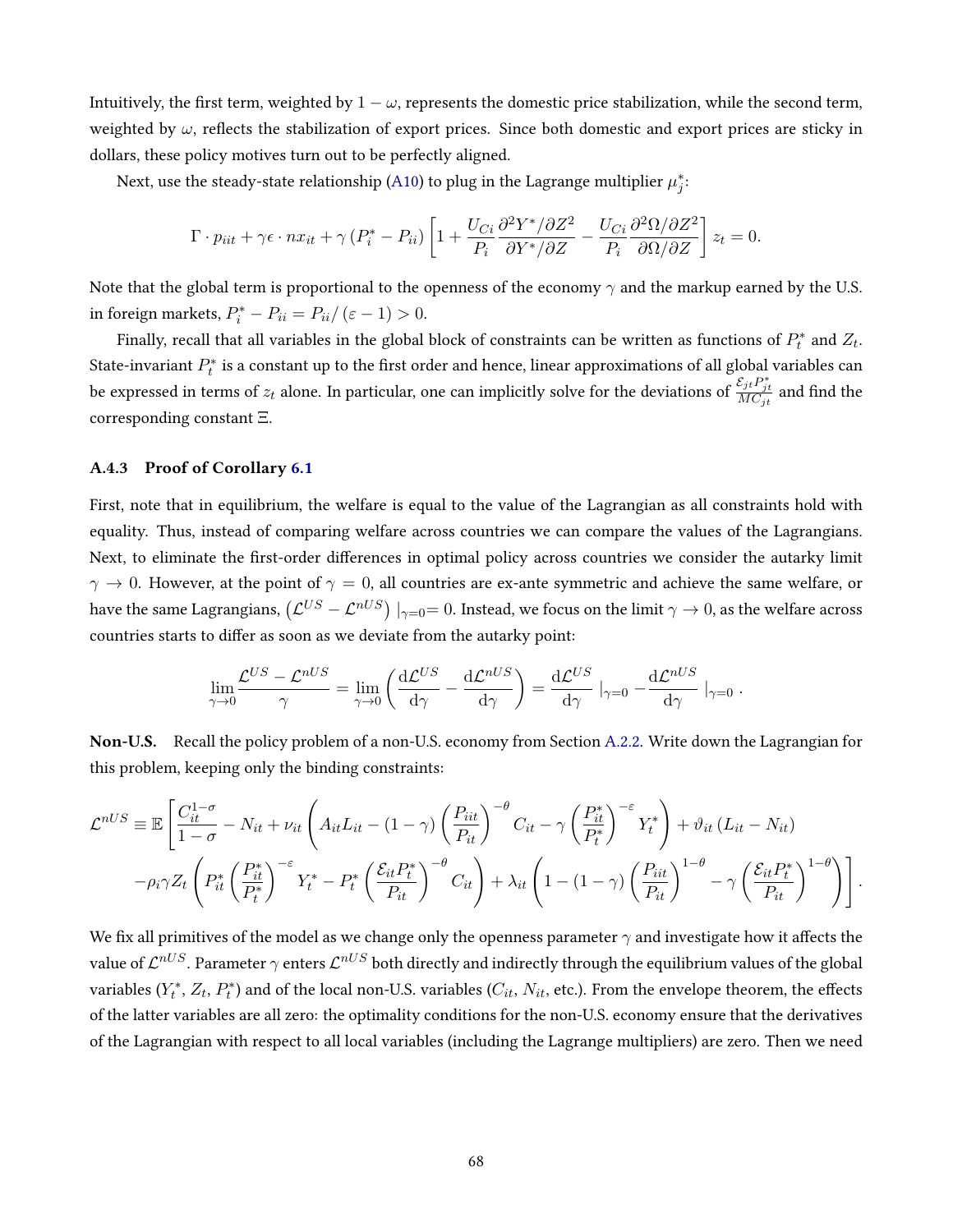to consider only the partial derivative wrt  $\gamma$  and the derivatives wrt all global variables:

$$
\frac{d\mathcal{L}^{nUS}}{d\gamma} = \mathbb{E}\left[\nu_{it}\left(\left(\frac{P_{iit}}{P_{it}}\right)^{-\theta}C_{it} - \left(\frac{P_{it}^{*}}{P_{t}^{*}}\right)^{-\varepsilon}Y_{t}^{*}\right) + \lambda_{it}\left(\left(\frac{P_{iit}}{P_{it}}\right)^{1-\theta} - \left(\frac{\mathcal{E}_{it}P_{t}^{*}}{P_{it}}\right)^{1-\theta}\right) \right] \n- \rho_{i}Z_{t}\left(P_{it}^{*}\left(\frac{P_{it}^{*}}{P_{t}^{*}}\right)^{-\varepsilon}Y_{t}^{*} - P_{t}^{*}\left(\frac{\mathcal{E}_{it}P_{t}^{*}}{P_{it}}\right)^{-\theta}C_{it}\right) - \gamma\left(\nu_{it}\left(\frac{P_{it}^{*}}{P_{t}^{*}}\right)^{-\varepsilon} + \rho_{i}Z_{t}P_{it}^{*}\left(\frac{P_{it}^{*}}{P_{t}^{*}}\right)^{-\varepsilon}\right)\frac{dY_{t}^{*}}{d\gamma} \n- \gamma\left(\nu_{it}\varepsilon\left(\frac{P_{it}^{*}}{P_{t}^{*}}\right)^{-\varepsilon}Y_{t}^{*} + \rho_{i}Z_{t}\left(P_{it}\varepsilon\left(\frac{P_{it}^{*}}{P_{t}^{*}}\right)^{-\varepsilon}Y_{t}^{*} - (1-\theta)P_{t}^{*}\left(\frac{\mathcal{E}_{it}P_{t}^{*}}{P_{it}}\right)^{-\theta}C_{it}\right)\right)P_{t}^{*-1}\frac{dP_{t}^{*}}{d\gamma} \n- \gamma\lambda_{it}\frac{1-\theta}{P_{t}^{*}}\left(\frac{\mathcal{E}_{it}P_{t}^{*}}{P_{it}}\right)^{1-\theta}\frac{dP_{t}^{*}}{d\gamma} - \rho_{i}\gamma\left(P_{it}^{*}\left(\frac{P_{it}^{*}}{P_{t}^{*}}\right)^{-\varepsilon}Y_{t}^{*} - P_{t}^{*}\left(\frac{\mathcal{E}_{it}P_{t}^{*}}{P_{it}}\right)^{-\theta}C_{it}\right)\frac{dZ_{t}}{d\gamma}\right].
$$

We evaluate this derivative in the autarky limit  $\gamma = 0$ . Note that all terms with the derivatives of the global variables drop out. Moreover, the price index constraint [\(4\)](#page-9-0) implies  $P_{it} = P_{iit}$ , and the optimal policy (the marginal cost stabilization) [\(A6\)](#page-54-0) collapses to  $C_{it}^{\sigma}=A_{it}$ . Also, recall  $\vartheta_{it}=-1$ ,  $\nu_{it}=C_{it}^{-\sigma}$ , and  $\lambda_{it}=\frac{\theta}{1-\theta}C_{it}^{1-\sigma}$ . Finally, the budget constraint implies

$$
\mathbb{E}\rho_i Z_t \left( P_{it}^* \left( \frac{P_{it}^*}{P_t^*} \right)^{-\varepsilon} Y_t^* - P_t^* \left( \frac{\mathcal{E}_{it} P_t^*}{P_{it}} \right)^{-\theta} C_{it} \right) = 0,
$$

since  $\rho_i$  is just a constant. After using all of these conditions, we arrive at

$$
\frac{\mathrm{d}\mathcal{L}^{nUS}}{\mathrm{d}\gamma}\mid_{\gamma=0}=\mathbb{E}\left[\frac{1}{1-\theta}A_{it}^{\frac{1}{\sigma}-1}-A_{it}^{-1}\left(\frac{P_{it}^*}{P_t^*}\right)^{-\varepsilon}Y_t^*-\frac{\theta}{1-\theta}A_{it}^{\frac{1}{\sigma}-1}\left(\frac{\mathcal{E}_{it}P_t^*}{P_{it}}\right)^{1-\theta}\right].
$$

U.S. Recall from Section [A.4.2](#page-62-1) that the only differences between the U.S. problem and the non-U.S. problem are: 1)  $\mathcal{E}_{it} = 1$ , 2) there is an additional global constraint, and 3) the U.S. chooses global variables  $Y_t^*$ ,  $Z_t$ , and  $P_t^*.$  Therefore, all global terms drop out from  ${\rm d}{\cal L}^{US}/{\rm d}\gamma$  due to the envelope theorem. Next, recall from condition [\(A10\)](#page-65-0) that the global constraint does not bind at the autarky point  $\gamma = 0$ . Crucially, the autarky limit also implies that the optimal U.S. policy is exactly the same as the non-U.S. policy and stabilizes domestic marginal costs. Therefore, repeating the same steps as above results in the same expression up to the  $\mathcal{E}_{it} = 1$ .

**Difference** Denote all U.S. variables with a subscript  $i$  and all variables of a non-U.S. country with  $j$ . Use the ex-ante symmetry of all non-U.S. countries so that  $P_t^* = P_{jt}^*$ , but keep  $P_t^* \neq P_{it}^*$ . Assume that shocks in all countries are identically distributed and hence,  $\mathbb{E} A^{\frac{1}{\sigma}-1}_{it}=\mathbb{E} A^{\frac{1}{\sigma}-1}_{jt}.$  Then the difference in welfare becomes

$$
\frac{\mathrm{d}\left(\mathcal{L}^{US}-\mathcal{L}^{nUS}\right)}{\mathrm{d}\gamma}\mid_{\gamma=0}=\mathbb{E}\left[\left(A_{jt}^{-1}-A_{it}^{-1}\left(\frac{P_{it}^*}{P_t^*}\right)^{-\varepsilon}\right)Y_t^*+\frac{\theta}{1-\theta}\left(A_{jt}^{\frac{1}{\sigma}-1}\left(\frac{\mathcal{E}_{jt}P_t^*}{P_{jt}}\right)^{1-\theta}-A_{it}^{\frac{1}{\sigma}-1}\left(\frac{P_t^*}{P_{it}}\right)^{1-\theta}\right)\right].
$$

To get rid of the nominal exchange rate  $\mathcal{E}_{jt}$ , use the risk-sharing condition, which in a static model with ex-ante symmetric non-U.S. countries implies  $\mathcal{E}_{jt}C_{jt}^{-\sigma}/P_{jt} = Z_t$ . For the U.S., the same condition reduces to  $C_{it}^{-\sigma}/P_{it} = \Lambda_i Z_t$ , where  $\Lambda_i$  is a constant that describes the wealth of the U.S. relative to the rest of the world.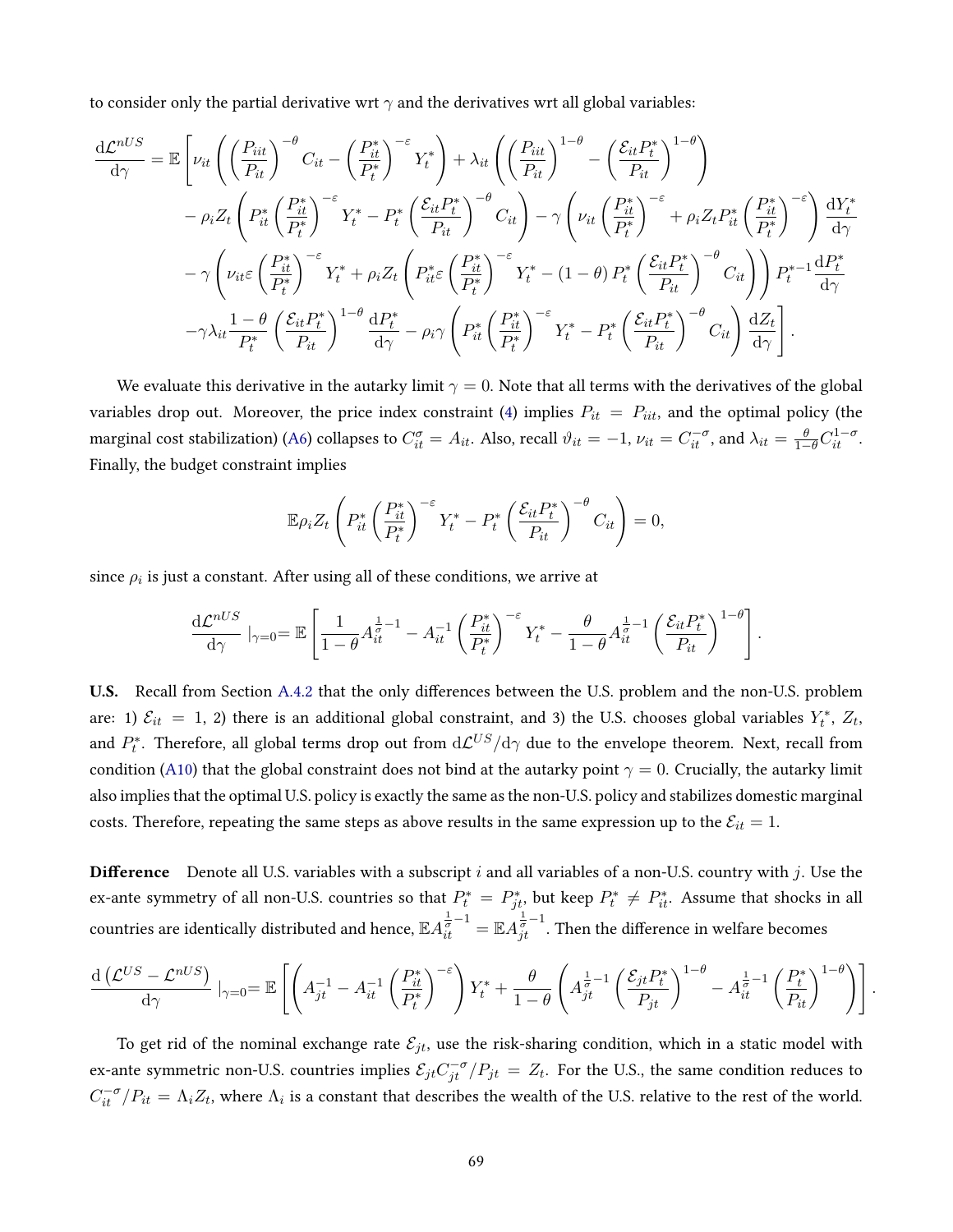Combined with the marginal cost stabilization, this condition implies  $P_{it}A_{it}\Lambda_iZ_t = 1$ . Substitute these risksharing conditions along with  $\frac{1}{\sigma} = \theta$  into the definition of the global demand:

$$
Y_t^* \equiv \int \left(\frac{\mathcal{E}_{jt} P_t^*}{P_{jt}}\right)^{-\theta} C_{jt} \mathrm{d}j = P_t^{*-\theta} P_{it}^{\theta} \Lambda_i^{\theta} A_{it}^{\theta}.
$$

After using these conditions, the welfare difference reduces to

$$
\frac{\mathrm{d}\left(\mathcal{L}^{US}-\mathcal{L}^{nUS}\right)}{\mathrm{d}\gamma}\mid_{\gamma=0}=\mathbb{E}\left[\left(A_{it}^{\theta}A_{jt}^{-1}-A_{it}^{\theta-1}\left(\frac{P_{it}^{*}}{P_{t}^{*}}\right)^{-\varepsilon}\right)P_{t}^{*-\theta}P_{it}^{\theta}\Lambda_{t}^{\theta}+\frac{\theta}{\theta-1}\left(\frac{P_{t}^{*}}{P_{it}}\right)^{1-\theta}A_{it}^{\theta-1}\left(1-\Lambda_{i}^{\theta-1}\right)\right].
$$

To get rid of prices  $P_t^*$  and  $P_{it}^*$ , we use the U.S. export price setting, which under domestic marginal cost stabilization is just  $P_{it}^* = \frac{\varepsilon}{\varepsilon - 1} P_{itt}$ , and the non-U.S. export price setting (see Section [A.4.2\)](#page-62-1), which under the optimal policy collapses to

$$
\mathbb{E}\left(\mathcal{E}_{jt}P_t^* - \frac{\varepsilon}{\varepsilon - 1}P_{jjt}\right)\frac{C_{jt}^{-\sigma}}{P_{jt}}Y_t^* = 0.
$$

Once again, substitute in the risk-sharing, other conditions from above, and  $\frac{1}{\sigma}=\theta$  to simplify this expression to

$$
P_t^* = P_{it}^* \Lambda_i \frac{\mathbb{E} A_{it}^{\theta} A_{jt}^{-1}}{\mathbb{E} A_{it}^{\theta - 1}}.
$$

To get rid of the wealth constant  $\Lambda_i$ , we use the U.S. budget constraint

$$
\mathbb{E}Z_t\left(P_{it}^*\left(\frac{P_{it}^*}{P_t^*}\right)^{-\varepsilon}Y_t^*-P_t^*\left(\frac{P_t^*}{P_{it}}\right)^{-\theta}C_{it}\right)=0,
$$

which after the same manipulations reduces to

$$
\Lambda_i = \left(\frac{\mathbb{E}A_{it}^{\theta}A_{jt}^{-1}}{\mathbb{E}A_{it}^{\theta-1}}\right)^{\frac{1-\varepsilon}{\theta+\varepsilon-1}}
$$

.

Using all these conditions results in

$$
\frac{\mathrm{d}\left(\mathcal{L}^{US}-\mathcal{L}^{nUS}\right)}{\mathrm{d}\gamma}\mid_{\gamma=0}=\left(\frac{\theta}{\theta-1}\frac{\varepsilon}{\varepsilon-1}-1\right)\left(1-\left(\frac{\mathbb{E} A_{it}^{\theta}A_{jt}^{-1}}{\mathbb{E} A_{it}^{\theta-1}}\right)\frac{\frac{(1-\varepsilon)(\theta-1)}{\theta+\varepsilon-1}}{\left(\mathbb{E} A_{it}^{\theta-1}\right)^{\frac{1-\varepsilon}{\theta+\varepsilon-1}}}\left(\frac{P_{t}^{*}}{P_{it}}\right)^{-\theta}.
$$

As long as  $\theta>0$  and  $\varepsilon>1$ , this difference is non-negative whenever  $\mathbb{E} A^{\theta-1}_{it}\leq \mathbb{E} A^{\theta}_{it}A^{-1}_{jt}$ . Take a second-order approximation to express this condition as  $-2\theta\left(\mathbb{E}a_{it}^2-\mathbb{E}a_{it}a_{jt}\right)\leq 0,$  which is true since  $\mathbb{E}a_{it}a_{jt}\leq \mathbb{E}a_{it}^2.$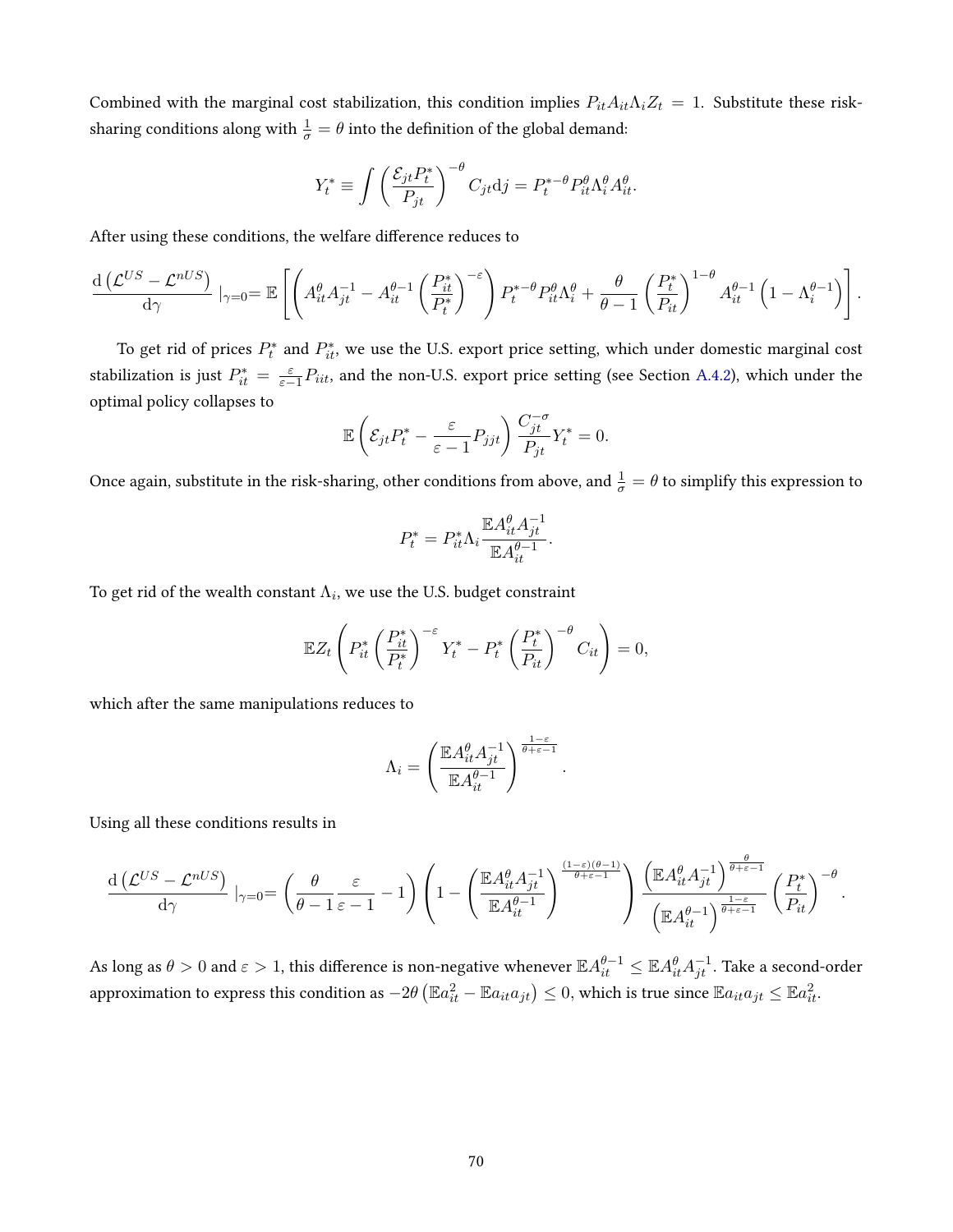#### A.4.4 Proof of Proposition [7](#page-36-0)

Consider the following CES demand structure with heterogeneous import shares  $\gamma_{ji}$ :

$$
(1-\gamma)^{\frac{1}{\theta}}\left(\frac{C_{i\dot{i}t}}{C_{i\dot{t}}}\right)^{\frac{\theta-1}{\theta}}+\gamma^{\frac{1}{\theta}}\left(\frac{C_{i\dot{t}}^*}{C_{i\dot{t}}}\right)^{\frac{\theta-1}{\theta}}=1, \quad \int \gamma^{\frac{1}{\varepsilon}}_{j\dot{i}}\left(\frac{C_{j\dot{i}t}}{C_{i\dot{t}}^*}\right)^{\frac{\varepsilon-1}{\varepsilon}}\mathrm{d}j=1,
$$

where  $\int\gamma_{ji}{\rm d}j=1$  for every  $i.^{40}$  $i.^{40}$  $i.^{40}$  The import price index is then country-specific and we denote it with  $\mathcal{P}^*_{it}$ :

$$
\int \gamma_{ji} \left(\frac{P_{jt}^*}{\mathcal{P}_{it}^*}\right)^{1-\varepsilon} \mathrm{d}j = 1,
$$

where  $P_{jt}^*$  is, as before, the dollar price of goods exported from country j.

Note that the export Phillips curve [\(7\)](#page-11-1) drops out from the policy problem as the state-dependent production subsidies to exporters  $\{\tau_{it}^*\}$  allow the planner to implement any feasible export prices. Similarly, we drop the no-arbitrage condition [\(3\)](#page-9-1) due to the presence of state-contingent taxes  $\{\tau^c_{it}\}$  that can implement any feasible portfolio allocation. The policy problem can then be written as

$$
\max_{\{C_{it}, X_{it}, L_{it}, N_{it}, P_{it}, P_{it}, P_{it}^*, \mathcal{E}_{it}, \pi_{it}, \pi_{it}^*, \{B_{it+1}^h\}_h\}_{it}} \mathbb{E} \sum_{t=0}^{\infty} \beta^t \int U(C_{it}, N_{it}, \xi_{it}) dt
$$
  
s.t.  $A_{it} F(L_{it}, X_{it}) = (1 - \gamma) \left(\frac{P_{iit}}{P_{it}}\right)^{-\theta} (C_{it} + X_{it}) + \gamma \int \gamma_{ij} \left(\frac{P_{it}^*}{P_{jt}^*}\right)^{-\epsilon} \left(\frac{\mathcal{E}_{jt} P_{jt}^*}{P_{jt}}\right)^{-\theta} (C_{jt} + X_{jt}) dj,$ 

$$
\sum_{h \in H_t} Q_t^h B_{it+1}^h - \sum_{h \in H_{t-1}} \left( Q_t^h + D_t^h \right) B_{it}^h
$$
  
=  $P_{it}^* \gamma \int \gamma_{ij} \left( \frac{P_{it}^*}{P_{jt}^*} \right)^{-\varepsilon} \left( \frac{\mathcal{E}_{jt} P_{jt}^*}{P_{jt}} \right)^{-\theta} (C_{jt} + X_{jt}) d j - \gamma P_{it}^* \left( \frac{\mathcal{E}_{it} P_{it}^*}{P_{it}} \right)^{-\theta} (C_{it} + X_{it}) + \psi_{it},$   

$$
\frac{X_{it}}{L_{it}} = g \left( \frac{-U_{Nit}}{U_{Cit}} \right), \quad L_{it} = N_{it} - \frac{\varphi}{2} (1 - \gamma) \pi_{it}^2 - \frac{\varphi}{2} \gamma \pi_{it}^*^2,
$$
  

$$
(1 - \gamma) \left( \frac{P_{iit}}{P_{it}} \right)^{1 - \theta} + \gamma \left( \frac{\mathcal{E}_{it} P_{it}^*}{P_{it}} \right)^{1 - \theta} = 1, \quad \int \gamma_{ji} \left( \frac{P_{jt}^*}{P_{it}^*} \right)^{1 - \varepsilon} d j = 1,
$$
  

$$
\pi_{it} = \frac{P_{iit}}{P_{iit-1}} - 1, \quad \pi_{it}^* = \frac{P_{it}^*}{P_{it-1}^*} - 1,
$$
  

$$
\pi_{iit} (\pi_{iit} + 1) (-U_{Nit}) = \beta \mathbb{E}_{t} \pi_{iit+1} (\pi_{iit+1} + 1) (-U_{Nit+1})
$$

$$
- \kappa \left( \frac{P_{iit}}{P_{it}} - \frac{h\left(\frac{-U_{Nit}}{U_{Cit}}\right)}{A_{it}} \right) U_{Cit} \left(\frac{P_{iit}}{P_{it}}\right)^{-\theta} (C_{it} + X_{it}),
$$

<span id="page-71-0"></span><sup>40</sup>The heterogeneity in home bias  $1 - \gamma$  does not affect the results and is omitted to simplify the notation.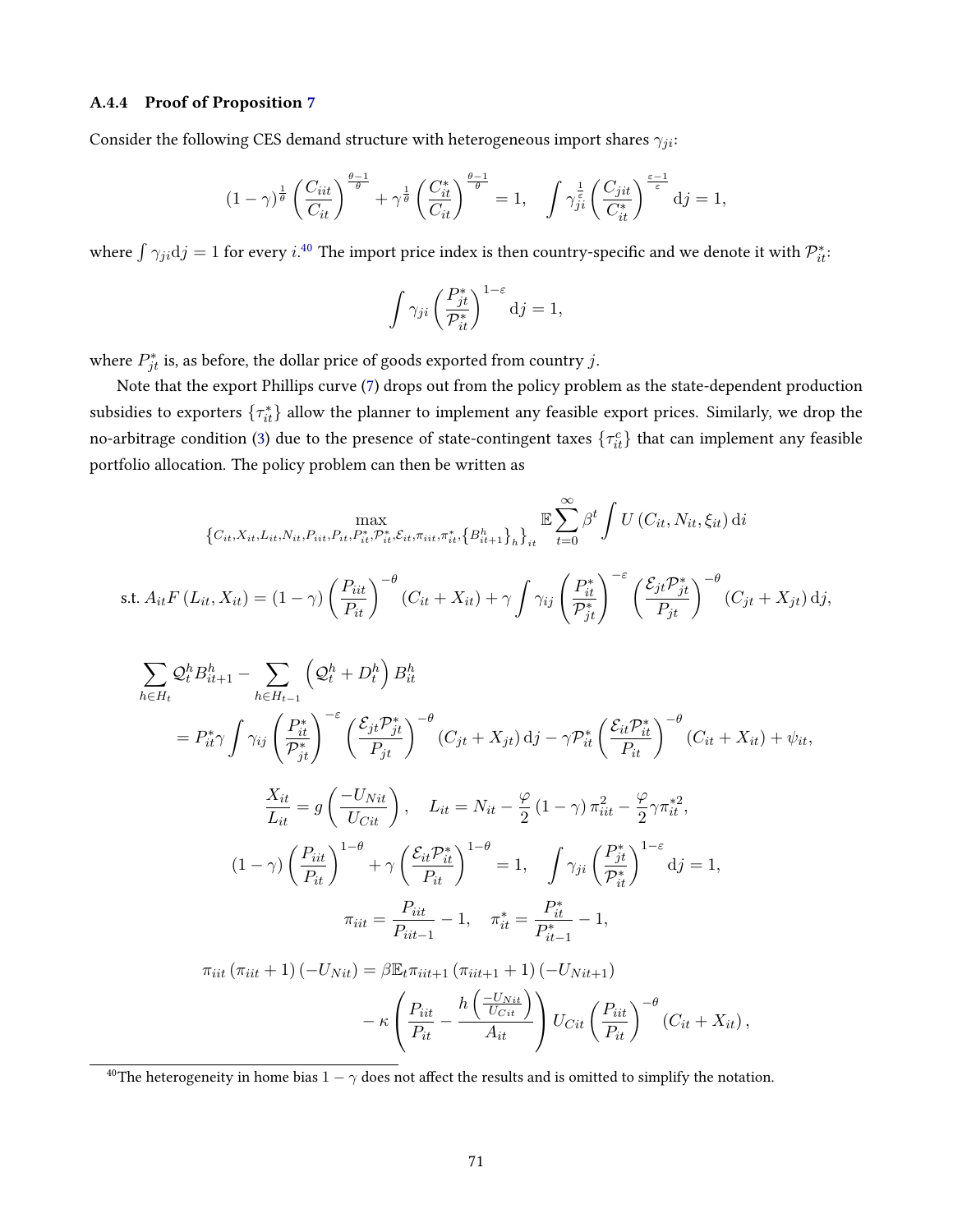$$
\mathbb{E}\pi_{ii0}\left(\pi_{ii0}+1\right)\left(-U_{Ni0}\right)=0, \quad \int B_{it+1}^{h} \mathrm{d}i=0,
$$

where we the last constraint is the global market clearing condition for assets [\(11\)](#page-12-0).

Similarly to the proof of Proposition [1](#page-15-0) in Section [A.2.2,](#page-51-0) denote the Lagrange multipliers corresponding to these constraints with  $\nu_{it},\rho_{it},\eta_{it},\vartheta_{it},\lambda_{it},\lambda_{it}^*,\zeta_{it},\zeta_{it}^*,\mu_{it},\mu_i,\varsigma_t^h.$  Guess and verify later that some of the constraints do not bind,  $\eta_{it} = \zeta_{it} = \mu_{it} = \mu_i = 0$ , and take the first-order conditions:

• wrt  $C_{it}$ :

$$
U_{Cit} - \nu_{it} (1 - \gamma) \left(\frac{P_{iit}}{P_{it}}\right)^{-\theta} - \int \nu_{jt} \gamma \gamma_{ji} \left(\frac{P_{jt}^{*}}{P_{it}^{*}}\right)^{-\epsilon} \left(\frac{\mathcal{E}_{it} P_{it}^{*}}{P_{it}}\right)^{-\theta} dj
$$

$$
-\rho_{it} \gamma P_{it}^{*} \left(\frac{\mathcal{E}_{it} P_{it}^{*}}{P_{it}}\right)^{-\theta} + \int \rho_{jt} \gamma P_{jt}^{*} \gamma_{ji} \left(\frac{P_{jt}^{*}}{P_{it}^{*}}\right)^{-\epsilon} \left(\frac{\mathcal{E}_{it} P_{it}^{*}}{P_{it}}\right)^{-\theta} dj = 0,
$$

• wrt  $X_{it}$ :

$$
\nu_{it} A_{it} F_X \left( L_{it}, X_{it} \right) - \nu_{it} \left( 1 - \gamma \right) \left( \frac{P_{it}}{P_{it}} \right)^{-\theta} - \int \nu_{jt} \gamma \gamma_{ji} \left( \frac{P_{jt}^*}{P_{it}^*} \right)^{-\epsilon} \left( \frac{\mathcal{E}_{it} P_{it}^*}{P_{it}} \right)^{-\theta} dj - \rho_{it} \gamma P_{it}^* \left( \frac{\mathcal{E}_{it} P_{it}^*}{P_{it}} \right)^{-\theta} + \int \rho_{jt} \gamma P_{jt}^* \gamma_{ji} \left( \frac{P_{jt}^*}{P_{it}^*} \right)^{-\epsilon} \left( \frac{\mathcal{E}_{it} P_{it}^*}{P_{it}} \right)^{-\theta} dj = 0,
$$

• wrt  $L_{it}$ :

$$
\nu_{it} A_{it} F_L (L_{it}, X_{it}) + \vartheta_{it} = 0,
$$

• wrt  $N_{it}$ :

$$
U_{Nit} = \vartheta_{it},
$$

• wrt  $P_{iit}$ :

$$
\nu_{it}\theta P_{iit}^{-1} (1-\gamma) \left(\frac{P_{iit}}{P_{it}}\right)^{-\theta} (C_{it} + X_{it}) - \lambda_{it} (1-\gamma) (1-\theta) P_{iit}^{-1} \left(\frac{P_{iit}}{P_{it}}\right)^{1-\theta} = 0,
$$

• wrt  $P_{it}$ :

$$
-\nu_{it} (1 - \gamma) \theta P_{it}^{-1} \left(\frac{P_{it}}{P_{it}}\right)^{-\theta} (C_{it} + X_{it}) - \rho_{it} \gamma P_{it}^* \theta P_{it}^{-1} \left(\frac{\mathcal{E}_{it} P_{it}^*}{P_{it}}\right)^{-\theta} (C_{it} + X_{it})
$$

$$
- \int \nu_{jt} \gamma \gamma_{ji} \left(\frac{P_{jt}^*}{P_{it}^*}\right)^{-\varepsilon} \theta P_{it}^{-1} \left(\frac{\mathcal{E}_{it} P_{it}^*}{P_{it}}\right)^{-\theta} (C_{it} + X_{it}) \, \mathrm{d}j
$$

$$
+ \int \rho_{jt} \gamma P_{jt}^* \gamma_{ji} \left(\frac{P_{jt}^*}{P_{it}^*}\right)^{-\varepsilon} \theta P_{it}^{-1} \left(\frac{\mathcal{E}_{it} P_{it}^*}{P_{it}}\right)^{-\theta} (C_{it} + X_{it}) \, \mathrm{d}j
$$

$$
- \lambda_{it} (\theta - 1) P_{it}^{-1} \left[ (1 - \gamma) \left(\frac{P_{it}}{P_{it}}\right)^{1 - \theta} + \gamma \left(\frac{\mathcal{E}_{it} P_{it}^*}{P_{it}}\right)^{1 - \theta} \right] = 0,
$$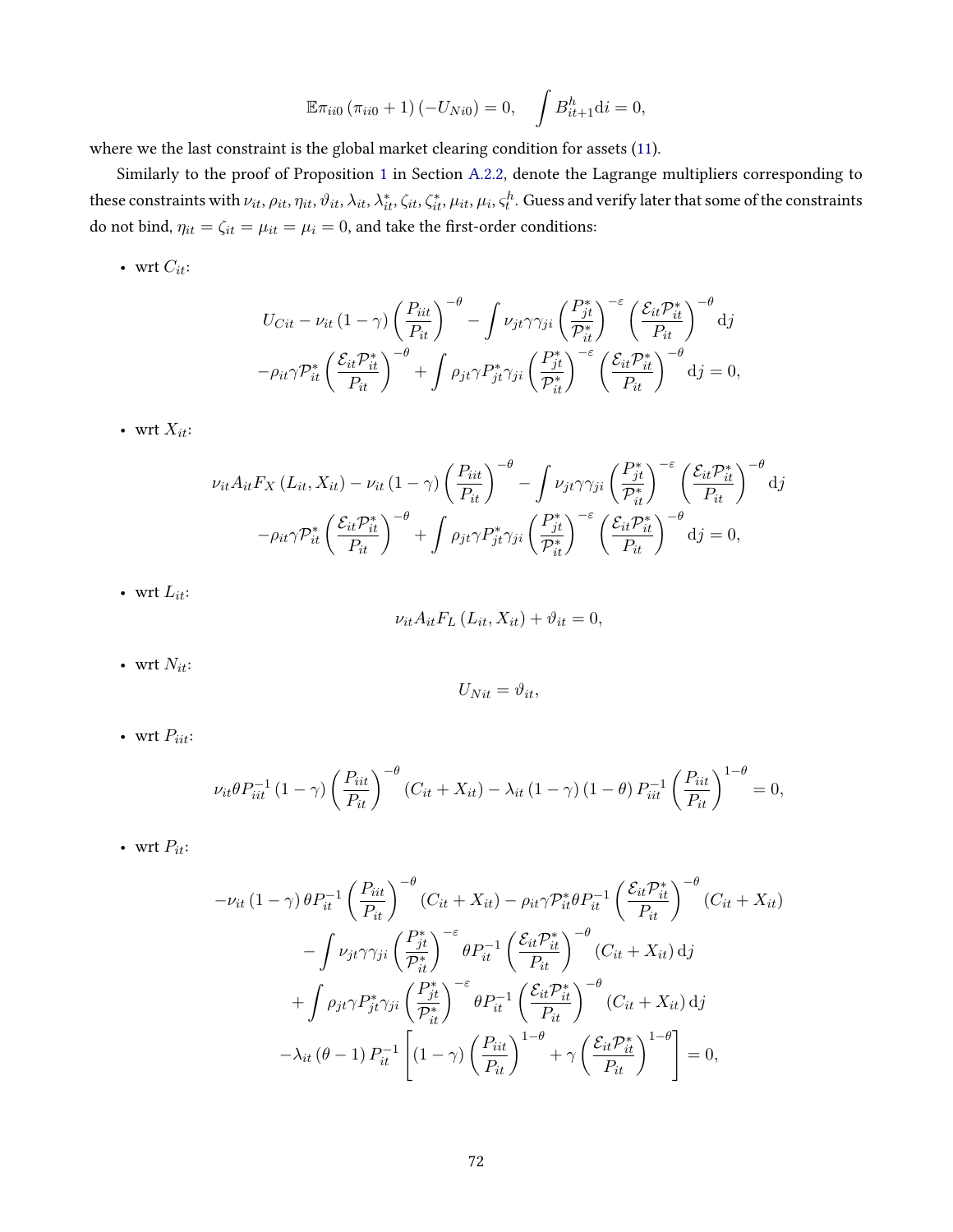• wrt  $P_{it}^*$ :

$$
\nu_{it} \varepsilon P_{it}^{*-1} \gamma \int \gamma_{ij} \left( \frac{P_{it}^*}{P_{jt}^*} \right)^{-\varepsilon} \left( \frac{\mathcal{E}_{jt} P_{jt}^*}{P_{jt}} \right)^{-\theta} (C_{jt} + X_{jt}) \, \mathrm{d}j
$$
\n
$$
+ \rho_{it} \gamma \left( 1 - \varepsilon \right) \int \gamma_{ij} \left( \frac{P_{it}^*}{P_{jt}^*} \right)^{-\varepsilon} \left( \frac{\mathcal{E}_{jt} P_{jt}^*}{P_{jt}} \right)^{-\theta} (C_{jt} + X_{jt}) \, \mathrm{d}j
$$
\n
$$
+ \int \lambda_{jt}^* \gamma_{ij} \left( \frac{P_{it}^*}{P_{jt}^*} \right)^{1-\varepsilon} (1 - \varepsilon) P_{it}^{*-1} \, \mathrm{d}j - \zeta_t^* \frac{1}{P_{it-1}^*} + \beta \mathbb{E}_t \zeta_{t+1}^* \frac{P_{it+1}^*}{P_{it}^{*2}} = 0,
$$

• wrt  $\mathcal{P}_{it}^*$ :

$$
-\int \nu_{jt} \gamma \gamma_{ji} (\varepsilon - \theta) \mathcal{P}_{it}^{*-1} \left(\frac{P_{jt}^{*}}{\mathcal{P}_{it}^{*}}\right)^{-\varepsilon} \left(\frac{\mathcal{E}_{it} \mathcal{P}_{it}^{*}}{P_{it}}\right)^{-\theta} (C_{it} + X_{it}) \, \mathrm{d}j + \lambda_{it}^{*} (\varepsilon - 1) \mathcal{P}_{it}^{*-1} \int \gamma_{ji} \left(\frac{P_{jt}^{*}}{\mathcal{P}_{it}^{*}}\right)^{1-\varepsilon} \mathrm{d}j
$$

$$
-\rho_{it} \gamma (1 - \theta) \left(\frac{\mathcal{E}_{it} \mathcal{P}_{it}^{*}}{P_{it}}\right)^{-\theta} (C_{it} + X_{it}) - \lambda_{it} \gamma (1 - \theta) \mathcal{P}_{it}^{*-1} \left(\frac{\mathcal{E}_{it} \mathcal{P}_{it}^{*}}{P_{it}}\right)^{1-\theta}
$$

$$
+ \int \rho_{jt} \gamma P_{jt}^{*} \gamma_{ji} (\varepsilon - \theta) \mathcal{P}_{it}^{*-1} \left(\frac{P_{jt}^{*}}{\mathcal{P}_{it}^{*}}\right)^{-\theta} \left(C_{it} + X_{it}) \, \mathrm{d}j = 0,
$$

• wrt  $\mathcal{E}_{it}$ :

$$
\int \nu_{jt} \gamma \gamma_{ji} \left(\frac{P_{jt}^*}{\mathcal{P}_{it}^*}\right)^{-\varepsilon} \theta \mathcal{E}_{it}^{-1} \left(\frac{\mathcal{E}_{it} \mathcal{P}_{it}^*}{P_{it}}\right)^{-\theta} (C_{it} + X_{it}) d j + \rho_{it} \gamma \mathcal{P}_{it}^* \theta \mathcal{E}_{it}^{-1} \left(\frac{\mathcal{E}_{it} \mathcal{P}_{it}^*}{P_{it}}\right)^{-\theta} (C_{it} + X_{it})
$$

$$
-\int \rho_{jt} \gamma P_{jt}^* \gamma_{ji} \left(\frac{P_{jt}^*}{\mathcal{P}_{it}^*}\right)^{-\varepsilon} \theta \mathcal{E}_{it}^{-1} \left(\frac{\mathcal{E}_{it} P_{it}^*}{P_{it}}\right)^{-\theta} (C_{it} + X_{it}) d j - \lambda_{it} \gamma (1 - \theta) \mathcal{E}_{it}^{-1} \left(\frac{\mathcal{E}_{it} P_{it}^*}{P_{it}}\right)^{1 - \theta} = 0,
$$

• wrt  $B_{it+1}^h$ :

$$
\varsigma_t^h - \rho_{it} \mathcal{Q}_t^h + \beta \mathbb{E}_t \rho_{it+1} \left( \mathcal{Q}_{t+1}^h + D_{t+1}^h \right) = 0,
$$

• wrt  $\mathcal{Q}_t^h$ :

$$
-\int \left[\rho_{it}\left(B_{it+1}^h - B_{it}^h\right)\right] \mathrm{d}i = 0,
$$

- wrt $\pi_{iit} \colon$ 

$$
\vartheta_{it}\varphi\left(1-\gamma\right)\pi_{iit}=0,
$$

• wrt  $\pi_{it}^*$ :

$$
\vartheta_{it}\varphi\gamma\pi_{it}^* + \zeta_{it}^* = 0.
$$

Subtract the FOC wrt  $X_{it}$  from the FOC wrt  $C_{it}$  to get  $U_{Cit} = \nu_{it} A_{it} F_X (L_{it}, X_{it})$ . This condition together with the FOCs wrt  $L_{it}$  and  $N_{it}$  imply the same relative input choice as in [\(5\)](#page-9-0), confirming our guess that  $\eta_{it} = 0$ .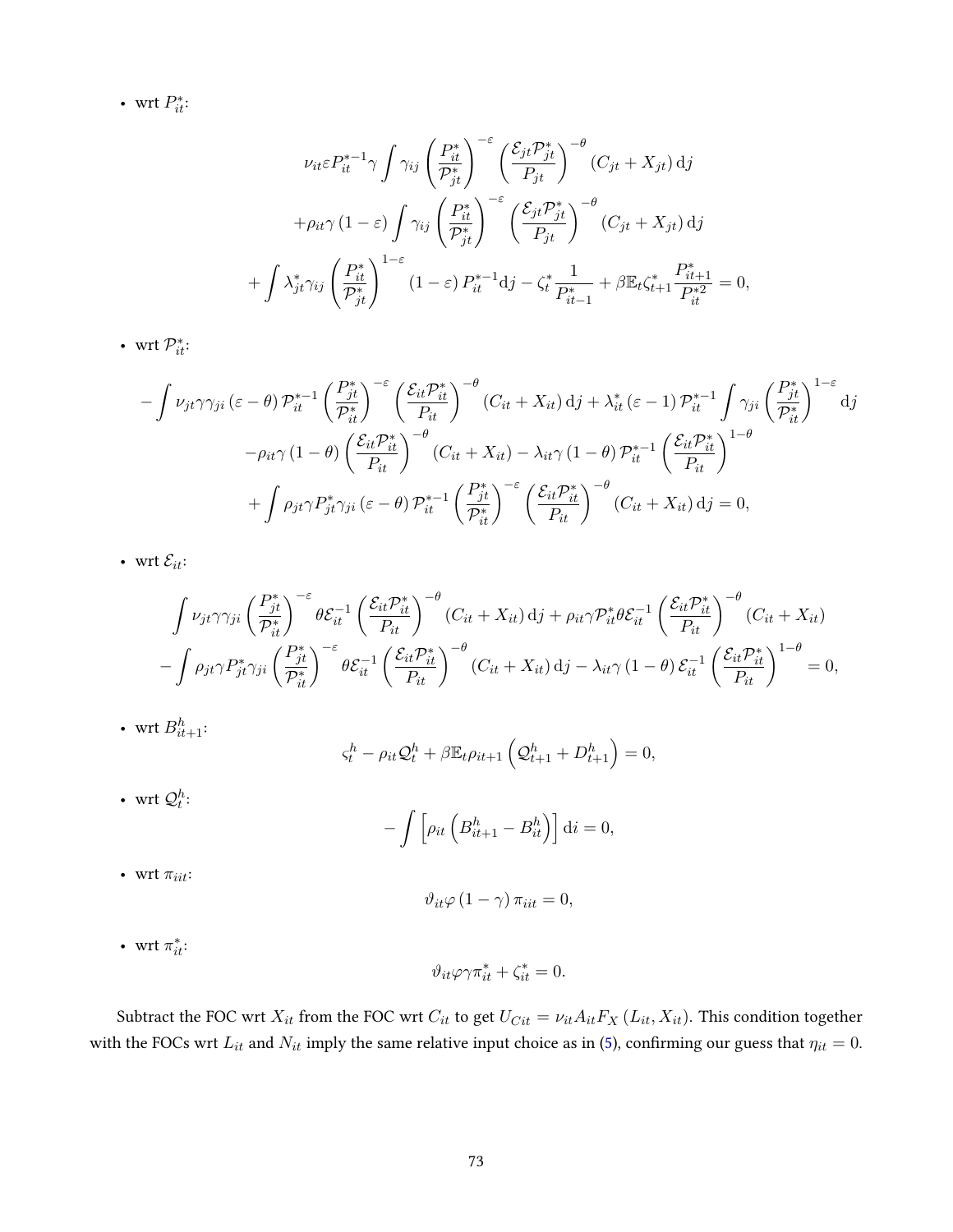Next, combine the FOCs wrt  $P_{it}$  and  $\mathcal{E}_{it}$  to obtain  $\lambda_{it}=-\nu_{it}\frac{\theta}{\theta-1}\frac{P_{it}}{P_{iti}}$  $\frac{P_{it}}{P_{iit}}\left(C_{it}+X_{it}\right)$  and

$$
\nu_{it} \frac{\mathcal{E}_{it} \mathcal{P}_{it}^*}{P_{it}} - \int \nu_{jt} \gamma_{ji} \left(\frac{P_{jt}^*}{\mathcal{P}_{it}^*}\right)^{-\varepsilon} \mathrm{d}j - \rho_{it} \mathcal{P}_{it}^* + \int \rho_{jt} P_{jt}^* \gamma_{ji} \left(\frac{P_{jt}^*}{\mathcal{P}_{it}^*}\right)^{-\varepsilon} \mathrm{d}j = 0.
$$

Use this condition along with the FOC wrt  $C_{it}$  to arrive at  $\nu_{it} = U_{Cit} \frac{P_{iit}}{P_{i,t}}$  $\frac{P_{iit}}{P_{it}}$ . This condition and the FOCs wrt  $L_{it}$ and  $N_{it}$  immediately imply marginal cost stabilization  $\pi_{iit} = 0$ , that is condition [\(A6\)](#page-54-0). Domestic price setting conditions are trivially satisfied, and this confirms our guess of  $\zeta_{it} = \mu_{it} = \mu_i = 0$ . It is also straightforward to verify that the FOC wrt  $P_{iit}$  holds. Now we can use the FOC wrt  $C_{it}$  to derive the following optimality condition:

<span id="page-74-0"></span>
$$
\left(U_{Cit}\frac{\mathcal{E}_{it}}{P_{it}} - \rho_{it}\right)\mathcal{P}_{it}^* = \int \left(U_{Cjt}\frac{P_{jjt}}{P_{jt}} - \rho_{jt}P_{jt}^*\right)\gamma_{ji}\left(\frac{P_{jt}^*}{\mathcal{P}_{it}^*}\right)^{-\varepsilon} \mathrm{d}j. \tag{A11}
$$

In the case of complete markets,  $\rho_i$  becomes a time-invariant constant because there is just one inter-temporal budget constraint. Since the global planner treats equally all ex-ante symmetric non-U.S. countries, it follows  $\rho_i = \rho_j$ . Together with condition [\(A11\)](#page-74-0) and the price index constraint, this implies

<span id="page-74-1"></span>
$$
U_{Cit} \frac{\mathcal{E}_{it}}{P_{it}} = \int U_{Cjt} \frac{\mathcal{E}_{jt}}{P_{jt}} \frac{P_{jjt}}{\mathcal{E}_{jt} P_{jt}^*} \gamma_{ji} \left(\frac{P_{jt}^*}{P_{it}^*}\right)^{1-\varepsilon} dj. \tag{A12}
$$

Adding capital controls and using normalization from footnote [15,](#page-22-0) the risk-sharing condition [\(A9\)](#page-62-0) becomes

$$
U_{Cit} \frac{\mathcal{E}_{it}}{P_{it}} = (1 - \tau_{it}^c) Z_t.
$$

Thus, the optimality condition [\(A12\)](#page-74-1) can be rewritten as

$$
1 - \tau_{it}^c = \int \left(1 - \tau_{jt}^c\right) \gamma_{ji} \left(\frac{P_{jt}^*}{\mathcal{P}_{it}^*}\right)^{1-\epsilon} \frac{P_{jjt}}{\mathcal{E}_{jt} P_{jt}^*} \mathrm{d}j,
$$

giving the optimal choice of capital controls under complete markets.

Now integrate equation  $(A12)$  over all countries i,

$$
\int \frac{U_{Cjt} \mathcal{E}_{jt}}{P_{jt}} \left( \int \gamma_{ji} \left( \frac{P_{jt}^*}{\mathcal{P}_{it}^*} \right)^{1-\varepsilon} \frac{P_{it}}{U_{Cit} \mathcal{E}_{it}} \mathrm{d}i \right) \frac{P_{jjt}}{\mathcal{E}_{jt} P_{jt}^*} \mathrm{d}j = 1.
$$

This condition shows that the optimal U.S. policy under cooperation stabilizes the average law-of-one-price deviations,  $\frac{P_{jjt}}{\mathcal{E}_{jt}P_{jt}^*}.$  If trade flows are symmetric  $\gamma_{ji}=1,$  equation [\(A12\)](#page-74-1) simplifies further and implies that  $U_{Cit}\mathcal{E}_{it}/P_{it}$ are equalized across countries. Then the U.S. monetary policy reduces to

$$
\int \left(\frac{P_{jt}^*}{\mathcal{P}_t^*}\right)^{1-\varepsilon} \frac{P_{jjt}}{\mathcal{E}_{jt} P_{jt}^*} \mathrm{d}j = 1.
$$

Finally, check the optimal dynamics of export prices. Assume symmetric trade flows with  $\gamma_{ji} = 1$ , and use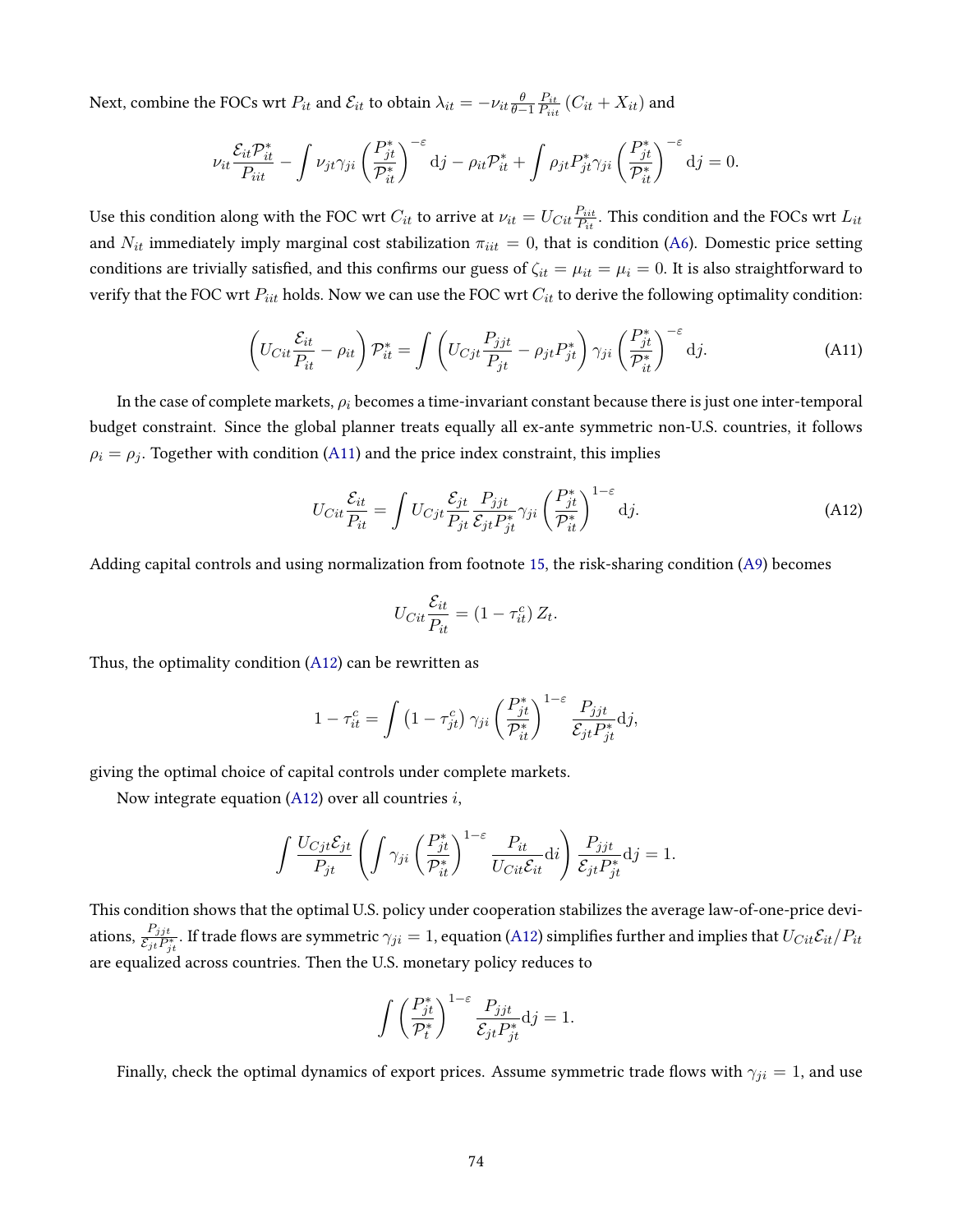the FOCs wrt $P_{it}^*, \mathcal{P}_{it}^*$  and  $\pi_{it}^*$  along with the optimality condition [\(A11\)](#page-74-0), to derive

$$
\pi_{it}^* \left( \pi_{it}^* + 1 \right) \left( -U_{Nit} \right) - \beta \mathbb{E}_t \pi_{it+1}^* \left( \pi_{it+1}^* + 1 \right) \left( -U_{Nit+1} \right)
$$

$$
+ \frac{\varepsilon}{\varphi} \int \mathcal{E}_{it} P_{it}^* \left[ \frac{P_{it}}{\mathcal{E}_{it} P_{it}^*} - 1 - \frac{1}{\varepsilon} \left( \frac{U_{Cjt} \mathcal{E}_{jt}}{U_{Cit} \mathcal{E}_{it}} \frac{P_{it}}{P_{jt}} - 1 \right) \right] \frac{U_{Cit}}{P_{it}} \left( \frac{P_{it}^*}{P_{t}^*} \right)^{-\varepsilon} \left( \frac{\mathcal{E}_{jt} P_{t}^*}{P_{jt}} \right)^{-\theta} \left( C_{jt} + X_{jt} \right) d j = 0.
$$

Note that this expression does not rely on full risk sharing and holds for an arbitrary structure of the asset markets.

## A.4.5 Proof of Corollary [7.1](#page-39-0)

Consider a continuum of non-U.S. economies with the total measure of zero. It is sufficient to show that the welfare of the union is higher than the welfare of its members under no cooperation for the limiting case with perfectly correlated shocks - by continuity, the same is then true if the shocks are sufficiently highly correlated. In this limit, without loss of generality, we can model the policy problem of the monetary union as a problem of a single country with some share of its internal goods priced in dollars. Therefore, the policy problem becomes similar to the one in Sections [4.3](#page-29-0) and [A.3.3,](#page-58-0) and it can be written as

$$
\begin{split}\n\{\n\begin{aligned}\n&\text{max} &\text{max} &\text{max} \\
&\text{C}_{it}, X_{it}, L_{it}, N_{it}, P_{it}, P_{it}, P_{it}, E_{it}, \pi_{it}, \pi_{it}, \pi_{it}^{*}, \{B_{it+1}^{h}\}_{h}\}_{t} \quad \mathbb{E} \sum_{t=0}^{\infty} \beta^{t} U \left(\n\begin{aligned}\nC_{it}, N_{it}, \xi_{it}\n\end{aligned}\n\right) \\
&\text{s.t.} &\nA_{it} F \left(L_{it}, X_{it}\right) = \left(1 - \gamma^{*} - \gamma\right) \left(\frac{P_{it}}{P_{it}}\right)^{-\theta} \left(C_{it} + X_{it}\right) + \gamma^{*} \left(\frac{\mathcal{E}_{it} P_{it}^{*}}{P_{it}}\right)^{-\theta} \left(C_{it} + X_{it}\right) + \gamma \left(\frac{P_{it}^{*}}{P_{t}^{*}}\right)^{-\theta} Y_{t}^{*}, \\
&\sum_{h \in H_{t}} \mathcal{Q}_{t}^{h} B_{it+1}^{h} - \sum_{h \in H_{t-1}} \left(\mathcal{Q}_{t}^{h} + D_{t}^{h}\right) B_{it}^{h} = \gamma P_{it}^{*} \left(\frac{P_{it}^{*}}{P_{it}}\right)^{-\theta} Y_{t}^{*} - \gamma P_{t}^{*} \left(\frac{\mathcal{E}_{it} P_{t}^{*}}{P_{it}}\right)^{-\theta} \left(C_{it} + X_{it}\right) + \psi_{it}, \\
&\frac{X_{it}}{L_{it}} = g \left(\frac{-U_{Nit}}{U_{Cit}}\right), \quad L_{it} = N_{it} - \frac{\varphi}{2} \left(1 - \gamma^{*} - \gamma\right) \pi_{it}^{2} - \frac{\varphi}{2} \gamma^{*} \pi_{it}^{*2} - \frac{\varphi}{2} \gamma \pi_{it}^{*2}, \\
&\beta \mathbb{E}_{t} \frac{U_{Cit+1}}{U_{Cit}} \frac{\mathcal{E}_{it+1}}{P_{it} + 1} \frac{P_{it}}{P_{it}} \frac{\mathcal{Q}_{t+1}^{h} + D_{t+1}^{h}}{\mathcal{Q}_{t}^{h}} = 1, \\
&\left(1 - \gamma^{*} - \gamma\right) \left(\frac{P_{it}}{
$$

$$
\pi_{iit} (\pi_{iit} + 1) (-U_{Nit}) = \beta \mathbb{E}_t \pi_{iit+1} (\pi_{iit+1} + 1) (-U_{Nit+1})
$$

$$
- \kappa \left( \frac{P_{iit}}{P_{it}} - \frac{h \left( \frac{-U_{Nit}}{U_{Cit}} \right)}{A_{it}} \right) U_{Cit} \left( \frac{P_{iit}}{P_{it}} \right)^{-\theta} (C_{it} + X_{it}),
$$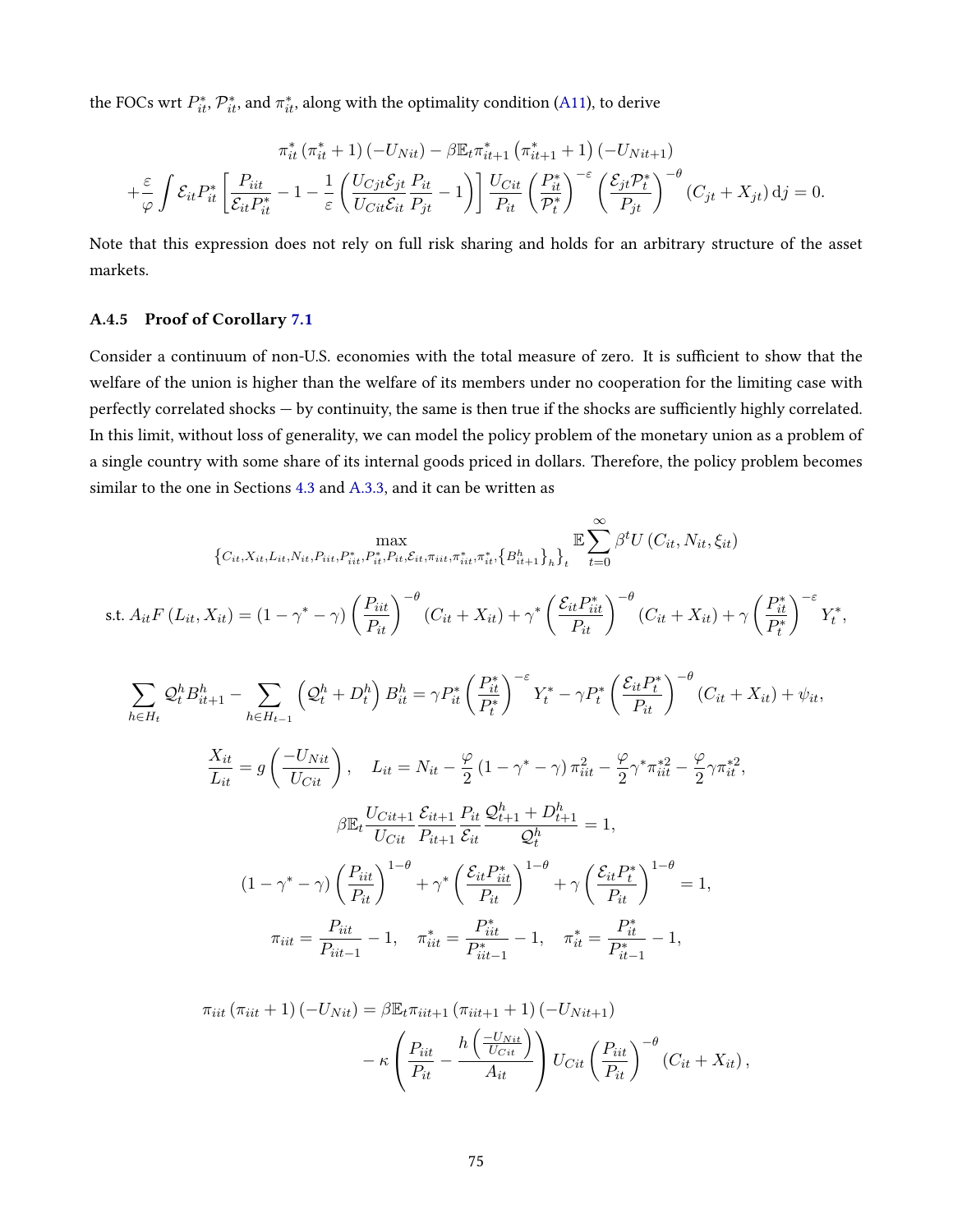$$
\pi_{iit}^* \left( \pi_{iit}^* + 1 \right) \left( -U_{Nit} \right) = \beta \mathbb{E}_t \pi_{iit+1}^* \left( \pi_{iit+1}^* + 1 \right) \left( -U_{Nit+1} \right) \n- \kappa \left( \frac{\mathcal{E}_{it} P_{iit}^*}{P_{it}} - \frac{\varepsilon}{\varepsilon - 1} \frac{h \left( \frac{-U_{Nit}}{U_{Cit}} \right)}{A_{it}} \right) U_{Cit} \left( \frac{\mathcal{E}_{it} P_{iit}^*}{P_{it}} \right)^{-\theta} \left( C_{it} + X_{it} \right),
$$

$$
\pi_{it}^{*}(\pi_{it}^{*}+1)(-U_{Nit}) = \beta \mathbb{E}_{t}\pi_{it+1}^{*}(\pi_{it+1}^{*}+1)(-U_{Nit+1})
$$

$$
-\kappa \left(\frac{\mathcal{E}_{it}P_{it}^{*}}{P_{it}} - \frac{\varepsilon}{\varepsilon-1} \frac{h\left(\frac{-U_{Nit}}{U_{Cit}}\right)}{A_{it}}\right) U_{Cit} \left(\frac{P_{it}^{*}}{P_{t}^{*}}\right)^{-\varepsilon} \frac{Y_{t}^{*}}{\gamma},
$$

$$
\mathbb{E}\pi_{ii0}(\pi_{ii0}+1)(-U_{Ni0}) = 0, \quad \mathbb{E}\pi_{ii0}^{*}(\pi_{ii0}^{*}+1)(-U_{Ni0}) = 0, \quad \mathbb{E}\pi_{i0}^{*}(\pi_{i0}^{*}+1)(-U_{Ni0}) = 0.
$$

It is straightforward, though tedious, to take the first-order conditions and to verify that  $\pi_{iit} = 0$  is not the solution. Now consider a single small open economy outside of the monetary union in a similar environment. It follows from our previous analysis that such an economy chooses  $\pi_{iit} = 0$  as its optimal policy. Different small open economies with perfectly correlated shocks follow the same policy and also have exactly the same allocation. This implies that the bilateral exchange rates across these economies are equal to one. Therefore, it is feasible for the monetary union to implement exactly the same monetary policy as each of its members would choose on its own. However, it is optimal for the union to choose a different policy. Thus, the welfare of a country within a union is higher than the welfare of a country outside of the union.

## A.5 Calvo pricing

Equilibrium conditions In contrast to the baseline model, the Calvo friction generates price dispersion, which affects all aggregate quantities. In particular, the market clearing condition  $(8)$  becomes

$$
A_{it}F(L_{it}, X_{it}) = (1 - \gamma) \Delta_{itt} \left(\frac{P_{itt}}{P_{it}}\right)^{-\theta} (C_{it} + X_{it}) + \gamma \Delta_{it}^* \left(\frac{P_{it}^*}{P_t^*}\right)^{-\epsilon} Y_t^*,
$$

where

$$
\Delta_{iit} \equiv \int \left(\frac{P_{iit}(\omega)}{P_{iit}}\right)^{-\varepsilon} d\omega \quad \text{and} \quad \Delta_{it}^* \equiv \int \left(\frac{P_{it}^*(\omega)}{P_{it}^*}\right)^{-\varepsilon} d\omega.
$$

Then each price index has a non-trivial dynamics:

<span id="page-76-0"></span>
$$
P_{it}^{*1-\varepsilon} = \lambda P_{it-1}^{*1-\varepsilon} + (1-\lambda) \tilde{P}_{it}^{*1-\varepsilon},\tag{A13}
$$

where a fraction  $1-\lambda$  of firms can adjust their prices in a given period and  $\tilde{P}^*_{it}$  is the price that they choose. Solving for the dynamics of price dispersion yields

<span id="page-76-1"></span>
$$
\Delta_{it}^* = \lambda \Delta_{it-1}^* \Pi_{it}^{*\varepsilon} + (1 - \lambda) \left( \frac{1}{1 - \lambda} - \frac{\lambda}{1 - \lambda} \Pi_{it}^{*\varepsilon - 1} \right)^{\frac{-\varepsilon}{1 - \varepsilon}},\tag{A14}
$$

where  $\Pi_{it}^*\equiv P_{it}^*/P_{it-1}^*$  is the (gross) inflation rate. Expressions for domestic variables  $\Delta_{iit}$  and  $\Pi_{iit}$  are similar.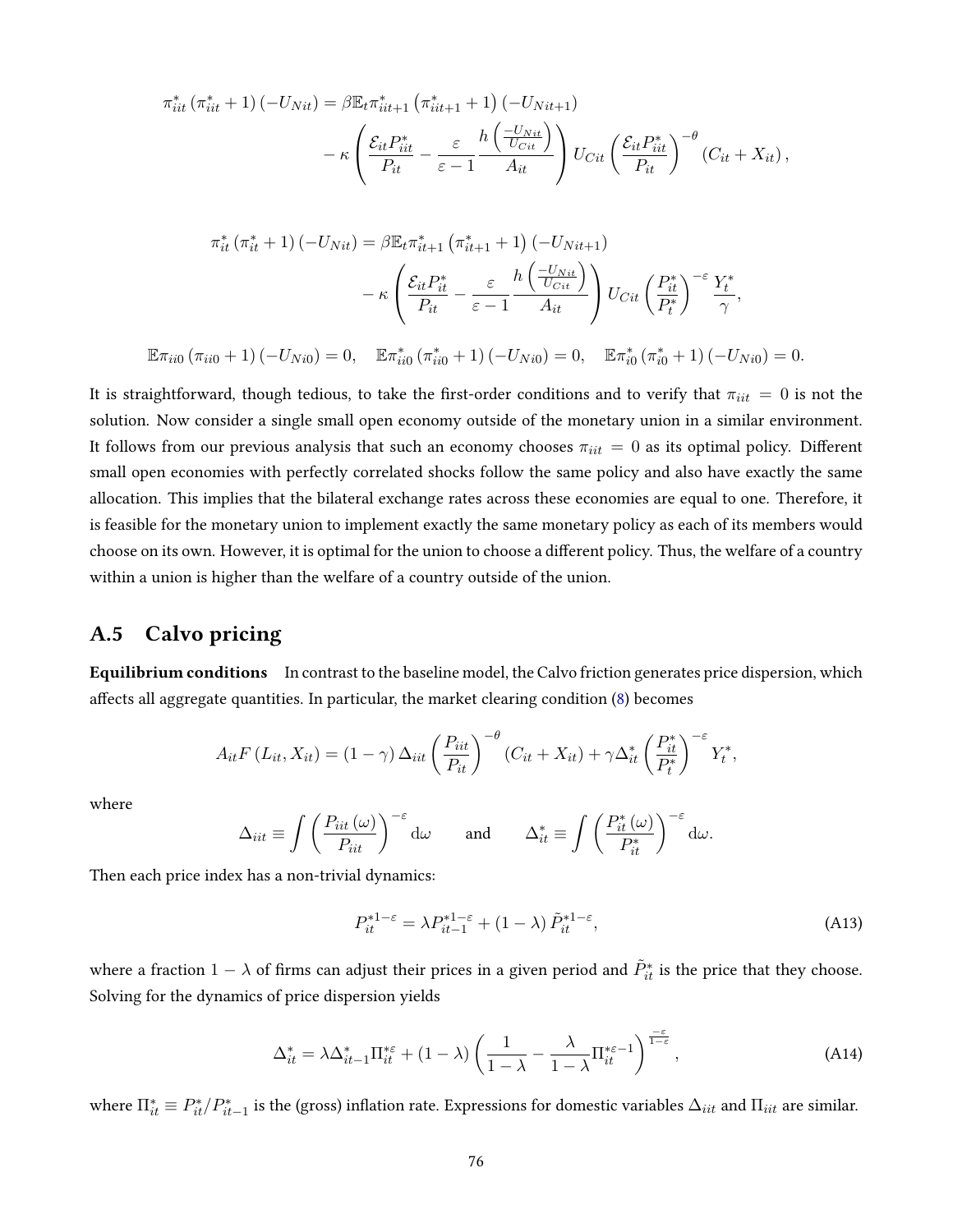To derive the export price-setting condition, start with a problem of an exporter:

$$
\max_{\tilde{P}_{it}^*} \mathbb{E}_t \sum_{k=0}^{\infty} \Theta_{it,t+k} \lambda^k \left( \mathcal{E}_{it+k} \tilde{P}_{it}^* - \tau_i^* MC_{it+k} \right) \left( \frac{\tilde{P}_{it}^*}{P_{t+k}^*} \right)^{-\varepsilon} Y_{t+k}^*.
$$

The first-order condition determines  $\tilde{P}^*_{it}$ :

<span id="page-77-0"></span>
$$
\mathbb{E}_{t} \sum_{k=0}^{\infty} \Theta_{it,t+k} \lambda^{k} \left( \mathcal{E}_{it+k} \tilde{P}_{it}^{*} - \frac{\varepsilon \tau_{i}^{*}}{\varepsilon - 1} MC_{it+k} \right) \left( \frac{\tilde{P}_{it}^{*}}{P_{t+k}^{*}} \right)^{-\varepsilon} Y_{t+k}^{*} = 0.
$$
 (A15)

As before, we assume that there is no export subsidy,  $\tau_i^*=1$ . The domestic price-setting condition is similar, but monopolistic distortion in local markets is eliminated with the production subsidy,  $\frac{\varepsilon\tau_i}{\varepsilon-1}=1$ . As before, we assume that in period zero, all firms can adjust their prices, which implies no price dispersion,  $\Delta_{ii0}=\Delta_{i0}^*=1.$ 

For the analysis below, it is convenient to express condition [\(A15\)](#page-77-0) in a recursive form. First, rewrite it as

$$
\tilde{P}_{it}^* F_t = \frac{\varepsilon}{\varepsilon - 1} \mathbb{E}_t \sum_{k=0}^{\infty} \beta^k \lambda^k M C_{it+k} \frac{U_{Cit+k}}{P_{it+k}} P_{t+k}^{*\varepsilon} Y_{t+k}^*, \quad \text{where } F_t \equiv \mathbb{E}_t \sum_{k=0}^{\infty} \beta^k \lambda^k \frac{U_{Cit+k}}{P_{it+k}} \mathcal{E}_{it+k} P_{t+k}^{*\varepsilon} Y_{t+k}^*.
$$

Then, isolate the first term from the sum on the right hand side and use the law of iterated expectation:

<span id="page-77-1"></span>
$$
\tilde{P}_{it}^* F_t = \frac{\varepsilon}{\varepsilon - 1} M C_{it} \frac{U_{Cit}}{P_{it}} P_t^{* \varepsilon} Y_t^* + \beta \lambda \mathbb{E}_t \tilde{P}_{it+1}^* F_{t+1},\tag{A16}
$$

and note that  $F_t$  can also be written recursively as

<span id="page-77-2"></span>
$$
F_t = \frac{U_{Cit}}{P_{it}} \mathcal{E}_{it} P_t^{*\varepsilon} Y_t^* + \beta \lambda \mathbb{E}_t F_{t+1}.
$$
\n(A17)

Together, recursive equations [\(A16\)](#page-77-1) and [\(A17\)](#page-77-2) are equivalent to the inter-temporal price-setting condition [\(A15\)](#page-77-0).

Optimal policy The planner's problem in a representative non-U.S. economy is

$$
\begin{split}\n\left\{ C_{it}, X_{it}, N_{it}, P_{it}, \tilde{P}_{it}, P_{it}, P_{it}, \tilde{P}_{it}^{*}, \tilde{C}_{it}, \Pi_{iit}, \Pi_{it}^{*}, \Delta_{iit}, \Delta_{it}^{*}, \{B_{it+1}^{h}\}_{h}\right\}_{t} & \mathbb{E} \sum_{t=0}^{\infty} \beta^{t} U\left(C_{it}, N_{it}, \xi_{it}\right) \\
\text{s.t. } A_{it} F\left(N_{it}, X_{it}\right) &= (1 - \gamma) \Delta_{it} \left(\frac{P_{it}}{P_{it}}\right)^{-\theta} \left(C_{it} + X_{it}\right) + \gamma \Delta_{it}^{*} \left(\frac{P_{it}^{*}}{P_{t}^{*}}\right)^{-\epsilon} Y_{t}^{*}, \\
\sum_{h \in H_{t}} \mathcal{Q}_{t}^{h} B_{it+1}^{h} - \sum_{h \in H_{t-1}} \left(\mathcal{Q}_{t}^{h} + D_{t}^{h}\right) B_{it}^{h} = \gamma \left[P_{it}^{*} \left(\frac{P_{it}^{*}}{P_{t}^{*}}\right)^{-\epsilon} Y_{t}^{*} - P_{t}^{*} \left(\frac{\mathcal{E}_{it} P_{t}^{*}}{P_{it}}\right)^{-\theta} \left(C_{it} + X_{it}\right)\right] + \psi_{it}, \\
\frac{X_{it}}{L_{it}} &= g\left(\frac{-U_{Nit}}{U_{Cit}}\right), \quad \beta \mathbb{E}_{t} \frac{U_{Cit+1}}{U_{Cit}} \frac{\mathcal{E}_{it+1}}{P_{it+1}} \frac{P_{it}}{\mathcal{E}_{it}} \frac{\mathcal{Q}_{t+1}^{h} + D_{t+1}^{h}}{\mathcal{Q}_{t}^{h}} = 1, \\
(1 - \gamma) \left(\frac{P_{it}}{P_{it}}\right)^{1-\theta} + \gamma \left(\frac{\mathcal{E}_{it} P_{t}^{*}}{P_{it}}\right)^{1-\theta} = 1,\n\end{split}
$$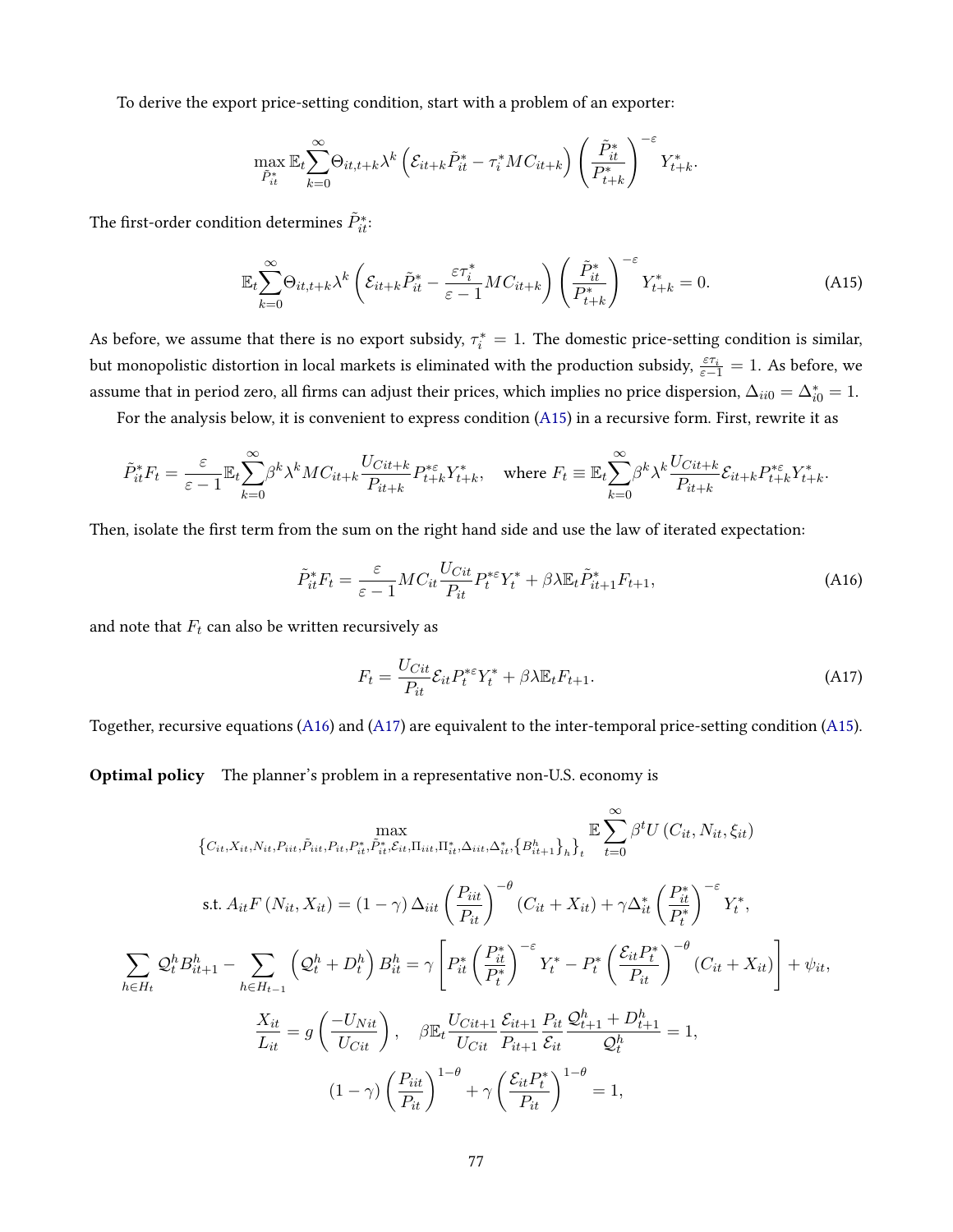$$
P_{iit}^{1-\varepsilon} = \lambda P_{iit-1}^{1-\varepsilon} + (1-\lambda) \tilde{P}_{iit}^{1-\varepsilon}, \quad P_{it}^{*1-\varepsilon} = \lambda P_{it-1}^{*1-\varepsilon} + (1-\lambda) \tilde{P}_{it}^{*1-\varepsilon},
$$
  
\n
$$
\Delta_{iit} = \lambda \Delta_{iit-1} \Pi_{iit}^{\varepsilon} + (1-\lambda) \left( \frac{1}{1-\lambda} - \frac{\lambda}{1-\lambda} \Pi_{iit}^{\varepsilon-1} \right)^{\frac{-\varepsilon}{1-\varepsilon}},
$$
  
\n
$$
\Delta_{it}^{*} = \lambda \Delta_{it-1}^{*} \Pi_{it}^{* \varepsilon} + (1-\lambda) \left( \frac{1}{1-\lambda} - \frac{\lambda}{1-\lambda} \Pi_{it}^{* \varepsilon-1} \right)^{\frac{-\varepsilon}{1-\varepsilon}},
$$
  
\n
$$
\Pi_{iit} = \frac{P_{iit}}{P_{iit-1}}, \quad \Pi_{it}^{*} = \frac{P_{it}^{*}}{P_{it-1}^{*}},
$$
  
\n
$$
\mathbb{E}_{t} \sum_{k=0}^{\infty} \Theta_{it,t+k} \lambda^{k} \left( \tilde{P}_{iit} - MC_{it+k} \right) \left( \frac{\tilde{P}_{iit}}{P_{iit+k}} \right)^{-\varepsilon} \left( \frac{P_{iit+k}}{P_{i,t}} \right)^{-\theta} (C_{it+k} + X_{it+k}) = 0,
$$
  
\n
$$
\mathbb{E}_{t} \sum_{k=0}^{\infty} \Theta_{it,t+k} \lambda^{k} \left( \mathcal{E}_{it+k} \tilde{P}_{it}^{*} - \frac{\varepsilon}{\varepsilon-1} MC_{it+k} \right) \left( \frac{\tilde{P}_{it}^{*}}{P_{it+k}^{*}} \right)^{-\varepsilon} Y_{t+k}^{*} = 0,
$$
  
\n
$$
\Delta_{i i 0} = 1, \quad \Delta_{i 0}^{*} = 1.
$$

Denote the Lagrange multipliers on these constraints as  $\nu_{it}$ ,  $\rho_{it}$ ,  $\eta_{it}$ ,  $\chi_{it}$ ,  $\lambda_{it}$ ,  $\lambda_{it}$ ,  $\lambda_{it}^*$ ,  $\vartheta_{it}$ ,  $\vartheta_{it}^*$ ,  $\zeta_{it}$ ,  $\zeta_{it}^*$ ,  $\mu_{it}$ ,  $\mu_{it}^*$ ,  $\mu_{ii}$ ,  $\mu_i^*$ . Guess and verify later that some of the constraints are not binding:  $\eta_{it} = \chi_{it} = \lambda_{iit} = \vartheta_{iit} = \zeta_{iit} = \zeta_{iit}$  $\mu_{iit} = \mu_{it}^* = \mu_{ii} = \mu_i^* = 0$ . The first-order conditions are:

• wrt $C_{it}$ :

$$
U_{Cit} - \nu_{it} (1 - \gamma) \Delta_{itt} \left(\frac{P_{itt}}{P_{it}}\right)^{-\theta} + \rho_{it} \gamma P_t^* \left(\frac{\mathcal{E}_{it} P_t^*}{P_{it}}\right)^{-\theta} = 0,
$$

• wrt  $X_{it}$ :

$$
\nu_{it} A_{it} F_X \left( N_{it}, X_{it} \right) - \nu_{it} \left( 1 - \gamma \right) \Delta_{it} \left( \frac{P_{itt}}{P_{it}} \right)^{-\theta} + \rho_{it} \gamma P_t^* \left( \frac{\mathcal{E}_{it} P_t^*}{P_{it}} \right)^{-\theta} = 0,
$$

• wrt  $N_{it}$ :

$$
U_{Nit} + \nu_{it} A_{it} F_L (N_{it}, X_{it}) = 0,
$$

• wrt  $P_{iit}$ :

$$
\nu_{it} (1 - \gamma) \theta \frac{1}{P_{it}} \Delta_{itt} \left(\frac{P_{itt}}{P_{it}}\right)^{-\theta} (C_{it} + X_{it}) - (1 - \gamma) \lambda_{it} (1 - \theta) \frac{1}{P_{itt}} \left(\frac{P_{itt}}{P_{it}}\right)^{1 - \theta} = 0,
$$

• wrt  $P_{it}$ :

$$
-\nu_{it} (1 - \gamma) \Delta_{iit} \theta \frac{1}{P_{it}} \left(\frac{P_{it}}{P_{it}}\right)^{-\theta} (C_{it} + X_{it}) + \rho_{it} \gamma P_t^* \theta \frac{1}{P_{it}} \left(\frac{\mathcal{E}_{it} P_t^*}{P_{it}}\right)^{-\theta} (C_{it} + X_{it})
$$

$$
-\lambda_{it} (\theta - 1) \frac{1}{P_{it}} \left[ (1 - \gamma) \left(\frac{P_{itt}}{P_{it}}\right)^{1-\theta} + \gamma \left(\frac{\mathcal{E}_{it} P_t^*}{P_{it}}\right)^{1-\theta} \right] = 0,
$$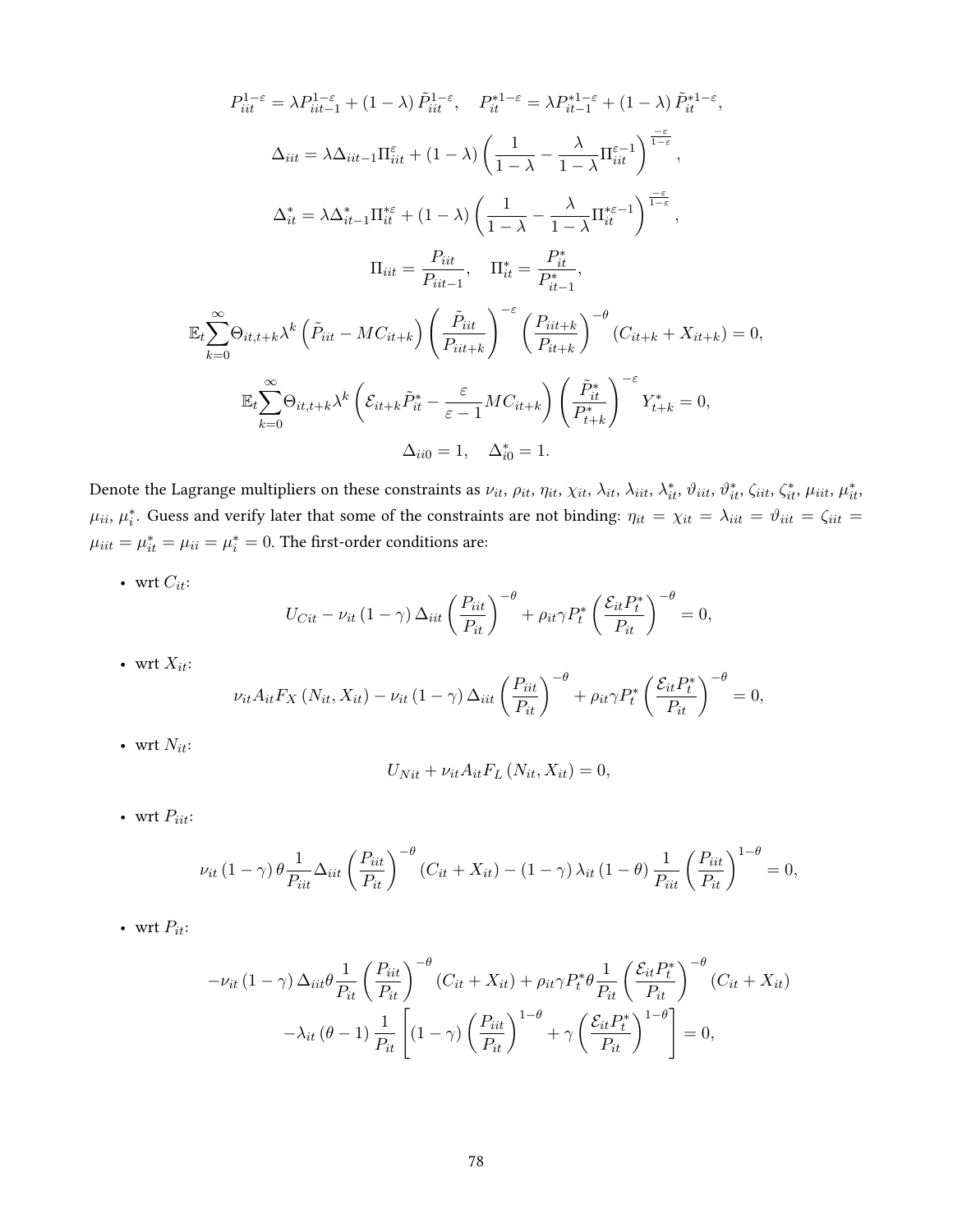• wrt  $P_{it}^*$ :

$$
\nu_{it}\gamma\Delta_{it}^{*}\varepsilon\frac{1}{P_{it}^{*}}\left(\frac{P_{it}^{*}}{P_{t}^{*}}\right)^{-\varepsilon}Y_{t}^{*}-\rho_{it}\gamma\left(1-\varepsilon\right)\left(\frac{P_{it}^{*}}{P_{t}^{*}}\right)^{-\varepsilon}Y_{t}^{*}+\lambda_{it}^{*}\left(1-\varepsilon\right)P_{it}^{*-\varepsilon}
$$

$$
-\beta\mathbb{E}_{t}\lambda_{it+1}^{*}\lambda\left(1-\varepsilon\right)P_{it}^{*-\varepsilon}-\zeta_{it}^{*}\frac{1}{P_{it-1}^{*}}+\beta\mathbb{E}_{t}\zeta_{it+1}^{*}\frac{P_{it+1}^{*}}{P_{it}^{*2}}=0,
$$

• wrt  $\mathcal{E}_{it}$ :

$$
-\rho_{it}\gamma P_t^* \theta \frac{1}{\mathcal{E}_{it}} \left(\frac{\mathcal{E}_{it} P_t^*}{P_{it}}\right)^{-\theta} (C_{it} + X_{it}) - \lambda_{it}\gamma (1-\theta) \frac{1}{\mathcal{E}_{it}} \left(\frac{\mathcal{E}_{it} P_t^*}{P_{it}}\right)^{1-\theta} = 0,
$$

• wrt  $\Pi_{it}^*$ :

$$
-\vartheta_{it}^* \lambda \Delta_{it-1}^* \varepsilon \Pi_{it}^{*\varepsilon-1} + \vartheta_{it}^* \varepsilon \lambda \left(\frac{1}{1-\lambda} - \frac{\lambda}{1-\lambda} \Pi_{it}^{*\varepsilon-1}\right)^{\frac{-\varepsilon}{1-\varepsilon}-1} \Pi_{it}^{*\varepsilon-2} + \zeta_{it}^* = 0,
$$

• wrt  $\Delta_{it}^*$ :

$$
-\nu_{it}\gamma \left(\frac{P_{it}^*}{P_t^*}\right)^{-\varepsilon} Y_t^* + \vartheta_{it}^* - \beta \mathbb{E}_t \vartheta_{it+1}^* \lambda \Pi_{it+1}^{*\varepsilon} = 0,
$$

• wrt  $B_{it+1}^h$ :

$$
\rho_{it} \mathcal{Q}_t^h - \beta \mathbb{E}_{it} \rho_{t+1} \left( \mathcal{Q}_{t+1}^h + D_{t+1}^h \right) = 0.
$$

The FOCs with respect to  $\tilde P_{itt},\tilde P^*_{it},\Pi_{iit},$  and  $\Delta_{iit}$  are omitted because they are trivially satisfied under our guess.

Combine the first three FOCs to get the relative demand for inputs [\(5\)](#page-9-0), which verifies our guess  $\eta_{it} = 0$ . The FOC wrt  $\mathcal{E}_{it}$  implies  $\lambda_{it} = \rho_{it} \frac{P_{it}}{\mathcal{E}_{it}}$  $\frac{P_{it}}{\mathcal{E}_{it}}\frac{\theta}{\theta-1}\left(C_{it}+X_{it}\right)$ , so that the FOC wrt  $P_{it}$  along with the price index constraint turns to  $\nu_{it} \Delta_{iit} = -\rho_{it} \frac{P_{iit}}{\mathcal{E}_{it}}$  $\frac{P_{iit}}{\mathcal{E}_{it}}$ . Combine this with the FOC wrt  $C_{it}$  and arrive at  $\rho_{it}=-\frac{U_{Cit}}{P_{it}}$  $\frac{\partial C_{it}}{P_{it}}\mathcal{E}_{it}$ , and thus  $\nu_{it}\Delta_{itt}=$  $U_{Cit}\frac{P_{iit}}{P_{i} }$  $\frac{P_{iit}}{P_{it}}$ . Combined with the FOC wrt  $N_{it}$ , the latter implies

$$
\frac{P_{iit}}{P_{it}} A_{it} F_L (N_{it}, X_{it}) = \Delta_{iit} \frac{-U_{Nit}}{U_{Cit}},
$$

which is the same as [\(A6\)](#page-54-0), that is the domestic marginal cost stabilization, as long as  $\Delta_{iit} = \Pi_{iit} = 1$ . Then the FOC wrt  $P_{iit}$  is satisfied. The FOC wrt  $B^h_{it+1}$  is also satisfied as it turns to the no-arbitrage condition [\(3\)](#page-9-1), justifying our guess of  $\chi_{it} = 0$ .

To find the optimal dynamics of export prices, use the FOC wrt  $\Pi_{it}^*$  to express

$$
\zeta_{it}^* = \vartheta_{it}^* \varepsilon \lambda \Pi_{it}^{*\varepsilon-1} \left( \Delta_{it-1}^* - \left( \frac{1}{1-\lambda} - \frac{\lambda}{1-\lambda} \Pi_{it}^{*\varepsilon-1} \right)^{\frac{-1}{1-\varepsilon}} \Pi_{it}^{*-1} \right),
$$

and note that price dynamics constraints [\(A13\)](#page-76-0) and [\(A14\)](#page-76-1) can be used to show

$$
\zeta_{it}^* = \vartheta_{it}^* \varepsilon \lambda \Pi_{it}^{*\varepsilon-1} \left( \Delta_{it-1}^* - \frac{P_{it}^*}{\tilde{P}_{it}^*} \Pi_{it}^{*-1} \right).
$$